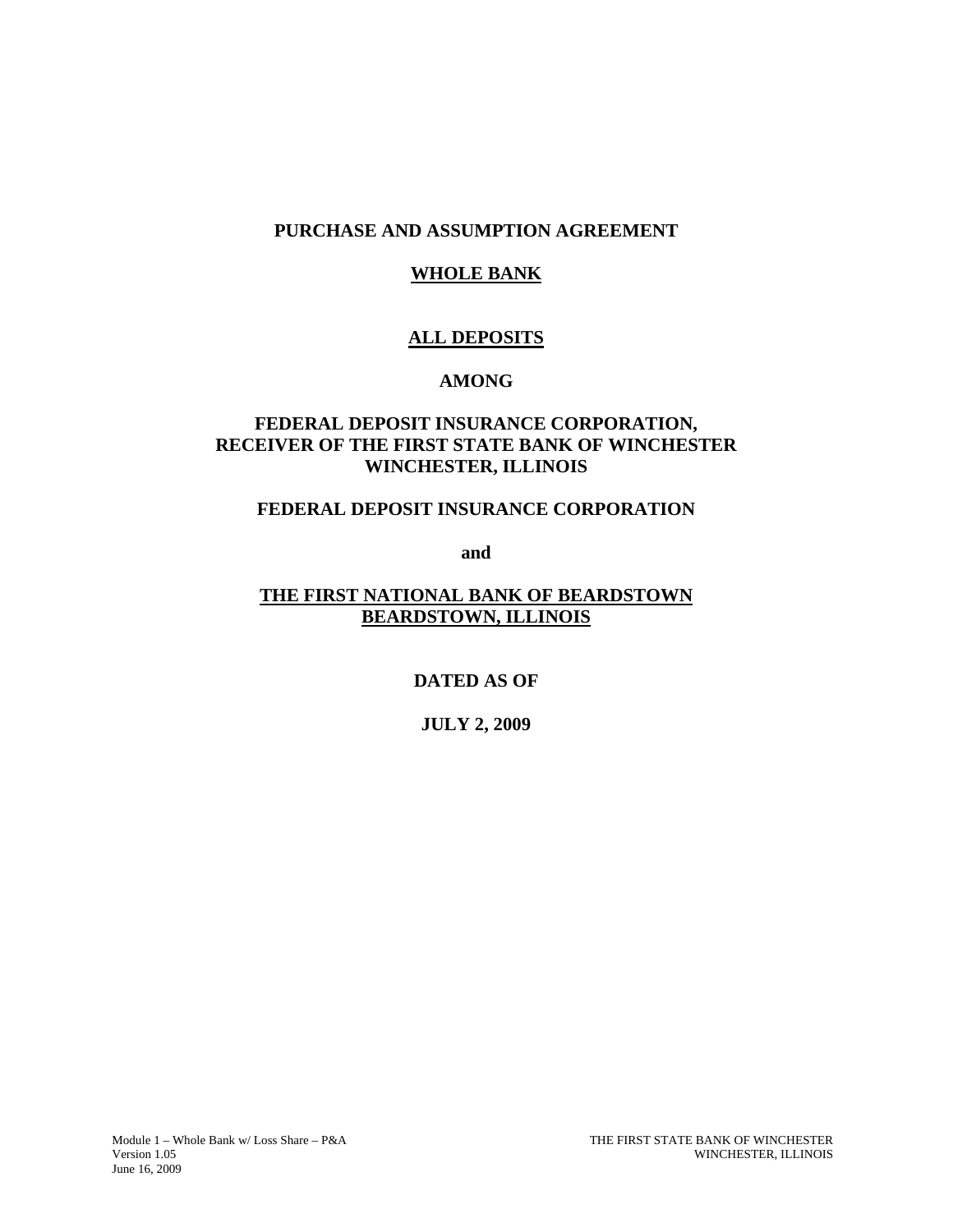# **TABLE OF CONTENTS**

| <b>ARTICLE I</b>   |                                                       |  |
|--------------------|-------------------------------------------------------|--|
| <b>ARTICLE II</b>  |                                                       |  |
| 2.1                |                                                       |  |
| 2.2                |                                                       |  |
| 2.3                |                                                       |  |
| 2.4                |                                                       |  |
| <b>ARTICLE III</b> |                                                       |  |
| 3.1                |                                                       |  |
| 3.2                |                                                       |  |
| 3.3                | Manner of Conveyance; Limited Warranty;               |  |
|                    |                                                       |  |
| 3.4                |                                                       |  |
| 3.5                |                                                       |  |
| 3.6                |                                                       |  |
| <b>ARTICLE IV</b>  | <b>ASSUMPTION OF CERTAIN DUTIES AND OBLIGATIONS16</b> |  |
| 4.1                |                                                       |  |
| 4.2                |                                                       |  |
| 4.3                |                                                       |  |
| 4.4                |                                                       |  |
| 4.5                |                                                       |  |
| 4.6                |                                                       |  |
| 4.7                | Agreement with Respect to Leased Data                 |  |
|                    |                                                       |  |
| 4.8                | Agreement with Respect to Certain                     |  |
|                    |                                                       |  |
| 4.9                |                                                       |  |
| 4.10               |                                                       |  |
| 4.11               |                                                       |  |
| 4.12               | Agreement with Respect to Continuation of Group       |  |
|                    |                                                       |  |
| 4.13               |                                                       |  |
| 4.14               |                                                       |  |
| 4.15               |                                                       |  |
| 4.16               |                                                       |  |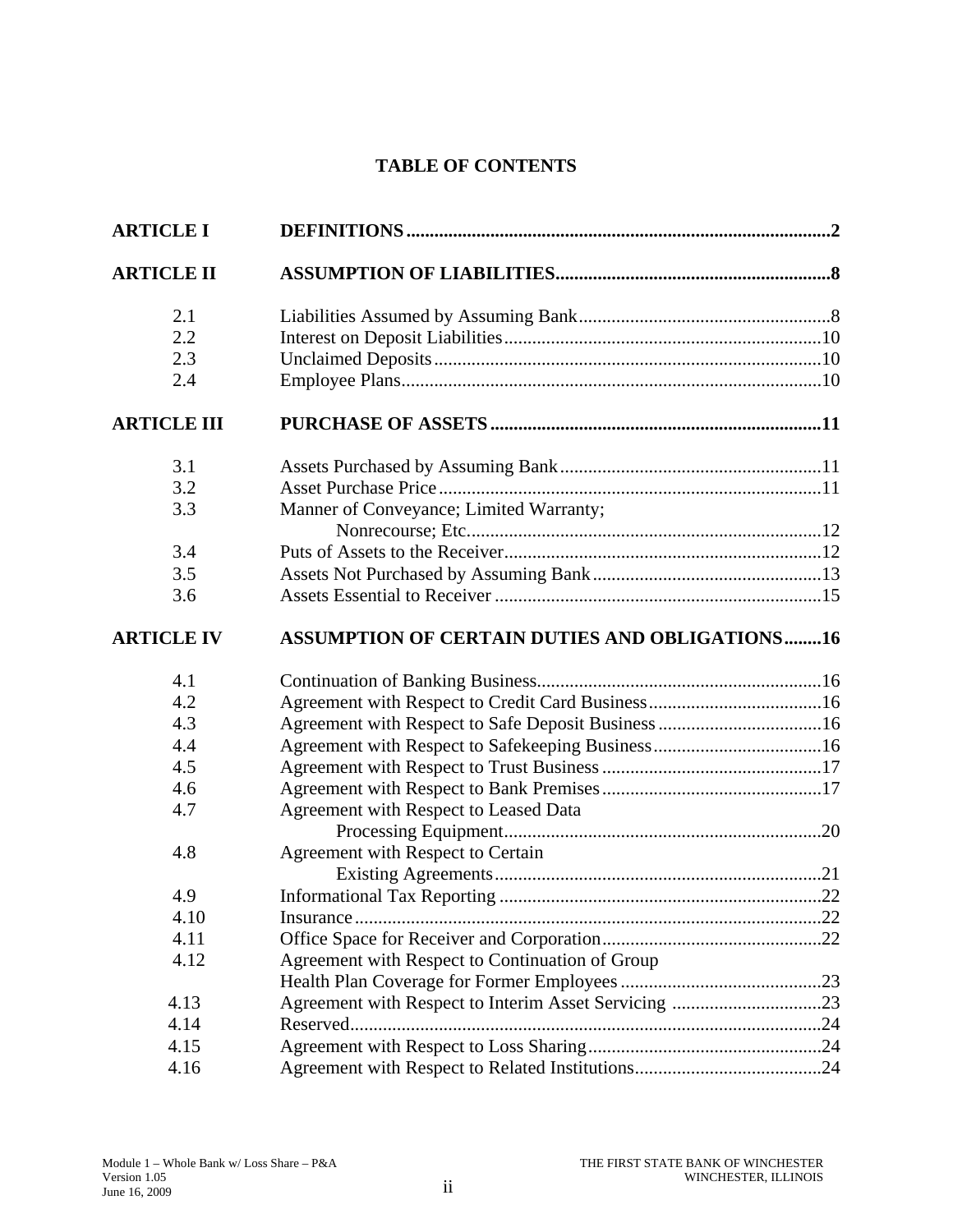| <b>ARTICLE V</b>    | DUTIES WITH RESPECT TO DEPOSITORS                     |  |
|---------------------|-------------------------------------------------------|--|
|                     |                                                       |  |
| 5.1                 |                                                       |  |
| 5.2                 |                                                       |  |
| 5.3                 |                                                       |  |
|                     |                                                       |  |
| <b>ARTICLE VI</b>   |                                                       |  |
| 6.1                 |                                                       |  |
| 6.2                 |                                                       |  |
| 6.3                 |                                                       |  |
| 6.4                 |                                                       |  |
| <b>ARTICLE VII</b>  |                                                       |  |
| <b>ARTICLE VIII</b> |                                                       |  |
| 8.1                 |                                                       |  |
| 8.2                 | Correction of Errors and Omissions; Other Liabilities |  |
| 8.3                 |                                                       |  |
| 8.4                 |                                                       |  |
| 8.5                 |                                                       |  |
| <b>ARTICLE IX</b>   |                                                       |  |
| 9.1                 |                                                       |  |
| 9.2                 |                                                       |  |
| 9.3                 |                                                       |  |
| 9.4                 |                                                       |  |
| 9.5                 |                                                       |  |
| 9.6                 | Proceedings with Respect to Certain Assets            |  |
|                     |                                                       |  |
| 9.7                 |                                                       |  |
| <b>ARTICLE X</b>    |                                                       |  |
| <b>ARTICLE XI</b>   | REPRESENTATIONS AND WARRANTIES OF THE                 |  |
|                     |                                                       |  |
| <b>ARTICLE XII</b>  |                                                       |  |
| 12.1                |                                                       |  |
| 12.2                |                                                       |  |
| 12.3                |                                                       |  |
| 12.4                |                                                       |  |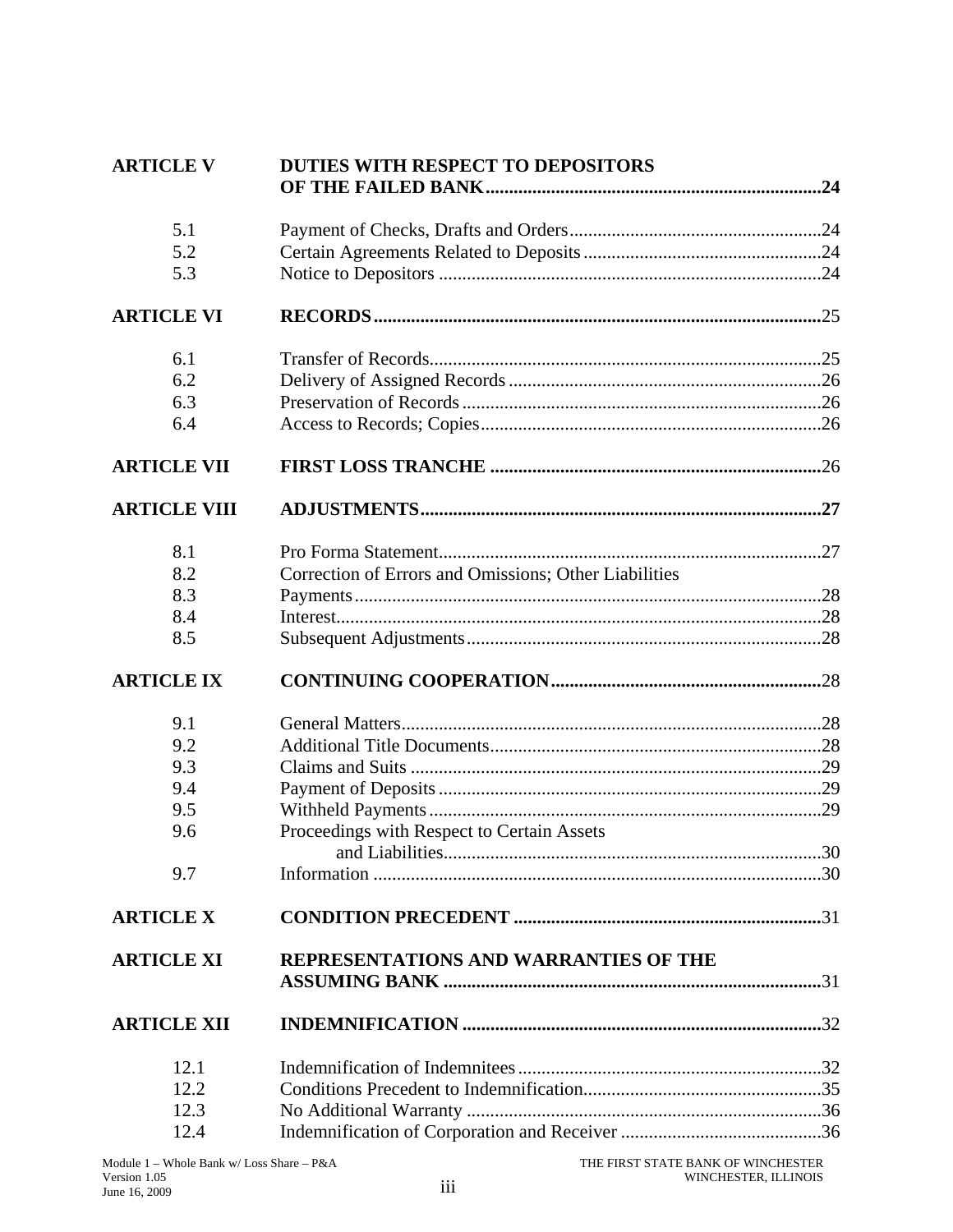| 12.5                |  |
|---------------------|--|
| 12.6                |  |
| 12.7                |  |
| 12.8                |  |
| <b>ARTICLE XIII</b> |  |
| 13.1                |  |
| 13.2                |  |
| 13.3                |  |
| 13.4                |  |
| 13.5                |  |
| 13.6                |  |
| 13.7                |  |
| 13.8                |  |
| 13.9                |  |
| 13.10               |  |
| 13.11               |  |
| 13.12               |  |
| 13.13               |  |

# **SCHEDULES**

| 2.1             |  |
|-----------------|--|
| 2.1(a)          |  |
| 3.1             |  |
| 3.2             |  |
| 3.5(l)          |  |
| 4.15A           |  |
| 4.15B           |  |
| $7\overline{ }$ |  |
|                 |  |

## **EXHIBITS**

| 4.13  |  |
|-------|--|
| 4.15A |  |
| 4.15B |  |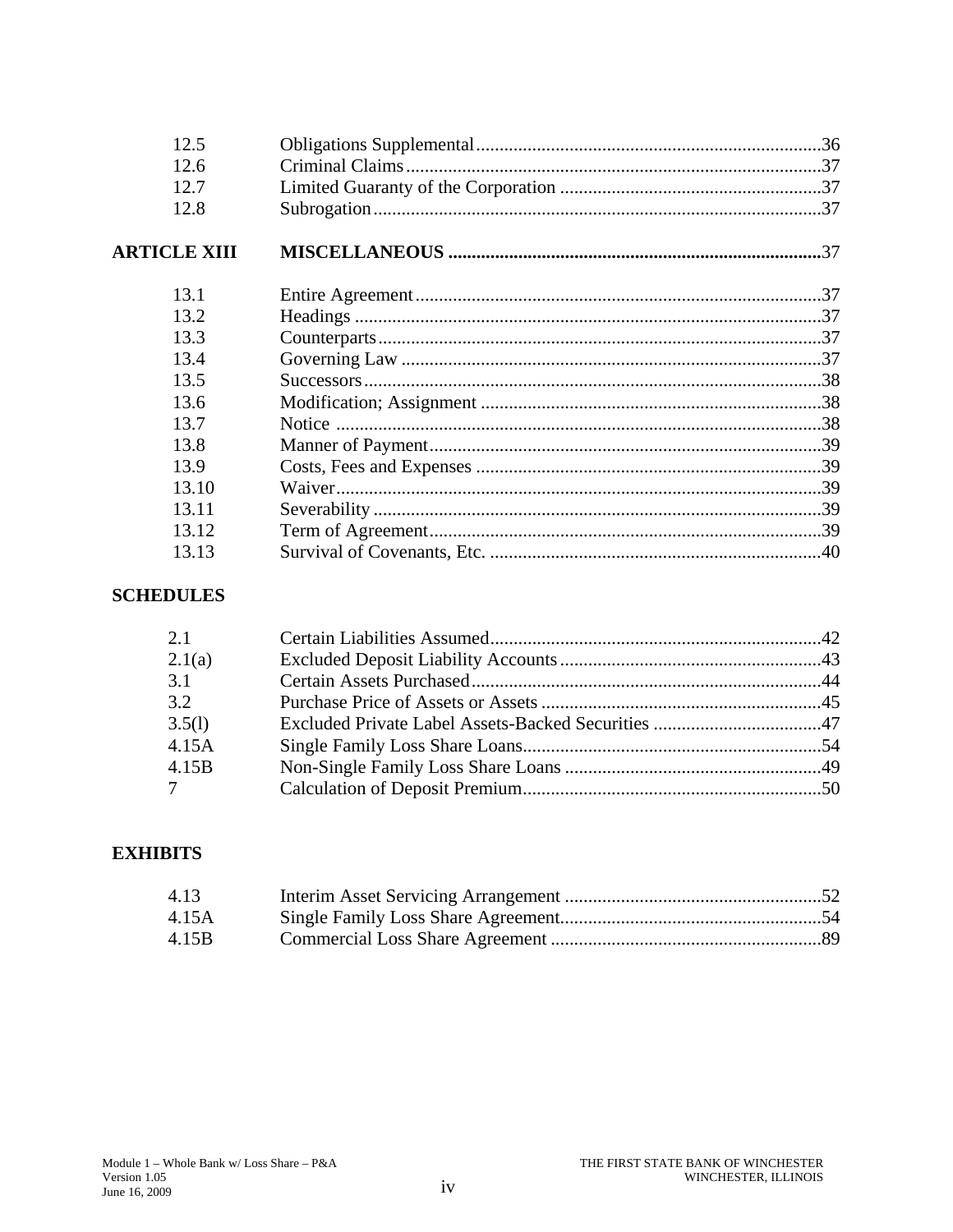### **PURCHASE AND ASSUMPTION AGREEMENT**

#### **WHOLE BANK**

#### **ALL DEPOSITS**

**THIS AGREEMENT**, made and entered into as of the 2<sup>nd</sup> day of July, 2009, by and among the **FEDERAL DEPOSIT INSURANCE CORPORATION, RECEIVER of THE FIRST STATE BANK OF WINCHESTER, WINCHESTER, ILLINOIS** (the "Receiver"), **FIRST NATIONAL BANK OF BEARDSTOWN**, organized under the laws of the United States of America, and having its principal place of business in **BEARDSTOWN, ILLINOIS**  (the "Assuming Bank"), and the **FEDERAL DEPOSIT INSURANCE CORPORATION**, organized under the laws of the United States of America and having its principal office in Washington, D.C., acting in its corporate capacity (the "Corporation").

#### **WITNESSETH**:

 **WHEREAS**, on Bank Closing, the Chartering Authority closed **THE FIRST STATE BANK OF WINCHESTER** (the "Failed Bank") pursuant to applicable law and the Corporation was appointed Receiver thereof; and

 **WHEREAS**, the Assuming Bank desires to purchase certain assets and assume certain deposit and other liabilities of the Failed Bank on the terms and conditions set forth in this Agreement; and

 **WHEREAS**, pursuant to 12 U.S.C. Section 1823(c)(2)(A), the Corporation may provide assistance to the Assuming Bank to facilitate the transactions contemplated by this Agreement, which assistance may include indemnification pursuant to Article XII; and

 **WHEREAS**, the Board of Directors of the Corporation (the "Board") has determined to provide assistance to the Assuming Bank on the terms and subject to the conditions set forth in this Agreement; and

 **WHEREAS**, the Board has determined pursuant to 12 U.S.C. Section 1823(c)(4)(A) that such assistance is necessary to meet the obligation of the Corporation to provide insurance coverage for the insured deposits in the Failed Bank.

 **NOW THEREFORE**, in consideration of the mutual promises herein set forth and other valuable consideration, the parties hereto agree as follows: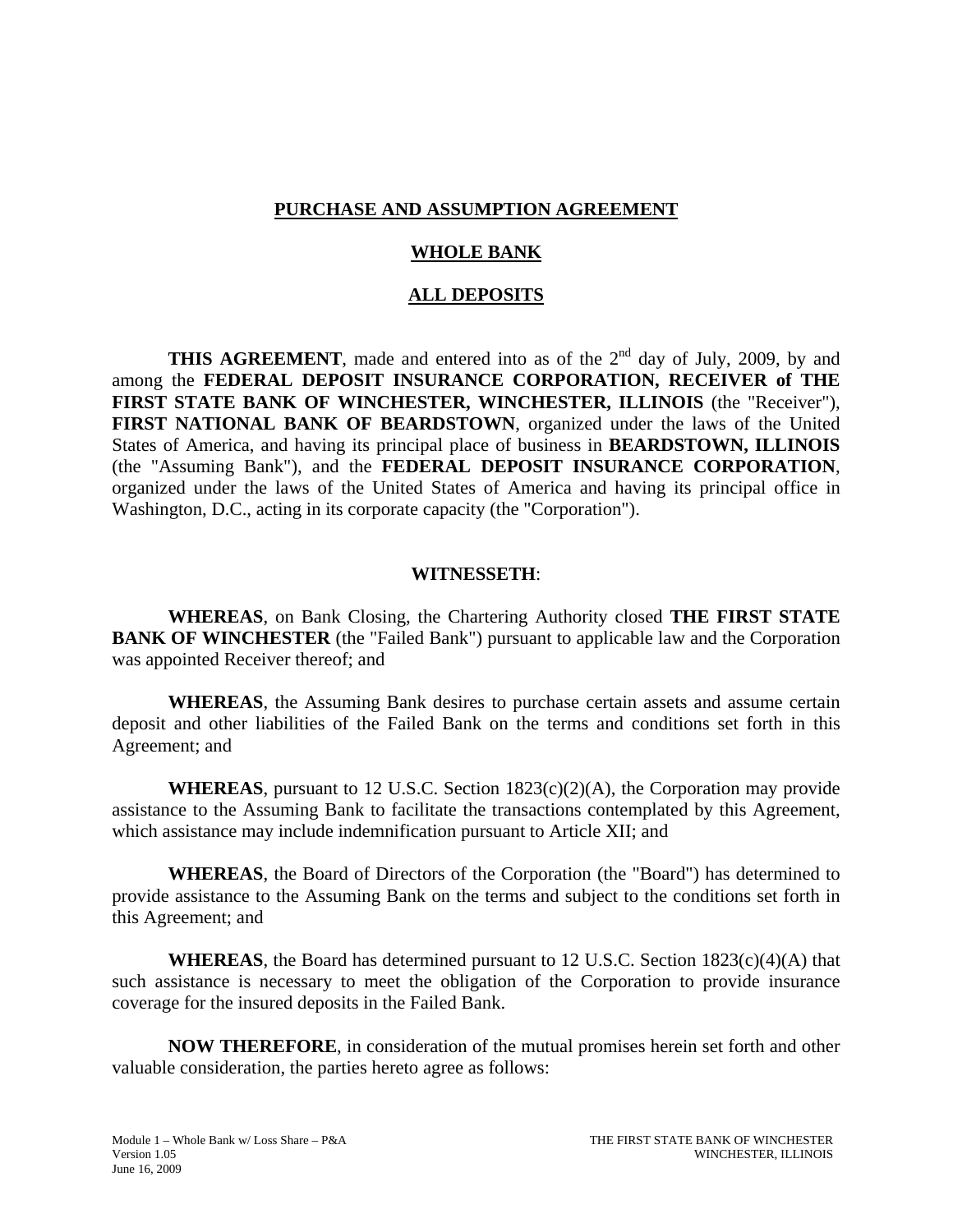## **ARTICLE I DEFINITIONS**

<span id="page-5-0"></span> Capitalized terms used in this Agreement shall have the meanings set forth in this Article I, or elsewhere in this Agreement. As used herein, words imparting the singular include the plural and vice versa.

 **"Accounting Records"** means the general ledger and subsidiary ledgers and supporting schedules which support the general ledger balances.

 **"Acquired Subsidiaries"** means Subsidiaries of the Failed Bank acquired pursuant to Section 3.1.

**"Adversely Classified"** means, with respect to any Loan or security, a Loan or security which, as of the date of the most recent pertinent data made available to the Assuming Bank as part of the Information Package, has been designated in the most recent report of examination as "Substandard," "Doubtful" or "Loss" by the Failed Bank's appropriate Federal or State Chartering Authority or regulator.

 **"Affiliate"** of any Person means any director, officer, or employee of that Person and any other Person (i) who is directly or indirectly controlling, or controlled by, or under direct or indirect common control with, such Person, or (ii) who is an affiliate of such Person as the term "affiliate" is defined in Section 2 of the Bank Holding Company Act of 1956, as amended, 12 U.S.C. Section 1841.

 **"Agreement"** means this Purchase and Assumption Agreement by and among the Assuming Bank, the Corporation and the Receiver, as amended or otherwise modified from time to time.

 **"Assets"** means all assets of the Failed Bank purchased pursuant to Section 3.1. Assets owned by Subsidiaries of the Failed Bank are not "Assets" within the meaning of this definition.

 **"Assumed Deposits"** means Deposits.

 **"Bank Closing"** means the close of business of the Failed Bank on the date on which the Chartering Authority closed such institution.

 **"Bank Premises"** means the banking houses, drive-in banking facilities, and teller facilities (staffed or automated) together with appurtenant parking, storage and service facilities and structures connecting remote facilities to banking houses, and land on which the foregoing are located, that are owned or leased by the Failed Bank and that are occupied by the Failed Bank as of Bank Closing.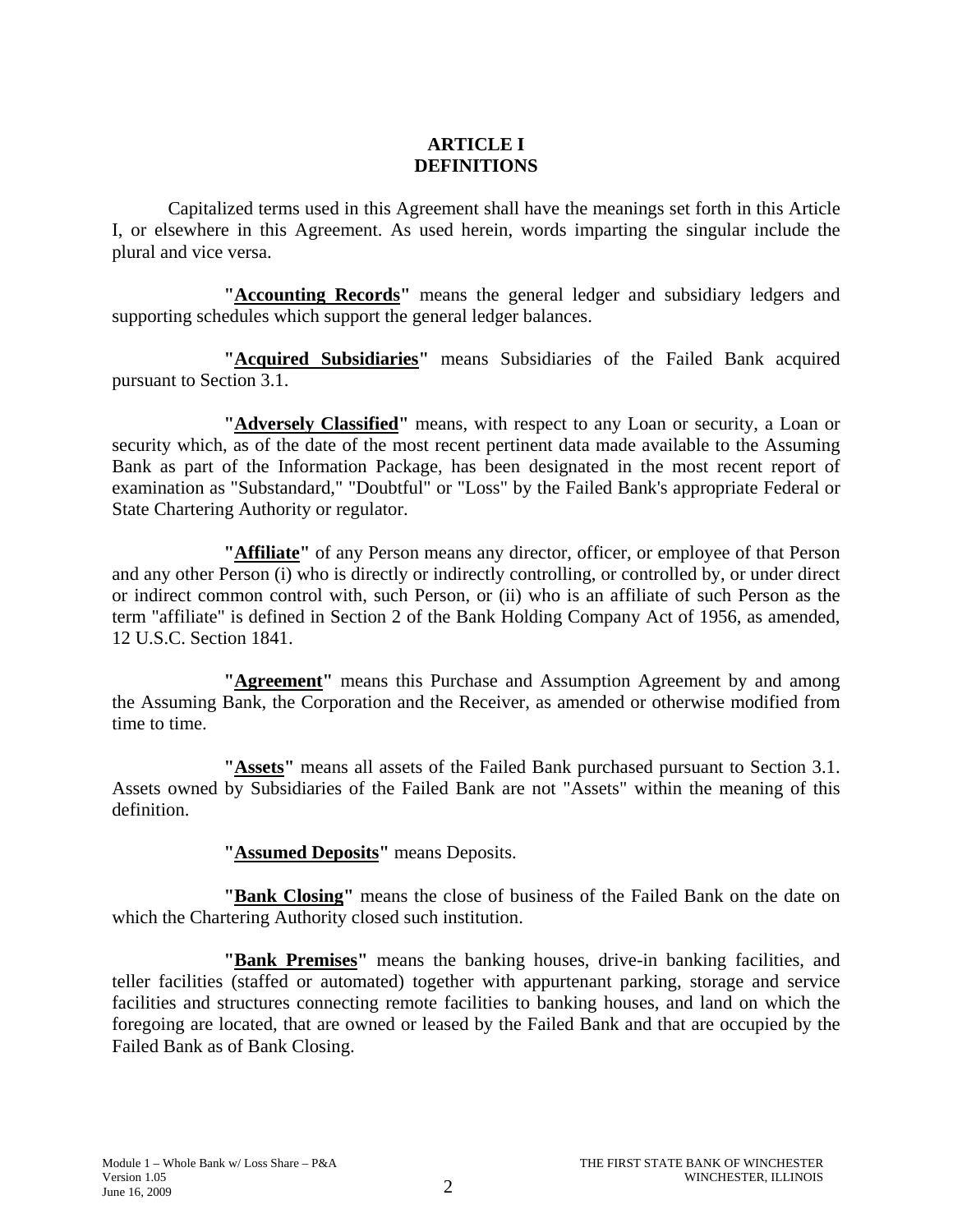**"Book Value"** means, with respect to any Asset and any Liability Assumed, the dollar amount thereof stated on the Accounting Records of the Failed Bank. The Book Value of any item shall be determined as of Bank Closing after adjustments made by the Receiver for differences in accounts, suspense items, unposted debits and credits, and other similar adjustments or corrections and for setoffs, whether voluntary or involuntary. The Book Value of a Subsidiary of the Failed Bank acquired by the Assuming Bank shall be determined from the investment in subsidiary and related accounts on the "bank only" (unconsolidated) balance sheet of the Failed Bank based on the equity method of accounting. Without limiting the generality of the foregoing, (i) the Book Value of a Liability Assumed shall include all accrued and unpaid interest thereon as of Bank Closing, and (ii) the Book Value of a Loan shall reflect adjustments for earned interest, or unearned interest (as it relates to the "rule of 78s" or add-on-interest loans, as applicable), if any, as of Bank Closing, adjustments for the portion of earned or unearned loan-related credit life and/or disability insurance premiums, if any, attributable to the Failed Bank as of Bank Closing, and adjustments for Failed Bank Advances, if any, in each case as determined for financial reporting purposes. The Book Value of an Asset shall not include any adjustment for loan premiums, discounts or any related deferred income or fees, or general or specific reserves on the Accounting Records of the Failed Bank.

 **"Business Day"** means a day other than a Saturday, Sunday, Federal legal holiday or legal holiday under the laws of the State where the Failed Bank is located, or a day on which the principal office of the Corporation is closed.

 **"Chartering Authority"** means (i) with respect to a national bank, the Office of the Comptroller of the Currency, (ii) with respect to a Federal savings association or savings bank, the Office of Thrift Supervision, (iii) with respect to a bank or savings institution chartered by a State, the agency of such State charged with primary responsibility for regulating and/or closing banks or savings institutions, as the case may be, (iv) the Corporation in accordance with 12 U.S.C. Section 1821(c), with regard to self appointment, or (v) the appropriate Federal banking agency in accordance with 12 U.S.C. 1821(c)(9).

 **"Commitment"** means the unfunded portion of a line of credit or other commitment reflected on the books and records of the Failed Bank to make an extension of credit (or additional advances with respect to a Loan) that was legally binding on the Failed Bank as of Bank Closing, other than extensions of credit pursuant to the credit card business and overdraft protection plans of the Failed Bank, if any.

 **"Credit Documents"** mean the agreements, instruments, certificates or other documents at any time evidencing or otherwise relating to, governing or executed in connection with or as security for, a Loan, including without limitation notes, bonds, loan agreements, letter of credit applications, lease financing contracts, banker's acceptances, drafts, interest protection agreements, currency exchange agreements, repurchase agreements, reverse repurchase agreements, guarantees, deeds of trust, mortgages, assignments, security agreements, pledges, subordination or priority agreements, lien priority agreements, undertakings, security instruments, certificates, documents, legal opinions, participation agreements and intercreditor agreements, and all amendments, modifications, renewals, extensions, rearrangements, and substitutions with respect to any of the foregoing.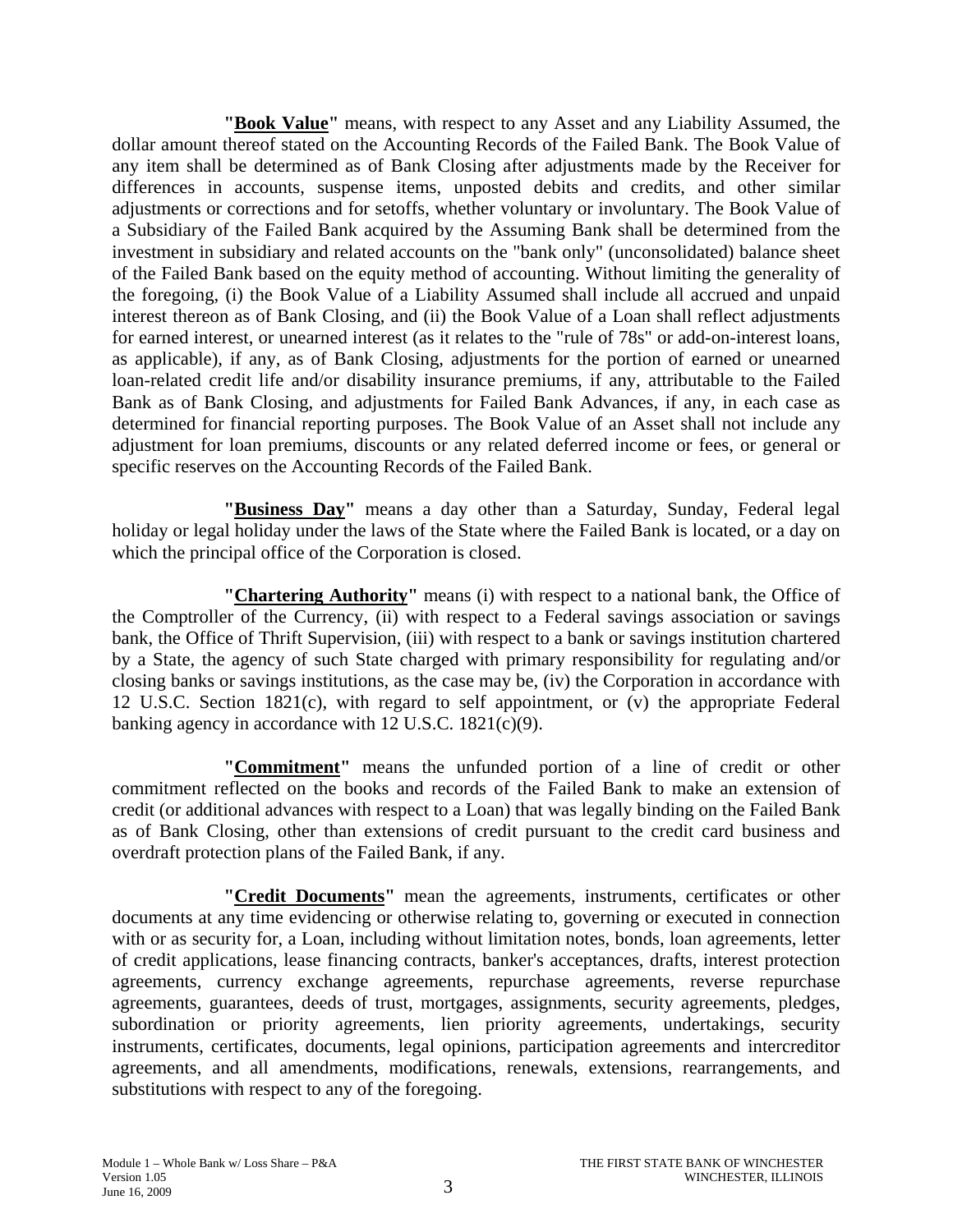**"Credit File"** means all Credit Documents and all other credit, collateral, or insurance documents in the possession or custody of the Assuming Bank, or any of its Subsidiaries or Affiliates, relating to an Asset or a Loan included in a Put Notice, or copies of any thereof.

 **"Data Processing Lease"** means any lease or licensing agreement, binding on the Failed Bank as of Bank Closing, the subject of which is data processing equipment or computer hardware or software used in connection with data processing activities. A lease or licensing agreement for computer software used in connection with data processing activities shall constitute a Data Processing Lease regardless of whether such lease or licensing agreement also covers data processing equipment.

 **"Deposit"** means a deposit as defined in 12 U.S.C. Section 1813(l), including without limitation, outstanding cashier's checks and other official checks and all uncollected items included in the depositors' balances and credited on the books and records of the Failed Bank; provided, that the term "Deposit" shall not include all or any portion of those deposit balances which, in the discretion of the Receiver or the Corporation, (i) may be required to satisfy it for any liquidated or contingent liability of any depositor arising from an unauthorized or unlawful transaction, or (ii) may be needed to provide payment of any liability of any depositor to the Failed Bank or the Receiver, including the liability of any depositor as a director or officer of the Failed Bank, whether or not the amount of the liability is or can be determined as of Bank Closing.

 **"Equity Adjustment"** means the dollar amount resulting by subtracting the Book Value, as of Bank Closing, of all Liabilities Assumed under this Agreement by the Assuming Bank from the purchase price, as provided for in the Agreement, as of Bank Closing, of all Assets acquired under this Agreement by the Assuming Bank, which may be a positive or a negative number.

 **"Failed Bank Advances"** means the total sums paid by the Failed Bank to (i) protect its lien position, (ii) pay ad valorem taxes and hazard insurance, and (iii) pay credit life insurance, accident and health insurance, and vendor's single interest insurance.

 **"Fair Market Value"** means (i)(a) "Market Value" as defined in the regulation prescribing the standards for real estate appraisals used in federally related transactions, 12 C.F.R. § 323.2(g), and accordingly shall mean the most probable price which a property should bring in a competitive and open market under all conditions requisite to a fair sale, the buyer and seller each acting prudently and knowledgeably, and assuming the price is not affected by undue stimulus. Implicit in this definition is the consummation of a sale as of a specified date and the passing of title from seller to buyer under conditions whereby:

- (1) Buyer and seller are typically motivated;
- (2) Both parties are well informed or well advised, and acting in what they consider their own best interests;
- (3) A reasonable time is allowed for exposure in the open market;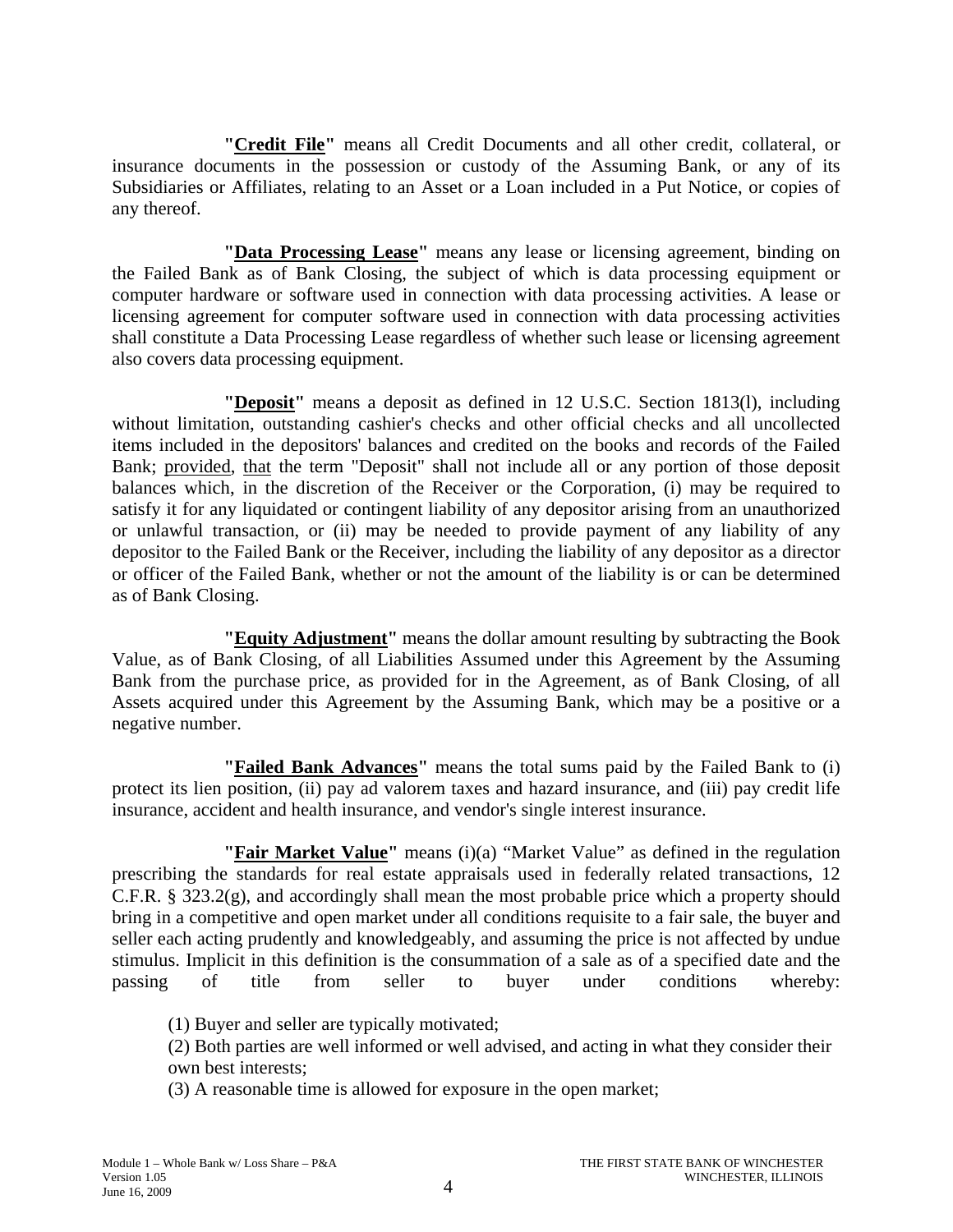(4) Payment is made in terms of cash in U.S. dollars or in terms of financial arrangements comparable thereto; and

(5) The price represents the normal consideration for the property sold unaffected by special or creative financing or sales concessions granted by anyone associated with the sale;

as determined as of Bank Closing by an appraiser chosen by the Assuming Bank from a list of acceptable appraisers provided by the Receiver; any costs and fees associated with such determination shall be shared equally by the Receiver and the Assuming Bank, and (b) which, with respect to Bank Premises (to the extent, if any, that Bank Premises are purchased utilizing this valuation method), shall be determined not later than sixty (60) days after Bank Closing by an appraiser selected by the Receiver and the Assuming Bank within seven (7) days after Bank Closing; or (ii) with respect to property other than Bank Premises purchased utilizing this valuation method, the price therefore as established by the Receiver and agreed to by the Assuming Bank, or in the absence of such agreement, as determined in accordance with clause  $(i)(a)$  above.

 "**First Loss Tranche**" means the dollar amount of liability that the Assuming Bank will incur prior to the commencement of loss sharing, which is the sum of (i) the Assuming Bank's asset premium (discount) bid, as reflected on the Assuming Bank's bid form, plus (ii) the Assuming Bank's Deposit premium bid, as reflected on the Assuming Bank's bid form, plus (iii) the Equity Adjustment. The First Loss Tranche may be a positive or negative number.

 "**Fixtures**" means those leasehold improvements, additions, alterations and installations constituting all or a part of Bank Premises and which were acquired, added, built, installed or purchased at the expense of the Failed Bank, regardless of the holder of legal title thereto as of Bank Closing.

 **"Furniture and Equipment"** means the furniture and equipment, other than motor vehicles, leased or owned by the Failed Bank and reflected on the books of the Failed Bank as of Bank Closing, including without limitation automated teller machines, carpeting, furniture, office machinery (including personal computers), shelving, office supplies, telephone, surveillance and security systems. Motor vehicles shall be considered other assets and pass at Book Value.

 **"Indemnitees"** means, except as provided in paragraph (k) of Section 12.1, (i) the Assuming Bank, (ii) the Subsidiaries and Affiliates of the Assuming Bank other than any Subsidiaries or Affiliates of the Failed Bank that are or become Subsidiaries or Affiliates of the Assuming Bank, and (iii) the directors, officers, employees and agents of the Assuming Bank and its Subsidiaries and Affiliates who are not also present or former directors, officers, employees or agents of the Failed Bank or of any Subsidiary or Affiliate of the Failed Bank.

 **"Information Package"** means the most recent compilation of financial and other data with respect to the Failed Bank, including any amendments or supplements thereto, provided to the Assuming Bank by the Corporation on the web site used by the Corporation to market the Failed Bank to potential acquirers.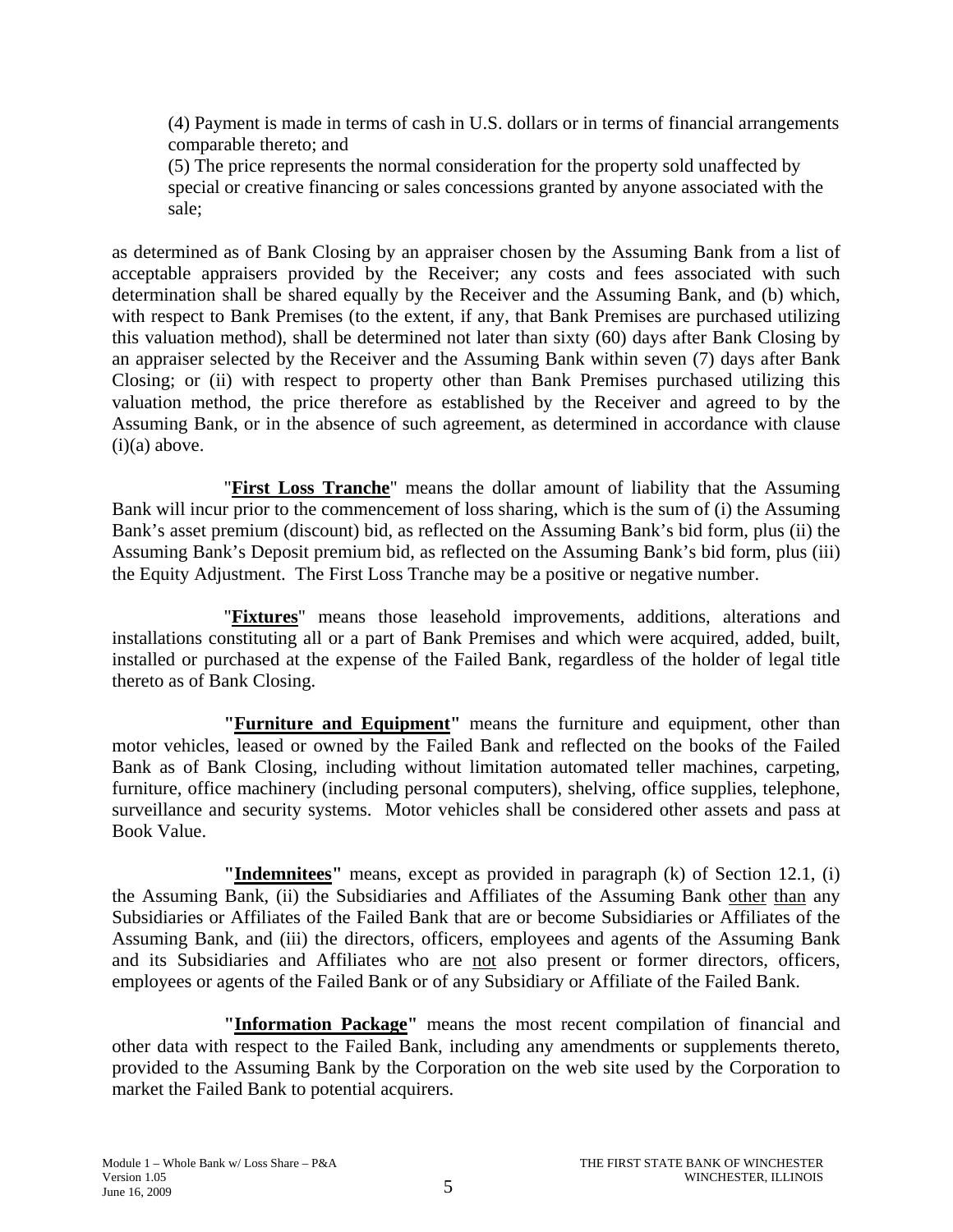**"Legal Balance"** means the amount of indebtedness legally owed by an Obligor with respect to a Loan, including principal and accrued and unpaid interest, late fees, attorneys' fees and expenses, taxes, insurance premiums, and similar charges, if any.

 **"Liabilities Assumed"** has the meaning provided in Section 2.1.

"Lien" means any mortgage, lien, pledge, charge, assignment for security purposes, security interest, or encumbrance of any kind with respect to an Asset, including any conditional sale agreement or capital lease or other title retention agreement relating to such Asset.

 **"Loans"** means all of the following owed to or held by the Failed Bank as of Bank Closing:

 (i) loans (including loans which have been charged off the Accounting Records of the Failed Bank in whole or in part prior to the date of the most recent pertinent data made available to the Assuming Bank as part of the Information Package), participation agreements, interests in participations, overdrafts of customers (including but not limited to overdrafts made pursuant to an overdraft protection plan or similar extensions of credit in connection with a deposit account), revolving commercial lines of credit, home equity lines of credit, Commitments, United States and/or State-guaranteed student loans, and lease financing contracts;

 (ii) all Liens, rights (including rights of set-off), remedies, powers, privileges, demands, claims, priorities, equities and benefits owned or held by, or accruing or to accrue to or for the benefit of, the holder of the obligations or instruments referred to in clause (i) above, including but not limited to those arising under or based upon Credit Documents, casualty insurance policies and binders, standby letters of credit, mortgagee title insurance policies and binders, payment bonds and performance bonds at any time and from time to time existing with respect to any of the obligations or instruments referred to in clause (i) above; and

 (iii) all amendments, modifications, renewals, extensions, refinancings, and refundings of or for any of the foregoing.

 **"Obligor"** means each Person liable for the full or partial payment or performance of any Loan, whether such Person is obligated directly, indirectly, primarily, secondarily, jointly, or severally.

 **"Other Real Estate"** means all interests in real estate (other than Bank Premises and Fixtures) and loans on "in substance foreclosure" status as of Bank Closing as recorded on the Accounting Records of the Failed Bank, including but not limited to mineral rights, leasehold rights, condominium and cooperative interests, air rights and development rights that are owned by the Failed Bank.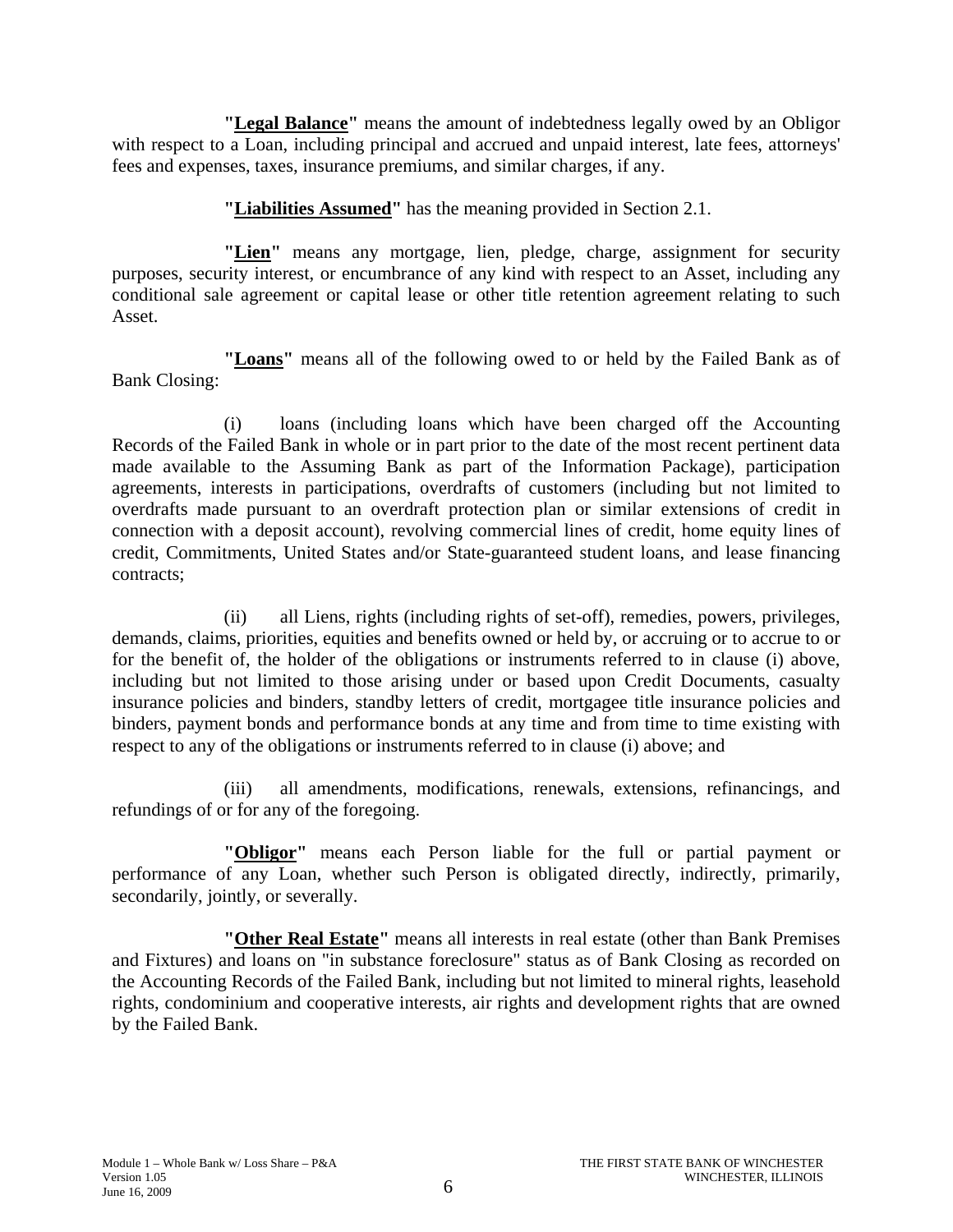"**Person**" means any individual, corporation, partnership, joint venture, association, joint-stock company, trust, unincorporated organization, or government or any agency or political subdivision thereof, excluding the Corporation.

 **"Primary Indemnitor"** means any Person (other than the Assuming Bank or any of its Affiliates) who is obligated to indemnify or insure, or otherwise make payments (including payments on account of claims made against) to or on behalf of any Person in connection with the claims covered under Article XII, including without limitation any insurer issuing any directors and officers liability policy or any Person issuing a financial institution bond or banker's blanket bond.

"**Proforma**" means producing a balance sheet that reflects a reasonably accurate financial statement of the Failed bank through the date of closing. The Proforma financial statements serve as a basis for the opening entries of both the Assuming Bank and the Receiver.

 **"Put Date"** has the meaning provided in Section 3.4.

 **"Put Notice"** has the meaning provided in Section 3.4.

 **"Qualified Financial Contract"** means a qualified financial contract as defined in 12 U.S.C. Section 1821(e)(8)(D).

 **"Record"** means any document, microfiche, microfilm and computer records (including but not limited to magnetic tape, disc storage, card forms and printed copy) of the Failed Bank generated or maintained by the Failed Bank that is owned by or in the possession of the Receiver at Bank Closing.

 **"Related Liability"** with respect to any Asset means any liability existing and reflected on the Accounting Records of the Failed Bank as of Bank Closing for (i) indebtedness secured by mortgages, deeds of trust, chattel mortgages, security interests or other liens on or affecting such Asset, (ii) ad valorem taxes applicable to such Asset, and (iii) any other obligation determined by the Receiver to be directly related to such Asset.

 **"Related Liability Amount"** with respect to any Related Liability on the books of the Assuming Bank, means the amount of such Related Liability as stated on the Accounting Records of the Assuming Bank (as maintained in accordance with generally accepted accounting principles) as of the date as of which the Related Liability Amount is being determined. With respect to a liability that relates to more than one asset, the amount of such Related Liability shall be allocated among such assets for the purpose of determining the Related Liability Amount with respect to any one of such assets. Such allocation shall be made by specific allocation, where determinable, and otherwise shall be pro rata based upon the dollar amount of such assets stated on the Accounting Records of the entity that owns such asset.

 **"Repurchase Price"** means, with respect to any Loan the Book Value, adjusted to reflect changes to Book Value after Bank Closing, plus (ii) any advances and interest on such Loan after Bank Closing, minus (iii) the total of amounts received by the Assuming Bank for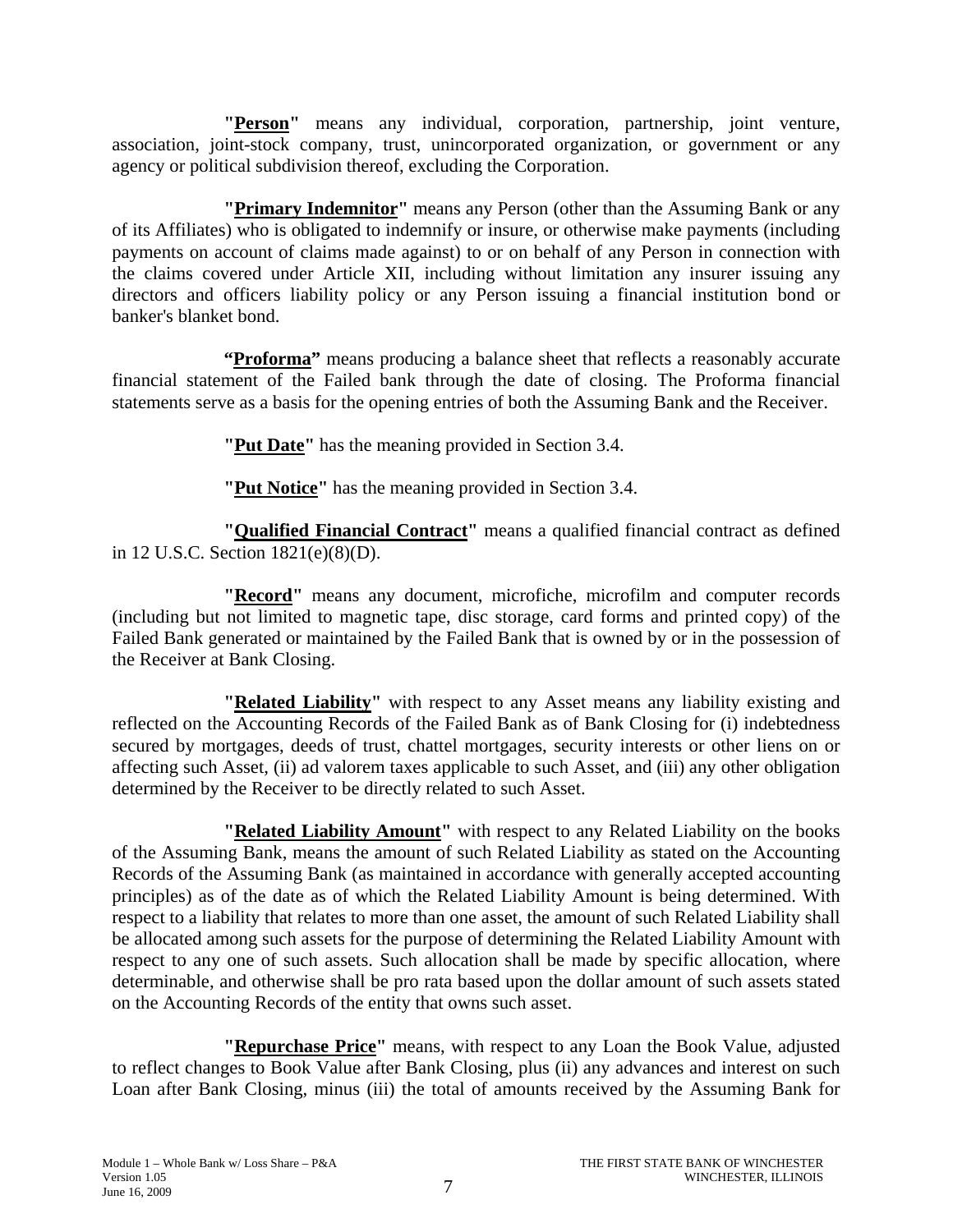such Loan, regardless of how applied, after Bank Closing, plus (iv) advances made by Assuming Bank, plus (v) total disbursements of principal made by Receiver that are not included in the Book Value.

 **"Safe Deposit Boxes"** means the safe deposit boxes of the Failed Bank, if any, including the removable safe deposit boxes and safe deposit stacks in the Failed Bank's vault(s), all rights and benefits under rental agreements with respect to such safe deposit boxes, and all keys and combinations thereto.

 **"Settlement Date"** means the first Business Day immediately prior to the day which is one hundred eighty (180) days after Bank Closing, or such other date prior thereto as may be agreed upon by the Receiver and the Assuming Bank. The Receiver, in its discretion, may extend the Settlement Date.

 **"Settlement Interest Rate"** means, for the first calendar quarter or portion thereof during which interest accrues, the rate determined by the Receiver to be equal to the equivalent coupon issue yield on twenty-six (26)-week United States Treasury Bills in effect as of Bank Closing as published in The Wall Street Journal; provided, that if no such equivalent coupon issue yield is available as of Bank Closing, the equivalent coupon issue yield for such Treasury Bills most recently published in The Wall Street Journal prior to Bank Closing shall be used. Thereafter, the rate shall be adjusted to the rate determined by the Receiver to be equal to the equivalent coupon issue yield on such Treasury Bills in effect as of the first day of each succeeding calendar quarter during which interest accrues as published in The Wall Street Journal.

 **"Subsidiary"** has the meaning set forth in Section 3(w)(4) of the Federal Deposit Insurance Act, 12 U.S.C. Section 1813(w)(4), as amended.

### **ARTICLE II ASSUMPTION OF LIABILITIES**

<span id="page-11-1"></span><span id="page-11-0"></span> **2.1 Liabilities Assumed by Assuming Bank.** The Assuming Bank expressly assumes at Book Value (subject to adjustment pursuant to Article VIII) and agrees to pay, perform, and discharge all of the following liabilities of the Failed Bank as of Bank Closing, except as otherwise provided in this Agreement (such liabilities referred to as "Liabilities Assumed"):

> (a) Assumed Deposits, except those Deposits specifically listed on Schedule  $2.1(a)$ ; provided, that as to any Deposits of public money which are Assumed Deposits, the Assuming Bank agrees to properly secure such Deposits with such of the Assets as appropriate which, prior to Bank Closing, were pledged as security therefor by the Failed Bank, or with assets of the Assuming Bank, if such securing Assets, if any, are insufficient to properly secure such Deposits;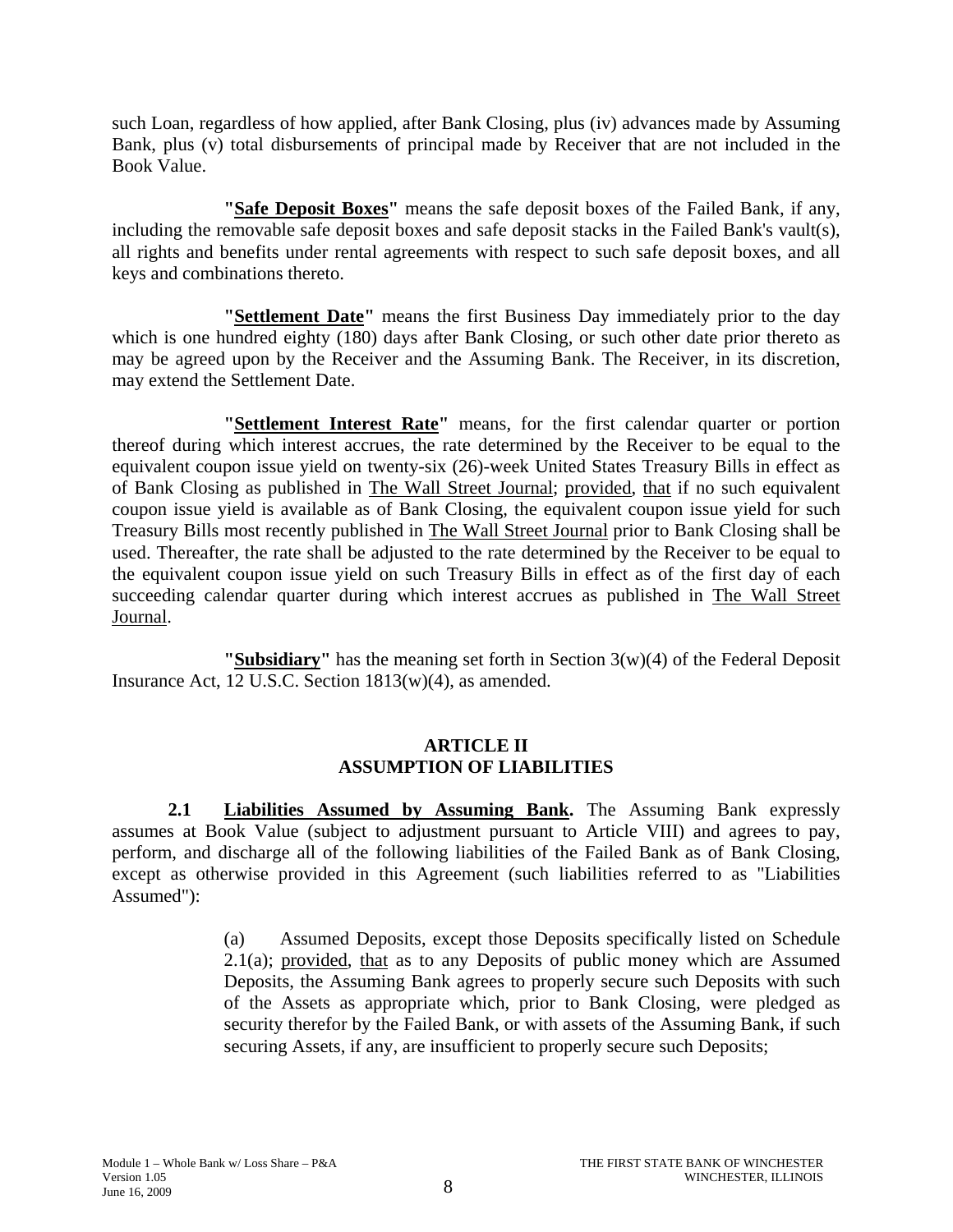(b) liabilities for indebtedness secured by mortgages, deeds of trust, chattel mortgages, security interests or other liens on or affecting any Assets, if any; provided, that the assumption of any liability pursuant to this paragraph shall be limited to the market value of the Assets securing such liability as determined by the Receiver;

(c) borrowings from Federal Reserve Banks and Federal Home Loan Banks, if any, provided, that the assumption of any liability pursuant to this paragraph shall be limited to the market value of the assets securing such liability as determined by the Receiver; and overdrafts, debit balances, service charges, reclamations, and adjustments to accounts with the Federal Reserve Banks as reflected on the books and records of any such Federal Reserve Bank within ninety (90) days after Bank Closing, if any;

(d) ad valorem taxes applicable to any Asset, if any; provided, that the assumption of any ad valorem taxes pursuant to this paragraph shall be limited to an amount equal to the market value of the Asset to which such taxes apply as determined by the Receiver;

(e) liabilities, if any, for federal funds purchased, repurchase agreements and overdrafts in accounts maintained with other depository institutions (including any accrued and unpaid interest thereon computed to and including Bank Closing); provided, that the assumption of any liability pursuant to this paragraph shall be limited to the market value of the Assets securing such liability as determined by the Receiver;

(f) United States Treasury tax and loan note option accounts, if any;

(g) liabilities for any acceptance or commercial letter of credit (other than "standby letters of credit" as defined in 12 C.F.R. Section 337.2(a)); provided, that the assumption of any liability pursuant to this paragraph shall be limited to the market value of the Assets securing such liability as determined by the Receiver;

(h) duties and obligations assumed pursuant to this Agreement including without limitation those relating to the Failed Bank's credit card business, overdraft protection plans, safe deposit business, safekeeping business or trust business, if any;

(i) liabilities, if any, for Commitments;

(j) liabilities, if any, for amounts owed to any Subsidiary of the Failed Bank acquired under Section 3.1;

(k) liabilities, if any, with respect to Qualified Financial Contracts;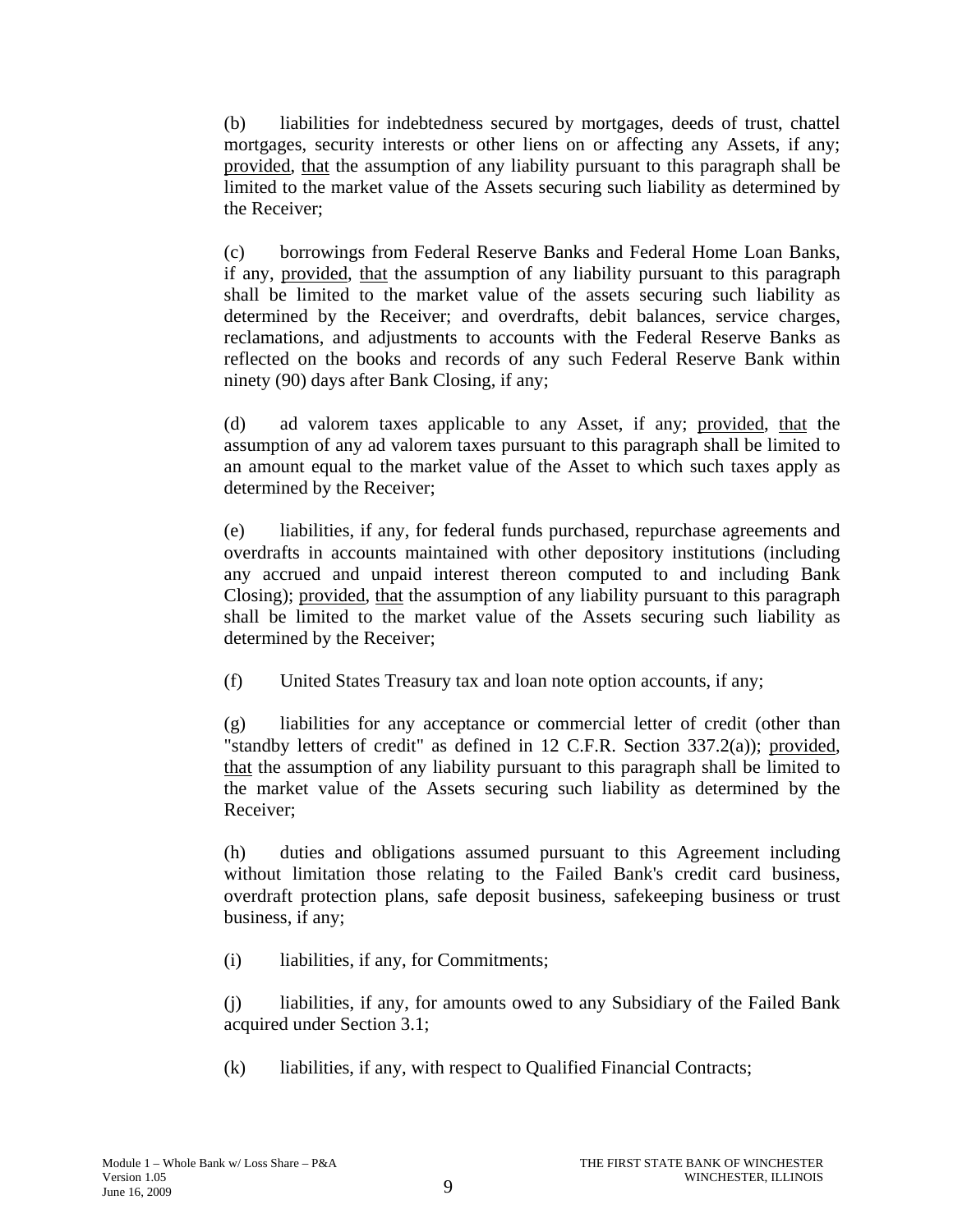(l) duties and obligations under any contract pursuant to which the Failed Bank provides mortgage servicing for others, or mortgage servicing is provided to the Failed Bank by others; and

 (m) all asset-related offensive litigation liabilities and all asset-related defensive litigation liabilities, but only to the extent such liabilities relate to assets subject to a loss share agreement, and provided that all other defensive litigation and any class actions with respect to credit card business are retained by the Receiver.

 Schedule 2.1 attached hereto and incorporated herein sets forth certain categories of Liabilities Assumed and the aggregate Book Value of the Liabilities Assumed in such categories. Such schedule is based upon the best information available to the Receiver and may be adjusted as provided in Article VIII.

<span id="page-13-0"></span>**2.2 Interest on Deposit Liabilities.** The Assuming Bank agrees that, from and after Bank Closing, it will accrue and pay interest on Deposit liabilities assumed pursuant to Section 2.1 at a rate(s) it shall determine; provided, that for non-transaction Deposit liabilities such rate(s) shall not be less than the lowest rate offered by the Assuming Bank to its depositors for non-transaction deposit accounts. The Assuming Bank shall permit each depositor to withdraw, without penalty for early withdrawal, all or any portion of such depositor's Deposit, whether or not the Assuming Bank elects to pay interest in accordance with any deposit agreement formerly existing between the Failed Bank and such depositor; and further provided, that if such Deposit has been pledged to secure an obligation of the depositor or other party, any withdrawal thereof shall be subject to the terms of the agreement governing such pledge. The Assuming Bank shall give notice to such depositors as provided in Section 5.3 of the rate(s) of interest which it has determined to pay and of such withdrawal rights.

<span id="page-13-1"></span>**2.3 Unclaimed Deposits.** If, within eighteen (18) months after Bank Closing, any depositor of the Failed Bank does not claim or arrange to continue such depositor's Deposit assumed pursuant to Section 2.1 at the Assuming Bank, the Assuming Bank shall, within fifteen (15) Business Days after the end of such eighteen (18)-month period, (i) refund to the Corporation the full amount of each such Deposit (without reduction for service charges), (ii) provide to the Corporation a schedule of all such refunded Deposits in such form as may be prescribed by the Corporation, and (iii) assign, transfer, convey and deliver to the Receiver all right, title and interest of the Assuming Bank in and to Records previously transferred to the Assuming Bank and other records generated or maintained by the Assuming Bank pertaining to such Deposits. During such eighteen (18)-month period, at the request of the Corporation, the Assuming Bank promptly shall provide to the Corporation schedules of unclaimed deposits in such form as may be prescribed by the Corporation.

<span id="page-13-2"></span> **2.4 Employee Plans.** Except as provided in Section 4.12, the Assuming Bank shall have no liabilities, obligations or responsibilities under the Failed Bank's health care, bonus, vacation, pension, profit sharing, deferred compensation, 401K or stock purchase plans or similar plans, if any, unless the Receiver and the Assuming Bank agree otherwise subsequent to the date of this Agreement.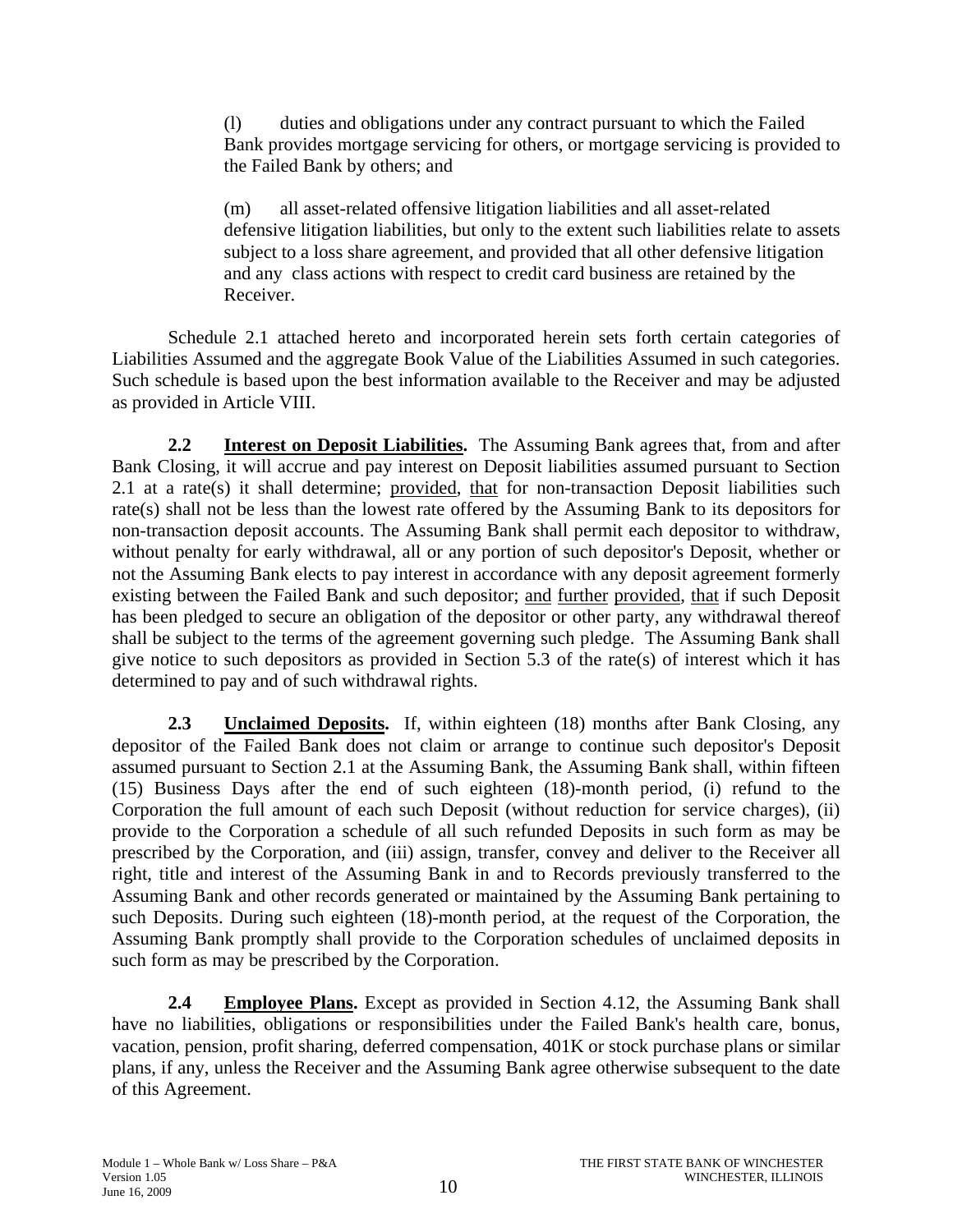### **ARTICLE III PURCHASE OF ASSETS**

<span id="page-14-1"></span><span id="page-14-0"></span> **3.1 Assets Purchased by Assuming Bank**. With the exception of certain assets expressly excluded in Sections 3.5 and 3.6, the Assuming Bank hereby purchases from the Receiver, and the Receiver hereby sells, assigns, transfers, conveys, and delivers to the Assuming Bank, all right, title, and interest of the Receiver in and to all of the assets (real, personal and mixed, wherever located and however acquired) including all subsidiaries, joint ventures, partnerships, and any and all other business combinations or arrangements, whether active, inactive, dissolved or terminated, of the Failed Bank whether or not reflected on the books of the Failed Bank as of Bank Closing. Schedules 3.1 and 3.1a attached hereto and incorporated herein, sets forth certain categories of Assets purchased hereunder. Such schedule is based upon the best information available to the Receiver and may be adjusted as provided in Article VIII. Assets are purchased hereunder by the Assuming Bank subject to all liabilities for indebtedness collateralized by Liens affecting such Assets to the extent provided in Section 2.1. The subsidiaries, joint ventures, partnerships, and any and all other business combinations or arrangements, whether active, inactive, dissolved or terminated being purchased by the Assuming Bank includes, but is not limited to, the entities listed on Schedule 3.1a. Notwithstanding Section 4.8, the Assuming Bank specifically purchases all mortgage servicing rights and obligations of the Failed Bank.

### **3.2 Asset Purchase Price**.

<span id="page-14-2"></span> (a) All Assets and assets of the Failed Bank subject to an option to purchase by the Assuming Bank shall be purchased for the amount, or the amount resulting from the method specified for determining the amount, as specified on Schedule 3.2, except as otherwise may be provided herein. Any Asset, asset of the Failed Bank subject to an option to purchase or other asset purchased for which no purchase price is specified on Schedule 3.2 or otherwise herein shall be purchased at its Book Value. Loans or other assets charged off the Accounting Records of the Failed Bank prior to the date of the most recent pertinent data made available to the Assuming Bank as part of the Information Package shall be purchased at a price of zero.

 (b) The purchase price for securities (other than the capital stock of any Acquired Subsidiary) purchased under Section 3.1 by the Assuming Bank shall be the market value thereof as of Bank Closing, which market value shall be (i) the market price for each such security quoted at the close of the trading day effective on Bank Closing as published electronically by Bloomberg, L.P., or alternatively, at the discretion of the Receiver, IDC/Financial Times (FT) Interactive Data; (ii) provided, that if such market price is not available for any such security, the Assuming Bank will submit a bid for each such security within three days of notification/bid request by the Receiver (unless a different time period is agreed to by the Assuming Bank and the Receiver) and the Receiver, in its sole discretion will accept or reject each such bid; and (iii) further provided in the absence of an acceptable bid from the Assuming Bank, each such security shall not pass to the Assuming Bank and shall be deemed to be an excluded asset hereunder.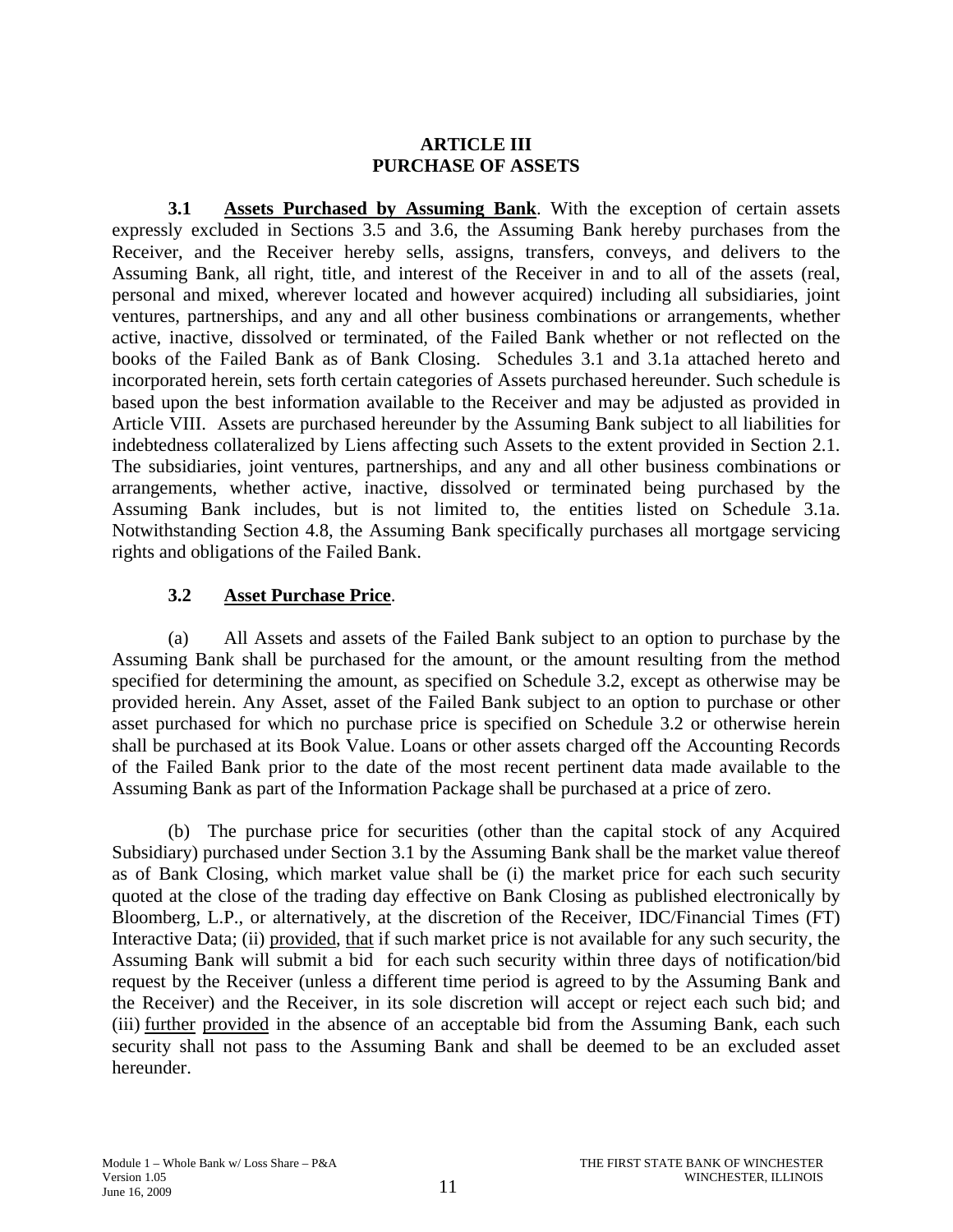**(c) Qualified Financial Contracts shall be purchased at book value.** 

<span id="page-15-0"></span> **3.3 Manner of Conveyance; Limited Warranty; Nonrecourse; Etc. THE CONVEYANCE OF ALL ASSETS, INCLUDING REAL AND PERSONAL PROPERTY INTERESTS, PURCHASED BY THE ASSUMING BANK UNDER THIS AGREEMENT SHALL BE MADE, AS NECESSARY, BY RECEIVER'S DEED OR RECEIVER'S BILL OF SALE, "AS IS," "WHERE IS," WITHOUT RECOURSE AND, EXCEPT AS OTHERWISE SPECIFICALLY PROVIDED IN THIS AGREEMENT, WITHOUT ANY WARRANTIES WHATSOEVER WITH RESPECT TO SUCH ASSETS, EXPRESS OR IMPLIED, WITH RESPECT TO TITLE, ENFORCEABILITY, COLLECTIBILITY, DOCUMENTATION OR FREEDOM FROM LIENS OR ENCUMBRANCES (IN WHOLE OR IN PART), OR ANY OTHER MATTERS.** 

## **3.4 Puts of Assets to the Receiver**.

## (a) **Puts Prior to the Settlement Date.**

<span id="page-15-1"></span> (i) During the period from Bank Closing to and including the Business Day immediately preceding the Settlement Date, the Assuming Bank shall be entitled to require the Receiver to purchase any Asset which the Assuming Bank can establish is evidenced by forged or stolen instruments as of Bank Closing; provided, that, the Assuming Bank shall not have the right to require the Receiver to purchase any such Asset with respect to which the Assuming Bank has taken any action referred to in Section 3.4(a)(ii) with respect to such Asset.

 (ii) At the end of the thirty (30)-day period following Bank Closing and at that time only, in accordance with this Section 3.4, the Assuming Bank shall be entitled to require the Receiver to purchase any remaining overdraft transferred to the Assuming Bank pursuant to 3.1 which both was made after the "as of" date of the most recent pertinent data made available to the Assuming Bank as part of the Information Package and was not made pursuant to an overdraft protection plan or similar extension of credit.

The Assuming Bank shall transfer all such Assets to the Receiver without recourse, and shall indemnify the Receiver against any and all claims of any Person claiming by, through or under the Assuming Bank with respect to any such Asset, as provided in Section 12.4.

 (b) **Notices to the Receiver**. In the event that the Assuming Bank elects to require the Receiver to purchase one or more Assets, the Assuming Bank shall deliver to the Receiver a notice (a "Put Notice") which shall include:

- (i) a list of all Assets that the Assuming Bank requires the Receiver to purchase;
- (ii) a list of all Related Liabilities with respect to the Assets identified pursuant to (i) above; and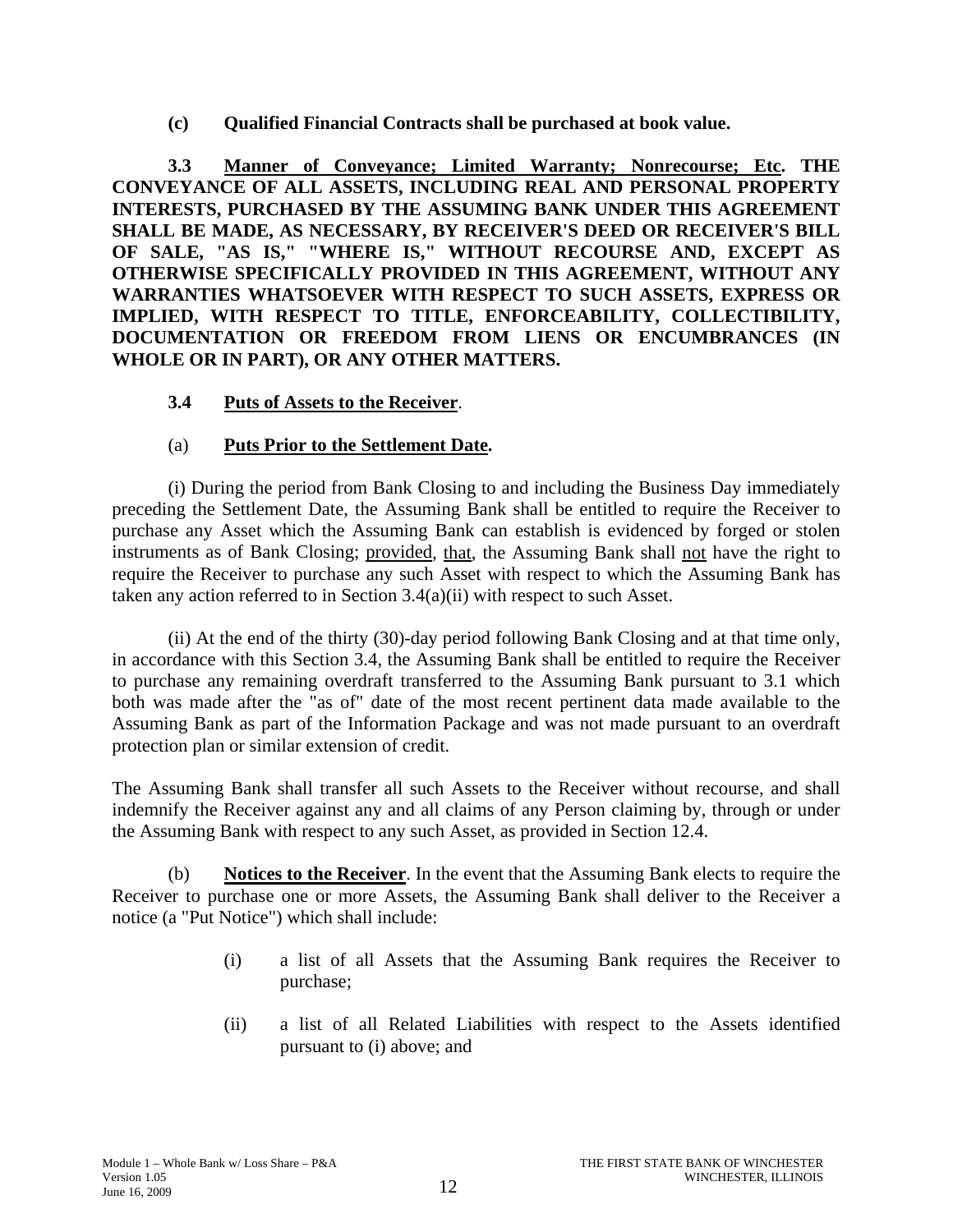(iii) a statement of the estimated Repurchase Price of each Asset identified pursuant to (i) above as of the applicable Put Date.

Such notice shall be in the form prescribed by the Receiver or such other form to which the Receiver shall consent. As provided in Section 9.6, the Assuming Bank shall deliver to the Receiver such documents, Credit Files and such additional information relating to the subject matter of the Put Notice as the Receiver may request and shall provide to the Receiver full access to all other relevant books and records.

 (c) **Purchase by Receiver**. The Receiver shall purchase Assets that are specified in the Put Notice and shall assume Related Liabilities with respect to such Assets, and the transfer of such Assets and Related Liabilities shall be effective as of a date determined by the Receiver which date shall not be later than thirty (30) days after receipt by the Receiver of the Put Notice (the "Put Date").

 (d) **Purchase Price and Payment Date**. Each Asset purchased by the Receiver pursuant to this Section 3.4 shall be purchased at a price equal to the Repurchase Price of such Asset less the Related Liability Amount applicable to such Asset, in each case determined as of the applicable Put Date. If the difference between such Repurchase Price and such Related Liability Amount is positive, then the Receiver shall pay to the Assuming Bank the amount of such difference; if the difference between such amounts is negative, then the Assuming Bank shall pay to the Receiver the amount of such difference. The Assuming Bank or the Receiver, as the case may be, shall pay the purchase price determined pursuant to this Section 3.4(d) not later than the twentieth (20th) Business Day following the applicable Put Date, together with interest on such amount at the Settlement Interest Rate for the period from and including such Put Date to and including the day preceding the date upon which payment is made.

 (e) **Servicing.** The Assuming Bank shall administer and manage any Asset subject to purchase by the Receiver in accordance with usual and prudent banking standards and business practices until such time as such Asset is purchased by the Receiver.

 (f) **Reversals**. In the event that the Receiver purchases an Asset (and assumes the Related Liability) that it is not required to purchase pursuant to this Section 3.4, the Assuming Bank shall repurchase such Asset (and assume such Related Liability) from the Receiver at a price computed so as to achieve the same economic result as would apply if the Receiver had never purchased such Asset pursuant to this Section 3.4.

<span id="page-16-0"></span> **3.5 Assets Not Purchased by Assuming Bank**. The Assuming Bank does not purchase, acquire or assume, or (except as otherwise expressly provided in this Agreement) obtain an option to purchase, acquire or assume under this Agreement:

 (a) any financial institution bonds, banker's blanket bonds, or public liability, fire, or extended coverage insurance policy or any other insurance policy of the Failed Bank, or premium refund, unearned premium derived from cancellation, or any proceeds payable with respect to any of the foregoing;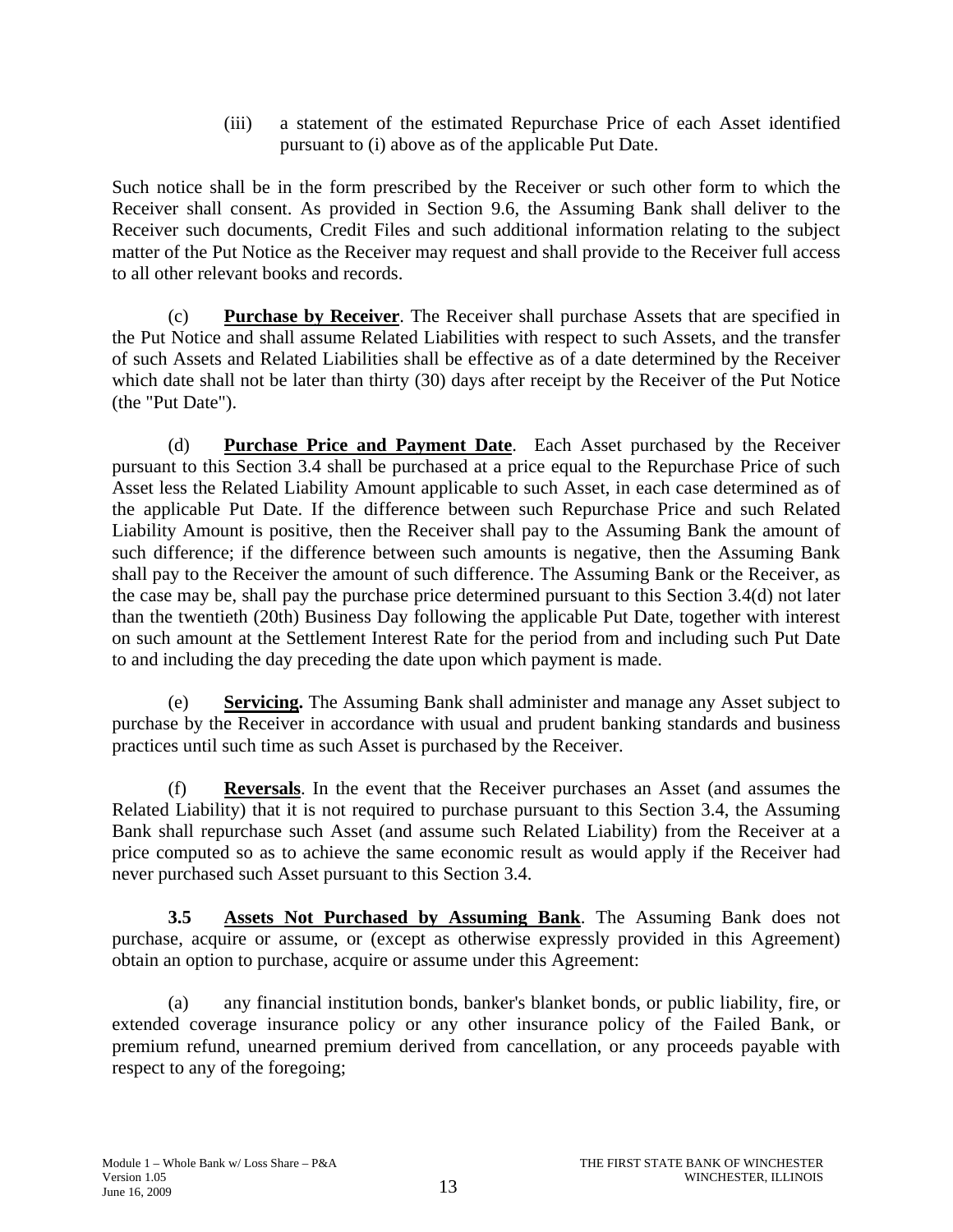(b) any interest, right, action, claim, or judgment against (i) any officer, director, employee, accountant, attorney, or any other Person employed or retained by the Failed Bank or any Subsidiary of the Failed Bank on or prior to Bank Closing arising out of any act or omission of such Person in such capacity, (ii) any underwriter of financial institution bonds, banker's blanket bonds or any other insurance policy of the Failed Bank, (iii) any shareholder or holding company of the Failed Bank, or (iv) any other Person whose action or inaction may be related to any loss (exclusive of any loss resulting from such Person's failure to pay on a Loan made by the Failed Bank) incurred by the Failed Bank; provided, that for the purposes hereof, the acts, omissions or other events giving rise to any such claim shall have occurred on or before Bank Closing, regardless of when any such claim is discovered and regardless of whether any such claim is made with respect to a financial institution bond, banker's blanket bond, or any other insurance policy of the Failed Bank in force as of Bank Closing;

(c) prepaid regulatory assessments of the Failed Bank, if any;

 (d) legal or equitable interests in tax receivables of the Failed Bank, if any, including any claims arising as a result of the Failed Bank having entered into any agreement or otherwise being joined with another Person with respect to the filing of tax returns or the payment of taxes;

 (e) amounts reflected on the Accounting Records of the Failed Bank as of Bank Closing as a general or specific loss reserve or contingency account, if any;

 (f) leased or owned Bank Premises and leased or owned Furniture and Equipment and Fixtures and data processing equipment (including hardware and software) located on leased or owned Bank Premises, if any; provided, that the Assuming Bank does obtain an option under Section 4.6, Section 4.7 or Section 4.8, as the case may be, with respect thereto;

 (g) owned Bank Premises which the Receiver, in its discretion, determines may contain environmentally hazardous substances;

 (h) any "goodwill," as such term is defined in the instructions to the report of condition prepared by banks examined by the Corporation in accordance with 12 C.F.R. Section 304.4, and other intangibles;

- (i) any criminal restitution or forfeiture orders issued in favor of the Failed Bank;
- (j) reserved;
- (k) assets essential to the Receiver in accordance with Section 3.6; and
- (l) all private label asset-backed securities, including, but not limited to, those listed on the attached Schedule 3.5(l).
- (m) collateralized debt obligation securities.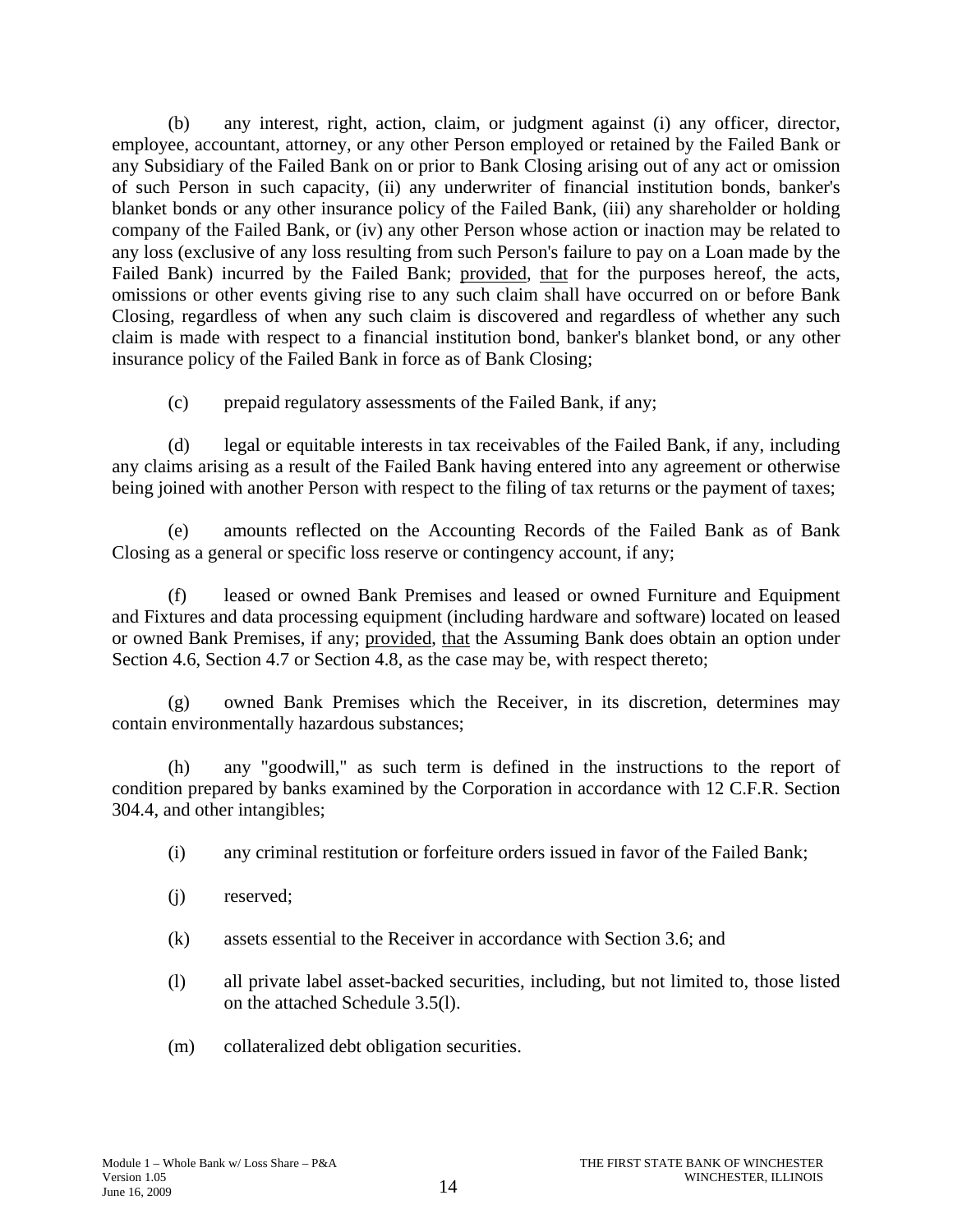## **3.6 Retention or Repurchase of Assets Essential to Receiver**.

<span id="page-18-0"></span> (a) The Receiver may refuse to sell to the Assuming Bank, or the Assuming Bank agrees, at the request of the Receiver set forth in a written notice to the Assuming Bank, to assign, transfer, convey, and deliver to the Receiver all of the Assuming Bank's right, title and interest in and to, any Asset or asset essential to the Receiver as determined by the Receiver in its discretion (together with all Credit Documents evidencing or pertaining thereto), which may include any Asset or asset that the Receiver determines to be:

- (i) made to an officer, director, or other Person engaging in the affairs of the Failed Bank, its Subsidiaries or Affiliates or any related entities of any of the foregoing;
- (ii) the subject of any investigation relating to any claim with respect to any item described in Section 3.5(a) or (b), or the subject of, or potentially the subject of, any legal proceedings;
- (iii) made to a Person who is an Obligor on a loan owned by the Receiver or the Corporation in its corporate capacity or its capacity as receiver of any institution;
- (iv) secured by collateral which also secures any asset owned by the Receiver; or
- (v) related to any asset of the Failed Bank not purchased by the Assuming Bank under this Article III or any liability of the Failed Bank not assumed by the Assuming Bank under Article II.

 (b) Each such Asset or asset purchased by the Receiver shall be purchased at a price equal to the Repurchase Price thereof less the Related Liability Amount with respect to any Related Liabilities related to such Asset or asset, in each case determined as of the date of the notice provided by the Receiver pursuant to Section 3.6(a). The Receiver shall pay the Assuming Bank not later than the twentieth (20th) Business Day following receipt of related Credit Documents and Credit Files together with interest on such amount at the Settlement Interest Rate for the period from and including the date of receipt of such documents to and including the day preceding the day on which payment is made. The Assuming Bank agrees to administer and manage each such Asset or asset in accordance with usual and prudent banking standards and business practices until each such Asset or asset is purchased by the Receiver. All transfers with respect to Asset or assets under this Section 3.6 shall be made as provided in Section 9.6. The Assuming Bank shall transfer all such Asset or assets and Related Liabilities to the Receiver without recourse, and shall indemnify the Receiver against any and all claims of any Person claiming by, through or under the Assuming Bank with respect to any such Asset or asset, as provided in Section 12.4.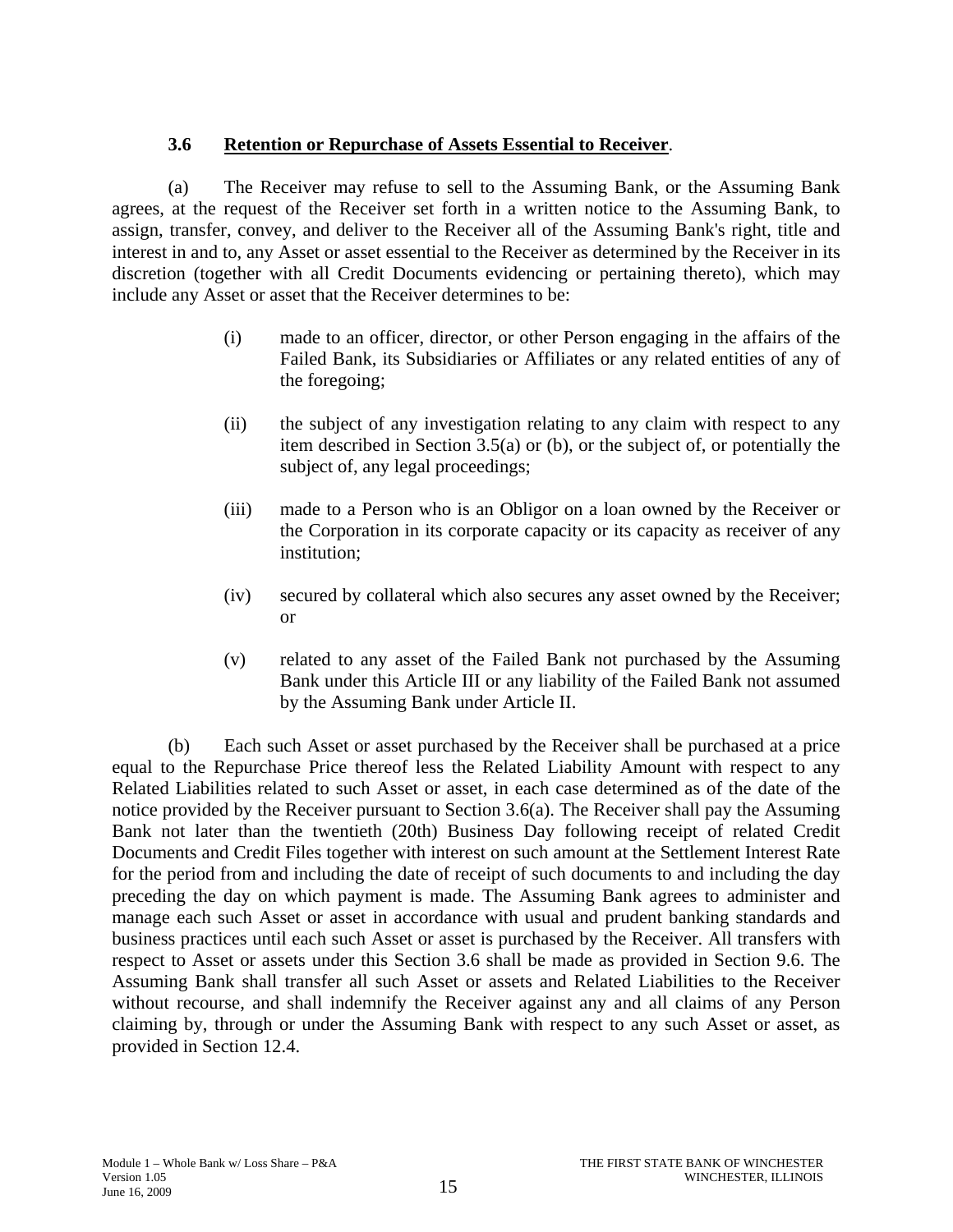### **ARTICLE IV ASSUMPTION OF CERTAIN DUTIES AND OBLIGATIONS**

The Assuming Bank agrees with the Receiver and the Corporation as follows:

<span id="page-19-1"></span><span id="page-19-0"></span>**4.1 Continuation of Banking Business**. For the period commencing the first banking business day after Bank Closing and ending no earlier than the first anniversary of Bank Closing, the Assuming Bank agrees to provide full service banking in the trade area of the Failed Bank. Thereafter, the Assuming Bank may cease providing such banking services in the trade area of the Failed Bank, provided the Assuming Bank has received all necessary regulatory approvals. The trade area shall be determined by the Receiver.

<span id="page-19-2"></span> **4.2 Agreement with Respect to Credit Card Business**. The Assuming Bank agrees to honor and perform, from and after Bank Closing, all duties and obligations with respect to the Failed Bank's credit card business, and/or processing related to credit cards, if any, and assumes all outstanding extensions of credit with respect thereto.

**4.3 Agreement with Respect to Safe Deposit Business**. The Assuming Bank assumes and agrees to discharge, from and after Bank Closing, in the usual course of conducting a banking business, the duties and obligations of the Failed Bank with respect to all Safe Deposit Boxes, if any, of the Failed Bank and to maintain all of the necessary facilities for the use of such boxes by the renters thereof during the period for which such boxes have been rented and the rent therefore paid to the Failed Bank, subject to the provisions of the rental agreements between the Failed Bank and the respective renters of such boxes; provided, that the Assuming Bank may relocate the Safe Deposit Boxes of the Failed Bank to any office of the Assuming Bank located in the trade area of the Failed Bank. The Safe Deposit Boxes shall be located and maintained in the trade area of the Failed Bank for a minimum of one year from Bank Closing. Fees related to the safe deposit business earned prior to the Bank Closing Date shall be for the benefit of the Receiver and fees earned after the Bank Closing Date shall be for the benefit of the Assuming Bank.

<span id="page-19-3"></span>**4.4 Agreement with Respect to Safekeeping Business**. The Receiver transfers, conveys and delivers to the Assuming Bank and the Assuming Bank accepts all securities and other items, if any, held by the Failed Bank in safekeeping for its customers as of Bank Closing. The Assuming Bank assumes and agrees to honor and discharge, from and after Bank Closing, the duties and obligations of the Failed Bank with respect to such securities and items held in safekeeping. The Assuming Bank shall be entitled to all rights and benefits heretofore accrued or hereafter accruing with respect thereto. The Assuming Bank shall provide to the Receiver written verification of all assets held by the Failed Bank for safekeeping within sixty (60) days after Bank Closing. The assets held for safekeeping by the Failed Bank shall be held and maintained by the Assuming Bank in the trade area of the Failed Bank for a minimum of one year from Bank Closing. Fees related to the safekeeping business earned prior to the Bank Closing Date shall be for the benefit of the Receiver and fees earned after the Bank Closing Date shall be for the benefit of the Assuming Bank.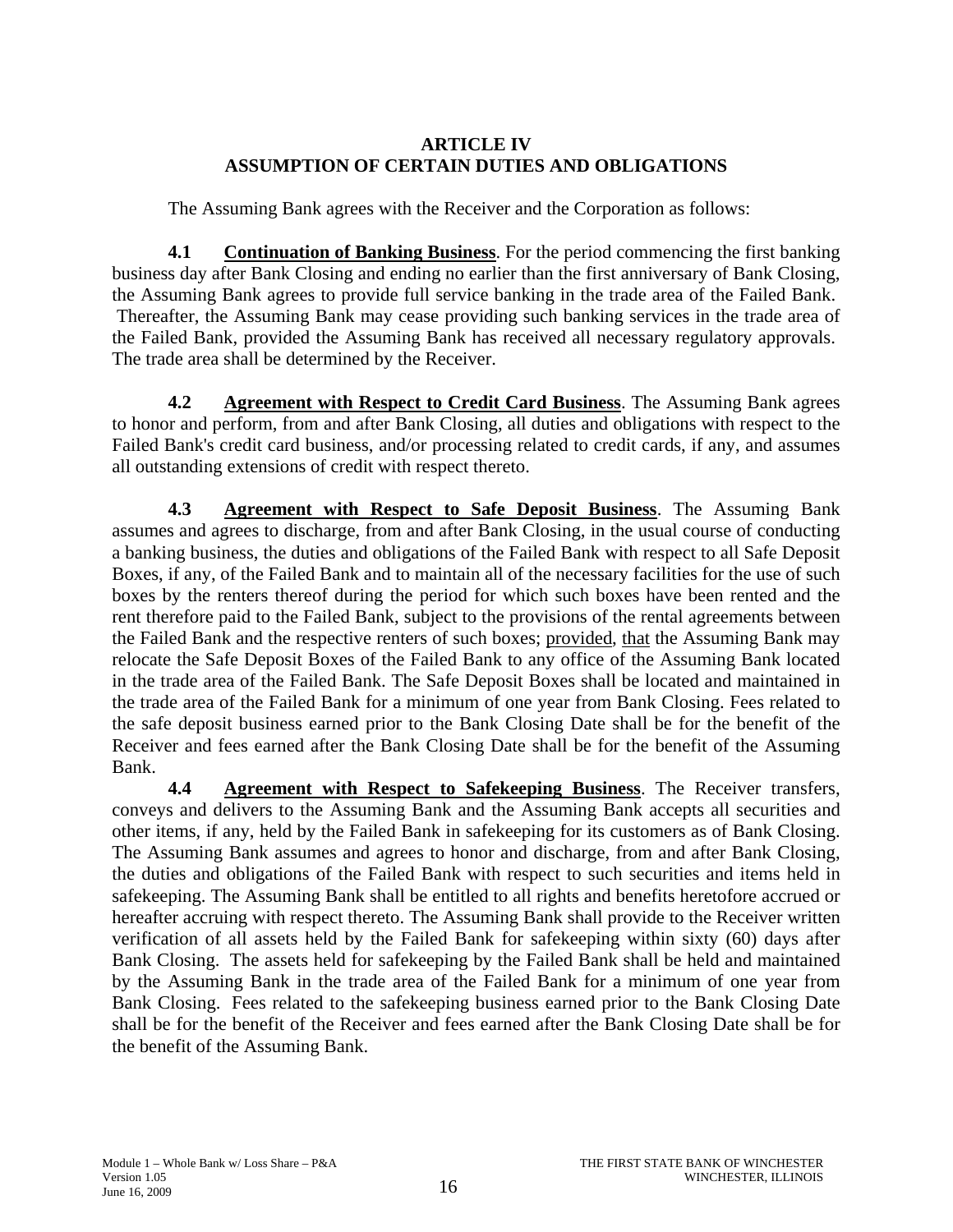# **4.5 Agreement with Respect to Trust Business**.

<span id="page-20-0"></span> (a) The Assuming Bank shall, without further transfer, substitution, act or deed, to the full extent permitted by law, succeed to the rights, obligations, properties, assets, investments, deposits, agreements, and trusts of the Failed Bank under trusts, executorships, administrations, guardianships, and agencies, and other fiduciary or representative capacities, all to the same extent as though the Assuming Bank had assumed the same from the Failed Bank prior to Bank Closing; provided, that any liability based on the misfeasance, malfeasance or nonfeasance of the Failed Bank, its directors, officers, employees or agents with respect to the trust business is not assumed hereunder.

 (b) The Assuming Bank shall, to the full extent permitted by law, succeed to, and be entitled to take and execute, the appointment to all executorships, trusteeships, guardianships and other fiduciary or representative capacities to which the Failed Bank is or may be named in wills, whenever probated, or to which the Failed Bank is or may be named or appointed by any other instrument.

 (c) In the event additional proceedings of any kind are necessary to accomplish the transfer of such trust business, the Assuming Bank agrees that, at its own expense, it will take whatever action is necessary to accomplish such transfer. The Receiver agrees to use reasonable efforts to assist the Assuming Bank in accomplishing such transfer.

 (d) The Assuming Bank shall provide to the Receiver written verification of the assets held in connection with the Failed Bank's trust business within sixty (60) days after Bank Closing.

# **4.6 Agreement with Respect to Bank Premises**.

<span id="page-20-1"></span> (a) **Option to Purchase.** Subject to Section 3.5, the Receiver hereby grants to the Assuming Bank an exclusive option for the period of ninety (90) days commencing the day after Bank Closing to purchase any or all owned Bank Premises, including all Furniture, Fixtures and Equipment located on the Bank Premises. The Assuming Bank shall give written notice to the Receiver within the option period of its election to purchase or not to purchase any of the owned Bank Premises. Any purchase of such premises shall be effective as of the date of Bank Closing and such purchase shall be consummated as soon as practicable thereafter, and in no event later than the Settlement Date.

 (b) **Option to Lease.** The Receiver hereby grants to the Assuming Bank an exclusive option for the period of ninety (90) days commencing the day after Bank Closing to cause the Receiver to assign to the Assuming Bank any or all leases for leased Bank Premises, if any, which have been continuously occupied by the Assuming Bank from Bank Closing to the date it elects to accept an assignment of the leases with respect thereto to the extent such leases can be assigned; provided, that the exercise of this option with respect to any lease must be as to all premises or other property subject to the lease. If an assignment cannot be made of any such leases, the Receiver may, in its discretion, enter into subleases with the Assuming Bank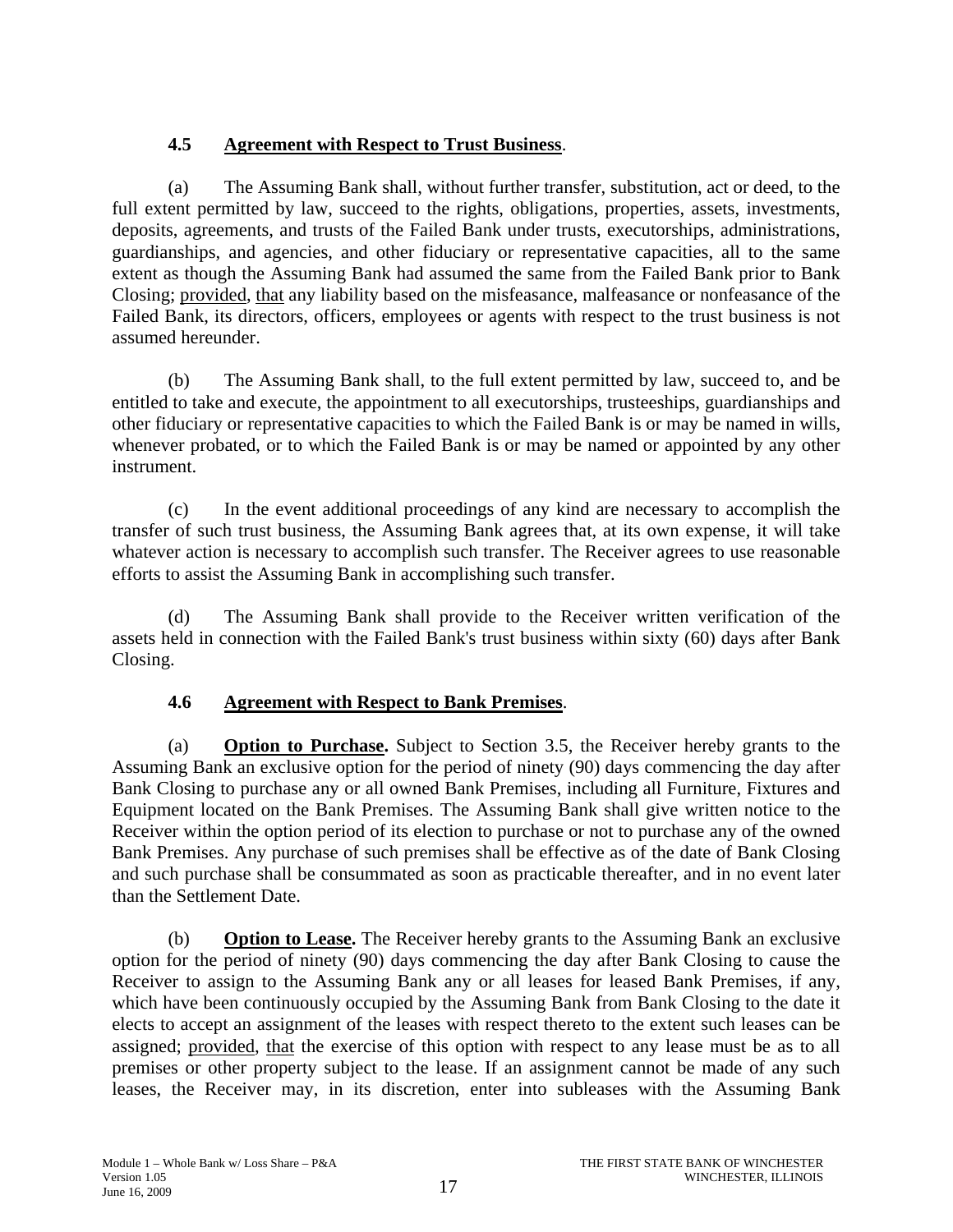containing the same terms and conditions provided under such existing leases for such leased Bank Premises or other property. The Assuming Bank shall give notice to the Receiver within the option period of its election to accept or not to accept an assignment of any or all leases (or enter into subleases or new leases in lieu thereof). The Assuming Bank agrees to assume all leases assigned (or enter into subleases or new leases in lieu thereof) pursuant to this Section 4.6.

 (c) **Facilitation.** The Receiver agrees to facilitate the assumption, assignment or sublease of leases or the negotiation of new leases by the Assuming Bank; provided, that neither the Receiver nor the Corporation shall be obligated to engage in litigation, make payments to the Assuming Bank or to any third party in connection with facilitating any such assumption, assignment, sublease or negotiation or commit to any other obligations to third parties.

 (d) **Occupancy.** The Assuming Bank shall give the Receiver fifteen (15) days' prior written notice of its intention to vacate prior to vacating any leased Bank Premises with respect to which the Assuming Bank has not exercised the option provided in Section 4.6(b). Any such notice shall be deemed to terminate the Assuming Bank's option with respect to such leased Bank Premises.

# (e) **Occupancy Costs.**

(i) The Assuming Bank agrees to pay to the Receiver, or to appropriate third parties at the direction of the Receiver, during and for the period of any occupancy by it of (x) owned Bank Premises the market rental value, as determined by the appraiser selected in accordance with the definition of Fair Market Value, and all operating costs, and (y) leased Bank Premises, all operating costs with respect thereto and to comply with all relevant terms of applicable leases entered into by the Failed Bank, including without limitation the timely payment of all rent. Operating costs include, without limitation all taxes, fees, charges, utilities, insurance and assessments, to the extent not included in the rental value or rent. If the Assuming Bank elects to purchase any owned Bank Premises in accordance with Section 4.6(a), the amount of any rent paid (and taxes paid to the Receiver which have not been paid to the taxing authority and for which the Assuming Bank assumes liability) by the Assuming Bank with respect thereto shall be applied as an offset against the purchase price thereof.

 (ii) The Assuming Bank agrees during the period of occupancy by it of owned or leased Bank Premises, to pay to the Receiver rent for the use of all owned or leased Furniture and Equipment and all owned or leased Fixtures located on such Bank Premises for the period of such occupancy. Rent for such property owned by the Failed Bank shall be the market rental value thereof, as determined by the Receiver within sixty (60) days after Bank Closing. Rent for such leased property shall be an amount equal to any and all rent and other amounts which the Receiver incurs or accrues as an obligation or is obligated to pay for such period of occupancy pursuant to all leases and contracts with respect to such property. If the Assuming Bank purchases any owned Furniture and Equipment or owned Fixtures in accordance with Section 4.6(f) or 4.6(h), the amount of any rents paid by the Assuming Bank with respect thereto shall be applied as an offset against the purchase price thereof.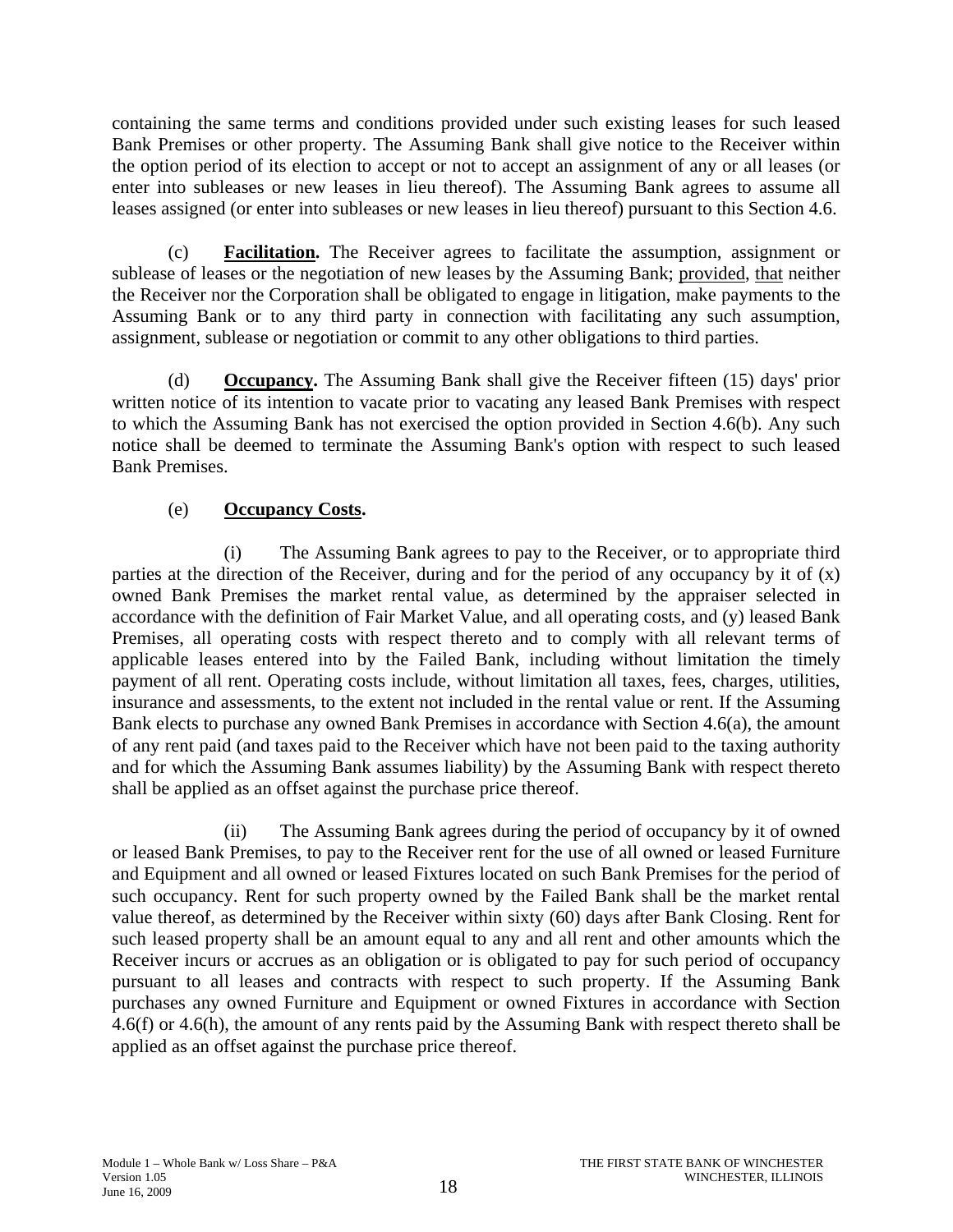(f) **Certain Requirements as to Furniture, Equipment and Fixtures.** If the Assuming Bank purchases owned Bank Premises or accepts an assignment of the lease (or enters into a sublease or a new lease in lieu thereof) for leased Bank Premises as provided in Section 4.6(a) or 4.6(b), or if the Assuming Bank does not exercise such option but within twelve (12) months following Bank Closing obtains the right to occupy such premises (whether by assignment, lease, sublease, purchase or otherwise), other than in accordance with Section 4.6(a) or (b), the Assuming Bank shall (i) effective as of the date of Bank Closing, purchase from the Receiver all Furniture and Equipment and Fixtures owned by the Failed Bank at Fair Market Value and located thereon as of Bank Closing, (ii) accept an assignment or a sublease of the leases or negotiate new leases for all Furniture and Equipment and Fixtures leased by the Failed Bank and located thereon, and (iii) if applicable, accept an assignment or a sublease of any ground lease or negotiate a new ground lease with respect to any land on which such Bank Premises are located; provided, that the Receiver shall not have disposed of such Furniture and Equipment and Fixtures or repudiated the leases specified in clause (ii) or (iii).

# (g) **Vacating Premises.**

 (i) If the Assuming Bank elects not to purchase any owned Bank Premises, the notice of such election in accordance with Section 4.6(a) shall specify the date upon which the Assuming Bank's occupancy of such premises shall terminate, which date shall not be later than ninety (90) days after the date of the Assuming Bank's notice not to exercise such option. The Assuming Bank promptly shall relinquish and release to the Receiver such premises and the Furniture and Equipment and Fixtures located thereon in the same condition as at Bank Closing, normal wear and tear excepted. By occupying any such premises after the expiration of such ninety (90)-day period, the Assuming Bank shall, at the Receiver's option, (x) be deemed to have agreed to purchase such Bank Premises, and to assume all leases, obligations and liabilities with respect to leased Furniture and Equipment and leased Fixtures located thereon and any ground lease with respect to the land on which such premises are located, and (y) be required to purchase all Furniture and Equipment and Fixtures owned by the Failed Bank and located on such premises as of Bank Closing.

 (ii) If the Assuming Bank elects not to accept an assignment of the lease or sublease any leased Bank Premises, the notice of such election in accordance with Section 4.6(b) shall specify the date upon which the Assuming Bank's occupancy of such leased Bank Premises shall terminate, which date shall not be later than the date which is one hundred eighty (180) days after Bank Closing. Upon vacating such premises, the Assuming Bank shall relinquish and release to the Receiver such premises and the Fixtures and the Furniture and Equipment located thereon in the same condition as at Bank Closing, normal wear and tear excepted. By failing to provide notice of its intention to vacate such premises prior to the expiration of the option period specified in Section 4.6(b), or by occupying such premises after the one hundred eighty (180)day period specified above in this paragraph (ii), the Assuming Bank shall, at the Receiver's option, (x) be deemed to have assumed all leases, obligations and liabilities with respect to such premises (including any ground lease with respect to the land on which premises are located), and leased Furniture and Equipment and leased Fixtures located thereon in accordance with this Section 4.6 (unless the Receiver previously repudiated any such lease), and (y) be required to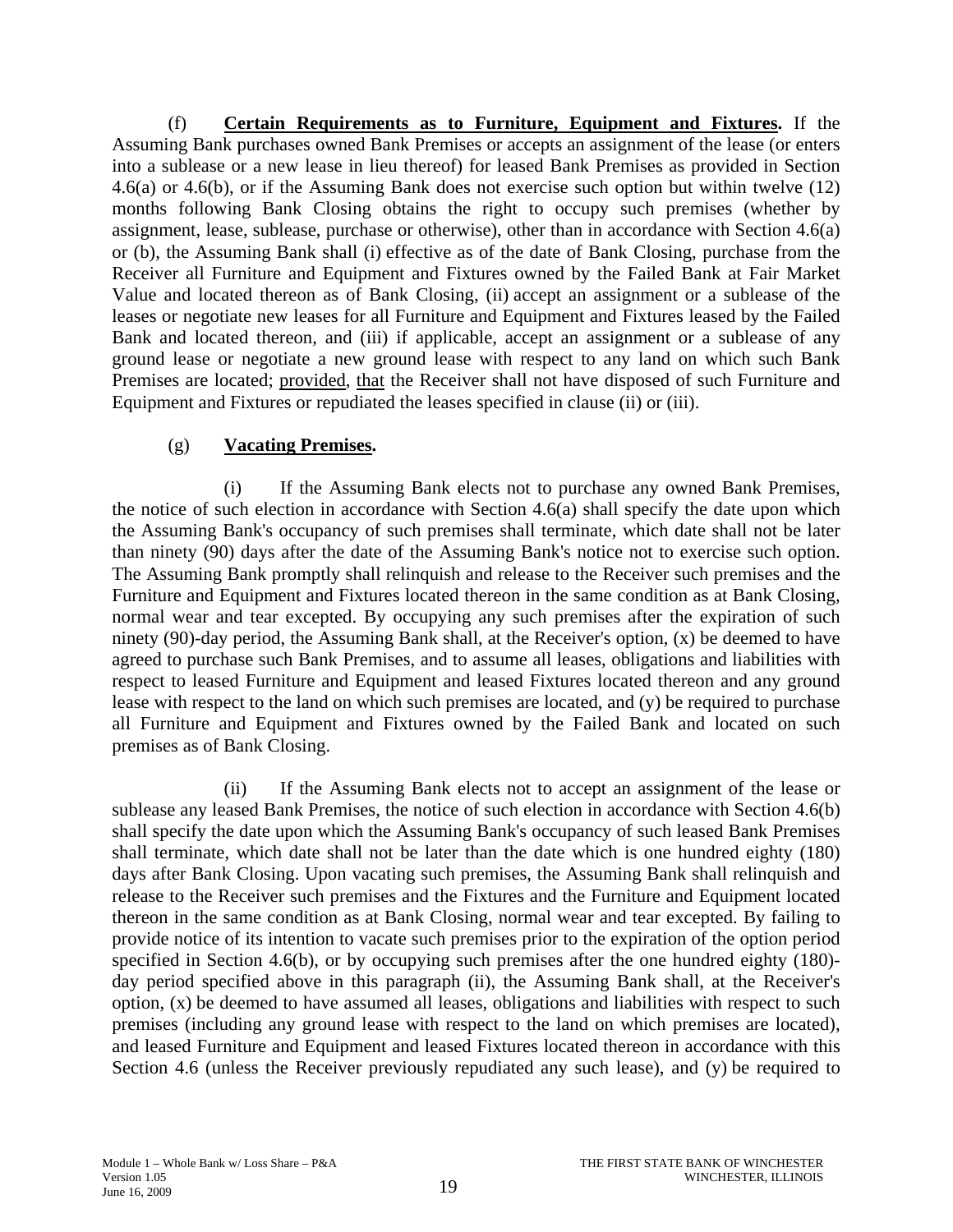purchase all Furniture and Equipment and Fixtures owned by the Failed Bank at Fair Market Value and located on such premises as of Bank Closing.

 (h) **Furniture and Equipment and Certain Other Equipment.** The Receiver hereby grants to the Assuming Bank an option to purchase all Furniture and Equipment or any telecommunications, data processing equipment (including hardware and software) and check processing and similar operating equipment owned by the Failed Bank at Fair Market Value and located at any leased Bank Premises that the Assuming Bank elects to vacate or which it could have, but did not occupy, pursuant to this Section 4.6; provided, that, the Assuming Bank shall give the Receiver notice of its election to purchase such property at the time it gives notice of its intention to vacate such Bank Premises or within ten (10) days after Bank Closing for Bank Premises it could have, but did not, occupy.

# **4.7 Agreement with Respect to Leased Data Processing Equipment**

<span id="page-23-0"></span> (a) The Receiver hereby grants to the Assuming Bank an exclusive option for the period of ninety (90) days commencing the day after Bank Closing to accept an assignment from the Receiver of any or all Data Processing Leases to the extent that such Data Processing Leases can be assigned.

 (b) The Assuming Bank shall (i) give written notice to the Receiver within the option period specified in Section 4.7(a) of its intent to accept or decline an assignment or sublease of any or all Data Processing Leases and promptly accept an assignment or sublease of such Data Processing Leases, and (ii) give written notice to the appropriate lessor(s) that it has accepted an assignment or sublease of any such Data Processing Leases.

 (c) The Receiver agrees to facilitate the assignment or sublease of Data Processing Leases or the negotiation of new leases or license agreements by the Assuming Bank; provided, that neither the Receiver nor the Corporation shall be obligated to engage in litigation or make payments to the Assuming Bank or to any third party in connection with facilitating any such assumption, assignment, sublease or negotiation.

 (d) The Assuming Bank agrees, during its period of use of any property subject to a Data Processing Lease, to pay to the Receiver or to appropriate third parties at the direction of the Receiver all operating costs with respect thereto and to comply with all relevant terms of the applicable Data Processing Leases entered into by the Failed Bank, including without limitation the timely payment of all rent, taxes, fees, charges, utilities, insurance and assessments.

 (e) The Assuming Bank shall, not later than fifty (50) days after giving the notice provided in Section 4.7(b), (i) relinquish and release to the Receiver all property subject to the relevant Data Processing Lease, in the same condition as at Bank Closing, normal wear and tear excepted, or (ii) accept an assignment or a sublease thereof or negotiate a new lease or license agreement under this Section 4.7.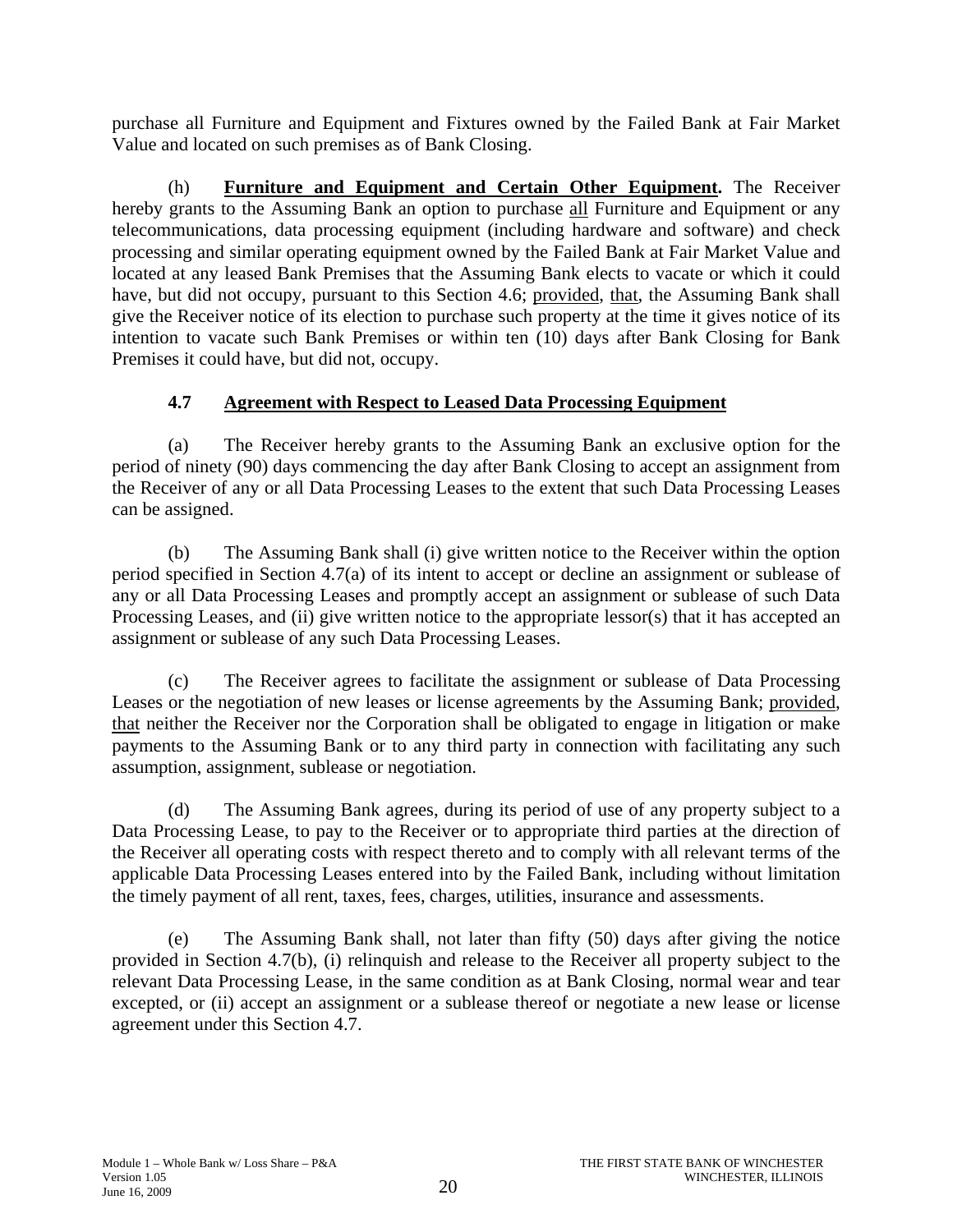### **4.8 Agreement with Respect to Certain Existing Agreements**.

(a) Subject to the provisions of Section 4.8(b), with respect to agreements existing as of Bank Closing which provide for the rendering of services by or to the Failed Bank, other than IT services and core data processing services as referred to in section 4.8 (c) below, within thirty (30) days after Bank Closing, the Assuming Bank shall give the Receiver written notice specifying whether it elects to assume or not to assume each such agreement. Except as may be otherwise provided in this Article IV, the Assuming Bank agrees to comply with the terms of each such agreement for a period commencing on the day after Bank Closing and ending on: (i) in the case of an agreement that provides for the rendering of services by the Failed Bank, the date which is ninety (90) days after Bank Closing, and (ii) in the case of an agreement that provides for the rendering of services to the Failed Bank, the date which is thirty (30) days after the Assuming Bank has given notice to the Receiver of its election not to assume such agreement; provided, that the Receiver can reasonably make such service agreements available to the Assuming Bank. The Assuming Bank shall be deemed by the Receiver to have assumed agreements for which no notification is timely given. The Receiver agrees to assign, transfer, convey, and deliver to the Assuming Bank all right, title and interest of the Receiver, if any, in and to agreements the Assuming Bank assumes hereunder. In the event the Assuming Bank elects not to accept an assignment of any lease (or sublease) or negotiate a new lease for leased Bank Premises under Section 4.6 and does not otherwise occupy such premises, the provisions of this Section 4.8(a) shall not apply to service agreements related to such premises. The Assuming Bank agrees, during the period it has the use or benefit of any such agreement, promptly to pay to the Receiver or to appropriate third parties at the direction of the Receiver all operating costs with respect thereto and to comply with all relevant terms of such agreement.

 (b) The provisions of Section 4.8(a) regarding the Assuming Bank's election to assume or not assume certain agreements shall not apply to (i) agreements pursuant to which the Failed Bank provides mortgage servicing for others or mortgage servicing is provided to the Failed Bank by others, (ii) agreements that are subject to Sections 4.1 through 4.7 and any insurance policy or bond referred to in Section 3.5(a) or other agreement specified in Section 3.5, and (iii) consulting, management or employment agreements, if any, between the Failed Bank and its employees or other Persons. Except as otherwise expressly set forth elsewhere in this Agreement, the Assuming Bank does not assume any liabilities or acquire any rights under any of the agreements described in this Section 4.8(b).

<span id="page-24-0"></span>(c) With respect to information technology servicing and core data processing agreements existing as of Bank Closing which provide for the rendering of services by or to the Failed Bank, within thirty (30) days after Bank Closing, the Assuming Bank shall give the Receiver written notice specifying whether it elects to assume or not to assume each such agreement. For the purposes of this section, information technology servicing and core data processing refer to services such as, but not limited to, services utilizing Founder Group Incorporated's present hardware, software and integrated systems which provide CoreBanking Application Support and information technology infrastructure and support. Except as may be otherwise provided in this Article IV, the Assuming Bank agrees to comply with the terms of each such agreement for a period commencing on the day after Bank Closing and ending on: (i)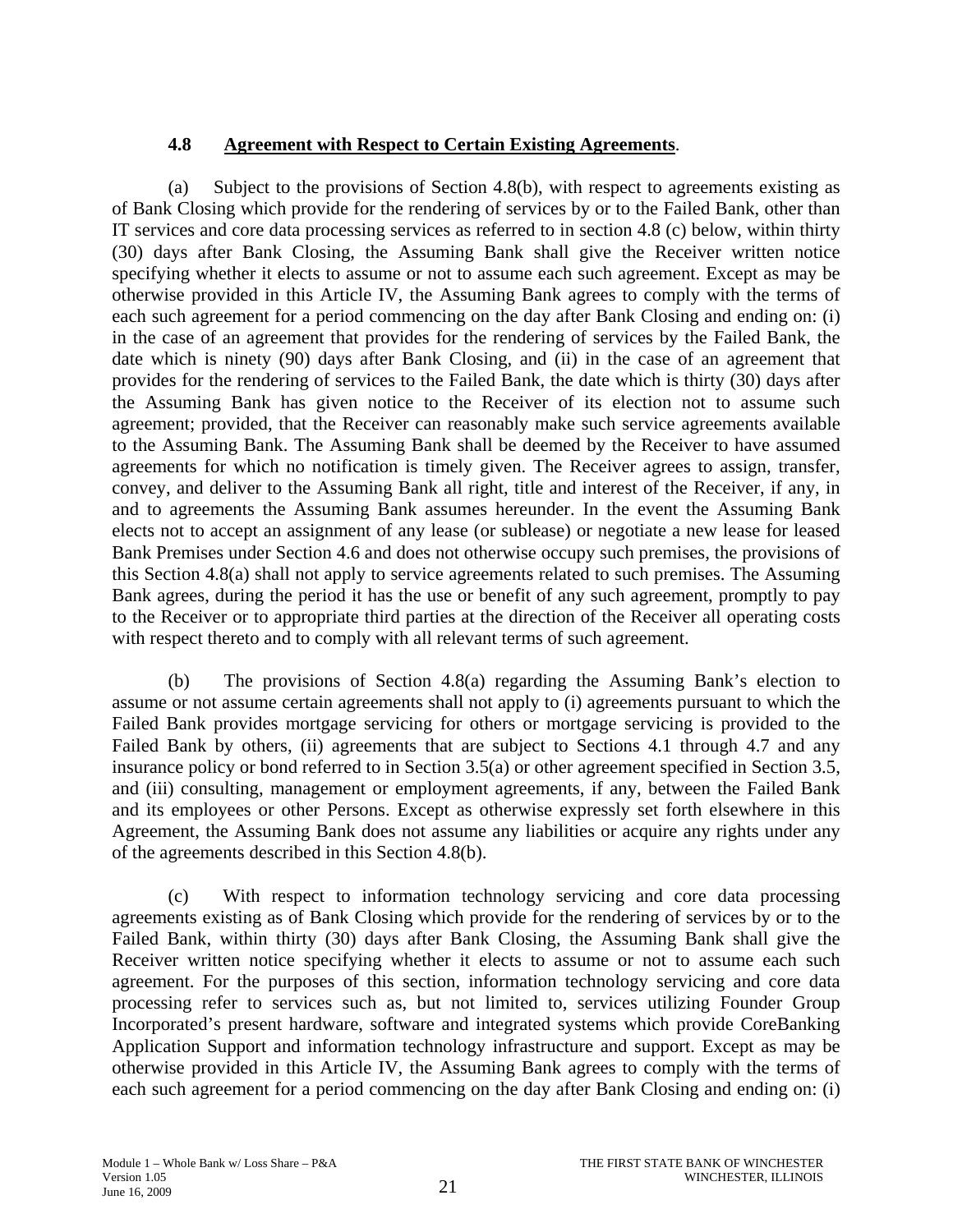in the case of an agreement that provides for the rendering of services by the Failed Bank, the date which is one hundred eighty (180) days after Bank Closing, and (ii) in the case of an agreement that provides for the rendering of services to the Failed Bank, the date which is thirty (30) days after the Assuming Bank has given notice to the Receiver of its election not to assume such agreement; provided, that the Receiver can reasonably make such service agreements available to the Assuming Bank. The Assuming Bank shall be deemed by the Receiver to have assumed agreements for which no notification is timely given. The Receiver agrees to assign, transfer, convey, and deliver to the Assuming Bank all right, title and interest of the Receiver, if any, in and to agreements the Assuming Bank assumes hereunder. The Assuming Bank agrees, during the period it has the use or benefit of any such agreement, promptly to pay to the Receiver or to appropriate third parties at the direction of the Receiver all operating costs with respect thereto and to comply with all relevant terms of such agreement.

<span id="page-25-0"></span> **4.9 Informational Tax Reporting**. The Assuming Bank agrees to perform all obligations of the Failed Bank with respect to Federal and State income tax informational reporting related to (i) the Assets and the Liabilities Assumed, (ii) deposit accounts that were closed and loans that were paid off or collateral obtained with respect thereto prior to Bank Closing, (iii) miscellaneous payments made to vendors of the Failed Bank, and (iv) any other asset or liability of the Failed Bank, including, without limitation, loans not purchased and Deposits not assumed by the Assuming Bank, as may be required by the Receiver.

<span id="page-25-1"></span> **4.10 Insurance**. The Assuming Bank agrees to obtain insurance coverage effective from and after Bank Closing, including public liability, fire and extended coverage insurance acceptable to the Receiver with respect to owned or leased Bank Premises that it occupies, and all owned or leased Furniture and Equipment and Fixtures and leased data processing equipment (including hardware and software) located thereon, in the event such insurance coverage is not already in force and effect with respect to the Assuming Bank as the insured as of Bank Closing. All such insurance shall, where appropriate (as determined by the Receiver), name the Receiver as an additional insured.

<span id="page-25-2"></span> **4.11 Office Space for Receiver and Corporation**. For the period commencing on the day following Bank Closing and ending on the one hundred eightieth (180th) day thereafter, the Assuming Bank agrees to provide to the Receiver and the Corporation, without charge, adequate and suitable office space (including parking facilities and vault space), furniture, equipment (including photocopying and telecopying machines), email accounts, network access and technology resources (such as shared drive) and utilities (including local telephone service and fax machines) at the Bank Premises occupied by the Assuming Bank for their use in the discharge of their respective functions with respect to the Failed Bank. In the event the Receiver and the Corporation determine that the space provided is inadequate or unsuitable, the Receiver and the Corporation may relocate to other quarters having adequate and suitable space and the costs of relocation and any rental and utility costs for the balance of the period of occupancy by the Receiver and the Corporation shall be borne by the Assuming Bank. Additionally, the Assuming Bank agrees to pay such bills and invoices on behalf of the Receiver and Corporation as the Receiver or Corporation may direct for the period beginning on the date of Bank Closing and ending on Settlement Date. Assuming Bank shall submit it requests for reimbursement of such expenditures pursuant to Article VIII of this Agreement.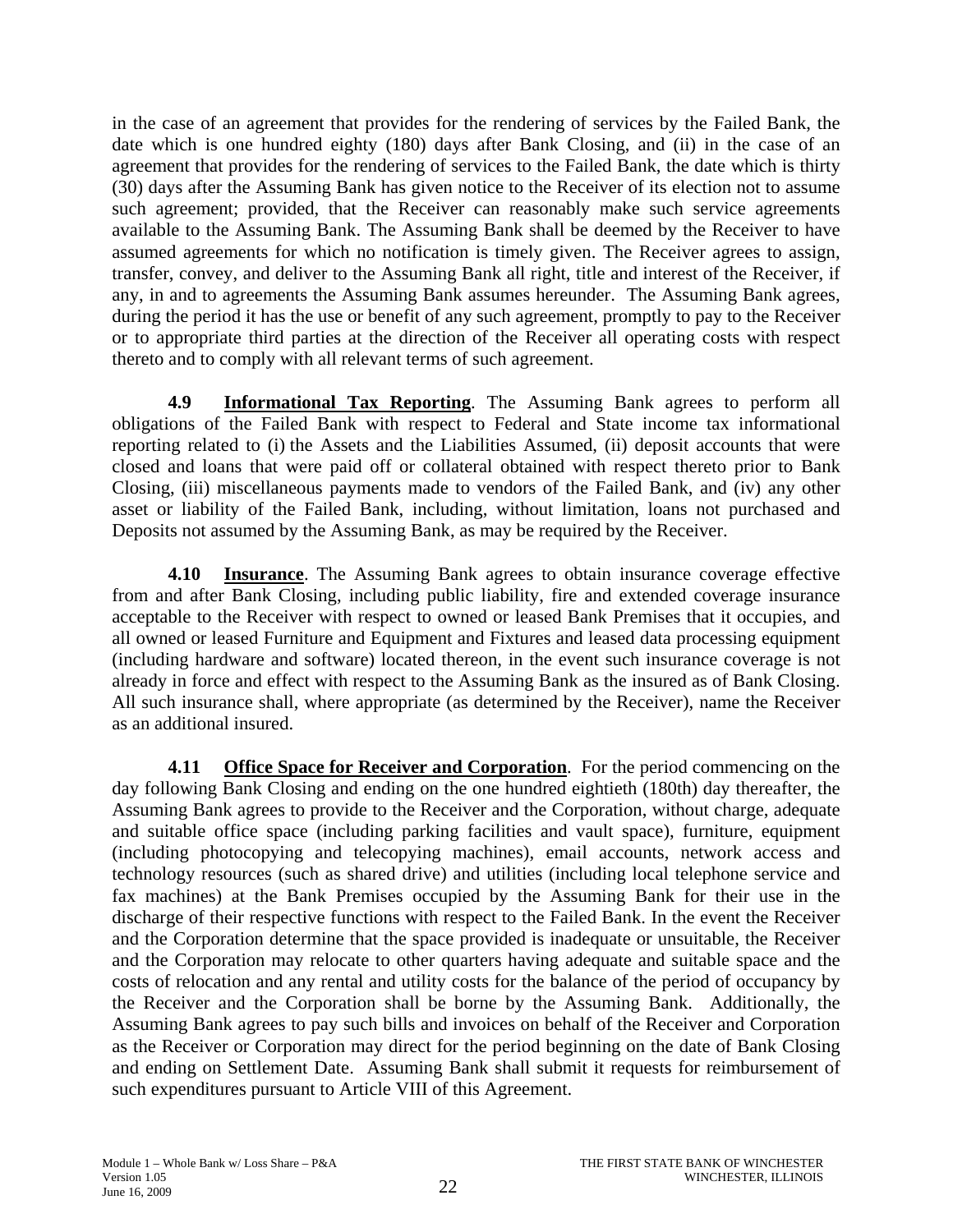## <span id="page-26-0"></span> **4.12 Agreement with Respect to Continuation of Group Health Plan Coverage for Former Employees of the Failed Bank.**

 (a) The Assuming Bank agrees to assist the Receiver, as provided in this Section 4.12, in offering individuals who were employees or former employees of the Failed Bank, or any of its Subsidiaries, and who, immediately prior to Bank Closing, were receiving, or were eligible to receive, health insurance coverage or health insurance continuation coverage from the Failed Bank ("Eligible Individuals"), the opportunity to obtain health insurance coverage in the Corporation's FIA Continuation Coverage Plan which provides for health insurance continuation coverage to such Eligible Individuals who are qualified beneficiaries of the Failed Bank as defined in Section 607 of the Employee Retirement Income Security Act of 1974, as amended (respectively, "qualified beneficiaries" and "ERISA"). The Assuming Bank shall consult with the Receiver and not later than five (5) Business Days after Bank Closing shall provide written notice to the Receiver of the number (if available), identity (if available) and addresses (if available) of the Eligible Individuals who are qualified beneficiaries of the Failed Bank and for whom a "qualifying event" (as defined in Section 603 of ERISA) has occurred and with respect to whom the Failed Bank's obligations under Part 6 of Subtitle B of Title I of ERISA have not been satisfied in full, and such other information as the Receiver may reasonably require. The Receiver shall cooperate with the Assuming Bank in order to permit it to prepare such notice and shall provide to the Assuming Bank such data in its possession as may be reasonably required for purposes of preparing such notice.

 (b) The Assuming Bank shall take such further action to assist the Receiver in offering the Eligible Individuals who are qualified beneficiaries of the Failed Bank the opportunity to obtain health insurance coverage in the Corporation's FIA Continuation Coverage Plan as the Receiver may direct. All expenses incurred and paid by the Assuming Bank (i) in connection with the obligations of the Assuming Bank under this Section 4.12, and (ii) in providing health insurance continuation coverage to any Eligible Individuals who are hired by the Assuming Bank and such employees' qualified beneficiaries shall be borne by the Assuming Bank.

 (c) This Section 4.12 is for the sole and exclusive benefit of the parties to this Agreement, and for the benefit of no other Person (including any former employee of the Failed Bank or any Subsidiary thereof or qualified beneficiary of such former employee). Nothing in this Section 4.12 is intended by the parties, or shall be construed, to give any Person (including any former employee of the Failed Bank or any Subsidiary thereof or qualified beneficiary of such former employee) other than the Corporation, the Receiver and the Assuming Bank any legal or equitable right, remedy or claim under or with respect to the provisions of this Section.

<span id="page-26-1"></span>**4.13 Agreement with Respect to Interim Asset Servicing.** At any time after Bank Closing, the Receiver may establish on its books an asset pool(s) and may transfer to such asset pool(s) (by means of accounting entries on the books of the Receiver) all or any assets and liabilities of the Failed Bank which are not acquired by the Assuming Bank, including, without limitation, wholly unfunded Commitments and assets and liabilities which may be acquired, funded or originated by the Receiver subsequent to Bank Closing. The Receiver may remove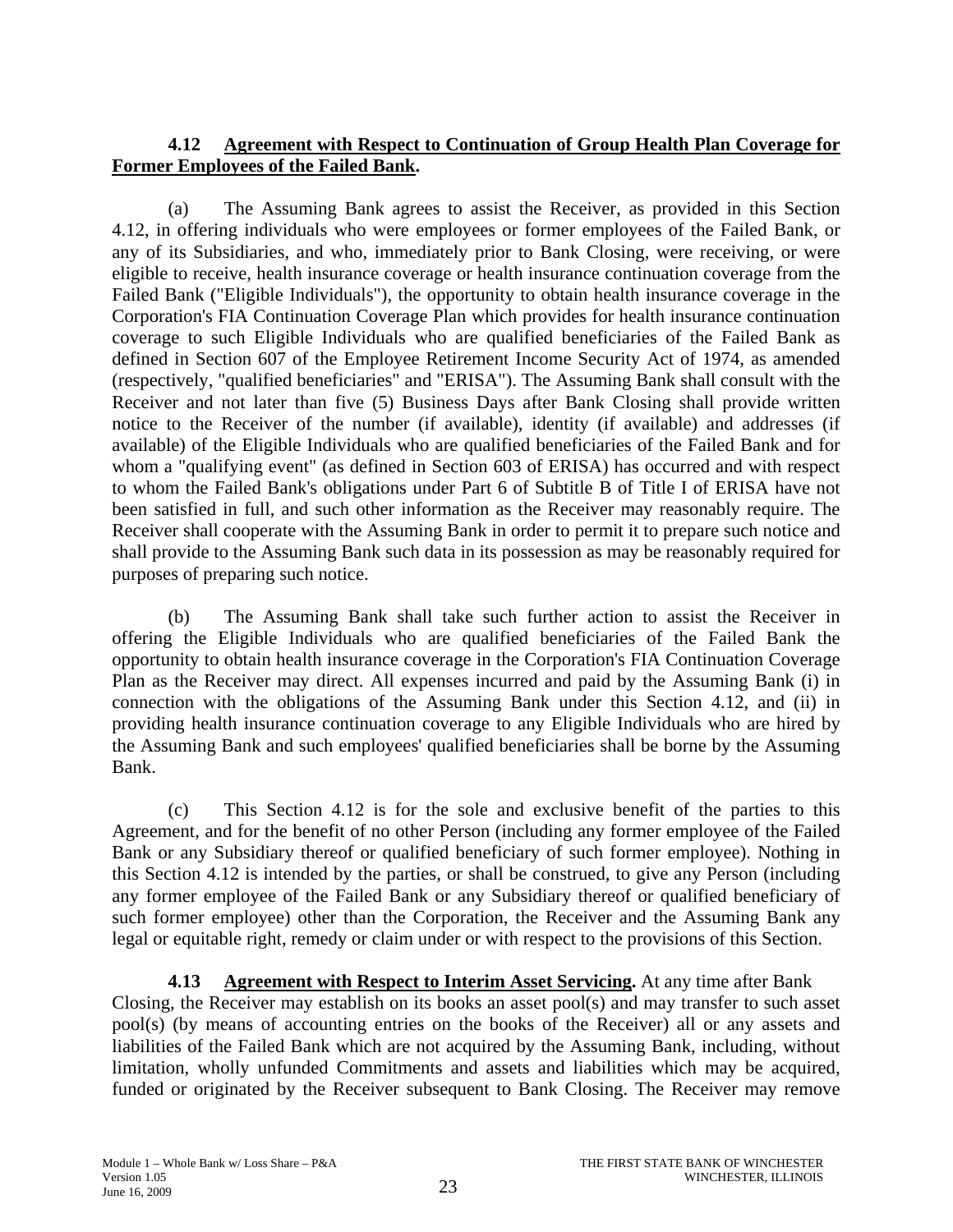assets (and liabilities) from or add assets (and liabilities) to such pool(s) at any time in its discretion. At the option of the Receiver, the Assuming Bank agrees to service, administer, and collect such pool assets in accordance with and for the term set forth in Exhibit 4.13 "Interim Asset Servicing Arrangement".

## **4.14** Reserved.

**4.15 Agreement with Respect to Loss Sharing.** The Assuming Bank shall be entitled to require reimbursement from the Receiver for loss sharing on certain loans in accordance with the Single Family Shared-Loss Agreement attached hereto as Exhibit 4.15A and the Non-Single Family Shared-Loss Agreement attached hereto as Exhibit 4.15B, collectively, the "Shared-Loss Agreements." The Loans that shall be subject to the Shared-Loss Agreements are identified on the Schedule of Loans 4.15A and 4.15B attached hereto.

**4.16 Agreement with Respect to The John Warner Bank, Clinton, IL; Founders Bank, Worth, IL; The First National Bank of Danville, Danville, IL; Rock River Bank, Oregon, IL; and The Elizabeth State Bank, Elizabeth, IL.** The Assuming Bank shall continue to provide operational support to the acquirer of each above referenced bank, including support for core banking applications as well as other applications, as may be required to support infrastructure in the normal course of business until a transition of these systems can be accomplished, but in any event, not more than 180 days from Bank Closing.

## **ARTICLE V**

# **DUTIES WITH RESPECT TO DEPOSITORS OF THE FAILED BANK**

<span id="page-27-1"></span><span id="page-27-0"></span>**5.1 Payment of Checks, Drafts and Orders.** Subject to Section 9.5, the Assuming Bank agrees to pay all properly drawn checks, drafts and withdrawal orders of depositors of the Failed Bank presented for payment, whether drawn on the check or draft forms provided by the Failed Bank or by the Assuming Bank, to the extent that the Deposit balances to the credit of the respective makers or drawers assumed by the Assuming Bank under this Agreement are sufficient to permit the payment thereof, and in all other respects to discharge, in the usual course of conducting a banking business, the duties and obligations of the Failed Bank with respect to the Deposit balances due and owing to the depositors of the Failed Bank assumed by the Assuming Bank under this Agreement.

<span id="page-27-2"></span> **5.2 Certain Agreements Related to Deposits.** Subject to Section 2.2, the Assuming Bank agrees to honor the terms and conditions of any written escrow or mortgage servicing agreement or other similar agreement relating to a Deposit liability assumed by the Assuming Bank pursuant to this Agreement.

## **5.3 Notice to Depositors.**

<span id="page-27-3"></span> (a) Within seven (7) days after Bank Closing, the Assuming Bank shall give (i) notice to depositors of the Failed Bank of its assumption of the Deposit liabilities of the Failed Bank, and (ii) any notice required under Section 2.2, by mailing to each such depositor a notice with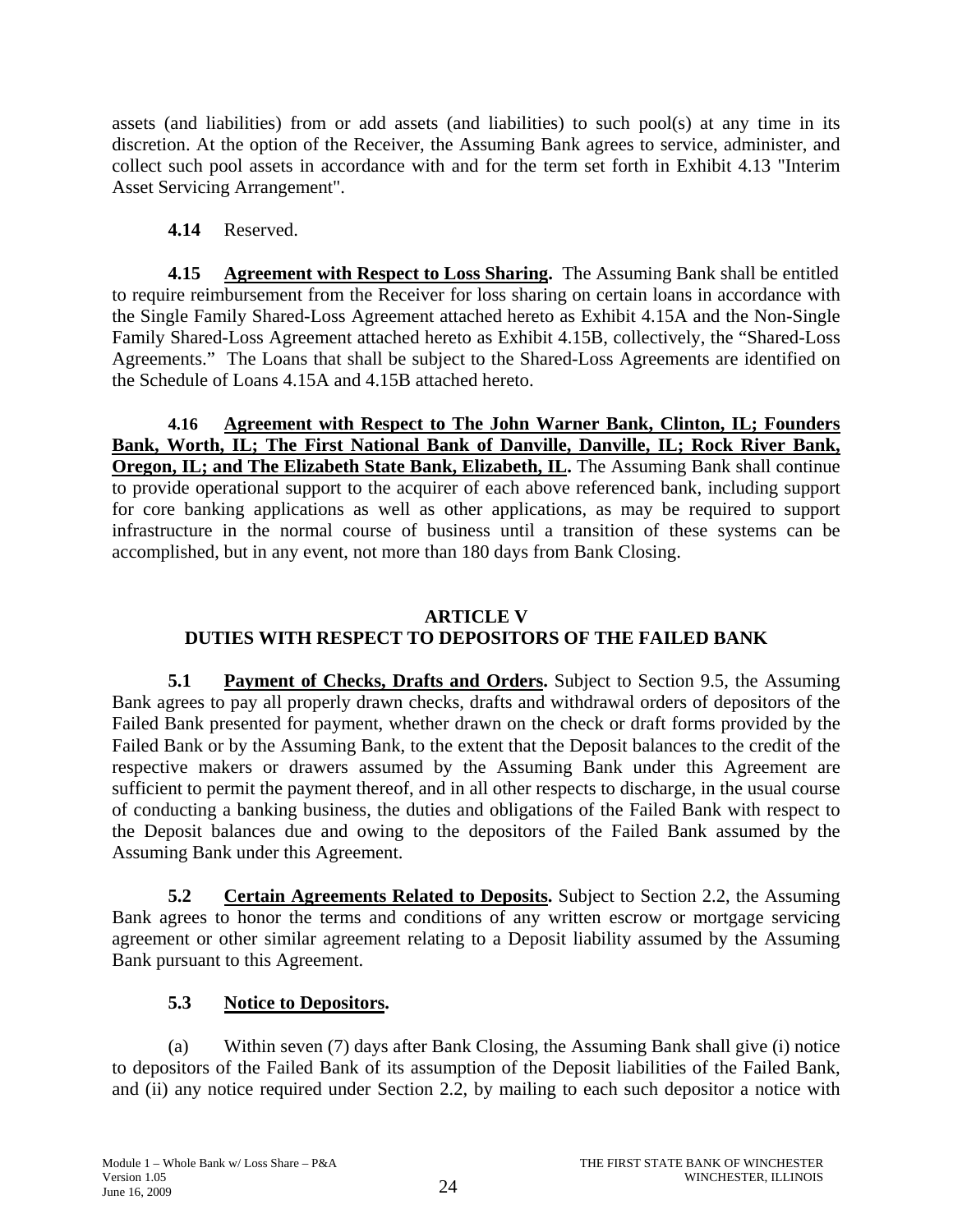respect to such assumption and by advertising in a newspaper of general circulation in the county or counties in which the Failed Bank was located. The Assuming Bank agrees that it will obtain prior approval of all such notices and advertisements from counsel for the Receiver and that such notices and advertisements shall not be mailed or published until such approval is received.

 (b) The Assuming Bank shall give notice by mail to depositors of the Failed Bank concerning the procedures to claim their deposits, which notice shall be provided to the Assuming Bank by the Receiver or the Corporation. Such notice shall be included with the notice to depositors to be mailed by the Assuming Bank pursuant to Section 5.3(a).

 (c) If the Assuming Bank proposes to charge fees different from those charged by the Failed Bank before it establishes new deposit account relationships with the depositors of the Failed Bank, the Assuming Bank shall give notice by mail of such changed fees to such depositors.

### **ARTICLE VI RECORDS**

## **6.1 Transfer of Records**.

<span id="page-28-1"></span><span id="page-28-0"></span> (a) In accordance with Section 3.1, the Receiver assigns, transfers, conveys and delivers to the Assuming Bank the following Records pertaining to the Deposit liabilities of the Failed Bank assumed by the Assuming Bank under this Agreement, except as provided in Section 6.4:

- (i) signature cards, orders, contracts between the Failed Bank and its depositors and Records of similar character;
- (ii) passbooks of depositors held by the Failed Bank, deposit slips, cancelled checks and withdrawal orders representing charges to accounts of depositors;

and the following Records pertaining to the Assets:

- (iii) records of deposit balances carried with other banks, bankers or trust companies;
- (iv) Loan and collateral records and Credit Files and other documents;
- (v) deeds, mortgages, abstracts, surveys, and other instruments or records of title pertaining to real estate or real estate mortgages;
- (vi) signature cards, agreements and records pertaining to Safe Deposit Boxes, if any; and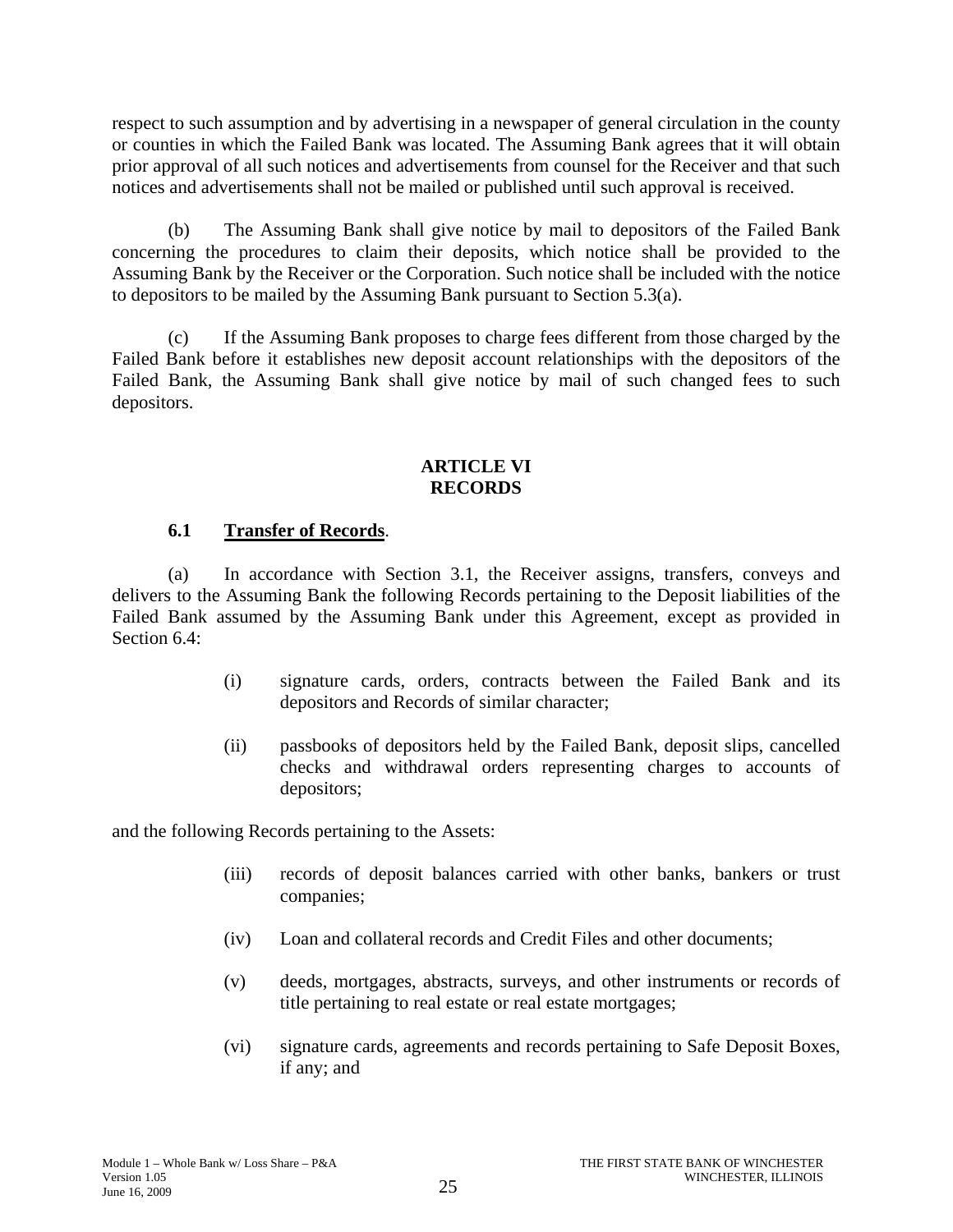(vii) records pertaining to the credit card business, trust business or safekeeping business of the Failed Bank, if any.

 (b) The Receiver, at its option, may assign and transfer to the Assuming Bank by a single blanket assignment or otherwise, as soon as practicable after Bank Closing, any other Records not assigned and transferred to the Assuming Bank as provided in this Agreement, including but not limited to loan disbursement checks, general ledger tickets, official bank checks, proof transactions (including proof tapes) and paid out loan files.

<span id="page-29-0"></span> **6.2 Delivery of Assigned Records**. The Receiver shall deliver to the Assuming Bank all Records described in (i) Section 6.1(a) as soon as practicable on or after the date of this Agreement, and (ii) Section 6.1(b) as soon as practicable after making any assignment described therein.

<span id="page-29-1"></span> **6.3 Preservation of Records**. The Assuming Bank agrees that it will preserve and maintain for the joint benefit of the Receiver, the Corporation and the Assuming Bank, all Records of which it has custody for such period as either the Receiver or the Corporation in its discretion may require, until directed otherwise, in writing, by the Receiver or Corporation. The Assuming Bank shall have the primary responsibility to respond to subpoenas, discovery requests, and other similar official inquiries with respect to the Records of which it has custody.

 **6.4 Access to Records; Copies**. The Assuming Bank agrees to permit the Receiver and the Corporation access to all Records of which the Assuming Bank has custody, and to use, inspect, make extracts from or request copies of any such Records in the manner and to the extent requested, and to duplicate, in the discretion of the Receiver or the Corporation, any Record in the form of microfilm or microfiche pertaining to Deposit account relationships; provided, that in the event that the Failed Bank maintained one or more duplicate copies of such microfilm or microfiche Records, the Assuming Bank hereby assigns, transfers, and conveys to the Corporation one such duplicate copy of each such Record without cost to the Corporation, and agrees to deliver to the Corporation all Records assigned and transferred to the Corporation under this Article VI as soon as practicable on or after the date of this Agreement. The party requesting a copy of any Record shall bear the cost (based on standard accepted industry charges to the extent applicable, as determined by the Receiver) for providing such duplicate Records. A copy of each Record requested shall be provided as soon as practicable by the party having custody thereof.

## **ARTICLE VII FIRST LOSS TRANCHE**

 The Assuming Bank has submitted to the Receiver an asset premium (discount) bid of (\$1,620,000.00) and a Deposit premium bid of 2.00%. The Deposit premium bid will be applied to the total of all Assumed Deposits except for brokered, CDARS, and any market place or similar subscription services Deposits. The First Loss Tranche shall be determined by adding (i) the asset premium (discount) bid, (ii) the Deposit premium bid, and (iii) the Equity Adjustment.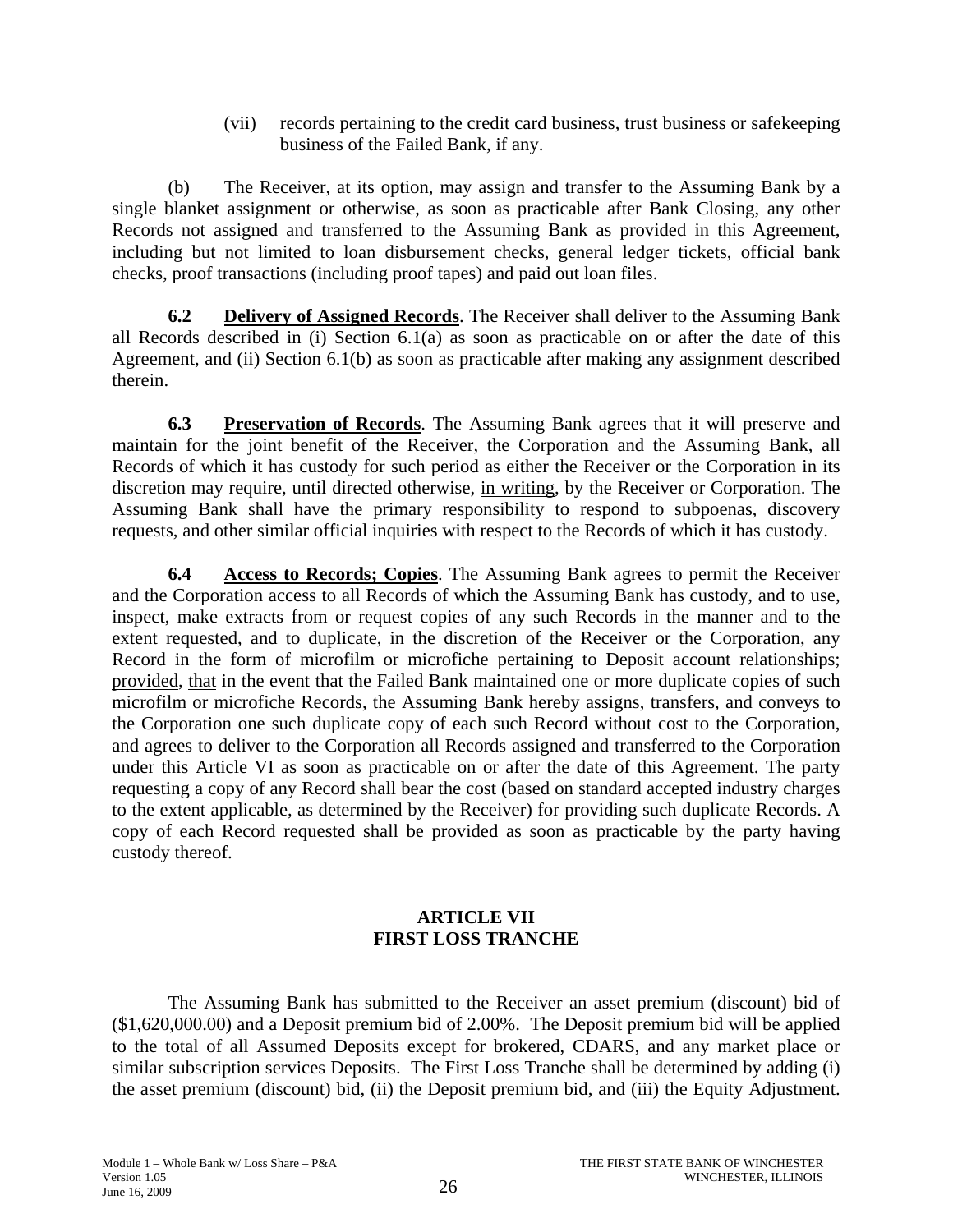If the First Loss Tranche is a positive number, then this is the Losses on Single Family Shared-Loss Loans and Net Charge-offs on Shared Loss Assets that the Assuming Bank will incur before loss-sharing commences under Exhibits 4.15A and 4.15B. If the First Loss Tranche is a negative number, the Corporation shall pay such amount by wire transfer to the Assuming Bank by the end of the first business day following Bank Closing and loss sharing shall commence immediately.

### **ARTICLE VIII ADJUSTMENTS**

<span id="page-30-1"></span><span id="page-30-0"></span>**8.1 Pro Forma Statement**. The Receiver, as soon as practicable after Bank Closing, in accordance with the best information then available, shall provide to the Assuming Bank a pro forma statement reflecting any adjustments of such liabilities and assets as may be necessary. Such pro forma statement shall take into account, to the extent possible, (i) liabilities and assets of a nature similar to those contemplated by Section 2.1 or Section 3.1, respectively, which at Bank Closing were carried in the Failed Bank's suspense accounts, (ii) accruals as of Bank Closing for all income related to the assets and business of the Failed Bank acquired by the Assuming Bank hereunder, whether or not such accruals were reflected on the Accounting Records of the Failed Bank in the normal course of its operations, and (iii) adjustments to determine the Book Value of any investment in an Acquired Subsidiary and related accounts on the "bank only" (unconsolidated) balance sheet of the Failed Bank based on the equity method of accounting, whether or not the Failed Bank used the equity method of accounting for investments in subsidiaries, except that the resulting amount cannot be less than the Acquired Subsidiary's recorded equity as of Bank Closing as reflected on the Accounting Records of the Acquired Subsidiary. Any Loan purchased by the Assuming Bank pursuant to Section 3.1 which the Failed Bank charged off during the period following the date of the most recent pertinent data made available to the Assuming Bank as part of the Information Package to Bank Closing shall be deemed not to be charged off for the purposes of the pro forma statement, and the purchase price shall be determined pursuant to Section 3.2.

## **8.2 Correction of Errors and Omissions; Other Liabilities**.

 (a) In the event any bookkeeping omissions or errors are discovered in preparing any pro forma statement or in completing the transfers and assumptions contemplated hereby, the parties hereto agree to correct such errors and omissions, it being understood that, as far as practicable, all adjustments will be made consistent with the judgments, methods, policies or accounting principles utilized by the Failed Bank in preparing and maintaining Accounting Records, except that adjustments made pursuant to this Section 8.2(a) are not intended to bring the Accounting Records of the Failed Bank into accordance with generally accepted accounting principles.

 (b) If the Receiver discovers at any time subsequent to the date of this Agreement that any claim exists against the Failed Bank which is of such a nature that it would have been included in the liabilities assumed under Article II had the existence of such claim or the facts giving rise thereto been known as of Bank Closing, the Receiver may, in its discretion, at any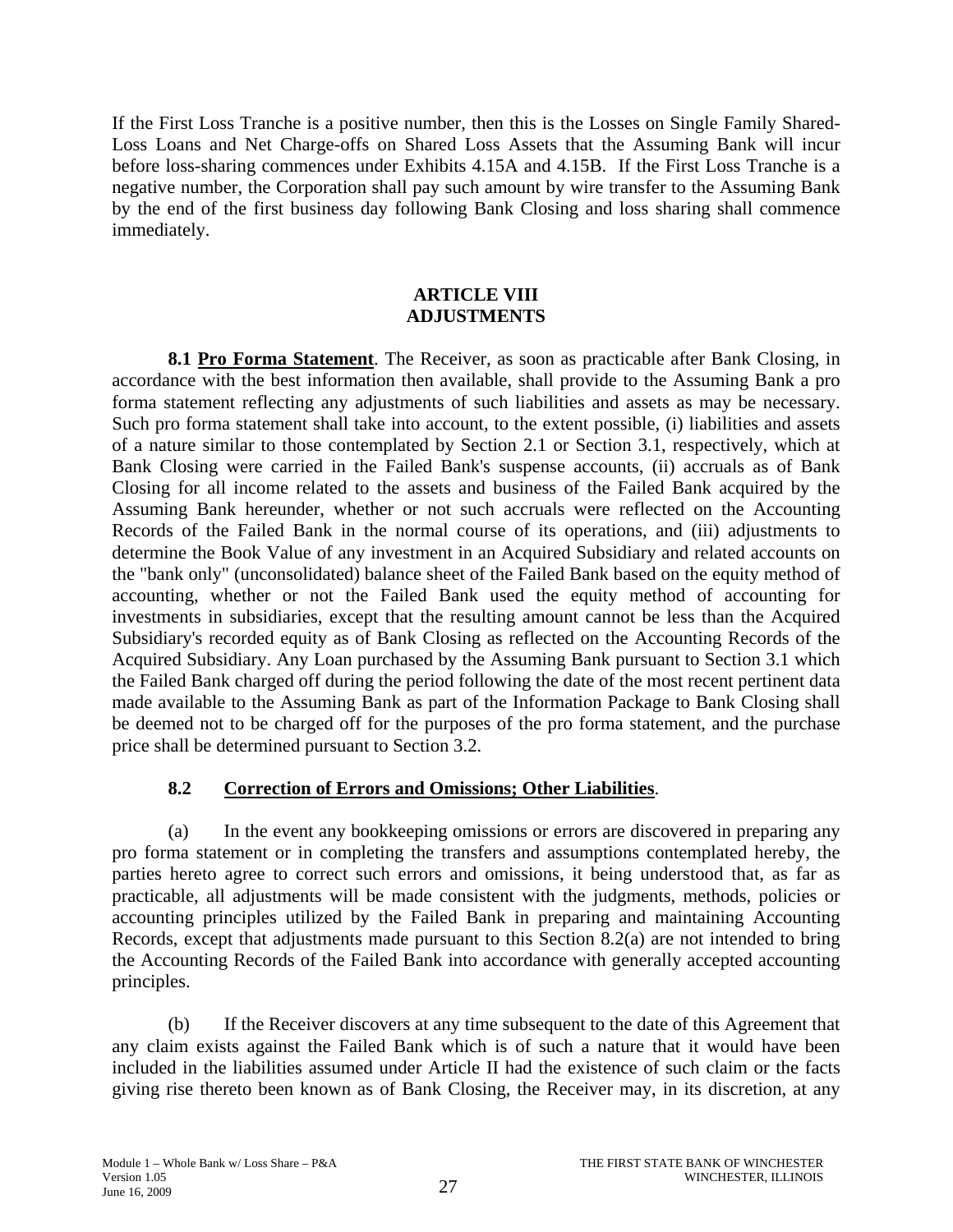time, require that such claim be assumed by the Assuming Bank in a manner consistent with the intent of this Agreement. The Receiver will make appropriate adjustments to the pro forma statement provided by the Receiver to the Assuming Bank pursuant to Section 8.1 as may be necessary.

<span id="page-31-0"></span>**8.3 Payments**. The Receiver agrees to cause to be paid to the Assuming Bank, or the Assuming Bank agrees to pay to the Receiver, as the case may be, on the Settlement Date, a payment in an amount which reflects net adjustments (including any costs, expenses and fees associated with determinations of value as provided in this Agreement) made pursuant to Section 8.1 or Section 8.2, plus interest as provided in Section 8.4. The Receiver and the Assuming Bank agree to effect on the Settlement Date any further transfer of assets to or assumption of liabilities or claims by the Assuming Bank as may be necessary in accordance with Section 8.1 or Section 8.2.

<span id="page-31-1"></span>**8.4 Interest**. Any amounts paid under Section 8.3 or Section 8.5, shall bear interest for the period from and including the day following Bank Closing to and including the day preceding the payment at the Settlement Interest Rate.

<span id="page-31-2"></span>**8.5 Subsequent Adjustments.** In the event that the Assuming Bank or the Receiver discovers any errors or omissions as contemplated by Section 8.2 or any error with respect to the payment made under Section 8.3 after the Settlement Date, the Assuming Bank and the Receiver agree to promptly correct any such errors or omissions, make any payments and effect any transfers or assumptions as may be necessary to reflect any such correction plus interest as provided in Section 8.4.

### **ARTICLE IX CONTINUING COOPERATION**

<span id="page-31-4"></span><span id="page-31-3"></span>**9.1** General Matters. The parties hereto agree that they will, in good faith and with their best efforts, cooperate with each other to carry out the transactions contemplated by this Agreement and to effect the purposes hereof.

<span id="page-31-5"></span> **9.2 Additional Title Documents**. The Receiver, the Corporation and the Assuming Bank each agree, at any time, and from time to time, upon the request of any party hereto, to execute and deliver such additional instruments and documents of conveyance as shall be reasonably necessary to vest in the appropriate party its full legal or equitable title in and to the property transferred pursuant to this Agreement or to be transferred in accordance herewith. The Assuming Bank shall prepare such instruments and documents of conveyance (in form and substance satisfactory to the Receiver) as shall be necessary to vest title to the Assets in the Assuming Bank. The Assuming Bank shall be responsible for recording such instruments and documents of conveyance at its own expense.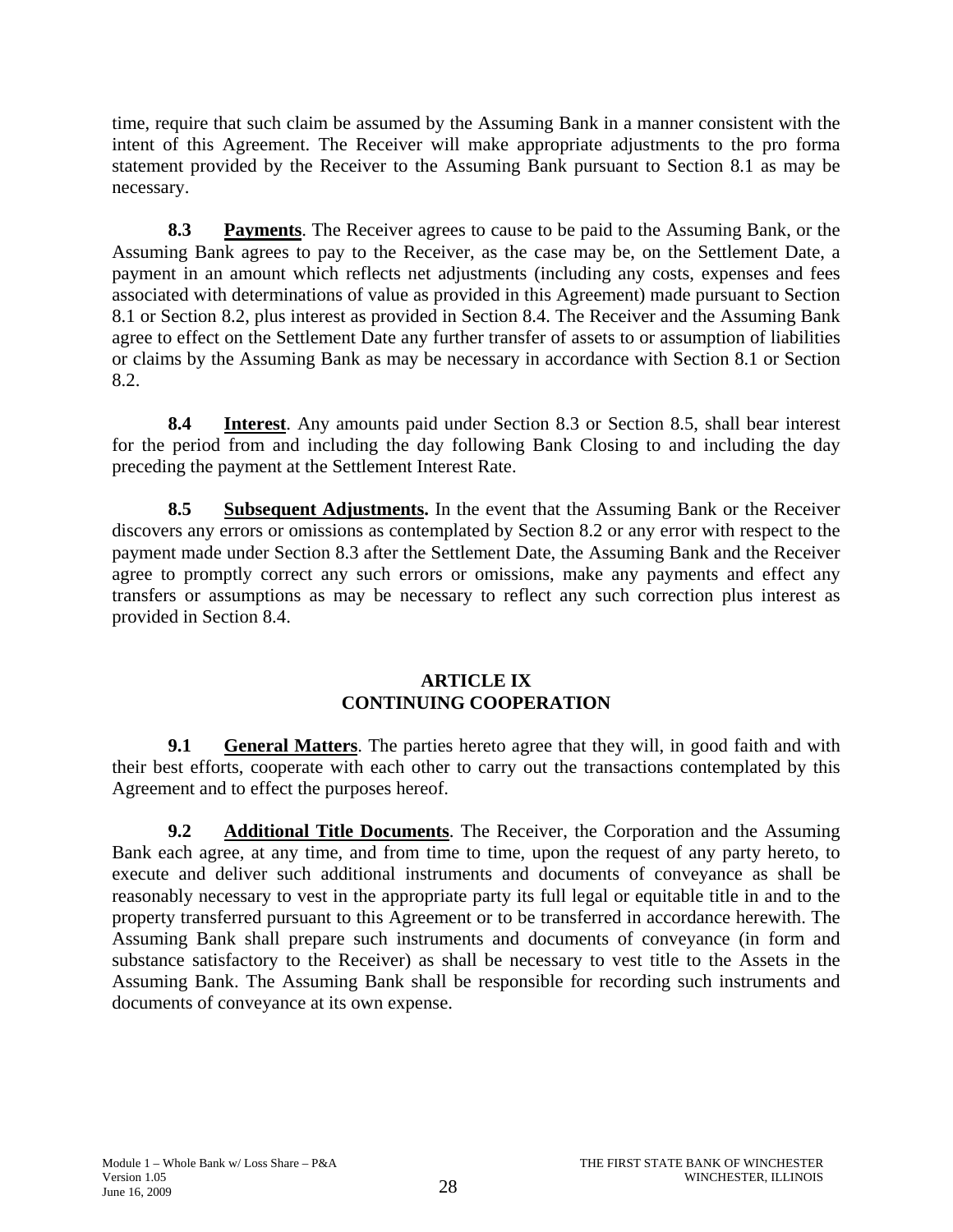# **9.3 Claims and Suits**.

<span id="page-32-0"></span> (a) The Receiver shall have the right, in its discretion, to (i) defend or settle any claim or suit against the Assuming Bank with respect to which the Receiver has indemnified the Assuming Bank in the same manner and to the same extent as provided in Article XII, and (ii) defend or settle any claim or suit against the Assuming Bank with respect to any Liability Assumed, which claim or suit may result in a loss to the Receiver arising out of or related to this Agreement, or which existed against the Failed Bank on or before Bank Closing. The exercise by the Receiver of any rights under this Section 9.3(a) shall not release the Assuming Bank with respect to any of its obligations under this Agreement.

 (b) In the event any action at law or in equity shall be instituted by any Person against the Receiver and the Corporation as codefendants with respect to any asset of the Failed Bank retained or acquired pursuant to this Agreement by the Receiver, the Receiver agrees, at the request of the Corporation, to join with the Corporation in a petition to remove the action to the United States District Court for the proper district. The Receiver agrees to institute, with or without joinder of the Corporation as coplaintiff, any action with respect to any such retained or acquired asset or any matter connected therewith whenever notice requiring such action shall be given by the Corporation to the Receiver.

<span id="page-32-1"></span>**9.4 Payment of Deposits**. In the event any depositor does not accept the obligation of the Assuming Bank to pay any Deposit liability of the Failed Bank assumed by the Assuming Bank pursuant to this Agreement and asserts a claim against the Receiver for all or any portion of any such Deposit liability, the Assuming Bank agrees on demand to provide to the Receiver funds sufficient to pay such claim in an amount not in excess of the Deposit liability reflected on the books of the Assuming Bank at the time such claim is made. Upon payment by the Assuming Bank to the Receiver of such amount, the Assuming Bank shall be discharged from any further obligation under this Agreement to pay to any such depositor the amount of such Deposit liability paid to the Receiver.

<span id="page-32-2"></span> **9.5 Withheld Payments**. At any time, the Receiver or the Corporation may, in its discretion, determine that all or any portion of any deposit balance assumed by the Assuming Bank pursuant to this Agreement does not constitute a "Deposit" (or otherwise, in its discretion, determine that it is the best interest of the Receiver or Corporation to withhold all or any portion of any deposit), and may direct the Assuming Bank to withhold payment of all or any portion of any such deposit balance. Upon such direction, the Assuming Bank agrees to hold such deposit and not to make any payment of such deposit balance to or on behalf of the depositor, or to itself, whether by way of transfer, set-off, or otherwise. The Assuming Bank agrees to maintain the "withheld payment" status of any such deposit balance until directed in writing by the Receiver or the Corporation as to its disposition. At the direction of the Receiver or the Corporation, the Assuming Bank shall return all or any portion of such deposit balance to the Receiver or the Corporation, as appropriate, and thereupon the Assuming Bank shall be discharged from any further liability to such depositor with respect to such returned deposit balance. If such deposit balance has been paid to the depositor prior to a demand for return by the Corporation or the Receiver, and payment of such deposit balance had not been previously withheld pursuant to this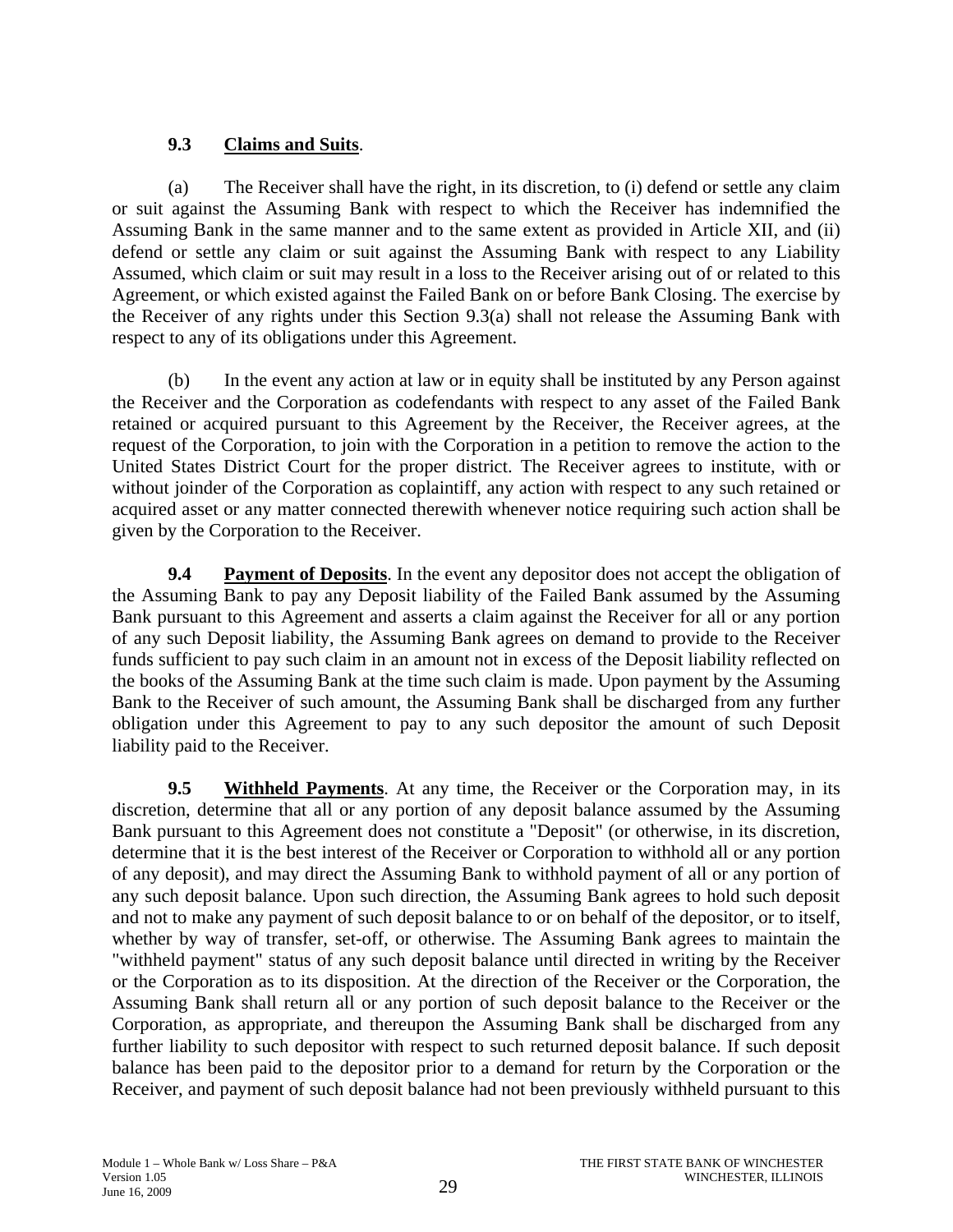Section, the Assuming Bank shall not be obligated to return such deposit balance to the Receiver or the Corporation. The Assuming Bank shall be obligated to reimburse the Corporation or the Receiver, as the case may be, for the amount of any deposit balance or portion thereof paid by the Assuming Bank in contravention of any previous direction to withhold payment of such deposit balance or return such deposit balance the payment of which was withheld pursuant to this Section.

## **9.6 Proceedings with Respect to Certain Assets and Liabilities**.

<span id="page-33-0"></span> (a) In connection with any investigation, proceeding or other matter with respect to any asset or liability of the Failed Bank retained by the Receiver, or any asset of the Failed Bank acquired by the Receiver pursuant to this Agreement, the Assuming Bank shall cooperate to the extent reasonably required by the Receiver.

 (b) In addition to its obligations under Section 6.4, the Assuming Bank shall provide representatives of the Receiver access at reasonable times and locations without other limitation or qualification to (i) its directors, officers, employees and agents and those of the Subsidiaries acquired by the Assuming Bank, and (ii) its books and records, the books and records of such Subsidiaries and all Credit Files, and copies thereof. Copies of books, records and Credit Files shall be provided by the Assuming Bank as requested by the Receiver and the costs of duplication thereof shall be borne by the Receiver.

 (c) Not later than ten (10) days after the Put Notice pursuant to Section 3.4 or the date of the notice of transfer of any Loan by the Assuming Bank to the Receiver pursuant to Section 3.6, the Assuming Bank shall deliver to the Receiver such documents with respect to such Loan as the Receiver may request, including without limitation the following: (i) all related Credit Documents (other than certificates, notices and other ancillary documents), (ii) a certificate setting forth the principal amount on the date of the transfer and the amount of interest, fees and other charges then accrued and unpaid thereon, and any restrictions on transfer to which any such Loan is subject, and (iii) all Credit Files, and all documents, microfiche, microfilm and computer records (including but not limited to magnetic tape, disc storage, card forms and printed copy) maintained by, owned by, or in the possession of the Assuming Bank or any Affiliate of the Assuming Bank relating to the transferred Loan.

<span id="page-33-1"></span>**9.7** Information. The Assuming Bank promptly shall provide to the Corporation such other information, including financial statements and computations, relating to the performance of the provisions of this Agreement as the Corporation or the Receiver may request from time to time, and, at the request of the Receiver, make available employees of the Failed Bank employed or retained by the Assuming Bank to assist in preparation of the pro forma statement pursuant to Section 8.1.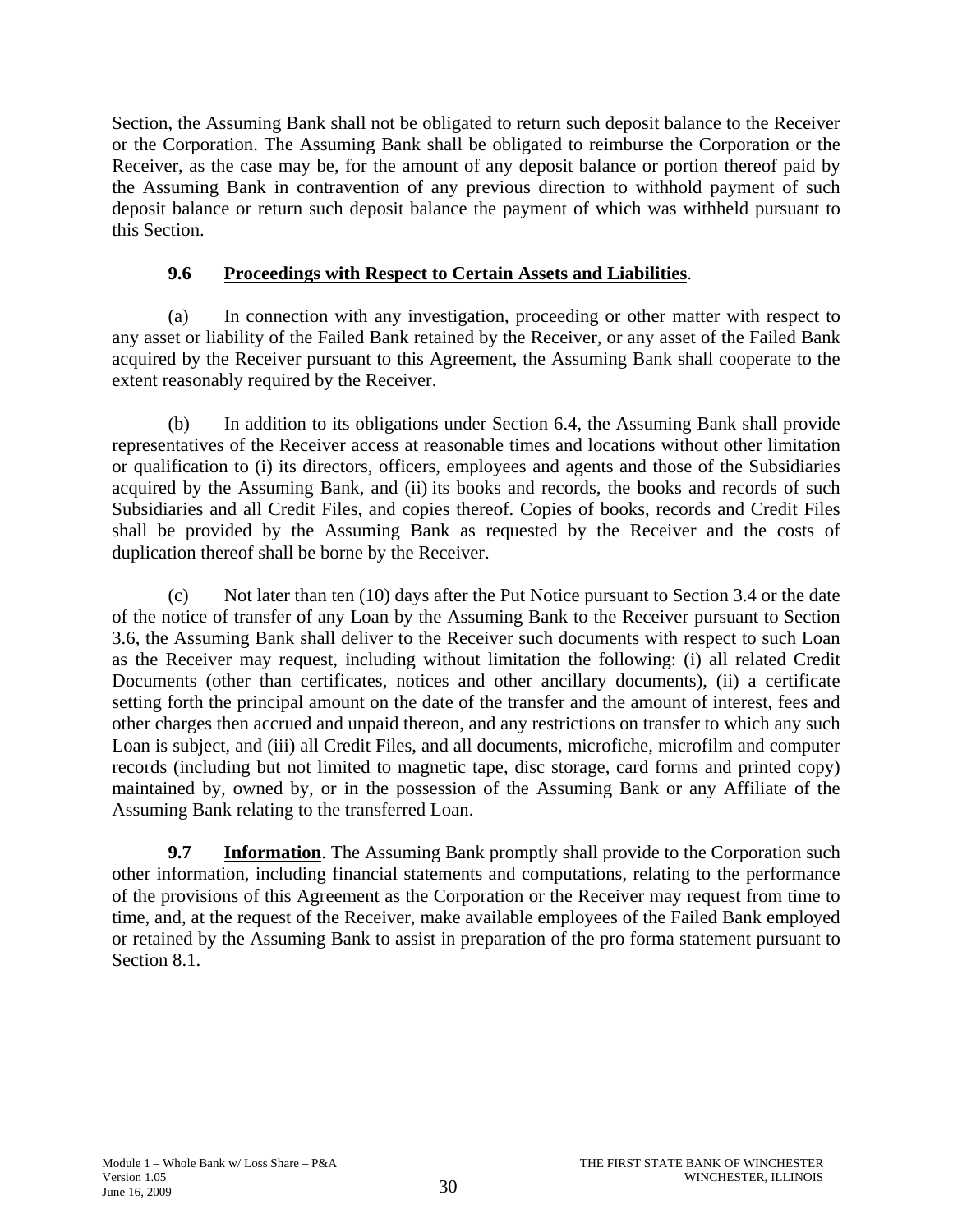### **ARTICLE X CONDITION PRECEDENT**

<span id="page-34-0"></span> The obligations of the parties to this Agreement are subject to the Receiver and the Corporation having received at or before Bank Closing evidence reasonably satisfactory to each of any necessary approval, waiver, or other action by any governmental authority, the board of directors of the Assuming Bank, or other third party, with respect to this Agreement and the transactions contemplated hereby, the closing of the Failed Bank and the appointment of the Receiver, the chartering of the Assuming Bank, and any agreements, documents, matters or proceedings contemplated hereby or thereby.

### **ARTICLE XI REPRESENTATIONS AND WARRANTIES OF THE ASSUMING BANK**

<span id="page-34-1"></span> The Assuming Bank represents and warrants to the Corporation and the Receiver as follows:

 (a) **Corporate Existence and Authority**. The Assuming Bank (i) is duly organized, validly existing and in good standing under the laws of its Chartering Authority and has full power and authority to own and operate its properties and to conduct its business as now conducted by it, and (ii) has full power and authority to execute and deliver this Agreement and to perform its obligations hereunder. The Assuming Bank has taken all necessary corporate action to authorize the execution, delivery and performance of this Agreement and the performance of the transactions contemplated hereby.

 (b) **Third Party Consents**. No governmental authority or other third party consents (including but not limited to approvals, licenses, registrations or declarations) are required in connection with the execution, delivery or performance by the Assuming Bank of this Agreement, other than such consents as have been duly obtained and are in full force and effect.

 (c) **Execution and Enforceability**. This Agreement has been duly executed and delivered by the Assuming Bank and when this Agreement has been duly authorized, executed and delivered by the Corporation and the Receiver, this Agreement will constitute the legal, valid and binding obligation of the Assuming Bank, enforceable in accordance with its terms.

### (d) **Compliance with Law**.

 (i) Neither the Assuming Bank nor any of its Subsidiaries is in violation of any statute, regulation, order, decision, judgment or decree of, or any restriction imposed by, the United States of America, any State, municipality or other political subdivision or any agency of any of the foregoing, or any court or other tribunal having jurisdiction over the Assuming Bank or any of its Subsidiaries or any assets of any such Person, or any foreign government or agency thereof having such jurisdiction, with respect to the conduct of the business of the Assuming Bank or of any of its Subsidiaries, or the ownership of the properties of the Assuming Bank or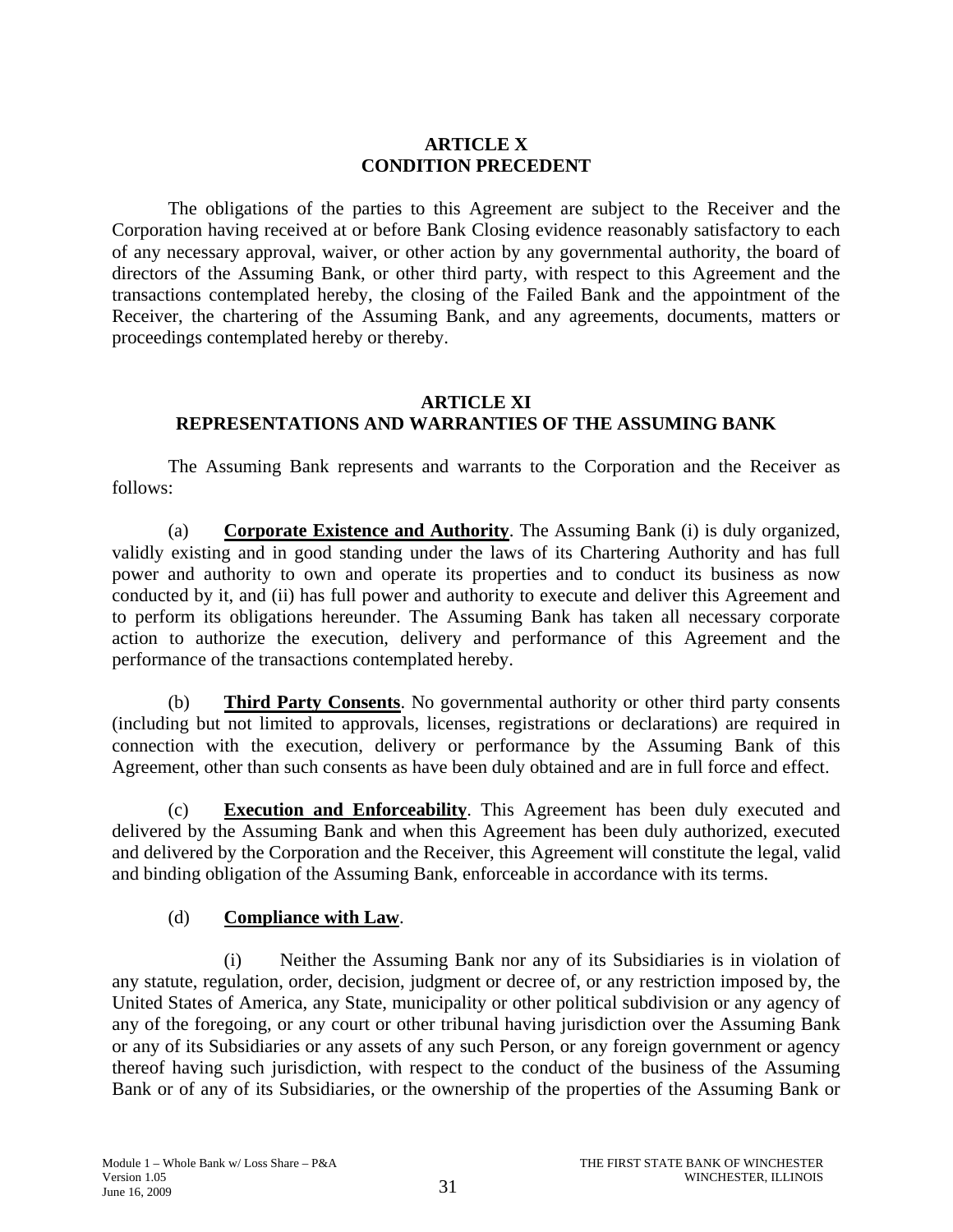any of its Subsidiaries, which, either individually or in the aggregate with all other such violations, would materially and adversely affect the business, operations or condition (financial or otherwise) of the Assuming Bank or the ability of the Assuming Bank to perform, satisfy or observe any obligation or condition under this Agreement.

 (ii) Neither the execution and delivery nor the performance by the Assuming Bank of this Agreement will result in any violation by the Assuming Bank of, or be in conflict with, any provision of any applicable law or regulation, or any order, writ or decree of any court or governmental authority.

 e) **Representations Remain True**. The Assuming Bank represents and warrants that it has executed and delivered to the Corporation a Purchaser Eligibility Certification and Confidentiality Agreement and that all information provided and representations made by or on behalf of the Assuming Bank in connection with this Agreement and the transactions contemplated hereby, including, but not limited to, the Purchaser Eligibility Certification and Confidentiality Agreement (which are affirmed and ratified hereby) are and remain true and correct in all material respects and do not fail to state any fact required to make the information contained therein not misleading.

## **ARTICLE XII INDEMNIFICATION**

<span id="page-35-0"></span>**12.1 Indemnification of Indemnitees**. From and after Bank Closing and subject to the limitations set forth in this Section and Section 12.6 and compliance by the Indemnitees with Section 12.2, the Receiver agrees to indemnify and hold harmless the Indemnitees against any and all costs, losses, liabilities, expenses (including attorneys' fees) incurred prior to the assumption of defense by the Receiver pursuant to paragraph (d) of Section 12.2, judgments, fines and amounts paid in settlement actually and reasonably incurred in connection with claims against any Indemnitee based on liabilities of the Failed Bank that are not assumed by the Assuming Bank pursuant to this Agreement or subsequent to the execution hereof by the Assuming Bank or any Subsidiary or Affiliate of the Assuming Bank for which indemnification is provided hereunder in (a) of this Section 12.1, subject to certain exclusions as provided in (b) of this Section 12.1:

(a)

 (1) claims based on the rights of any shareholder or former shareholder as such of (x) the Failed Bank, or (y) any Subsidiary or Affiliate of the Failed Bank;

 (2) claims based on the rights of any creditor as such of the Failed Bank, or any creditor as such of any director, officer, employee or agent of the Failed Bank, with respect to any indebtedness or other obligation of the Failed Bank arising prior to Bank Closing;

(3) claims based on the rights of any present or former director, officer, employee or agent as such of the Failed Bank or of any Subsidiary or Affiliate of the Failed Bank;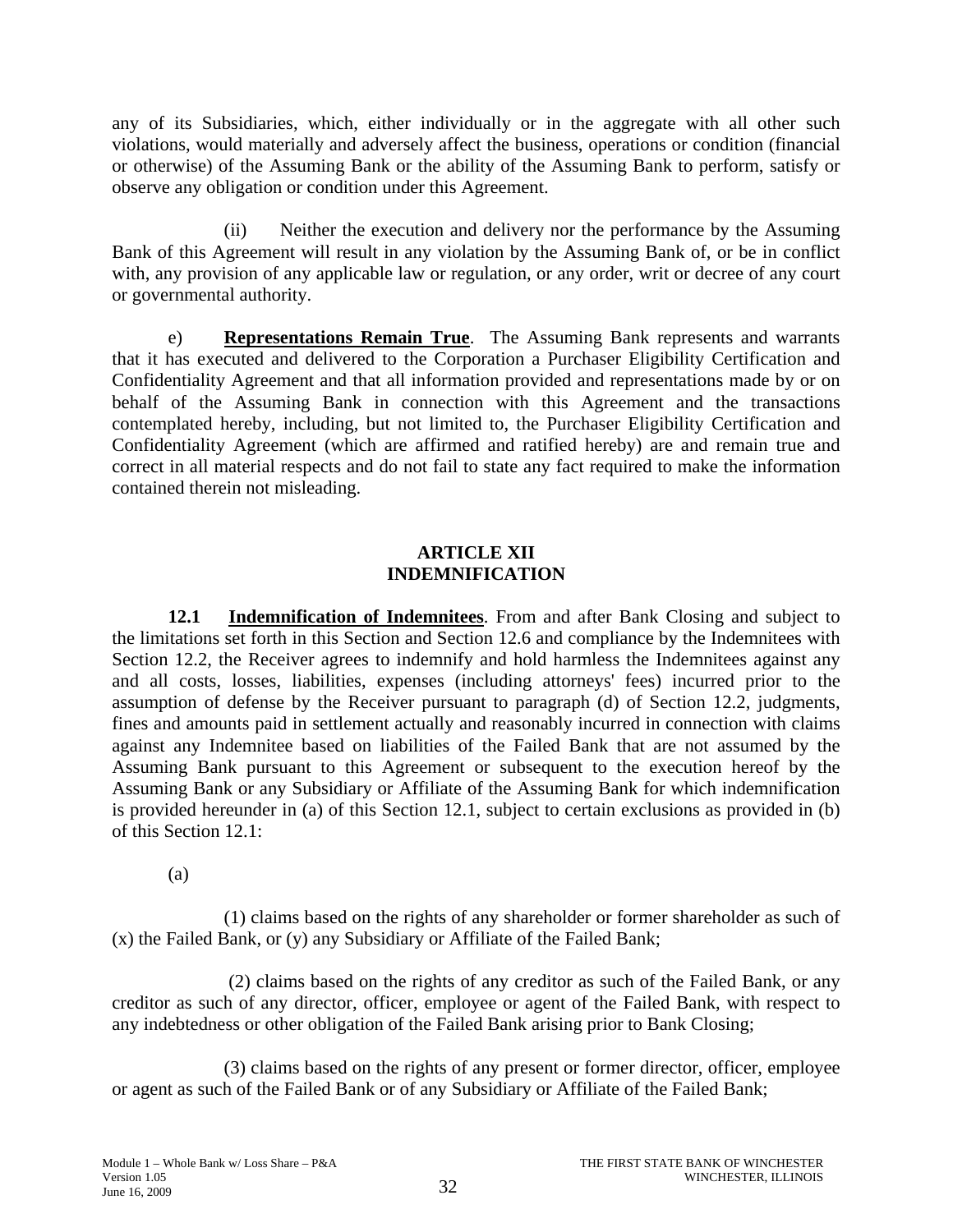(4) claims based on any action or inaction prior to Bank Closing of the Failed Bank, its directors, officers, employees or agents as such, or any Subsidiary or Affiliate of the Failed Bank, or the directors, officers, employees or agents as such of such Subsidiary or Affiliate;

(5) claims based on any malfeasance, misfeasance or nonfeasance of the Failed Bank, its directors, officers, employees or agents with respect to the trust business of the Failed Bank, if any;

(6) claims based on any failure or alleged failure (not in violation of law) by the Assuming Bank to continue to perform any service or activity previously performed by the Failed Bank which the Assuming Bank is not required to perform pursuant to this Agreement or which arise under any contract to which the Failed Bank was a party which the Assuming Bank elected not to assume in accordance with this Agreement and which neither the Assuming Bank nor any Subsidiary or Affiliate of the Assuming Bank has assumed subsequent to the execution hereof;

 (7) claims arising from any action or inaction of any Indemnitee, including for purposes of this Section 12.1(a)(7) the former officers or employees of the Failed Bank or of any Subsidiary or Affiliate of the Failed Bank that is taken upon the specific written direction of the Corporation or the Receiver, other than any action or inaction taken in a manner constituting bad faith, gross negligence or willful misconduct; and

(8) claims based on the rights of any depositor of the Failed Bank whose deposit has been accorded "withheld payment" status and/or returned to the Receiver or Corporation in accordance with Section 9.5 and/or has become an "unclaimed deposit" or has been returned to the Corporation or the Receiver in accordance with Section 2.3;

 (b) provided, that, with respect to this Agreement, except for paragraphs (7) and (8) of Section 12.1(a), no indemnification will be provided under this Agreement for any:

(1) judgment or fine against, or any amount paid in settlement (without the written approval of the Receiver) by, any Indemnitee in connection with any action that seeks damages against any Indemnitee (a "counterclaim") arising with respect to any Asset and based on any action or inaction of either the Failed Bank, its directors, officers, employees or agents as such prior to Bank Closing, unless any such judgment, fine or amount paid in settlement exceeds the greater of (i) the Repurchase Price of such Asset, or (ii) the monetary recovery sought on such Asset by the Assuming Bank in the cause of action from which the counterclaim arises; and in such event the Receiver will provide indemnification only in the amount of such excess; and no indemnification will be provided for any costs or expenses other than any costs or expenses (including attorneys' fees) which, in the determination of the Receiver, have been actually and reasonably incurred by such Indemnitee in connection with the defense of any such counterclaim; and it is expressly agreed that the Receiver reserves the right to intervene, in its discretion, on its behalf and/or on behalf of the Receiver, in the defense of any such counterclaim;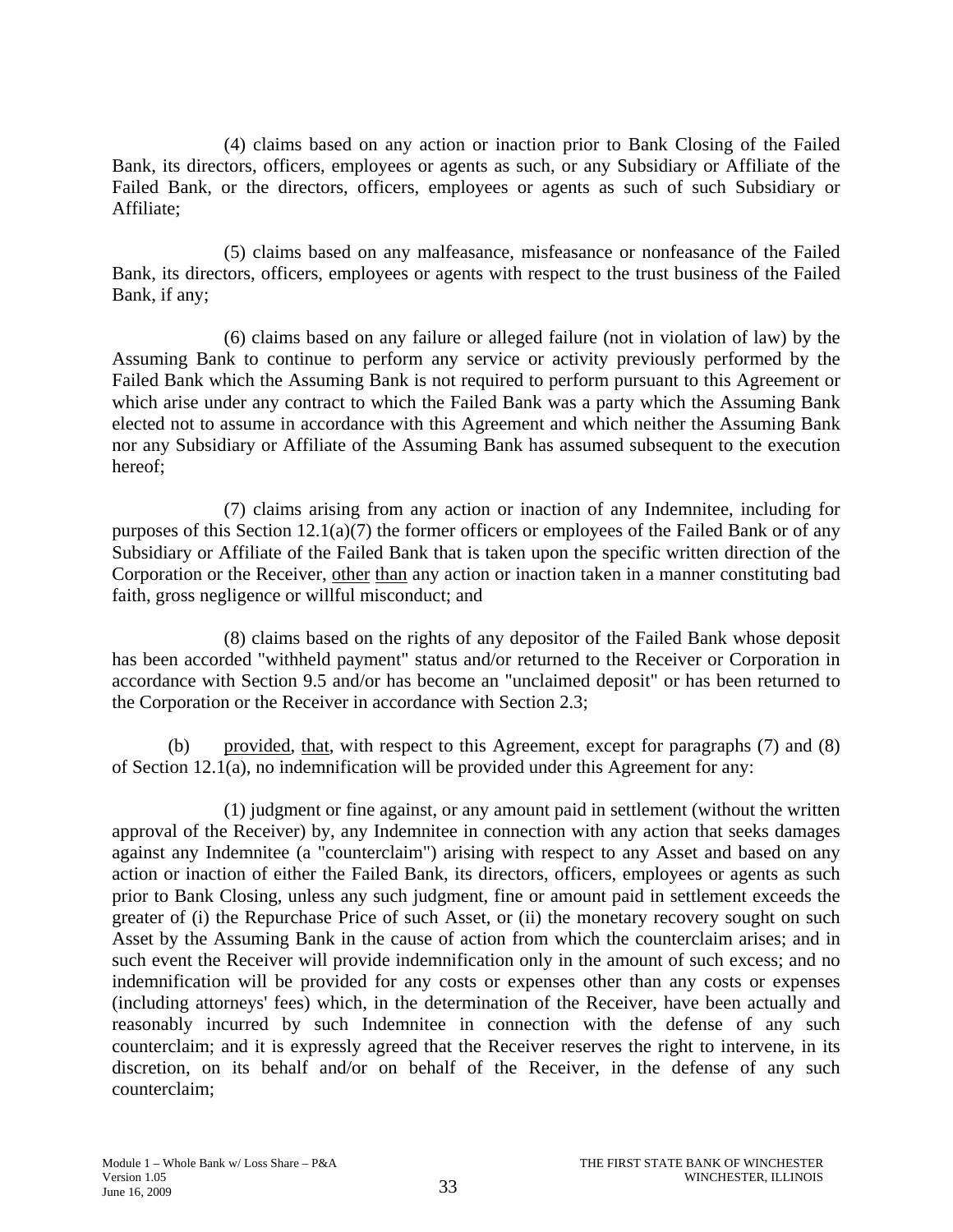(2) claims with respect to any liability or obligation of the Failed Bank that is expressly assumed by the Assuming Bank pursuant to this Agreement or subsequent to the execution hereof by the Assuming Bank or any Subsidiary or Affiliate of the Assuming Bank;

(3) claims with respect to any liability of the Failed Bank to any present or former employee as such of the Failed Bank or of any Subsidiary or Affiliate of the Failed Bank, which liability is expressly assumed by the Assuming Bank pursuant to this Agreement or subsequent to the execution hereof by the Assuming Bank or any Subsidiary or Affiliate of the Assuming Bank;

(4) claims based on the failure of any Indemnitee to seek recovery of damages from the Receiver for any claims based upon any action or inaction of the Failed Bank, its directors, officers, employees or agents as fiduciary, agent or custodian prior to Bank Closing;

(5) claims based on any violation or alleged violation by any Indemnitee of the antitrust, branching, banking or bank holding company or securities laws of the United States of America or any State thereof;

(6) claims based on the rights of any present or former creditor, customer, or supplier as such of the Assuming Bank or any Subsidiary or Affiliate of the Assuming Bank;

(7) claims based on the rights of any present or former shareholder as such of the Assuming Bank or any Subsidiary or Affiliate of the Assuming Bank regardless of whether any such present or former shareholder is also a present or former shareholder of the Failed Bank;

(8) claims, if the Receiver determines that the effect of providing such indemnification would be to (i) expand or alter the provisions of any warranty or disclaimer thereof provided in Section 3.3 or any other provision of this Agreement, or (ii) create any warranty not expressly provided under this Agreement;

(9) claims which could have been enforced against any Indemnitee had the Assuming Bank not entered into this Agreement;

(10) claims based on any liability for taxes or fees assessed with respect to the consummation of the transactions contemplated by this Agreement, including without limitation any subsequent transfer of any Assets or Liabilities Assumed to any Subsidiary or Affiliate of the Assuming Bank;

(11) except as expressly provided in this Article XII, claims based on any action or inaction of any Indemnitee, and nothing in this Agreement shall be construed to provide indemnification for (i) the Failed Bank, (ii) any Subsidiary or Affiliate of the Failed Bank, or (iii) any present or former director, officer, employee or agent of the Failed Bank or its Subsidiaries or Affiliates; provided, that the Receiver, in its discretion, may provide indemnification hereunder for any present or former director, officer, employee or agent of the Failed Bank or its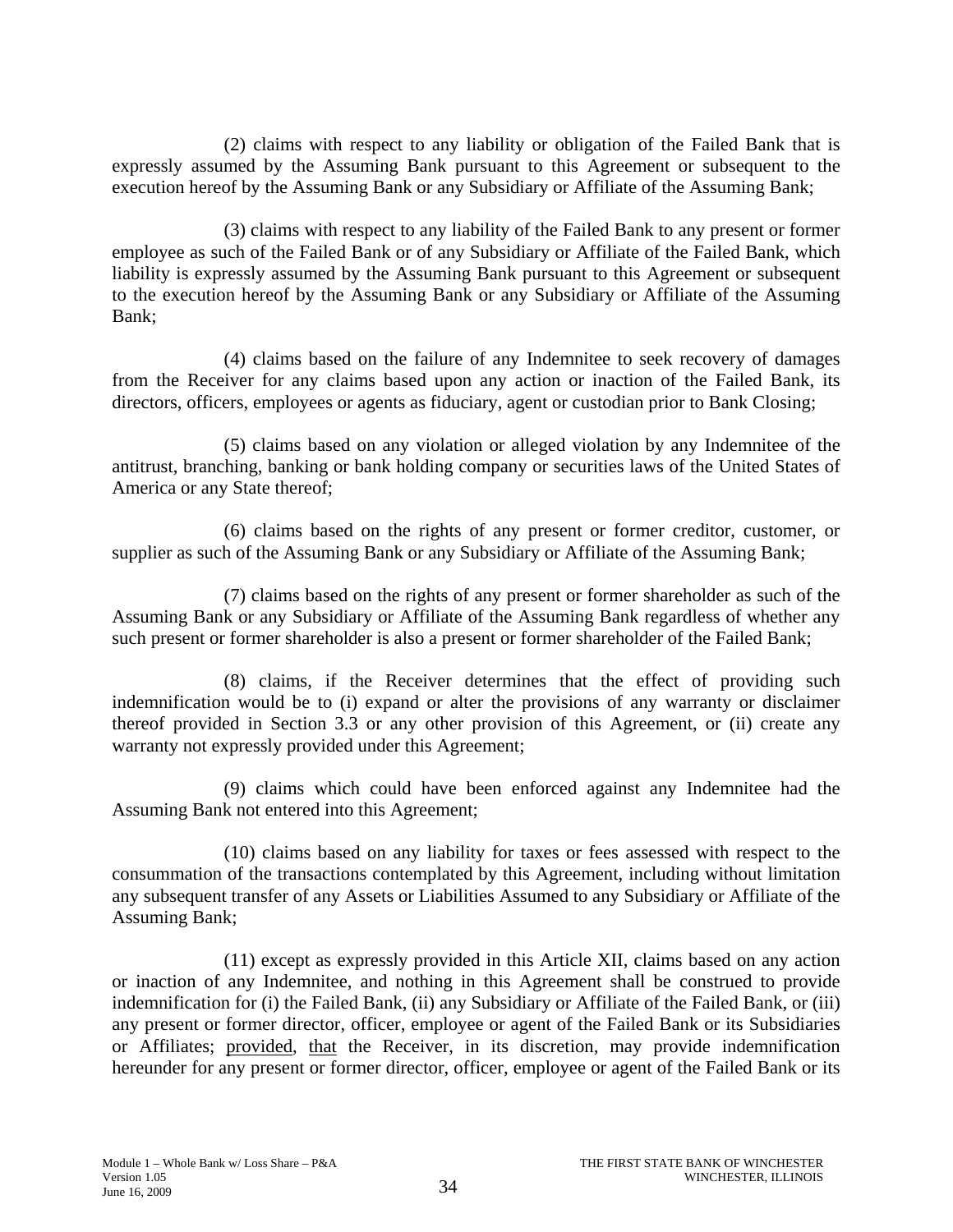Subsidiaries or Affiliates who is also or becomes a director, officer, employee or agent of the Assuming Bank or its Subsidiaries or Affiliates;

(12) claims or actions which constitute a breach by the Assuming Bank of the representations and warranties contained in Article XI;

(13) claims arising out of or relating to the condition of or generated by an Asset arising from or relating to the presence, storage or release of any hazardous or toxic substance, or any pollutant or contaminant, or condition of such Asset which violate any applicable Federal, State or local law or regulation concerning environmental protection; and

(14) claims based on, related to or arising from any asset, including a loan, acquired or liability assumed by the Assuming Bank, other than pursuant to this Agreement.

 **12.2 Conditions Precedent to Indemnification**. It shall be a condition precedent to the obligation of the Receiver to indemnify any Person pursuant to this Article XII that such Person shall, with respect to any claim made or threatened against such Person for which such Person is or may be entitled to indemnification hereunder:

 (a) give written notice to the Regional Counsel (Litigation Branch) of the Corporation in the manner and at the address provided in Section 13.7 of such claim as soon as practicable after such claim is made or threatened; provided, that notice must be given on or before the date which is six (6) years from the date of this Agreement;

 (b) provide to the Receiver such information and cooperation with respect to such claim as the Receiver may reasonably require;

 (c) cooperate and take all steps, as the Receiver may reasonably require, to preserve and protect any defense to such claim;

 (d) in the event suit is brought with respect to such claim, upon reasonable prior notice, afford to the Receiver the right, which the Receiver may exercise in its sole discretion, to conduct the investigation, control the defense and effect settlement of such claim, including without limitation the right to designate counsel and to control all negotiations, litigation, arbitration, settlements, compromises and appeals of any such claim, all of which shall be at the expense of the Receiver; provided, that the Receiver shall have notified the Person claiming indemnification in writing that such claim is a claim with respect to which the Person claiming indemnification is entitled to indemnification under this Article XII;

 (e) not incur any costs or expenses in connection with any response or suit with respect to such claim, unless such costs or expenses were incurred upon the written direction of the Receiver; provided, that the Receiver shall not be obligated to reimburse the amount of any such costs or expenses unless such costs or expenses were incurred upon the written direction of the Receiver;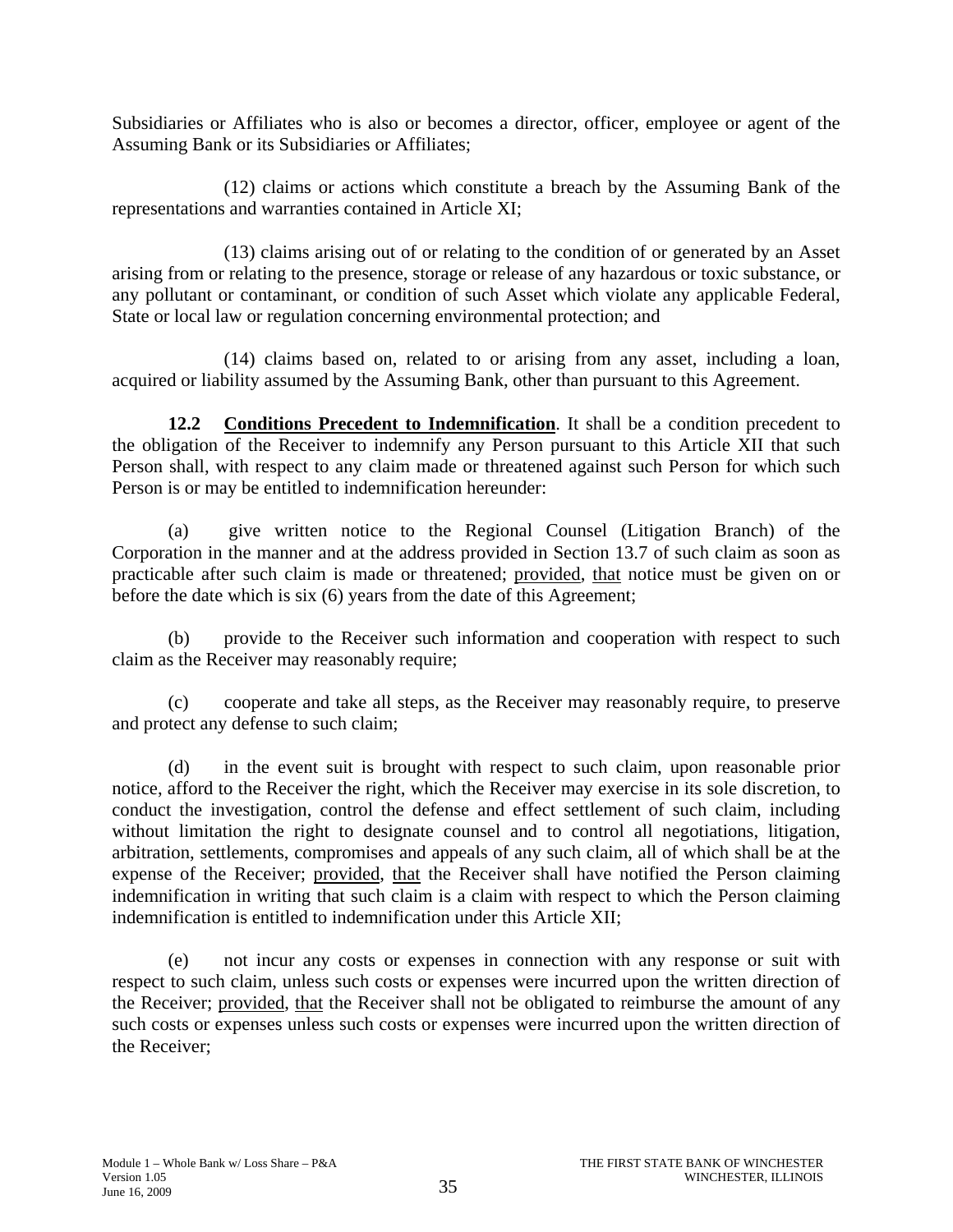(f) not release or settle such claim or make any payment or admission with respect thereto, unless the Receiver consents in writing thereto, which consent shall not be unreasonably withheld; provided, that the Receiver shall not be obligated to reimburse the amount of any such settlement or payment unless such settlement or payment was effected upon the written direction of the Receiver; and

 (g) take reasonable action as the Receiver may request in writing as necessary to preserve, protect or enforce the rights of the indemnified Person against any Primary Indemnitor.

**12.3 No Additional Warranty**. Nothing in this Article XII shall be construed or deemed to (i) expand or otherwise alter any warranty or disclaimer thereof provided under Section 3.3 or any other provision of this Agreement with respect to, among other matters, the title, value, collectibility, genuineness, enforceability or condition of any (x) Asset, or (y) asset of the Failed Bank purchased by the Assuming Bank subsequent to the execution of this Agreement by the Assuming Bank or any Subsidiary or Affiliate of the Assuming Bank, or (ii) create any warranty not expressly provided under this Agreement with respect thereto.

**12.4 Indemnification of Receiver and Corporation**. From and after Bank Closing, the Assuming Bank agrees to indemnify and hold harmless the Corporation and the Receiver and their respective directors, officers, employees and agents from and against any and all costs, losses, liabilities, expenses (including attorneys' fees), judgments, fines and amounts paid in settlement actually and reasonably incurred in connection with any of the following:

(a) claims based on any and all liabilities or obligations of the Failed Bank assumed by the Assuming Bank pursuant to this Agreement or subsequent to the execution hereof by the Assuming Bank or any Subsidiary or Affiliate of the Assuming Bank, whether or not any such liabilities subsequently are sold and/or transferred, other than any claim based upon any action or inaction of any Indemnitee as provided in paragraph (7) or (8) of Section 12.1(a); and

(b) claims based on any act or omission of any Indemnitee (including but not limited to claims of any Person claiming any right or title by or through the Assuming Bank with respect to Assets transferred to the Receiver pursuant to Section 3.4 or 3.6), other than any action or inaction of any Indemnitee as provided in paragraph (7) or (8) of Section 12.1(a).

**12.5 Obligations Supplemental**. The obligations of the Receiver, and the Corporation as guarantor in accordance with Section 12.7, to provide indemnification under this Article XII are to supplement any amount payable by any Primary Indemnitor to the Person indemnified under this Article XII. Consistent with that intent, the Receiver agrees only to make payments pursuant to such indemnification to the extent not payable by a Primary Indemnitor. If the aggregate amount of payments by the Receiver, or the Corporation as guarantor in accordance with Section 12.7, and all Primary Indemnitors with respect to any item of indemnification under this Article XII exceeds the amount payable with respect to such item, such Person being indemnified shall notify the Receiver thereof and, upon the request of the Receiver, shall promptly pay to the Receiver, or the Corporation as appropriate, the amount of the Receiver's (or Corporation's) payments to the extent of such excess.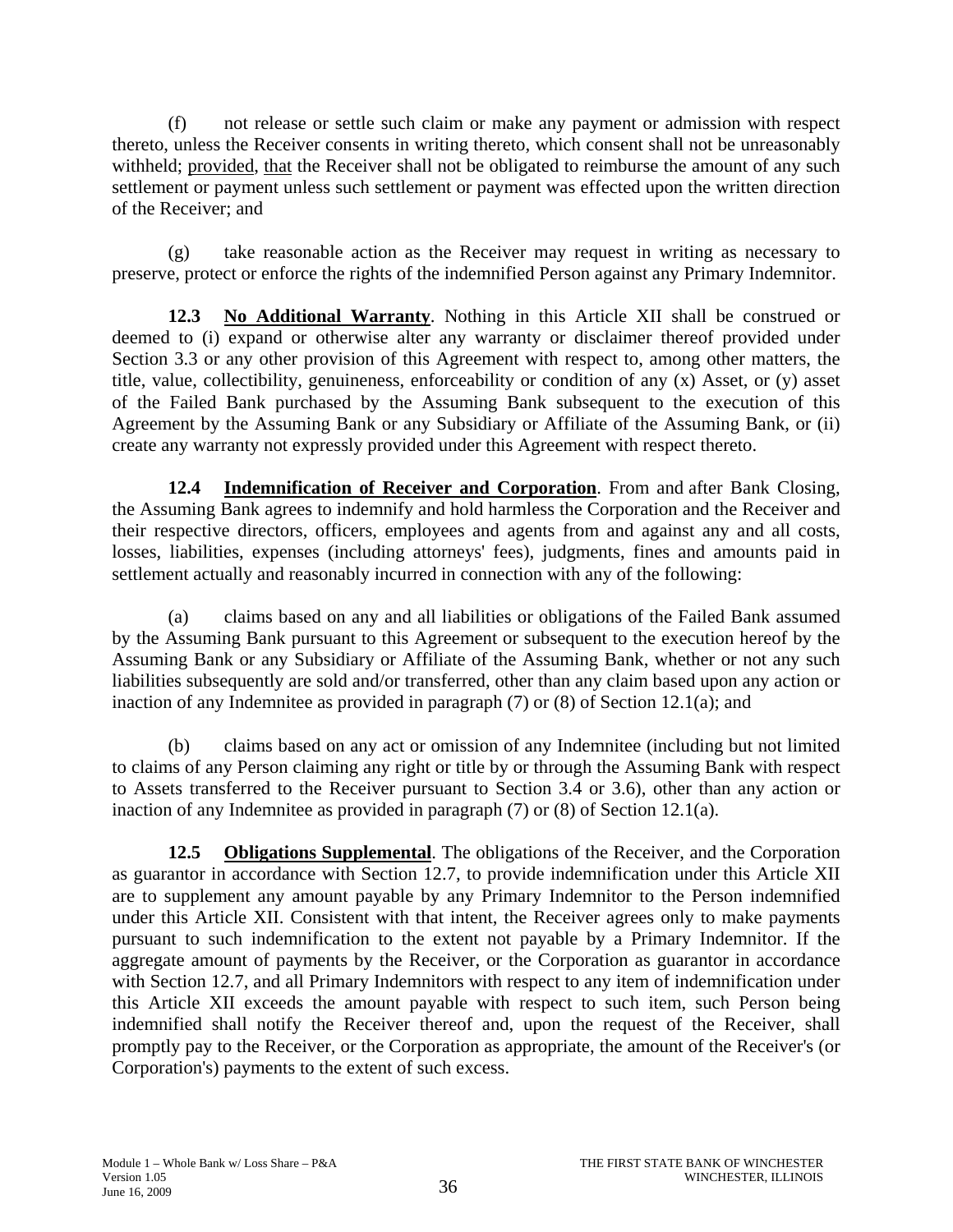**12.6 Criminal Claims**. Notwithstanding any provision of this Article XII to the contrary, in the event that any Person being indemnified under this Article XII shall become involved in any criminal action, suit or proceeding, whether judicial, administrative or investigative, the Receiver shall have no obligation hereunder to indemnify such Person for liability with respect to any criminal act or to the extent any costs or expenses are attributable to the defense against the allegation of any criminal act, unless (i) the Person is successful on the merits or otherwise in the defense against any such action, suit or proceeding, or (ii) such action, suit or proceeding is terminated without the imposition of liability on such Person.

**12.7 Limited Guaranty of the Corporation.** The Corporation hereby guarantees performance of the Receiver's obligation to indemnify the Assuming Bank as set forth in this Article XII. It is a condition to the Corporation's obligation hereunder that the Assuming Bank shall comply in all respects with the applicable provisions of this Article XII. The Corporation shall be liable hereunder only for such amounts, if any, as the Receiver is obligated to pay under the terms of this Article XII but shall fail to pay. Except as otherwise provided above in this Section 12.7, nothing in this Article XII is intended or shall be construed to create any liability or obligation on the part of the Corporation, the United States of America or any department or agency thereof under or with respect to this Article XII, or any provision hereof, it being the intention of the parties hereto that the obligations undertaken by the Receiver under this Article XII are the sole and exclusive responsibility of the Receiver and no other Person or entity.

**12.8** Subrogation. Upon payment by the Receiver, or the Corporation as guarantor in accordance with Section 12.7, to any Indemnitee for any claims indemnified by the Receiver under this Article XII, the Receiver, or the Corporation as appropriate, shall become subrogated to all rights of the Indemnitee against any other Person to the extent of such payment.

### **ARTICLE XIII MISCELLANEOUS**

 **13.1 Entire Agreement**. This Agreement embodies the entire agreement of the parties hereto in relation to the subject matter herein and supersedes all prior understandings or agreements, oral or written, between the parties.

 **13.2 Headings**. The headings and subheadings of the Table of Contents, Articles and Sections contained in this Agreement, except the terms identified for definition in Article I and elsewhere in this Agreement, are inserted for convenience only and shall not affect the meaning or interpretation of this Agreement or any provision hereof.

 **13.3 Counterparts**. This Agreement may be executed in any number of counterparts and by the duly authorized representative of a different party hereto on separate counterparts, each of which when so executed shall be deemed to be an original and all of which when taken together shall constitute one and the same Agreement.

 **13.4 GOVERNING LAW**. THIS AGREEMENT AND THE RIGHTS AND OBLIGATIONS HEREUNDER SHALL BE GOVERNED BY AND CONSTRUED IN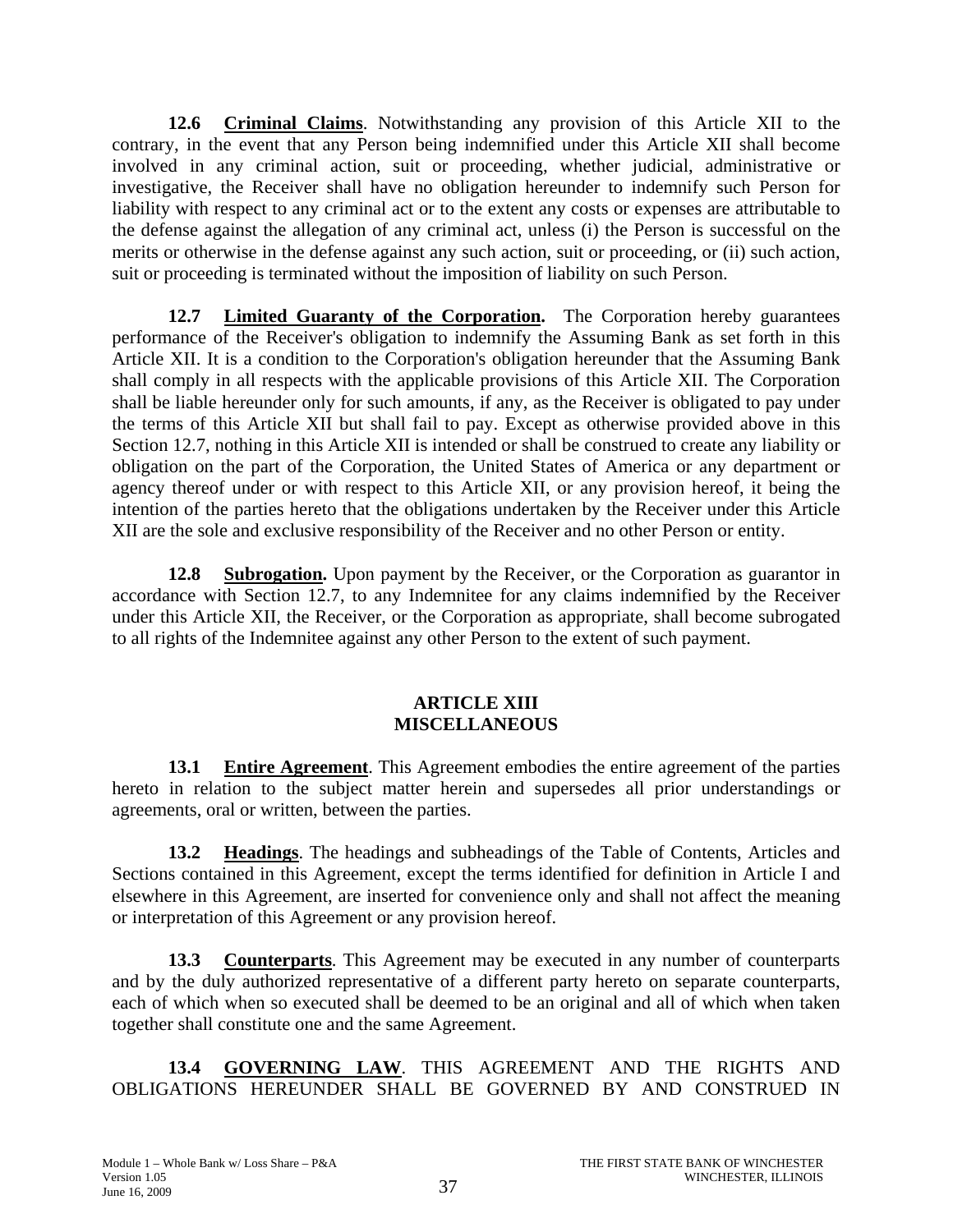ACCORDANCE WITH THE FEDERAL LAW OF THE UNITED STATES OF AMERICA, AND IN THE ABSENCE OF CONTROLLING FEDERAL LAW, IN ACCORDANCE WITH THE LAWS OF THE STATE IN WHICH THE MAIN OFFICE OF THE FAILED BANK IS LOCATED.

13.5 Successors. All terms and conditions of this Agreement shall be binding on the successors and assigns of the Receiver, the Corporation and the Assuming Bank. Except as otherwise specifically provided in this Agreement, nothing expressed or referred to in this Agreement is intended or shall be construed to give any Person other than the Receiver, the Corporation and the Assuming Bank any legal or equitable right, remedy or claim under or with respect to this Agreement or any provisions contained herein, it being the intention of the parties hereto that this Agreement, the obligations and statements of responsibilities hereunder, and all other conditions and provisions hereof are for the sole and exclusive benefit of the Receiver, the Corporation and the Assuming Bank and for the benefit of no other Person.

 **13.6 Modification; Assignment**. No amendment or other modification, rescission, release, or assignment of any part of this Agreement shall be effective except pursuant to a written agreement subscribed by the duly authorized representatives of the parties hereto.

 **13.7 Notice**. Any notice, request, demand, consent, approval or other communication to any party hereto shall be effective when received and shall be given in writing, and delivered in person against receipt therefore, or sent by certified mail, postage prepaid, courier service, telex, facsimile transmission or email to such party (with copies as indicated below) at its address set forth below or at such other address as it shall hereafter furnish in writing to the other parties. All such notices and other communications shall be deemed given on the date received by the addressee.

### **Assuming Bank**

The First National Bank of Beardstown 300 Washington Street Beardstown, IL 62618 Attn: Scott A. Musch, President Office: (217) 323-4105 Facsimile: (217) 323-4109

# **Receiver and Corporation**

Federal Deposit Insurance Corporation, Receiver of **THE FIRST STATE BANK OF WINCHESTER** 1601 Bryan Street, Suite 1700 Dallas, Texas 75201

Attention: Settlement Manager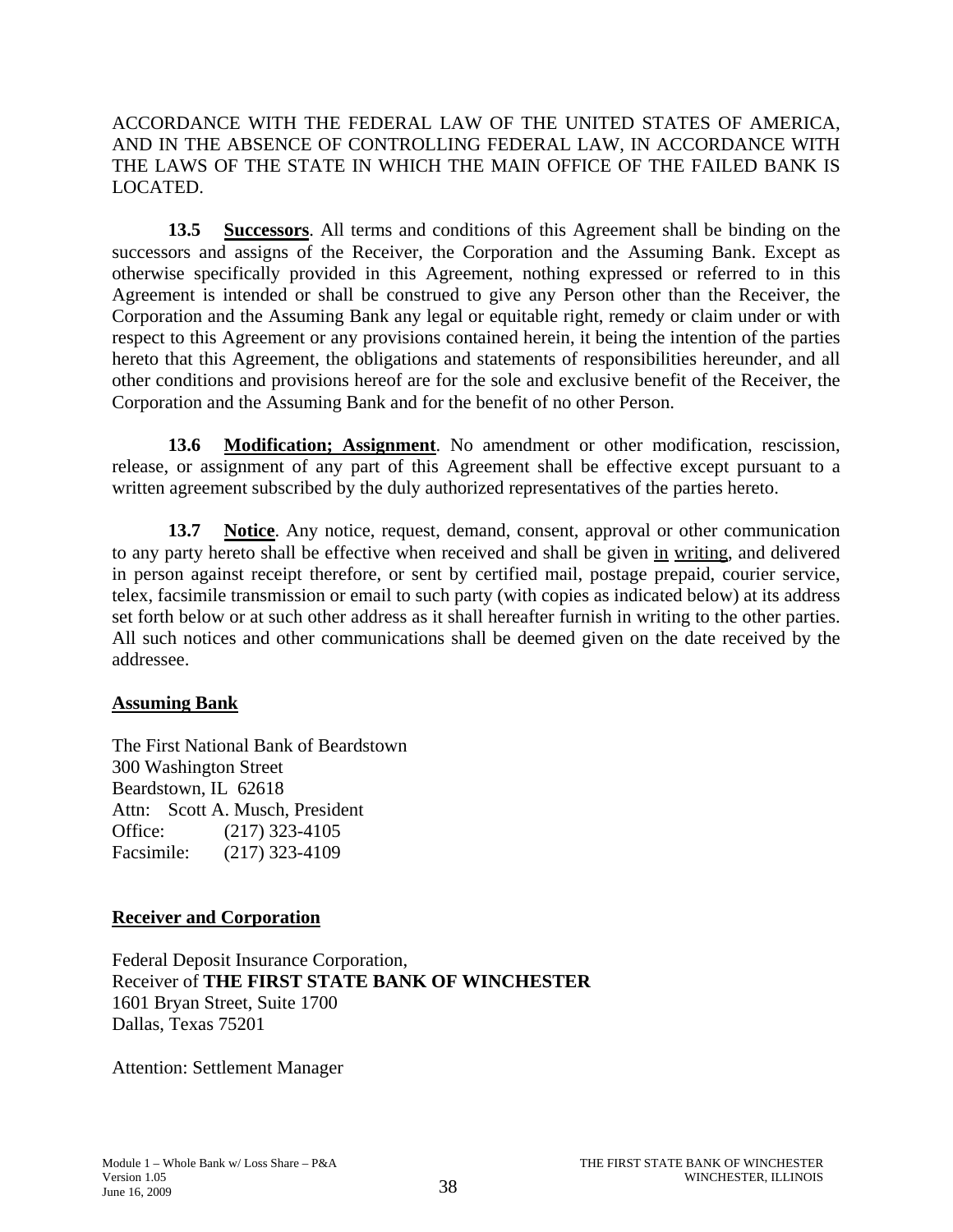with copy to: Regional Counsel (Litigation Branch)

## **and with respect to notice under Article XII:**

Federal Deposit Insurance Corporation Receiver of **THE FIRST STATE BANK OF WINCHESTER** 1601 Bryan Street, Suite 1700 Dallas, Texas 75201 Attention: Regional Counsel (Litigation Branch)

**13.8 Manner of Payment**. All payments due under this Agreement shall be in lawful money of the United States of America in immediately available funds as each party hereto may specify to the other parties; provided, that in the event the Receiver or the Corporation is obligated to make any payment hereunder in the amount of \$25,000.00 or less, such payment may be made by check.

 **13.9 Costs, Fees and Expenses**. Except as otherwise specifically provided herein, each party hereto agrees to pay all costs, fees and expenses which it has incurred in connection with or incidental to the matters contained in this Agreement, including without limitation any fees and disbursements to its accountants and counsel; provided, that the Assuming Bank shall pay all fees, costs and expenses (other than attorneys' fees incurred by the Receiver) incurred in connection with the transfer to it of any Assets or Liabilities Assumed hereunder or in accordance herewith.

 **13.10 Waiver**. Each of the Receiver, the Corporation and the Assuming Bank may waive its respective rights, powers or privileges under this Agreement; provided, that such waiver shall be in writing; and further provided, that no failure or delay on the part of the Receiver, the Corporation or the Assuming Bank to exercise any right, power or privilege under this Agreement shall operate as a waiver thereof, nor will any single or partial exercise of any right, power or privilege under this Agreement preclude any other or further exercise thereof or the exercise of any other right, power or privilege by the Receiver, the Corporation, or the Assuming Bank under this Agreement, nor will any such waiver operate or be construed as a future waiver of such right, power or privilege under this Agreement.

 **13.11 Severability**. If any provision of this Agreement is declared invalid or unenforceable, then, to the extent possible, all of the remaining provisions of this Agreement shall remain in full force and effect and shall be binding upon the parties hereto.

 **13.12 Term of Agreement**. This Agreement shall continue in full force and effect until the sixth (6th) anniversary of Bank Closing; provided, that the provisions of Section 6.3 and 6.4 shall survive the expiration of the term of this Agreement. Provided, however, the receivership of the Failed Bank may be terminated prior to the expiration of the term of this Agreement; in such event, the guaranty of the Corporation, as provided in and in accordance with the provisions of Section 12.7 shall be in effect for the remainder of the term. Expiration of the term of this Agreement shall not affect any claim or liability of any party with respect to any (i) amount which is owing at the time of such expiration, regardless of when such amount becomes payable,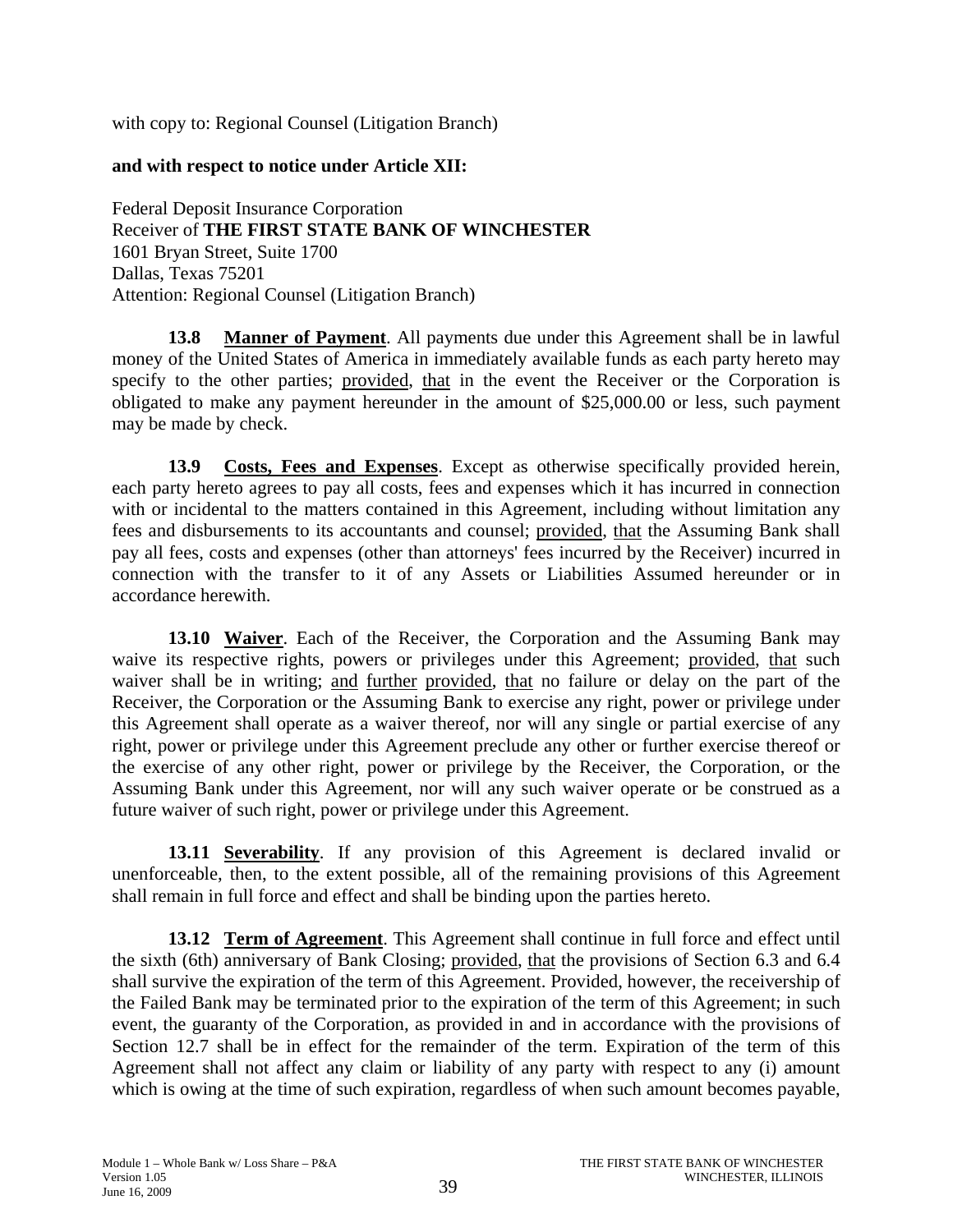and (ii) breach of this Agreement occurring prior to such expiration, regardless of when such breach is discovered.

13.13 **Survival of Covenants, Etc.** The covenants, representations, and warranties in this Agreement shall survive the execution of this Agreement and the consummation of the transactions contemplated hereunder.

# **[Signature Page Follows]**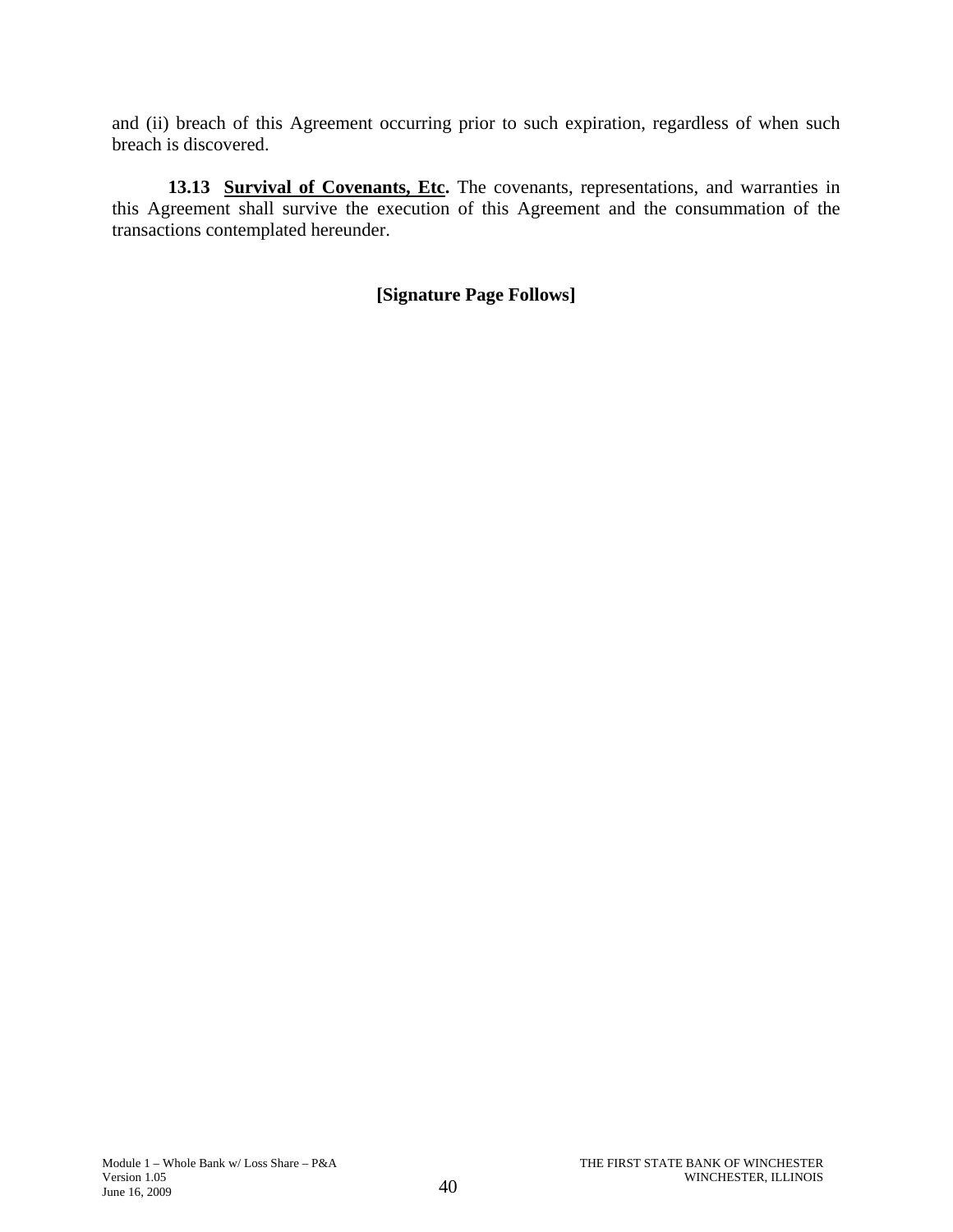**IN WITNESS WHEREOF,** the parties hereto have caused this Agreement to be executed by their duly authorized representatives as of the date first above written.



### **FIRST NATIONAL BANK OF BEARDSTOWN BEARDSTOWN, ILLINOIS**

*Redacted*



**SCOTT A. MUSCH** PRESIDENT

*Redacted*

Module I -Whole Bank w/ Loss Share- P&A Version 1.05 June 16, 2009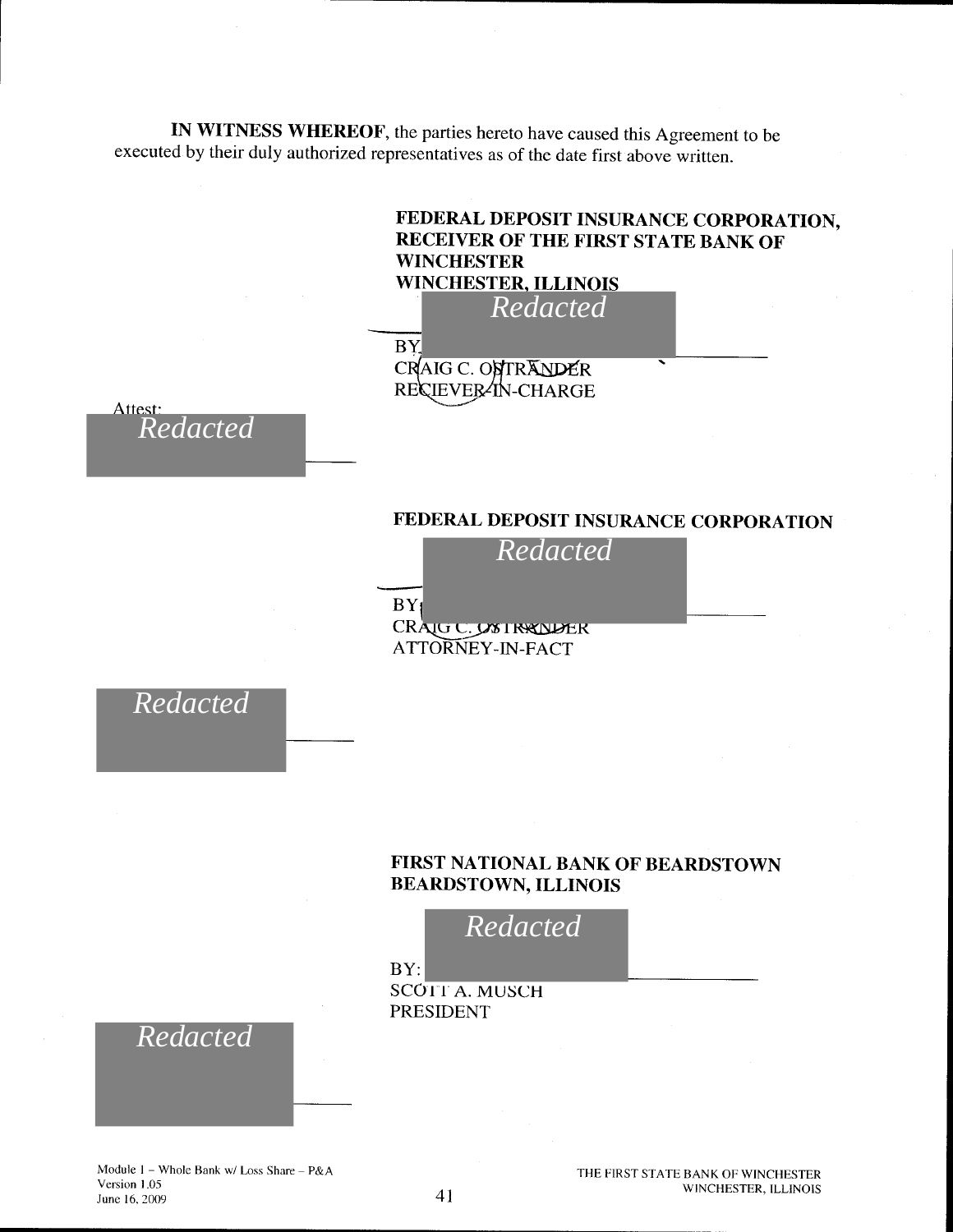**SCHEDULE 2.1 - Certain Liabilities Assumed by the Assuming Bank**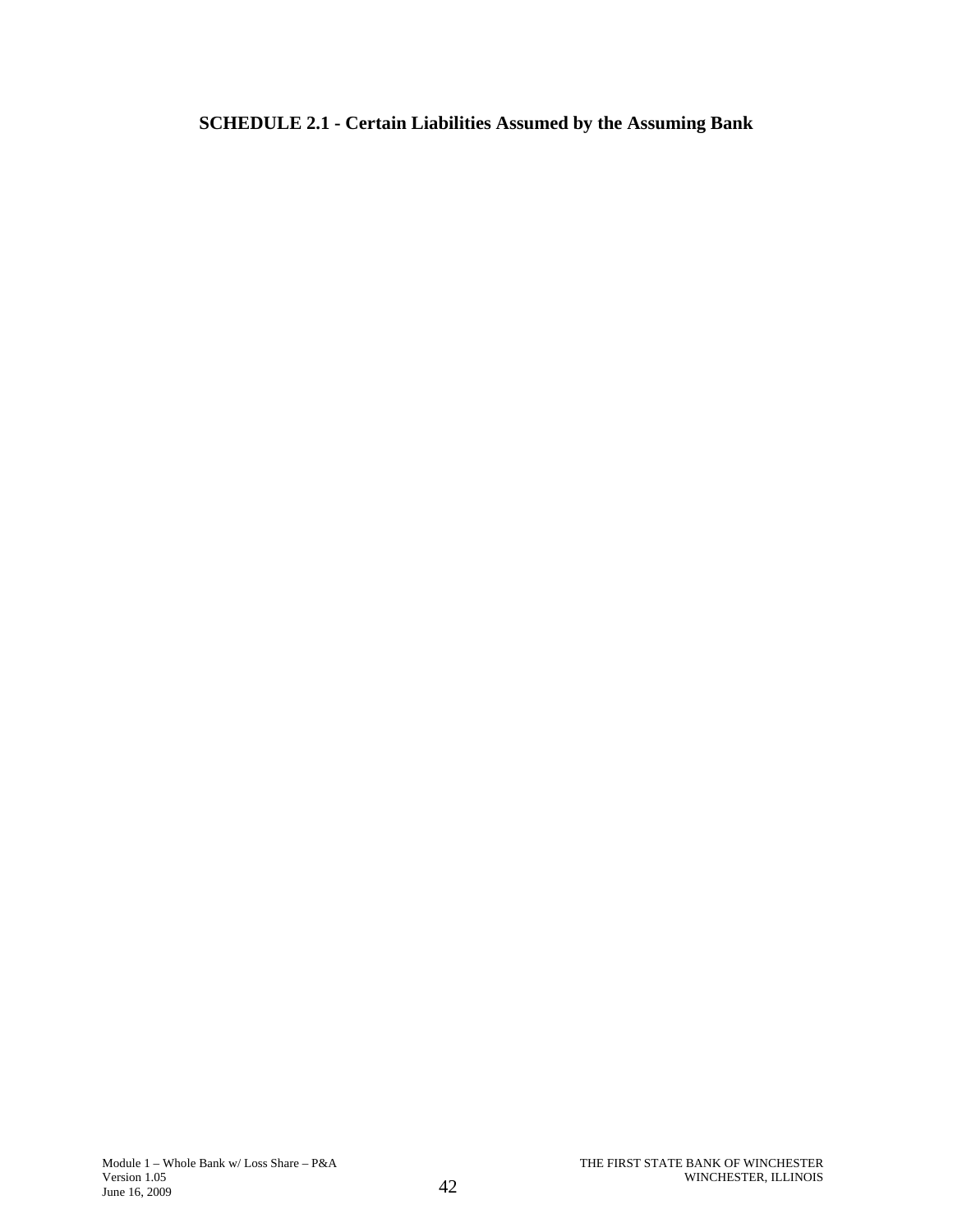### **SCHEDULE 2.1(a) – Excluded Deposit Liability Accounts**

The First State Bank of Winchester has **NO** deposits associated with the Depository Organization (DO) Cede & Co as Nominee for DTC. The DO accounts do not pass to the Assuming Bank and are excluded from the transaction as described in section 2.1 of the P&A Agreement. The attached Schedule 2.1.a DO Detail Report identifies the DO accounts as of the date of the deposit download. This schedule will be updated post closing with data as of Bank Closing date.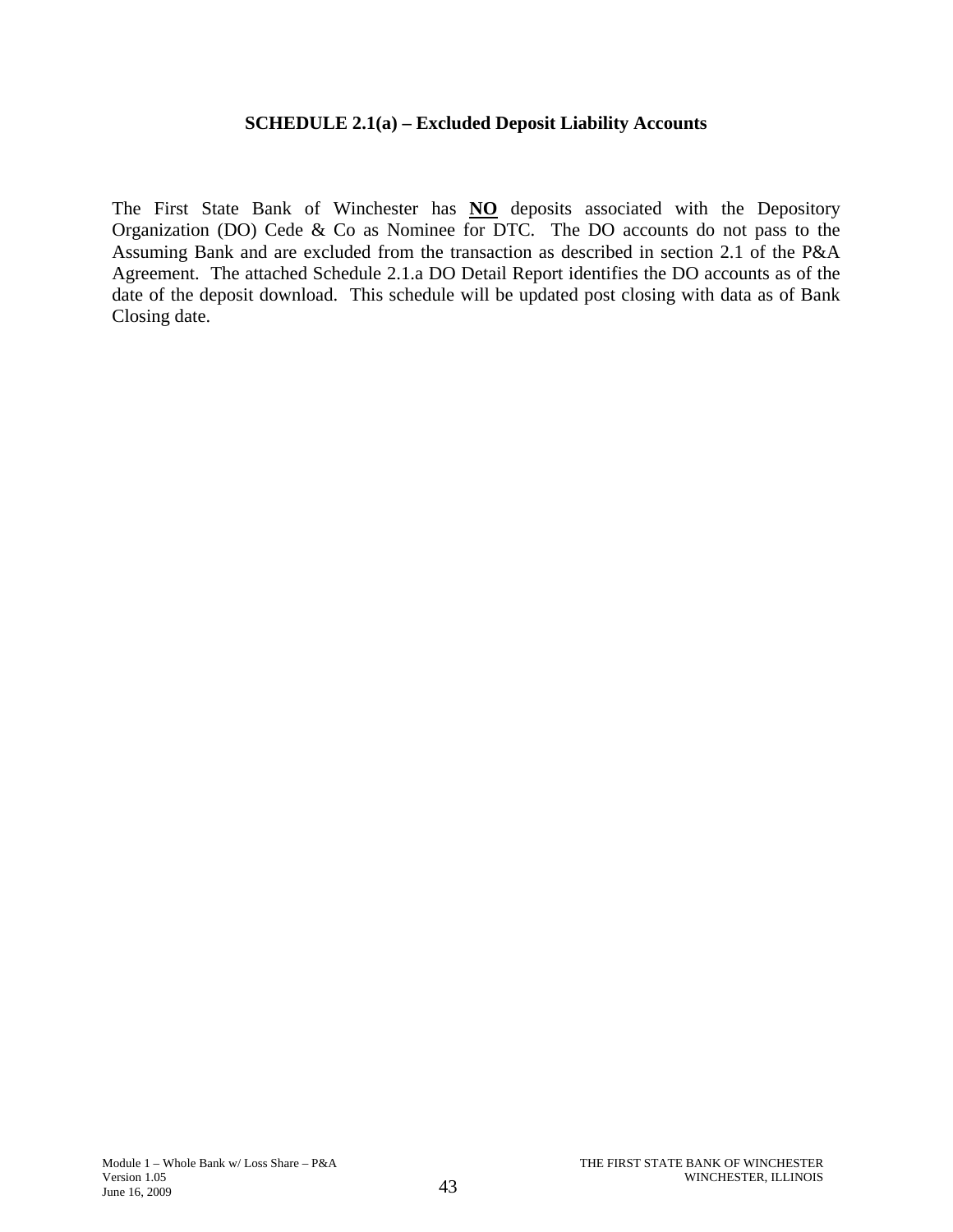#### **SCHEDULE 3.1 - Certain Assets Purchased**

#### **SEE ATTACHED LIST**

**THE LIST(S) ATTACHED TO THIS SCHEDULE (OR SUBSCHEDULE(S)) AND THE INFORMATION THEREIN, IS AS OF THE DATE OF THE MOST RECENT PERTINENT DATA MADE AVAILABLE TO THE ASSUMING BANK AS PART OF THE INFORMATION PACKAGE. IT WILL BE ADJUSTED TO REFLECT THE COMPOSITION AND BOOK VALUE OF THE LOANS AND ASSETS AS OF THE DATE OF BANK CLOSING. THE LIST(S) MAY NOT INCLUDE ALL LOANS AND ASSETS (E.G., CHARGED OFF LOANS). THE LIST(S) MAY BE REPLACED WITH A MORE ACCURATE LIST POST CLOSING.**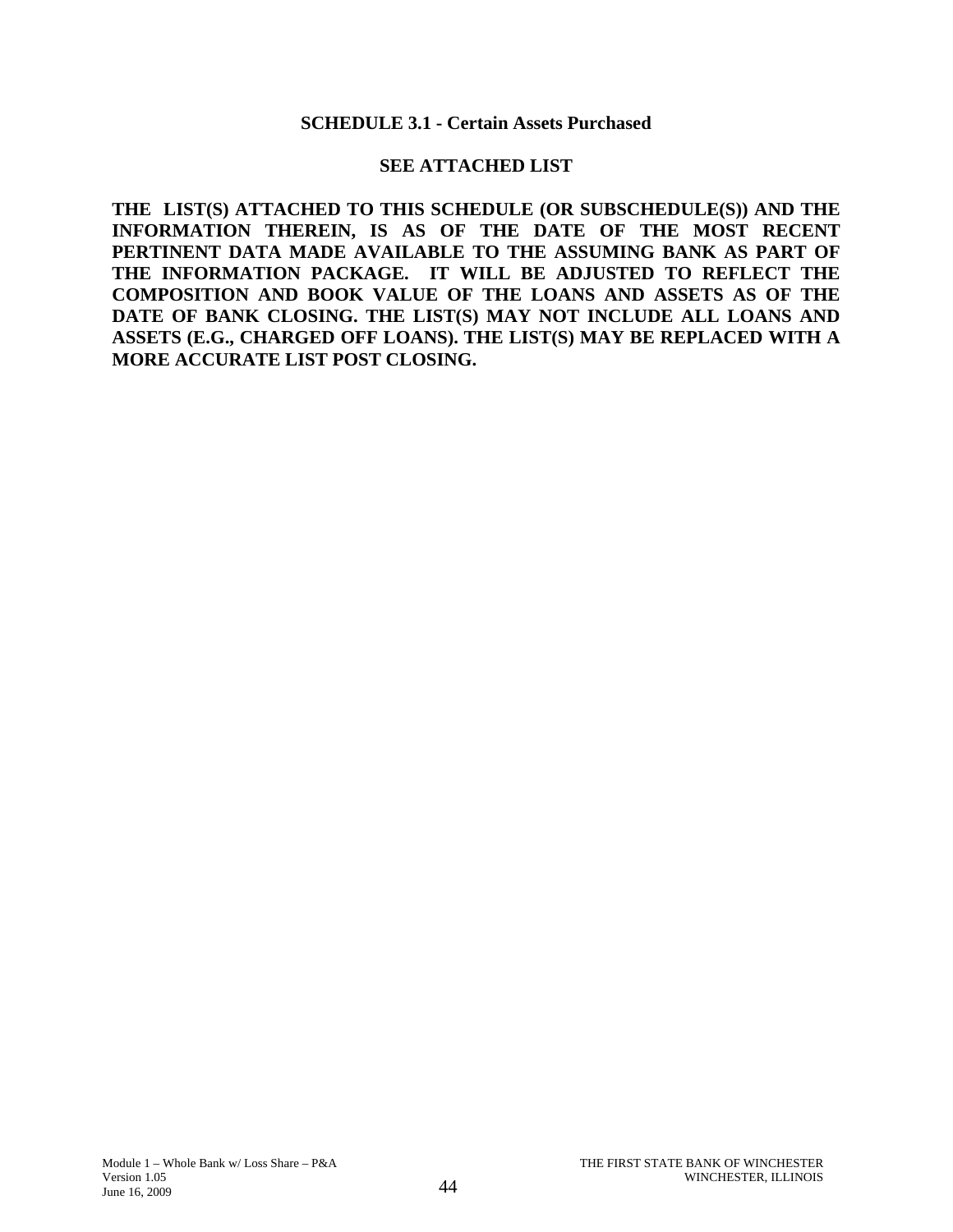# **SCHEDULE 3.2 - Purchase Price of Assets or assets**

| (a) | Cash and receivables from depository<br>institutions, including cash items in the<br>process of collection, plus<br>interest thereon:                                                           | <b>Book Value</b>               |  |
|-----|-------------------------------------------------------------------------------------------------------------------------------------------------------------------------------------------------|---------------------------------|--|
| (b) | Securities (including FHLB stock, exclusive<br>of the capital stock of Acquired<br>Subsidiaries), plus interest thereon:                                                                        | As provided in Section $3.2(b)$ |  |
| (c) | Federal funds sold and repurchase<br>agreements, if any, including interest<br>thereon:                                                                                                         | <b>Book Value</b>               |  |
| (d) | Loans:                                                                                                                                                                                          | <b>Book Value</b>               |  |
| (e) | Credit card business, if any, including all<br>outstanding extensions of credit and<br>offensive litigation, but excluding any class<br>action lawsuits related to the credit card<br>business: | <b>Book Value</b>               |  |
| (f) | Safe Deposit Boxes and related business,<br>safekeeping business and trust business, if<br>any:                                                                                                 | <b>Book Value</b>               |  |
| (g) | Records and other documents:                                                                                                                                                                    | <b>Book Value</b>               |  |
| (h) | Capital stock of any Acquired Subsidiaries:                                                                                                                                                     | <b>Book Value</b>               |  |
| (i) | Amounts owed to the Failed Bank by any                                                                                                                                                          | <b>Book Value</b>               |  |
| (j) | <b>Acquired Subsidiary:</b><br>Assets securing Deposits of public money,<br>to the extent not otherwise purchased<br>hereunder:                                                                 | <b>Book Value</b>               |  |
| (k) | Overdrafts of customers:                                                                                                                                                                        | <b>Book Value</b>               |  |
| (1) | Rights, if any, with respect to Qualified<br><b>Financial Contracts.</b>                                                                                                                        | <b>Book Value</b>               |  |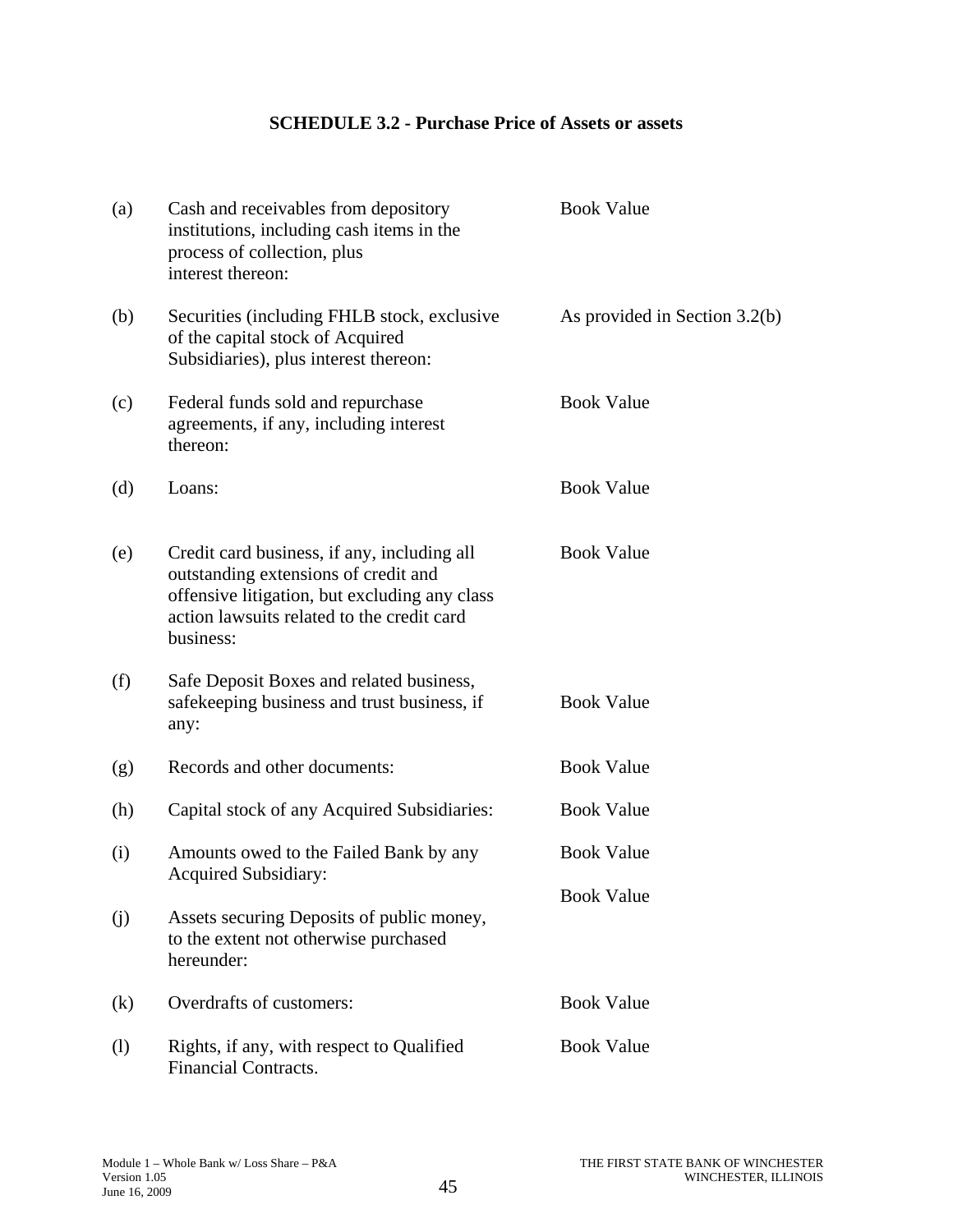(m) Rights of the Failed Bank to provide mortgage servicing for others and to have mortgage servicing provided to the Failed Bank by others and related contracts. Book Value

### **assets subject to an option to purchase:**

| (a) | <b>Bank Premises:</b>    | Fair Market Value |
|-----|--------------------------|-------------------|
| (b) | Furniture and Equipment: | Fair Market Value |
| (c) | Fixtures:                | Fair Market Value |
| (d) | Other Equipment:         | Fair Market Value |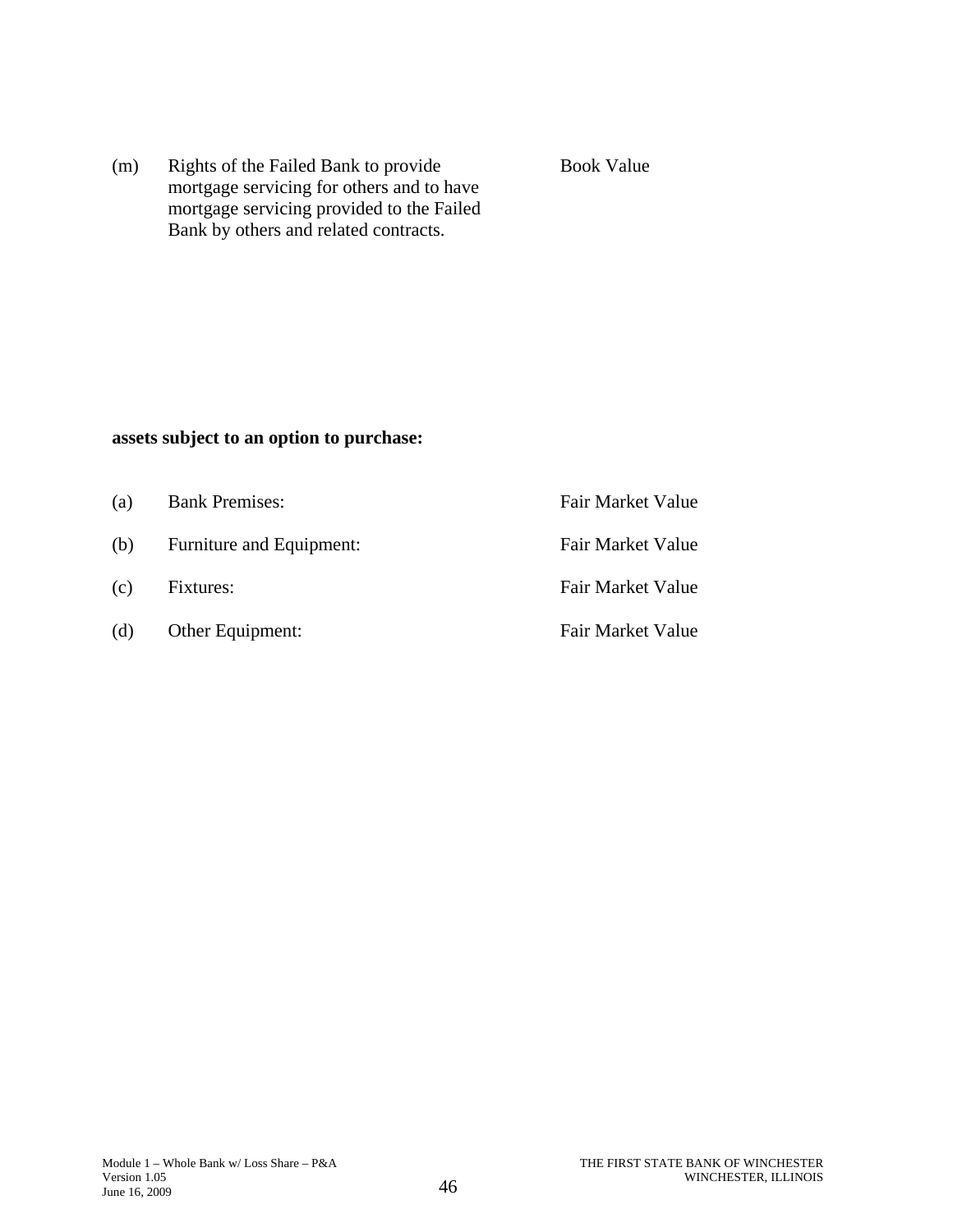# **SCHEDULE 3.5(l) – Excluded Private Label Asset-Backed Securities**

## ALL PRIVATE-LABEL ASSET-BACKED SECURITIES

## AND

# COLLATERALIZED DEBT OBLIGATIONS

# **DO NOT PASS**.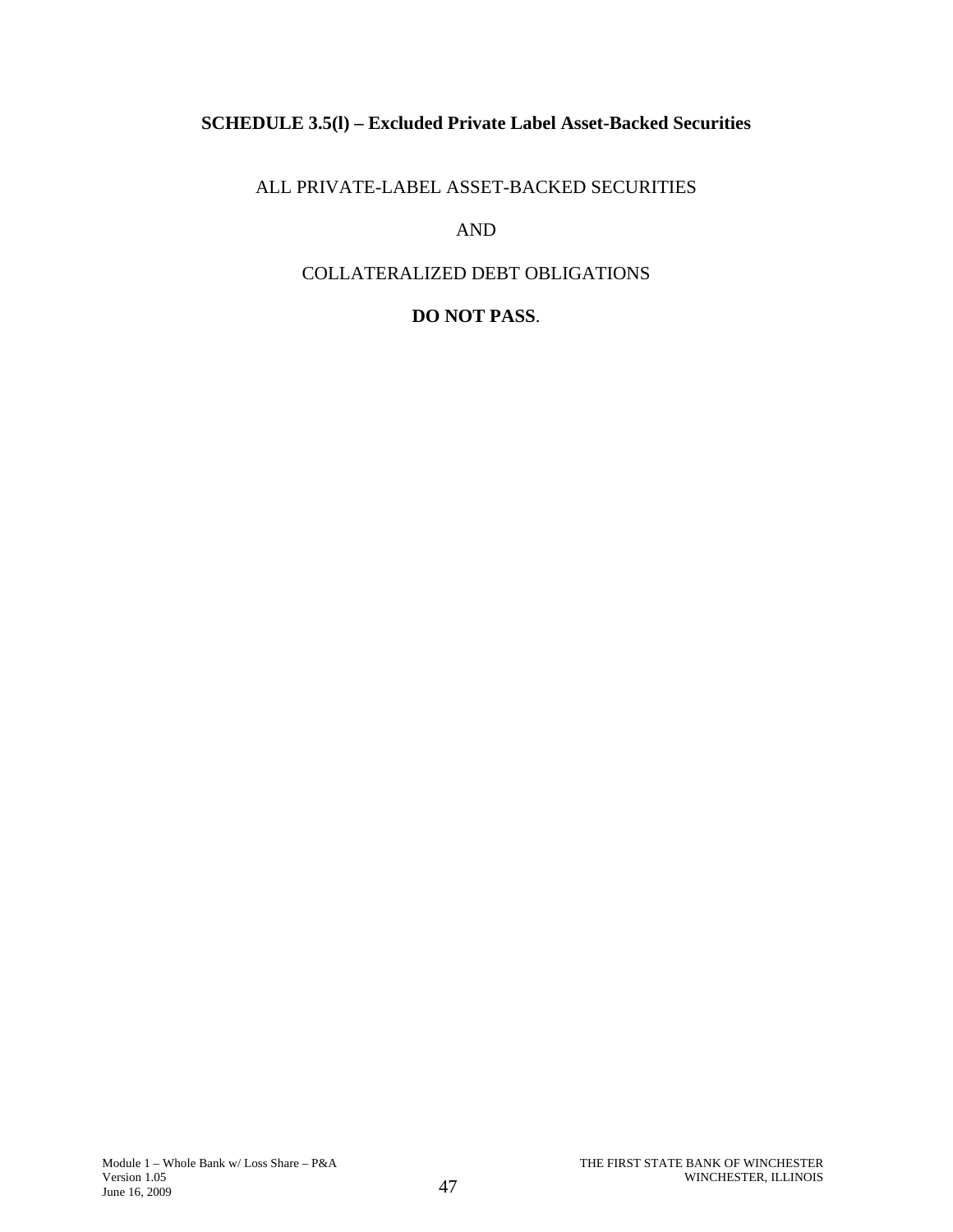## **SCHEDULE 4.15A**

### **LOANS SUBJECT TO LOSS SHARING UNDER THE SINGLE FAMILY SHARED-LOSS AGREEMENT**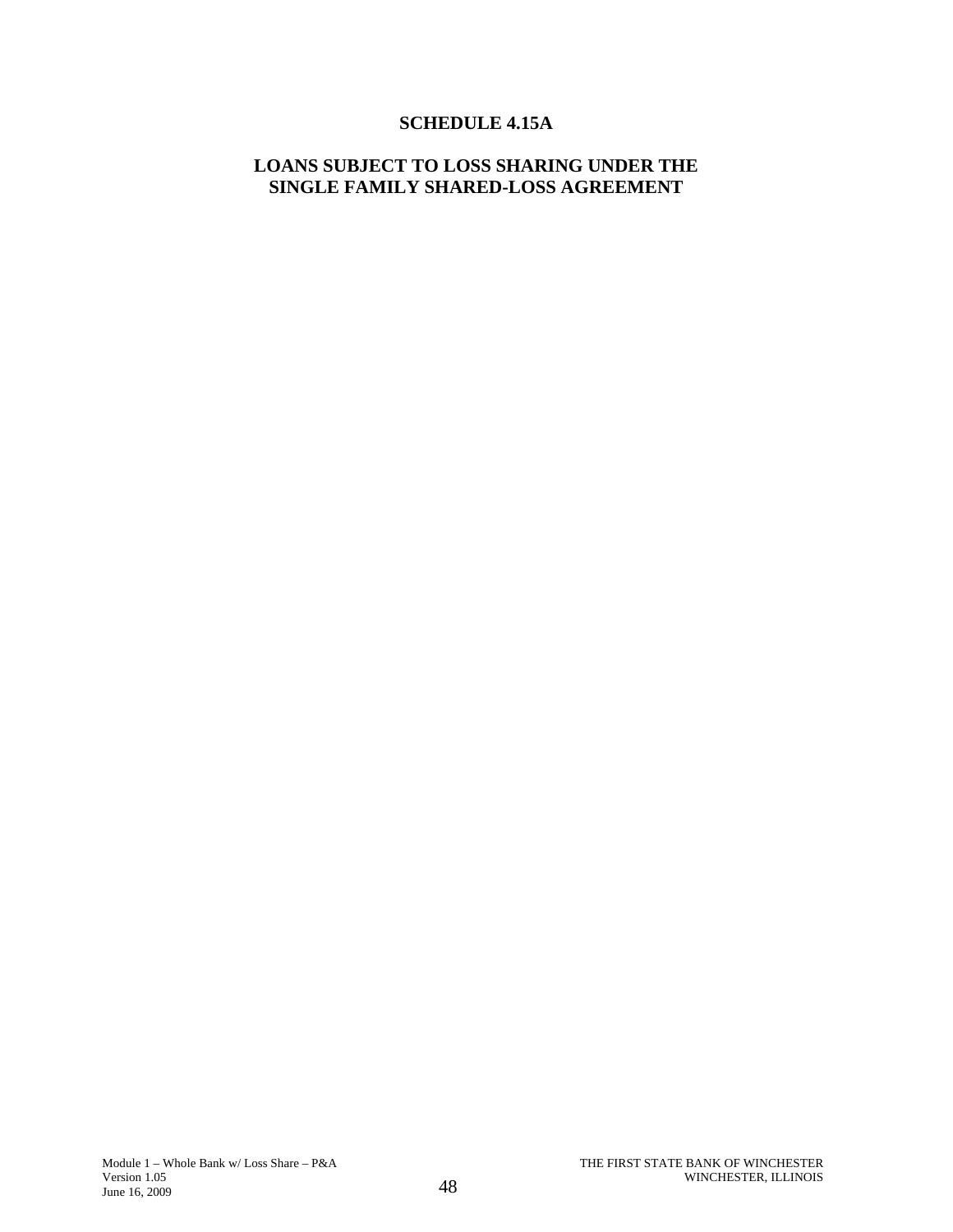### **SCHEDULE 4.15B**

### **LOANS SUBJECT TO LOSS SHARING UNDER THE NON-SINGLE FAMILY SHARED-LOSS AGREEMENT**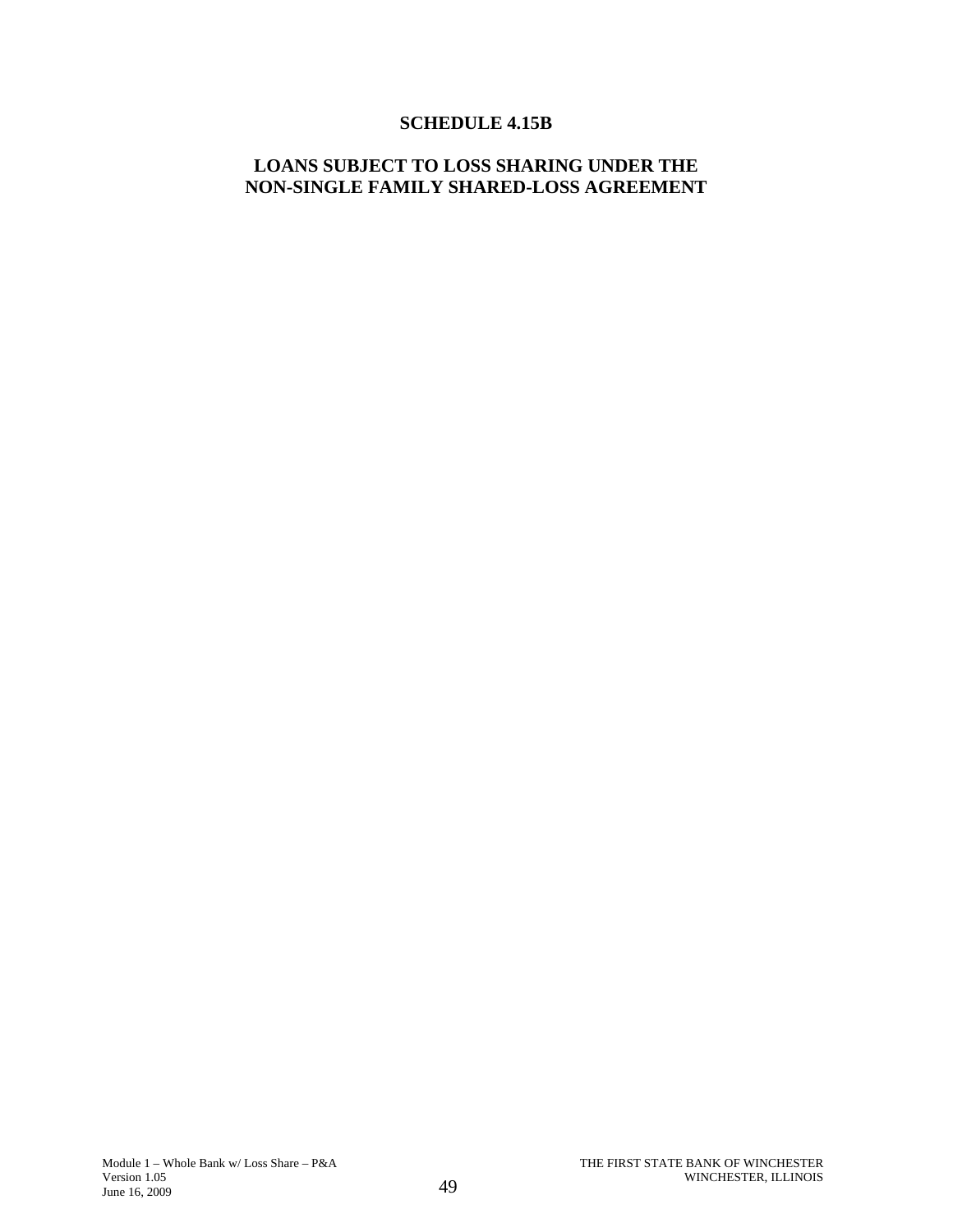## **SCHEDULE 7 -Accounts Excluded from Calculation of Deposit Franchise Bid Premium**

The accounts identified below will pass to the Assuming Bank (unless otherwise noted). When calculating the premium to be paid on Assumed Deposits in a P&A transaction, the FDIC will exclude the following categories of deposit accounts:

| Category | <b>Description</b>                                  | <b>Amount</b> |
|----------|-----------------------------------------------------|---------------|
|          | <b>Non-DO Brokered Deposits</b>                     | \$0,00        |
| Ш        | <b>CDARS</b>                                        | \$0,00        |
| Ш        | <b>Market Place Deposits</b>                        | \$0.00        |
|          | Total deposits excluded from Calculation of premium | \$0.00        |

### **Category Description**

### **I Brokered Deposits**

Brokered deposit accounts are accounts for which the "depositor of record" is an agent, nominee, or custodian who deposits funds for a principal or principals to whom "pass-through" deposit insurance coverage may be extended. The FDIC separates brokered deposit accounts into 2 categories: 1) Depository Organization (DO) Brokered Deposits and 2) Non-Depository Organization (Non-DO) Brokered Deposits. This distinction is made by the FDIC to facilitate our role as Receiver and Insurer. These terms will not appear on other "brokered deposit" reports generated by the institution.

Non-DO Brokered Deposits pass to the Assuming Bank, but are excluded from Assumed Deposits when the deposit premium is calculated. Please see the attached "Schedule 7 Non-DO Broker Deposit Detail Report" for a listing of these accounts. This list will be updated post closing with balances as of Bank Closing date.

If this institution had any DO Brokered Deposits (Cede & Co as Nominee for DTC), they are excluded from Assumed Deposits in the P&A transaction. A list of these accounts is provided on "Schedule 2.1 DO Brokered Deposit Detail Report".

### **II CDARS**

CDARS deposits pass to the Assuming Bank, but are excluded from Assumed Deposits when the deposit premium is calculated.

The First State Bank of Winchester did not participate in the CDARS program as of the date of the deposit download. If CDARS deposits are taken between the date of the deposit download and the Bank Closing Date, they will be identified post closing and made part of Schedule 7 to the P&A Agreement.

### **III Market Place Deposits**

"Market Place Deposits" is a description given to deposits that may have been solicited via a money desk, internet subscription service (for example, Qwickrate), or similar programs.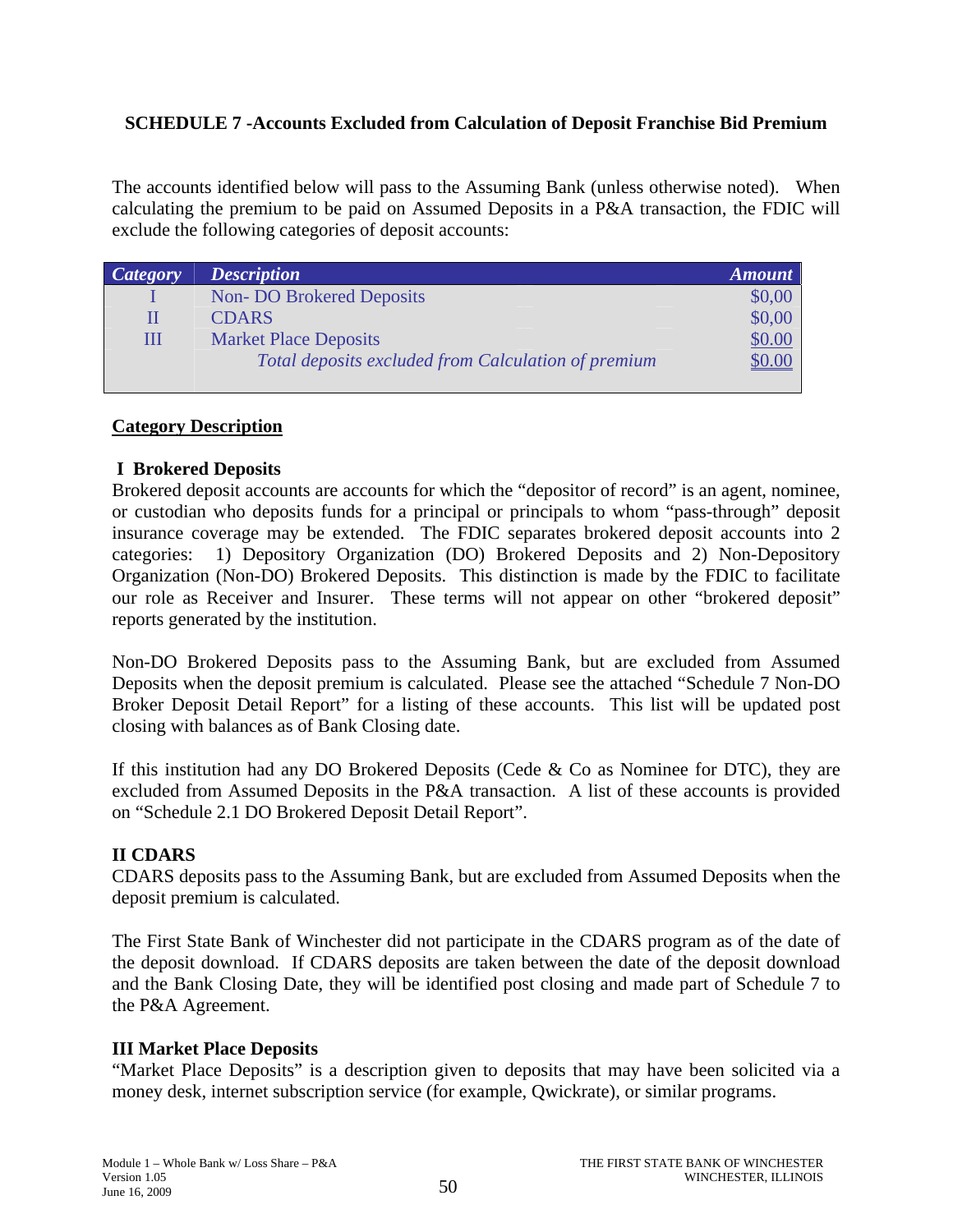The First State Bank of Winchester does not have Market Place Deposits as identified above, but this determination will be updated post closing with balances as of Bank Closing date.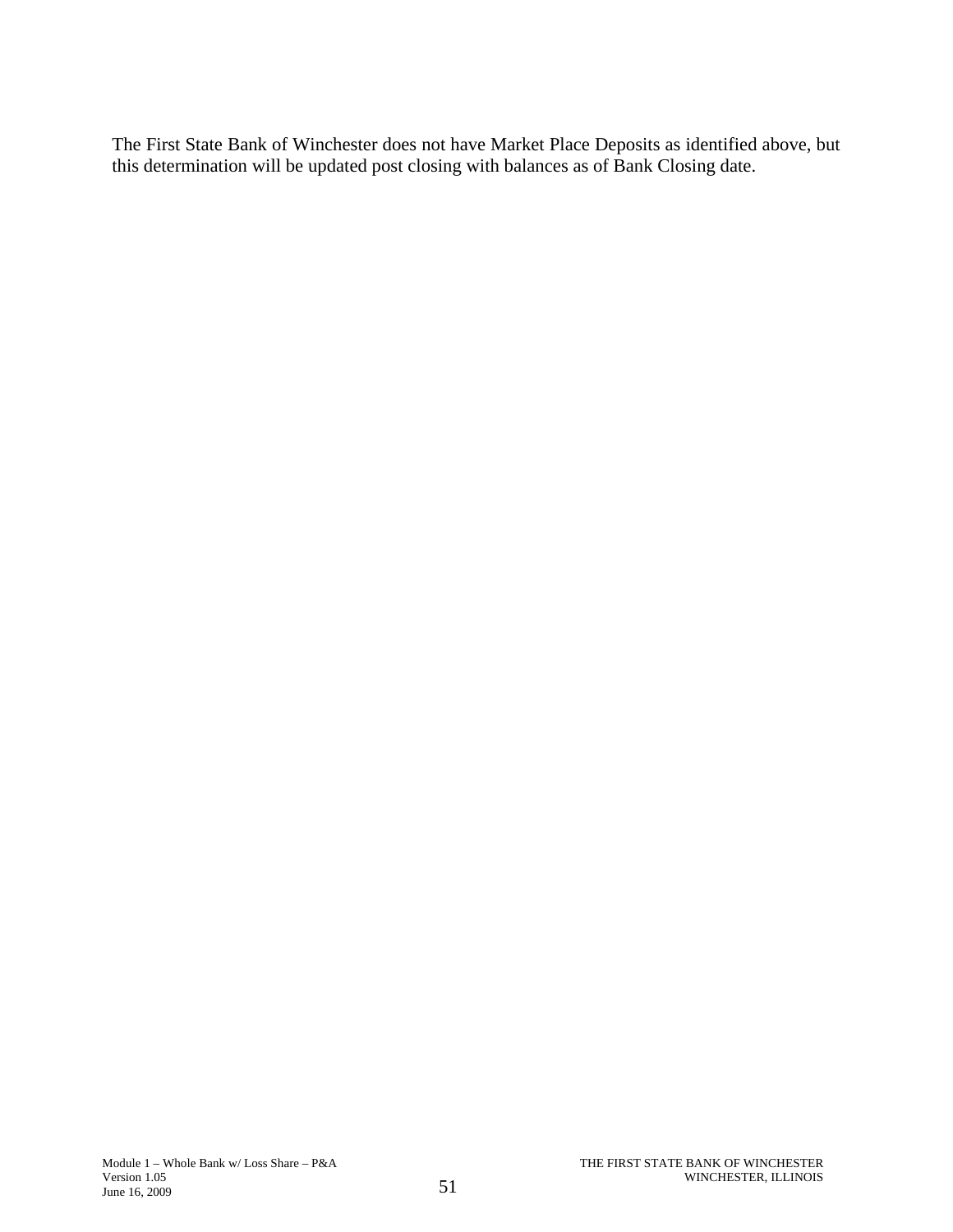### **EXHIBIT 4.13 INTERIM ASSET SERVICING ARRANGEMENT**

 (a) With respect to each asset (or liability) designated from time to time by the Receiver to be serviced by the Assuming Bank pursuant to this Arrangement (such being designated as "Pool Assets"), during the term of this Arrangement, the Assuming Bank shall:

(i) Promptly apply payments received with respect to any Pool Assets;

(ii) Reverse and return insufficient funds checks;

(iii) Pay (A) participation payments to participants in Loans, as and when received; and (B) tax and insurance bills on Pool Assets as they come due, out of escrow funds maintained for purposes;

(iv) Maintain accurate records reflecting (A) the payment history of Pool Assets, with updated information received concerning changes in the address or identity of the obligors and (B) usage of data processing equipment and employee services with respect to servicing duties;

 (v) Send billing statements to obligors on Pool Assets to the extent that such statements were sent by the Failed Bank;

(vi) Send notices to obligors who are in default on Loans (in the same manner as the Failed Bank);

 (vii) Send to the Receiver, Attn: Managing Liquidator, at the address provided in Section 13.7 of the Agreement, via overnight delivery: (A) on a weekly basis, weekly reports for the Pool Assets, including, without limitation, reports reflecting collections and the trial balances, transaction journals and loan histories for Pool Assets having activity, together with copies of (1) checks received, (2) insufficient funds checks returned, (3) checks for payment to participants or for taxes and insurance, (4) pay-off requests, (5) notices to defaulted obligors, and (6) data processing and employee logs and (B) any other reports, copies or information as may be periodically or from time to time requested;

 (viii) Remit on a weekly basis to the Receiver, Attn: Division of Finance, Cashier Unit, Operations, at the address in (vii), via wire transfer to the account designated by the Receiver, all payments received on Pool Assets managed by the Assuming Bank or at such time and place and in such manner as may be directed by the Receiver;

(ix) prepare and timely file all information reports with appropriate tax authorities, and, if required by the Receiver, prepare and file tax returns and pay taxes due on or before the due date, relating to the Pool Assets; and

(x) provide and furnish such other services, operations or functions as may be required with regard to Pool Assets, including, without limitation, as may be required with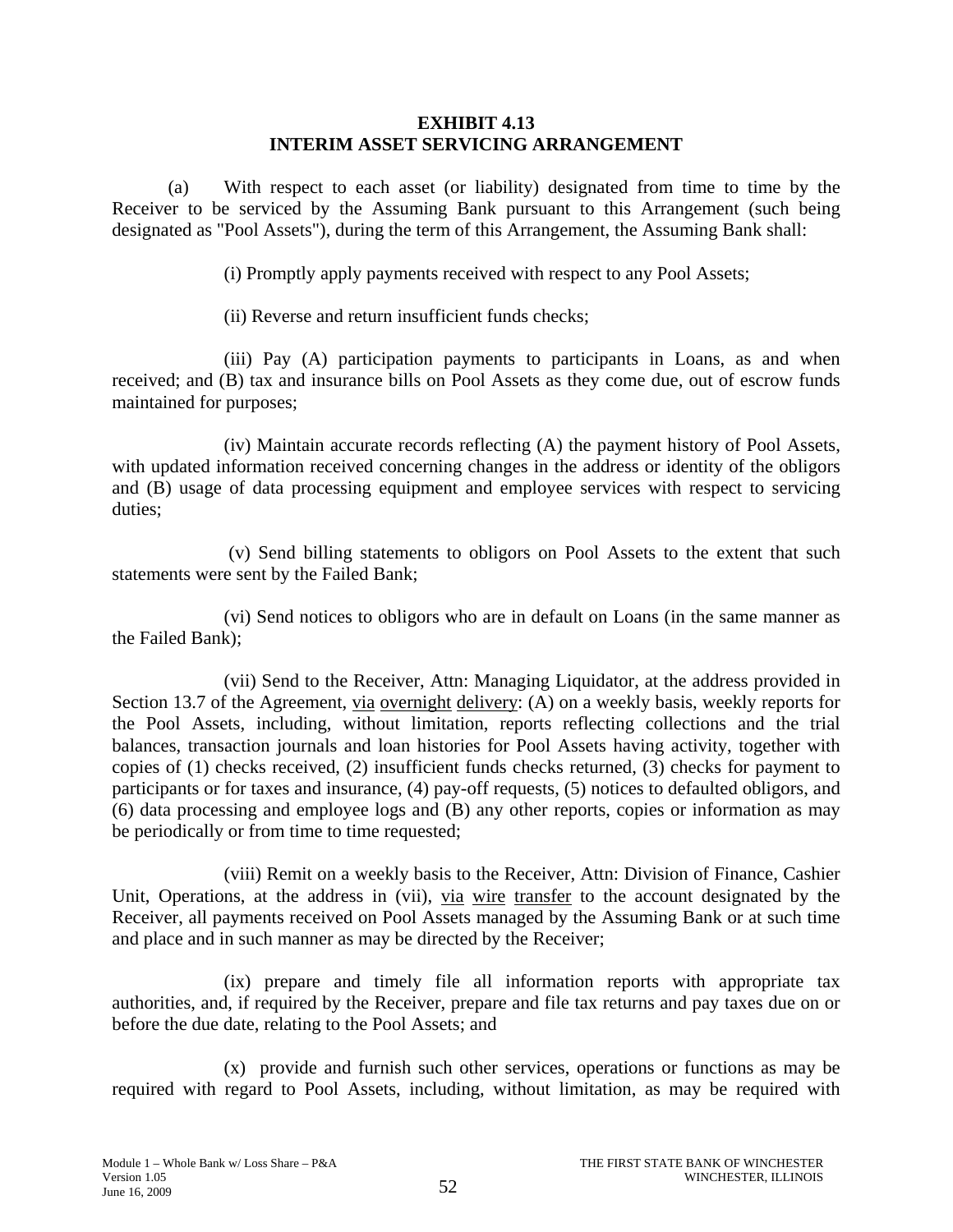regard to any business, enterprise or agreement which is a Pool Asset, all as may be required by the Receiver.

Notwithstanding anything to the contrary in this Section, the Assuming Bank shall not be required to initiate litigation or other collection proceedings against any obligor or any collateral with respect to any defaulted Loan. The Assuming Bank shall promptly notify the Receiver, at the address provided above in subparagraph (a)(vii), of any claims or legal actions regarding any Pool Asset.

 (b) The Receiver agrees to reimburse the Assuming Bank for actual, reasonable and necessary expenses incurred in connection with the performance of duties pursuant to this Arrangement, including expenses of photocopying, postage and express mail, and data processing and employee services (based upon the number of hours spent performing servicing duties).

 (c) The Assuming Bank shall provide the services described herein for an initial period of ninety (90) days after Bank Closing. At the option of the Receiver, exercisable by notice given not later than ten (10) days prior to the end of such initial period or a renewal period, the Assuming Bank shall continue to provide such services for such renewal period(s) as designated by the Receiver, up to the Settlement Date.

 (d) At any time during the term of this Arrangement, the Receiver may, upon written notice to the Assuming Bank, remove one or more Pool Assets from the Pool, at which time the Assuming Bank's responsibility with respect thereto shall terminate.

 (e) At the expiration of this Agreement or upon the termination of the Assuming Bank's responsibility with respect to any Pool Asset pursuant to paragraph (d) hereof, the Assuming Bank shall:

(i) deliver to the Receiver (or its designee) all of the Credit Documents and Pool Records relating to the Pool Assets; and

(ii) cooperate with the Receiver to facilitate the orderly transition of managing the Pool Assets to the Receiver (or its designee).

 (f) At the request of the Receiver, the Assuming Bank shall perform such transitional services with regard to the Pool Assets as the Receiver may request. Transitional services may include, without limitation, assisting in any due diligence process deemed necessary by the Receiver and providing to the Receiver or its designee(s) (x) information and data regarding the Pool Assets, including, without limitation, system reports and data downloads sufficient to transfer the Pool Assets to another system or systems, and (y) access to employees of the Assuming Bank involved in the management of, or otherwise familiar with, the Pool Assets.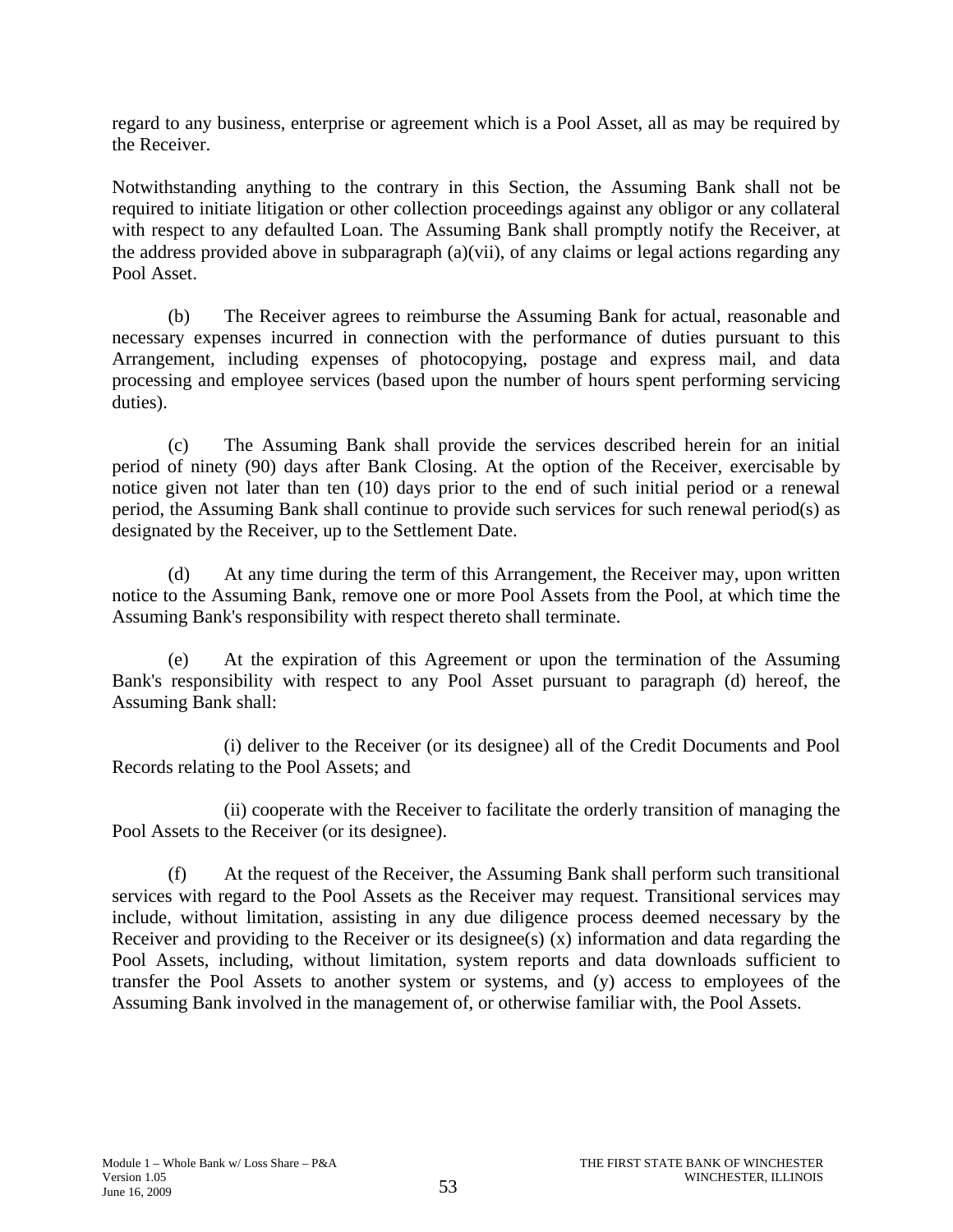#### **EXHIBIT 4.15A**

#### **SINGLE FAMILY SHARED-LOSS AGREEMENT**

This agreement for the reimbursement of loss sharing on certain single family residential mortgage loans (the "Single Family Shared-Loss Agreement") shall apply when the Assuming Bank purchases Single Family Shared-Loss Loans as that term is defined herein. The terms hereof shall modify and supplement, as necessary, the terms of the Purchase and Assumption Agreement to which this Single Family Shared-Loss Agreement is attached as Exhibit 4.15A and incorporated therein. To the extent any inconsistencies may arise between the terms of the Purchase and Assumption Agreement and this Single Family Shared-Loss Agreement with respect to the subject matter of this Single Family Shared-Loss Agreement, the terms of this Single Family Shared-Loss Agreement shall control. References in this Single Family Shared-Loss Agreement to a particular Section shall be deemed to refer to a Section in this Single Family Shared-Loss Agreement, unless the context indicates that it is intended to be a reference to a Section of the Purchase and Assumption Agreement.

### **ARTICLE I -- DEFINITIONS**

The capitalized terms used in this Single Family Shared-Loss Agreement that are not defined in this Single Family Shared-Loss Agreement are defined in the Purchase and Assumption Agreement. In addition to the terms defined above, defined below are certain additional terms relating to loss-sharing, as used in this Single Family Shared-Loss Agreement.

"**Accounting Records**" means the subsidiary system of record on which the loan history and balance of each Single Family Shared-Loss Loan is maintained; individual loan files containing either an original or copies of documents that are customary and reasonable with respect to loan servicing, including management and disposition of Other Real Estate; the records documenting alternatives considered with respect to loans in default or for which a default is reasonably foreseeable; records of loss calculations and supporting documentation with respect to line items on the loss calculations; and, monthly delinquency reports and other performance reports customarily utilized by the Assuming Bank in management of loan portfolios.

"**Accrued Interest**" means, with respect to Single Family Shared-Loss Loans, the amount of earned and unpaid interest at the note rate specified in the applicable loan documents, limited to ninety (90) days.

**"Affiliate"** shall have the meaning set forth in the Purchase and Assumption Agreement; provided, that, for purposes of this Single Family Shared-Loss Agreement, no Third Party Servicer shall be deemed to be an Affiliate of the Assuming Bank.

"**Commencement Date**" means the first calendar day following the Bank Closing.

**"Commercial Shared-Loss Agreement**" means the Commercial and Other Assets Shared-Loss Agreement attached to the Purchase and Assumption Agreement as Exhibit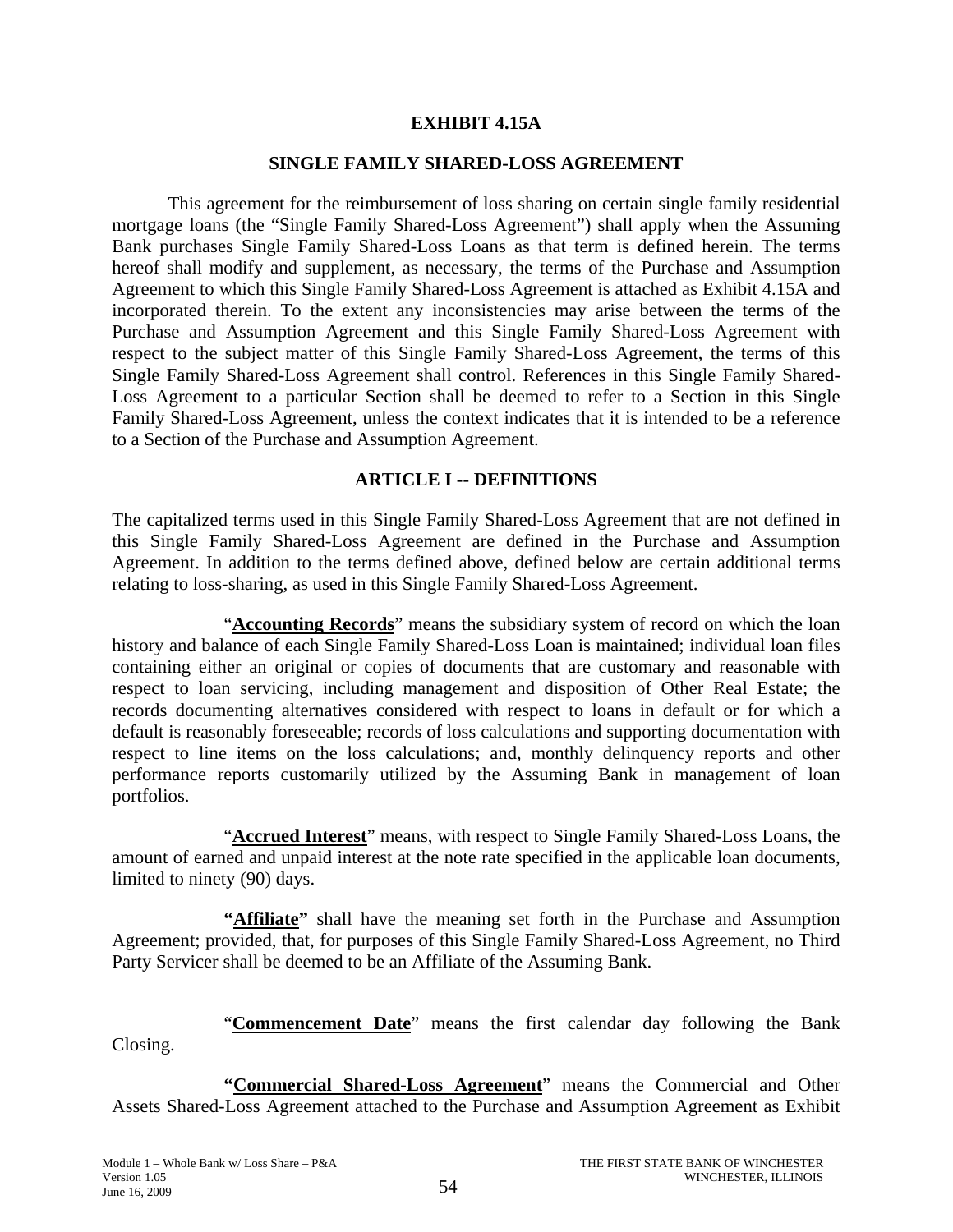4.15B.

"**Cumulative Loss Amount**" means the sum of the Monthly Loss Amounts less the sum of all Recovery Amounts.

"**Cumulative Shared-Loss Amount**" means the excess, if any, of the Cumulative Loss Amount over the First Loss Tranche.

"**Customary Servicing Procedures**" means procedures (including collection procedures) that the Assuming Bank (or, to the extent a Third Party Servicer is engaged, the Third Party Servicer) customarily employs and exercises in servicing and administering mortgage loans for its own accounts and the servicing procedures established by FNMA or FHLMC (as in effect from time to time), which are in accordance with accepted mortgage servicing practices of prudent lending institutions.

"**Deficient Valuation"** means the determination by a court in a bankruptcy proceeding that the value of the collateral is less than the amount of the loan in which case the loss will be the difference between the then unpaid principal balance (or the NPV of a modified loan that defaults) and the value of the collateral so established.

**"Examination Criteria"** means the loan classification criteria employed by, or any applicable regulations of, the Assuming Bank's Chartering Authority at the time such action is taken, as such criteria may be amended from time to time.

"**Home Equity Loans**" means loans or funded portions of lines of credit secured by mortgages on one-to-four family residences or stock of cooperative housing associations, where the Failed Bank did not have a first lien on the same property as collateral.

"**Final Shared-Loss Month**" means the calendar month in which the tenth  $(10<sup>th</sup>)$ anniversary of the Commencement Date occurs.

"**Final Shared-Loss Recovery Month**" means the calendar month in which the tenth  $(10<sup>th</sup>)$  anniversary of the Commencement Date occurs.

"**Foreclosure Loss**" means the loss realized when the Assuming Bank has completed the foreclosure on a Single Family Shared-Loss Loan and realized final recovery on the collateral through liquidation and recovery of all insurance proceeds. Each Foreclosure Loss shall be calculated in accordance with the form and methodology specified in Exhibit 2a or Exhibit 2a(1).

"**Investor-Owned Residential Loans**" means Loans, excluding advances made pursuant to Home Equity Loans, that are secured by mortgages on one-to-four family residences or stock of cooperative housing associations that are not owner-occupied. These loans can be treated as Restructured Loans on a commercially reasonable basis and can be a restructured under terms separate from the Exhibit 5 standards. Please refer to Exhibit 2b for guidance in Calculation of Loss for Restructured Loans.

"**Loss**" means a Foreclosure Loss, Restructuring Loss, Short Sale Loss, Portfolio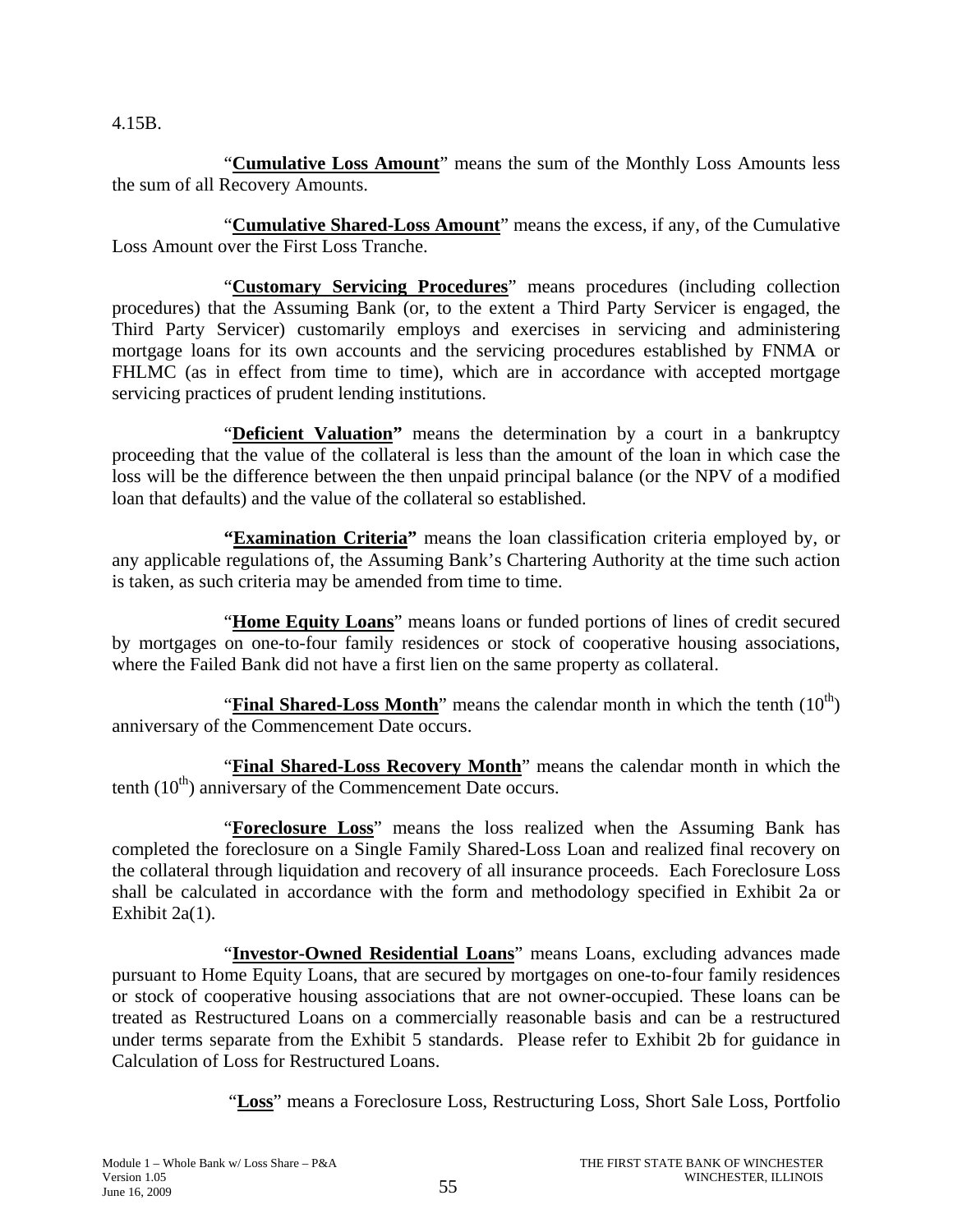Loss, Modification Default Loss or Deficient Valuation.

**Loss Amount**" means the dollar amount of loss incurred and reported on the Monthly Certificate for a Single Family Shared-Loss Loan.

"**Modification Default Loss**" means the loss calculated in Exhibits 2a(1) and 2c(1) for single family loans modified under this part of the agreement that default and result in a foreclosure or short sale.

"**Modification Guidelines**" has the meaning provided in Section 2.1(a) of this Single Family Shared-Loss Agreement.

"**Monthly Certificate**" has the meaning provided in Section 2.1(b) of this Single Family Shared-Loss Agreement.

"**Monthly Loss Amount**" means the sum of all Foreclosure Losses, Restructuring Losses, Short Sale Losses, Portfolio Losses, Modification Default Losses and losses in connection with Deficient Valuations realized by the Assuming Bank for any Shared Loss Month.

"**Monthly Shared-Loss Amount**" means the change in the Cumulative Shared-Loss Amount from the beginning of each month to the end of each month.

**"Neutral Member**" has the meaning provided in Section 2. 1(f)(ii) of this Single Family Shared-Loss Agreement.

 "**Portfolio Loss**" means the loss realized on either (i) a portfolio sale of Single Family Shared-Loss Loans in accordance with the terms of Article IV or (ii) the sale of a loan with the consent of the Receiver as provided in Section 2.7.

"**Recovery Amount**" means, with respect to any period prior to the Termination Date, the amount of collected funds received by the Assuming Bank that (i) are applicable against a Foreclosure Loss which has previously been paid to the Assuming Bank by the Receiver or (ii) gains realized from a Section 4.1 sale of Single Family Shared-Loss Loans for which the Assuming Bank has previously received a Restructuring Loss payment from the Receiver (iii) or any incentive payments from national programs paid to an investor or borrower on loans that have been modified or otherwise treated (short sale or foreclosure) in accordance with Exhibit 5.

"**Restructuring Loss**" means the loss on a modified or restructured loan measured by the difference between (a) the principal, Accrued Interest, tax and insurance advances, third party or other fees due on a loan prior to the modification or restructuring, and (b) the net present value of estimated cash flows on the modified or restructured loan, discounted at the Then-Current Interest Rate. Each Restructuring Loss shall be calculated in accordance with the form and methodology attached as Exhibit 2b, as applicable.

"**Restructured Loan**" means a Single Family Shared-Loss Loan for which the Assuming Bank has received a Restructuring Loss payment from the Receiver. This applies to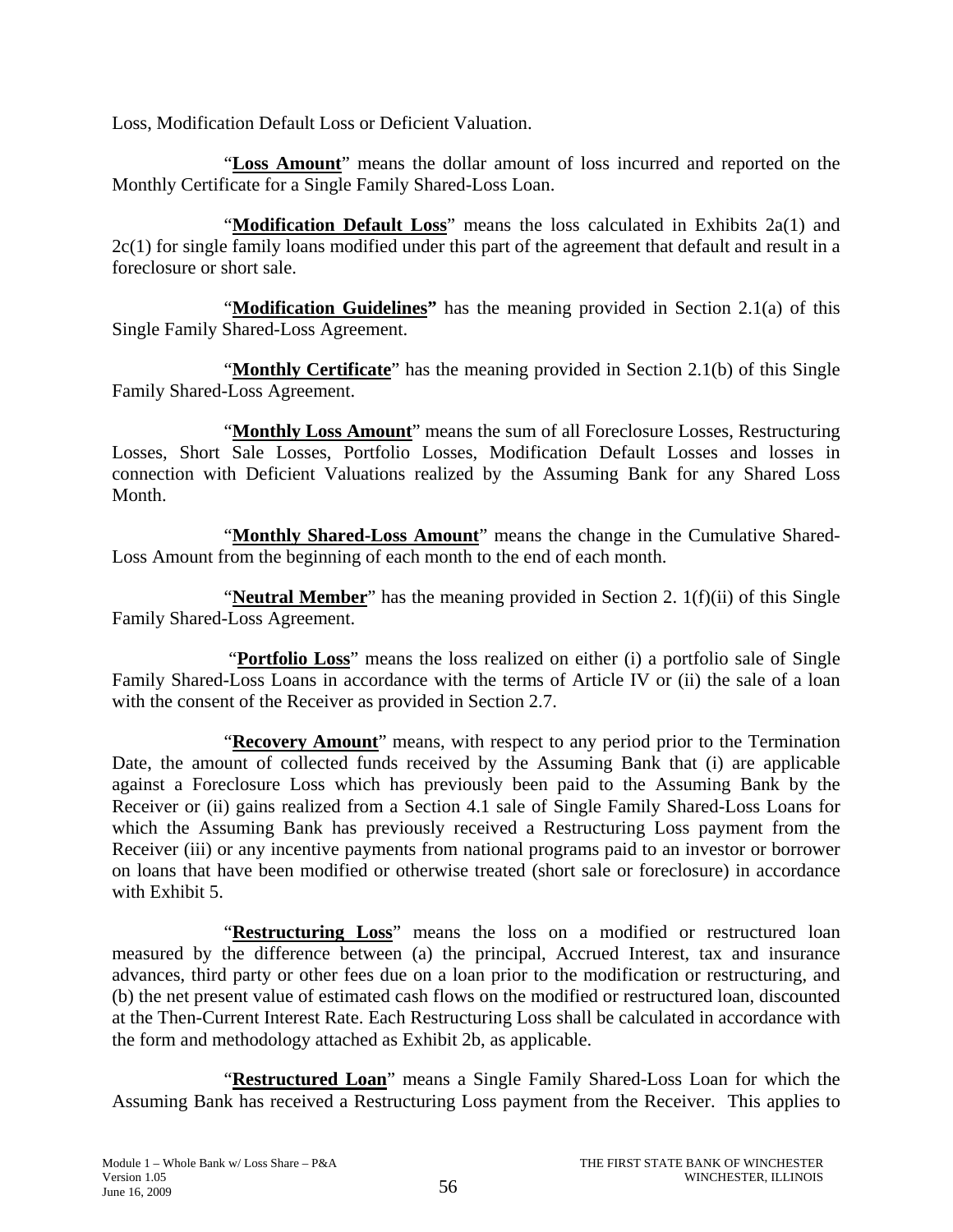owner occupied and investor owned residences.

**Servicing Officer**" has the meaning provided in Section 2.1(b) of this Single Family Shared-Loss Agreement.

 "**Shared Loss Payment Trigger**" means when the sum of the Cumulative Loss Amount under this Single Family Shared-Loss Agreement and the Shared-Loss Amount under the Commercial and Other Assets Shared-Loss Agreement, exceeds the First Loss Tranche. If the First Loss Tranche is zero or a negative number, the Shared Loss Payment Trigger shall be deemed to have been reached upon Bank Closing.

"**Shared-Loss Month**" means each calendar month between the Commencement Date and the last day of the month in which the tenth  $(10<sup>th</sup>)$  anniversary of the Commencement Date occurs, provided that, the first Shared-Loss Month shall begin on the Commencement Date and end on the last day of that month.

"**Short-Sale Loss**" means the loss resulting from the Assuming Bank's agreement with the mortgagor to accept a payoff in an amount less than the balance due on the loan (including the costs of any cash incentives to borrower to agree to such sale or to maintain the property pending such sale), further provided, that each Short-Sale Loss shall be calculated in accordance with the form and methodology specified in Exhibit 2c or Exhibit  $2c(1)$ .

"**Single Family Shared-Loss Loans**" means the single family one-to-four residential mortgage loans (whether owned by the Assuming Bank or any Subsidiary) identified on Schedule 4.15A of the Purchase and Assumption Agreement.

"**Stated Threshold**" means total losses under the shared loss agreements in the amount of \$5,200,000.00.

"**Termination Date**" means the last day of the Final Shared-Loss Recovery Month.

"**Then-Current Interest Rate**" means the most recently published Freddie Mac survey rate for 30-year fixed-rate loans.

"**Third Party Servicer**" means any servicer appointed from time to time by the Assuming Bank or any Affiliate of the Assuming Bank to service the Shared-Loss Loans on behalf of the Assuming Bank, the identity of which shall be given to the Receiver prior to or concurrent with the appointment thereof.

# **ARTICLE II -- SHARED-LOSS ARRANGEMENT**

### **2.1 Shared-Loss Arrangement.**

(a) **Loss Mitigation and Consideration of Alternatives**. For each Single Family Shared-Loss Loan in default or for which a default is reasonably foreseeable, the Assuming Bank shall undertake reasonable and customary loss mitigation efforts, in accordance with any of the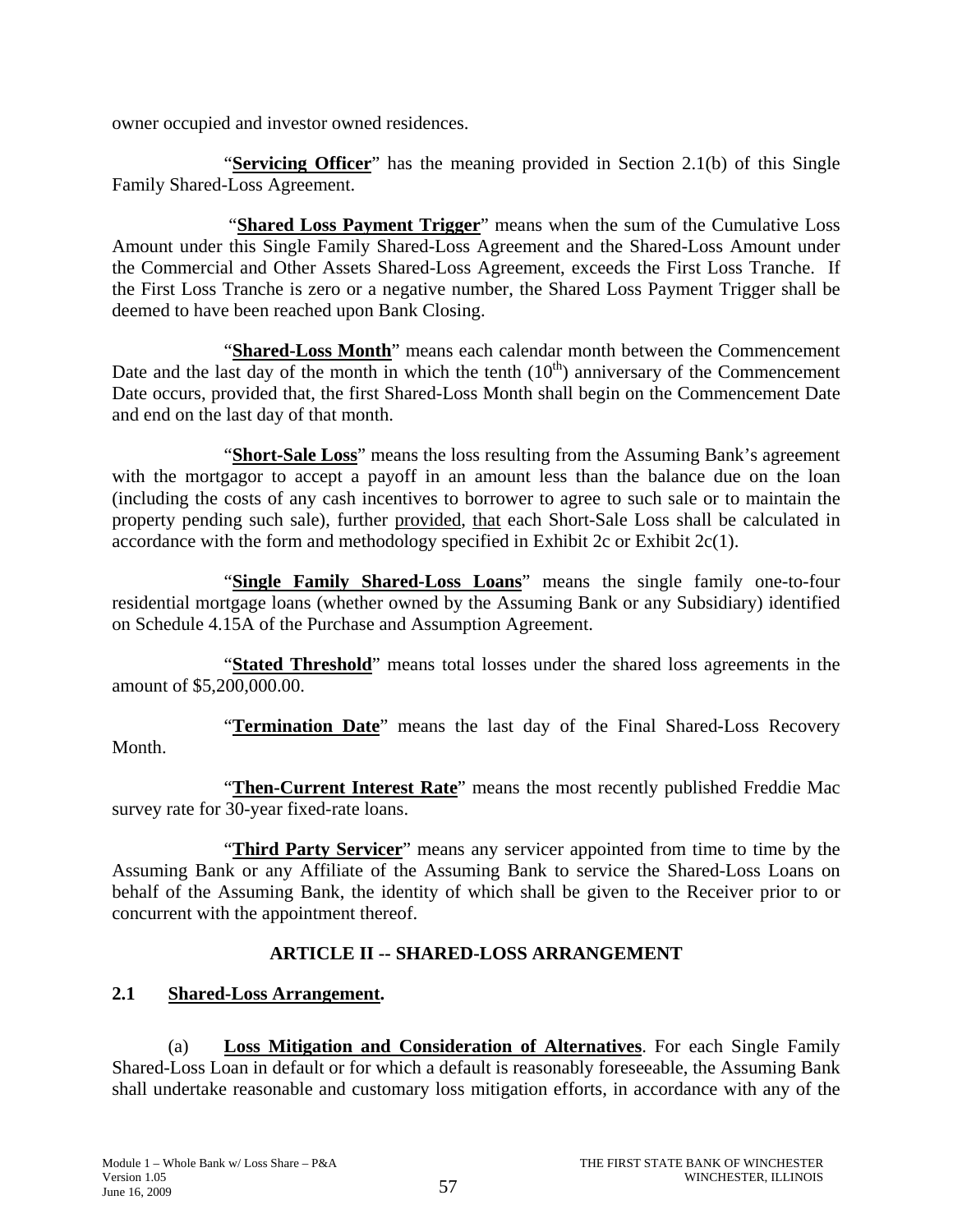following programs selected by Assuming Bank in its sole discretion, Exhibit 5 (FDIC Mortgage Loan Modification Program), the United States Treasury's Home Affordable Modification Program Guidelines or any other modification program approved by the United States Treasury Department, the Corporation, the Board of Governors of the Federal Reserve System or any other governmental agency (it being understood that the Assuming Bank can select different programs for the various Single Family Shared-Loss Loans) (such program chosen, the "Modification Guidelines"). After selecting the applicable Modification Guideline for any such Single Family Shared-Loss Loan, the Assuming Bank shall document its consideration of foreclosure, loan restructuring under such Modification Guideline chosen, and short-sale (if short-sale is a viable option) alternatives and shall select the alternative the Assuming Bank believes, based on its estimated calculations, will result in the least Loss. Losses on Home Equity Loans shall be shared under the charge-off policies of the Assuming Bank's Examination Criteria as if they were Single Family Shared-Loss Loans with respect to the calculation of the Stated Threshold. Assuming Bank shall retain its calculations of the estimated loss under each alternative, such calculations to be provided to the Receiver upon request. For the avoidance of doubt and notwithstanding anything herein to the contrary, (i) the Assuming Bank is not required to modify or restructure any Single Family Shared-Loss Loan on more than one occasion and (ii) the Assuming Bank is not required to consider any alternatives with respect to any Shared-Loss Loan in the process of foreclosure as of the Bank Closing and shall be entitled to continue such foreclosure measures and recover the Foreclosure Loss as provided herein, and (iii) the Assuming Bank shall have a transition period of up to ninety (90) days after Bank Closing to implement the Modification Guidelines, during which time, the Assuming Bank may submit claims under such guidelines as may be in place at the Failed Bank.

(b) **Monthly Certificates**. Not later than fifteen (15) days after the end of each Shared-Loss Month, beginning with the month in which the Commencement Date occurs and ending in the month in which the tenth  $(10<sup>th</sup>)$  anniversary of the Commencement Date occurs, the Assuming Bank shall deliver to the Receiver a certificate, signed by an officer of the Assuming Bank involved in, or responsible for, the administration and servicing of the Single Family Shared-Loss Loans whose name appears on a list of servicing officers furnished by the Assuming Bank to the Receiver, (a "Servicing Officer") setting forth in such form and detail as the Receiver may reasonably specify (a "Monthly Certificate"):

(A) a schedule substantially in the form of Exhibit 1 listing:

(i) each Single Family Shared-Loss Loan for which a Loss Amount (calculated in accordance with the applicable Exhibit) is being claimed, the related Loss Amount for each Single Family Shared-Loss Loan, and the total Monthly Loss Amount for all Single Family Shared-Loss Loans;

(ii) each Single Family Shared-Loss Loan for which a Recovery Amount was received, the Recovery Amount for each Single Family Shared-Loss Loan, and the total Recovery Amount for all Single Family Shared-Loss Loans;

(iii) the total Monthly Loss Amount for all Single Family Shared-Loss Loans minus the total monthly Recovery Amount for all Single Family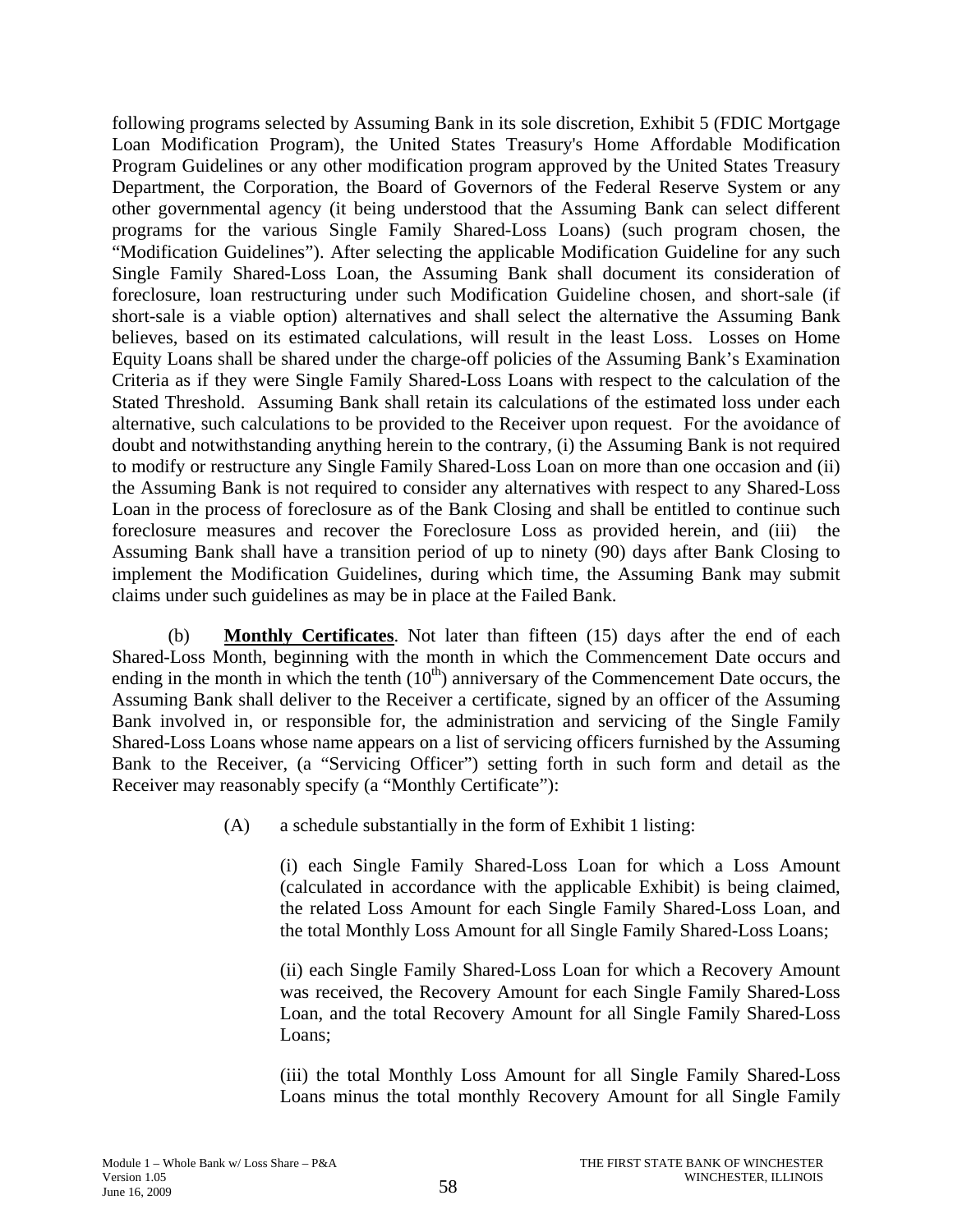Shared-Loss Loans;

(iv) the Cumulative Shared-Loss Amount as of the beginning and end of the month;

(v) the Monthly Shared Loss Amount;

(vi) the result obtained in (v) times 80%, or times 95% if the Stated Threshold has been reached, which in either case is the amount to be paid under Section 2.1(d) of this Single Family Shared-Loss Agreement by the Receiver to the Assuming Bank if the amount is a positive number, or by the Assuming Bank to the Receiver if the amount is a negative number;

- (B) for each of the Single Family Shared-Loss Loans for which a Loss is claimed for that Shared-Loss Month, a schedule showing the calculation of the Loss Amount using the form and methodology shown in Exhibit 2a, Exhibit 2b, or Exhibit 2c, as applicable.
- (C) For each of the Restructured Loans where a gain or loss is realized in a sale under Section 4.1 or 4.2, a schedule showing the calculation using the form and methodology shown in Exhibit 2d.
- (D) a portfolio performance and summary schedule substantially in the form shown in Exhibit 3.

(c) **Monthly Data Download**. Not later than fifteen (15) days after the end of each month, beginning with the month in which the Commencement Date occurs and ending with the Final Shared-Loss Recovery Month, Assuming Bank shall provide Receiver:

- (i) the servicing file in machine-readable format including but not limited to the following fields for each outstanding Single Family Shared-Loss Loan, as applicable:
	- (A) Loan number
	- (B) FICO score
	- (C) Origination date
	- (D) Original principal amount
	- (E) Maturity date
	- (F) Paid-to date
	- (G) Last payment date
	- (H) Loan status (bankruptcy, in foreclosure, etc.)
	- (I) Delinquency counters
	- (J) Current principal balance
	- (K) Current escrow account balance
	- (L) Current Appraisal/BPO value
	- (M) Current Appraisal/BPO date
	- (N) Interest rate
	- (O) Monthly principal and interest payment amount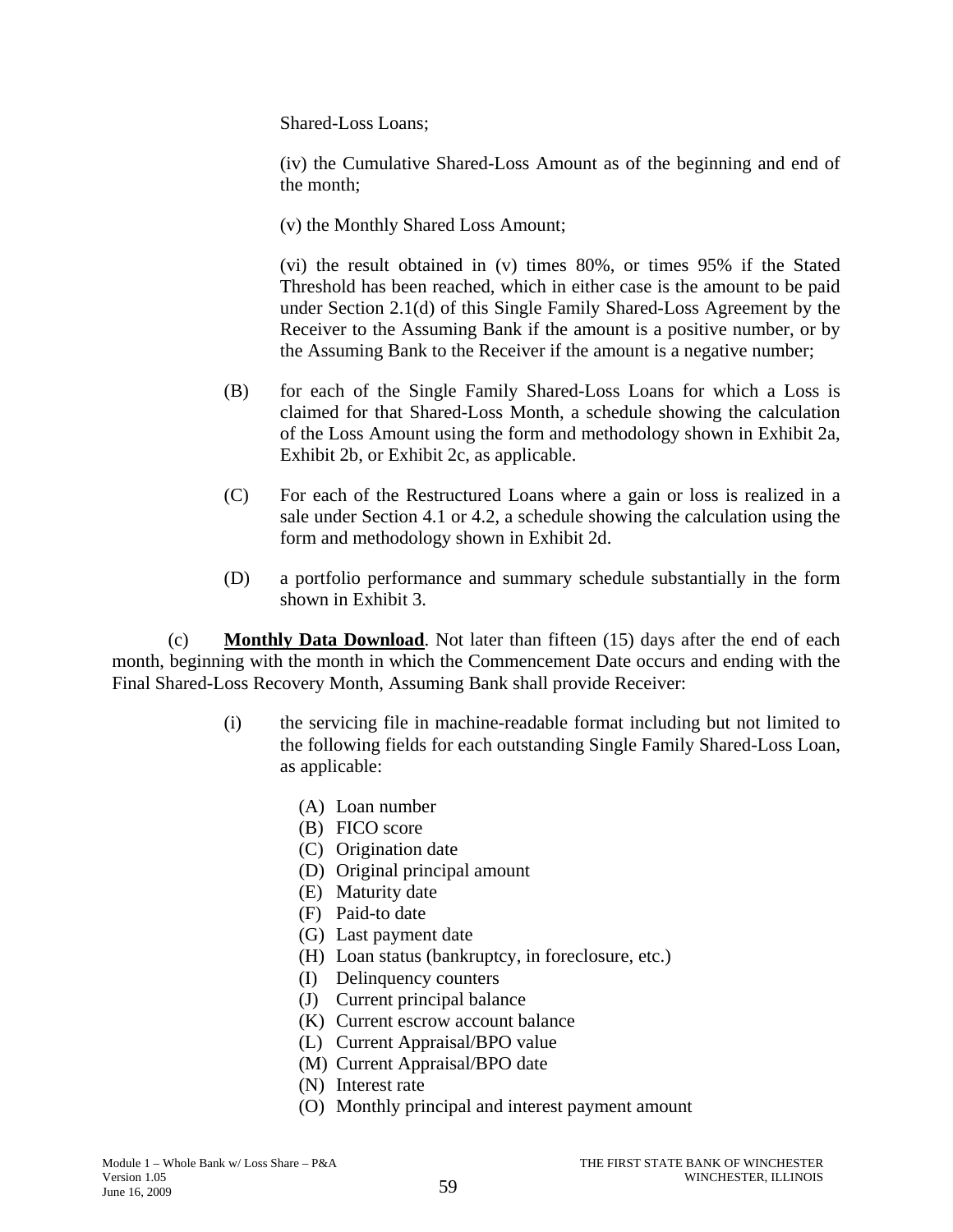- (P) Monthly escrow payment for taxes and insurance
- (Q) Interest rate type (fixed or adjustable)
- (R) If adjustable: index, margin, next interest rate reset date
- (S) Payment/Interest rate cap and/or floor
- (T) Underwriting type (Full doc, Alt Doc, No Doc)
- (U) Lien type  $(1<sup>st</sup>, 2<sup>nd</sup>)$
- (V) Amortization type (amortizing or I/O)
- (W) Property address, including city, state, zip code
- (X) A code indicating whether the Mortgaged Property is owner occupied
- (Y) Property type (single-family detached, condominium, duplex, etc.)
- (ii) An Excel file for ORE held as a result of foreclosure on a Single Family Shared-Loss Loan listing:
	- (A) Foreclosure date
	- (B) Unpaid loan principal balance
	- (C) Appraised value or BPO value, as applicable
	- (D) Projected liquidation date

Notwithstanding the foregoing, the Assuming Bank shall not be required to provide any of the foregoing information to the extent it is unable to do so as a result of the Failed Bank's or Receiver's failure to provide information required to produce the information set forth in this Section 2.1(c); provided, that the Assuming Bank shall, consistent with Customary Servicing Procedures seek to produce any such missing information or improve any inaccurate information previously provided to it.

### (d) **Payments With Respect to Shared-Loss Assets**.

(i) **Losses Under the Stated Threshold**. After the Shared Loss Payment Trigger is reached, not later than fifteen (15) days after the date on which the Receiver receives the Monthly Certificate, the Receiver shall pay to the Assuming Bank, in immediately available funds, an amount equal to eighty percent (80%) of the Monthly Shared-Loss Amount reported on the Monthly Certificate. If the total Monthly Shared-Loss Amount reported on the Monthly Certificate is a negative number, the Assuming Bank shall pay to the Receiver in immediately available funds eighty percent (80%) of that amount.

(ii) **Losses in Excess of the Stated Threshold**. In the event that the sum of the Cumulative Loss Amount under this Single Family Shared-Loss Agreement and the Stated Loss Amount under the Commercial Shared-Loss Agreement meets or exceeds the Stated Threshold, the loss/recovery sharing percentages set forth herein shall change from 80/20 to 95/5 and thereafter the Receiver shall pay to the Assuming Bank, in immediately available funds, an amount equal to ninety-five percent (95%) of the Monthly Shared-Loss Amount reported on the Monthly Certificate. If the Monthly Shared-Loss Amount reported on the Monthly Certificate is a negative number, the Assuming Bank shall pay to the Receiver in immediately available funds ninety-five percent (95%) of that amount.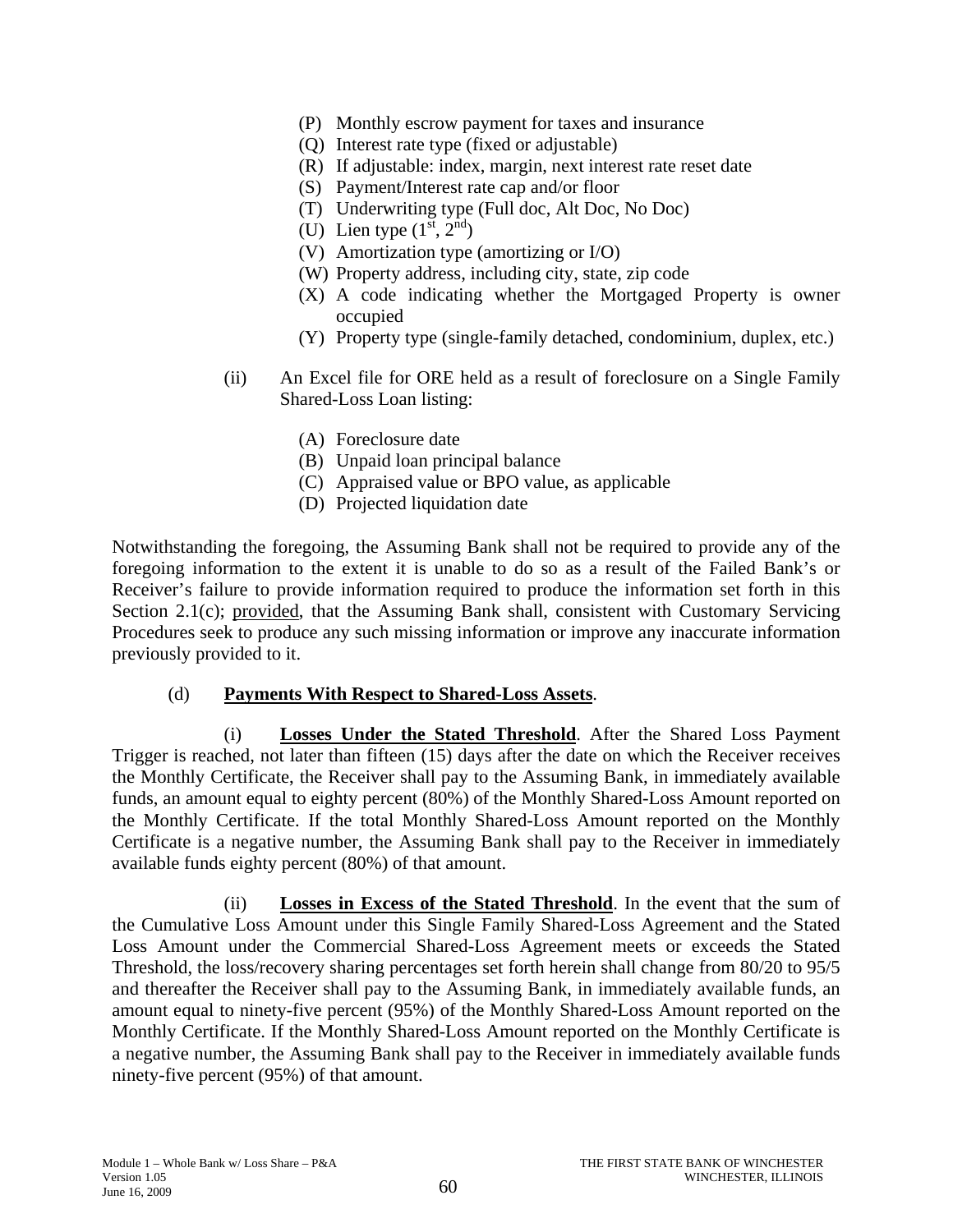(e) **Limitations on Shared-Loss Payment**. The Receiver shall not be required to make any payments pursuant to Section 2.1(d) with respect to any Foreclosure Loss, Restructuring Loss, Short Sale Loss or Portfolio Loss that the Receiver determines, based upon the criteria set forth in this Single Family Shared-Loss Agreement (including the analysis and documentation requirements of Section 2.1(a)) or Customary Servicing Procedures, should not have been effected by the Assuming Bank; provided, however, (x) the Receiver must provide notice to the Assuming Bank detailing the grounds for not making such payment, (y) the Receiver must provide the Assuming Bank with a reasonable opportunity to cure any such deficiency and (z) (1) to the extent curable, if cured, the Receiver shall make payment with respect to the properly effected Loss, and (2) to the extent not curable, notwithstanding the foregoing, the Receiver shall make a payment as to all Losses (or portion of Losses) that were effected which would have been payable as a Loss if the Assuming Bank had properly effected such Loss. In the event that the Receiver does not make any payment with respect to Losses claimed pursuant to Section 2.1(d), the Receiver and Assuming Bank shall, upon final resolution, make the necessary adjustments to the Monthly Shared-Loss Amount for that Monthly Certificate and the payment pursuant to Section 2.1(d) above shall be adjusted accordingly.

(f) **Payments by Wire-Transfer**. All payments under this Single Family Shared-Loss Agreement shall be made by wire-transfer in accordance with the wire-transfer instructions on Exhibit 4.

# **2.2 Auditor Report; Right to Audit**

(a) Within ninety (90) days after the end of each calendar year during which the Receiver makes any payment to the Assuming Bank under this Single Family Shared-Loss Agreement, the Assuming Bank shall deliver to the Receiver a report signed by its independent public accountants stating that they have reviewed the terms of this Single Family Shared-Loss Agreement and that, in the course of their annual audit of the Assuming Bank's books and records, nothing has come to their attention suggesting that any computations required to be made by the Assuming Bank during such calendar year pursuant to this Article II were not made by the Assuming Bank in accordance herewith. In the event that the Assuming Bank cannot comply with the preceding sentence, it shall promptly submit to the Receiver corrected computations together with a report signed by its independent public accountants stating that, after giving effect to such corrected computations, nothing has come to their attention suggesting that any computations required to be made by the Assuming Bank during such year pursuant to this Article II were not made by the Assuming Bank in accordance herewith. In such event, the Assuming Bank and the Receiver shall make all such accounting adjustments and payments as may be necessary to give effect to each correction reflected in such corrected computations, retroactive to the date on which the corresponding incorrect computation was made.

(b) The Receiver or the FDIC in its corporate capacity ("Corporation") may perform an audit or audits to determine the Assuming Bank's compliance with the provisions of this Single Family Shared-Loss Agreement, including this Article II, by providing not less than ten (10) Business Days' prior written notice. Assuming Bank shall provide access to pertinent records and proximate working space in Assuming Bank's facilities. The scope and duration of any such audit shall be within the reasonable discretion of the Receiver or the Corporation, but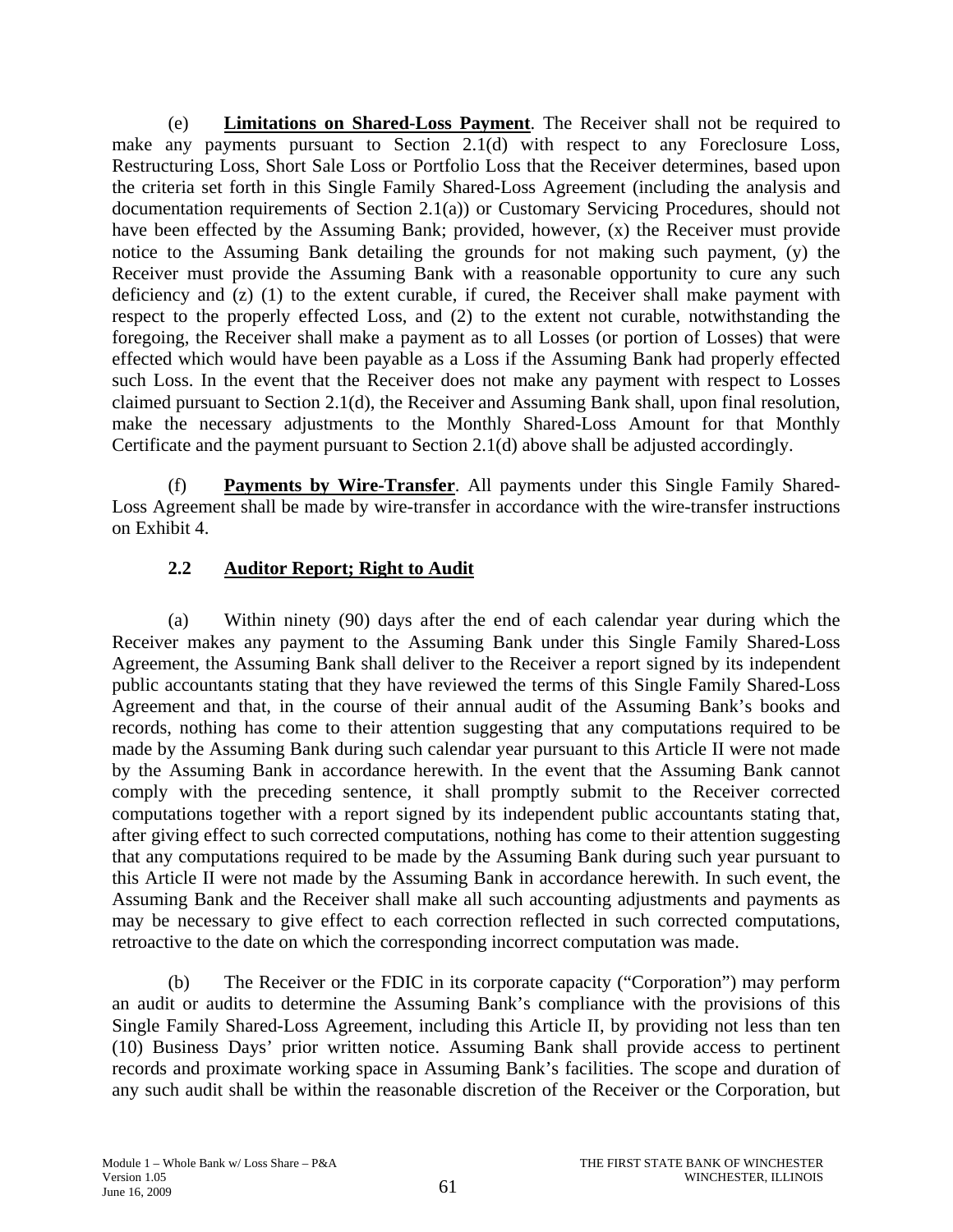shall in no event be administered in a manner that unreasonably interferes with the operation of the Assuming Bank's business. The Receiver or the Corporation, as the case may be, shall bear the expense of any such audit. In the event that any corrections are necessary as a result of such an audit or audits, the Assuming Bank and the Receiver shall make such accounting adjustments and payments as may be necessary to give retroactive effect to such corrections.

**2.3 Withholdings**. Notwithstanding any other provision in this Article II, the Receiver, upon the direction of the Director (or designee) of the Federal Deposit Insurance Corporation's Division of Resolutions and Receiverships, may withhold payment for any amounts included in a Monthly Certificate delivered pursuant to Section 2.1, if in its good faith and reasonable judgment there is a reasonable basis under the requirements of this Single Family Shared-Loss Agreement for denying the eligibility of an item for which reimbursement or payment is sought under such Section. In such event, the Receiver shall provide a written notice to the Assuming Bank detailing the grounds for withholding such payment. At such time as the Assuming Bank demonstrates to the satisfaction of the Receiver, in its reasonable judgment, that the grounds for such withholding of payment, or portion of payment, no longer exist or have been cured, then the Receiver shall pay the Assuming Bank the amount withheld which the Receiver determines is eligible for payment, within fifteen (15) Business Days.

**2.4 Books and Records**. The Assuming Bank shall at all times during the term of this Single Family Shared-Loss Agreement keep books and records sufficient to ensure and document compliance with the terms of this Single Family Shared-Loss Agreement, including but not limited to (a) documentation of alternatives considered with respect to defaulted loans or loans for which default is reasonably foreseeable, (b) documentation showing the calculation of loss for claims submitted to the Receiver, (c) retention of documents that support each line item on the loss claim forms, and (d) documentation with respect to the Recovery Amount on loans for which the Receiver has made a loss-share payment

**2.5 Information**. The Assuming Bank shall promptly provide to the Receiver such other information, including but not limited to, financial statements, computations, and bank policies and procedures, relating to the performance of the provisions of this Single Family Shared-Loss Agreement, as the Receiver may reasonably request from time to time.

**2.6 Tax Ruling**. The Assuming Bank shall not at any time, without the Receiver's prior written consent, seek a private letter ruling or other determination from the Internal Revenue Service or otherwise seek to qualify for any special tax treatment or benefits associated with any payments made by the Receiver pursuant to this Single Family Shared-Loss Agreement.

**2.7 Sale of Single Family Shared-Loss Loans**. The Receiver shall be relieved of its obligations with respect to a Single Family Shared-Loss Loan upon payment of a Foreclosure Loss amount or a Short Sale Loss amount with respect to such Single Family Shared-Loss Loan or upon the sale of a Single Family Shared-Loss Loan by Assuming Bank to a person or entity that is not an Affiliate; provided, however, that if the Receiver consents to the sale of any such Single Family Shared-Loss Loan, any loss on such sale shall be a Portfolio Loss. The Assuming Bank shall provide the Receiver with timely notice of any such sale. Notwithstanding the foregoing, a sale of the Single Family Shared-Loss Loan, for purposes of this Section 2.7, shall not be deemed to have occurred as the result of (i) any change in the ownership or control of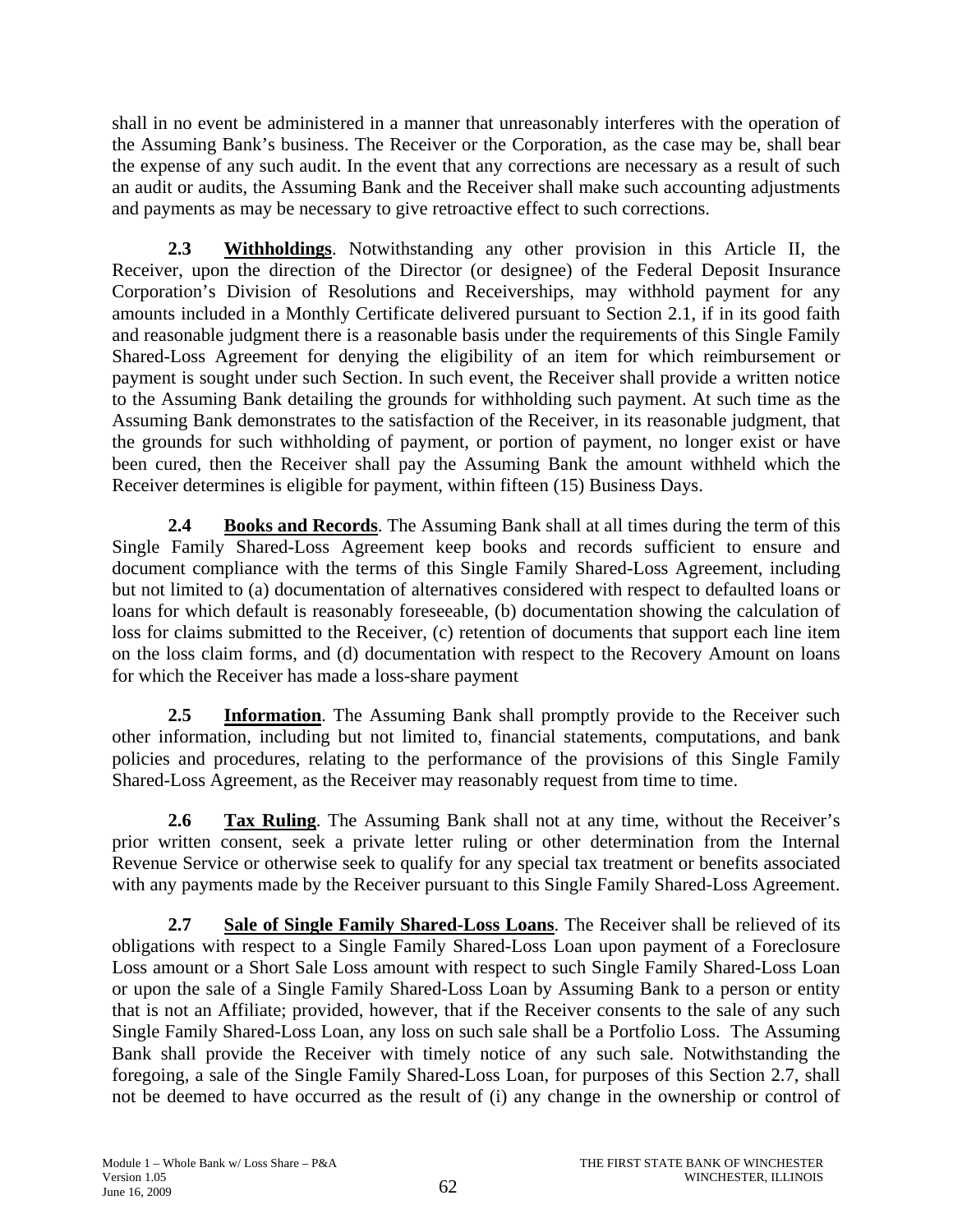Assuming Bank or the transfer of any or all of the Single Family Shared-Loss Loan(s) to any Affiliate of Assuming Bank, (ii) a merger by Assuming Bank with or into any other entity, (iii) a sale by Assuming Bank of all or substantially all of its assets.

## **ARTICLE III - RULES REGARDING THE ADMINISTRATION OF SINGLE FAMILY SHARED-LOSS LOANS**

**3.1 Agreement with Respect to Administration**. The Assuming Bank shall (and shall cause any of its Affiliates to which the Assuming Bank transfers any Single Family Shared-Loss Loans to) manage, administer, and collect the Single Family Shared-Loss Loans while owned by the Assuming Bank or any Affiliate thereof during the term of this Single Family Shared-Loss Agreement in accordance with the rules set forth in this Article III. The Assuming Bank shall be responsible to the Receiver in the performance of its duties hereunder and shall provide to the Receiver such reports as the Receiver reasonably deems advisable, including but not limited to the reports required by Sections 2.1, 2.2 and 3.3 hereof, and shall permit the Receiver to monitor the Assuming Bank's performance of its duties hereunder.

## **3.2 Duties of the Assuming Bank**.

(a) In performance of its duties under this Article III, the Assuming Bank shall:

(i) manage and administer each Single Family Shared-Loss Loan in accordance with Assuming Bank's usual and prudent business and banking practices and Customary Servicing Procedures;

(ii) exercise its best business judgment in managing, administering and collecting amounts owed on the Single Family Shared-Loss Loans;

(iii) use commercially reasonable efforts to maximize Recoveries with respect to Losses on Single Family Shared-Loss Loans without regard to the effect of maximizing collections on assets held by the Assuming Bank or any of its Affiliates that are not Single Family Shared-Loss Loans;

(iv) retain sufficient staff (in Assuming Bank's discretion) to perform its duties hereunder; and

(v) other than as provided in Section 2.1(a), comply with the terms of the Modification Guidelines for any Single Family Shared-Loss Loans meeting the requirements set forth therein. For the avoidance of doubt, the Assuming Bank may propose exceptions to Exhibit 5 (the FDIC Loan Modification Program) for a group of Loans with similar characteristics, with the objectives of (1) minimizing the loss to the Assuming Bank and the FDIC and (2) maximizing the opportunity for qualified homeowners to remain in their homes with affordable mortgage payments.

(b) Any transaction with or between any Affiliate of the Assuming Bank with respect to any Single Family Shared-Loss Loan including, without limitation, the execution of any contract pursuant to which any Affiliate of the Assuming Bank will manage, administer or collect any of the Single Family Shared-Loss Loans will be provided to FDIC for informational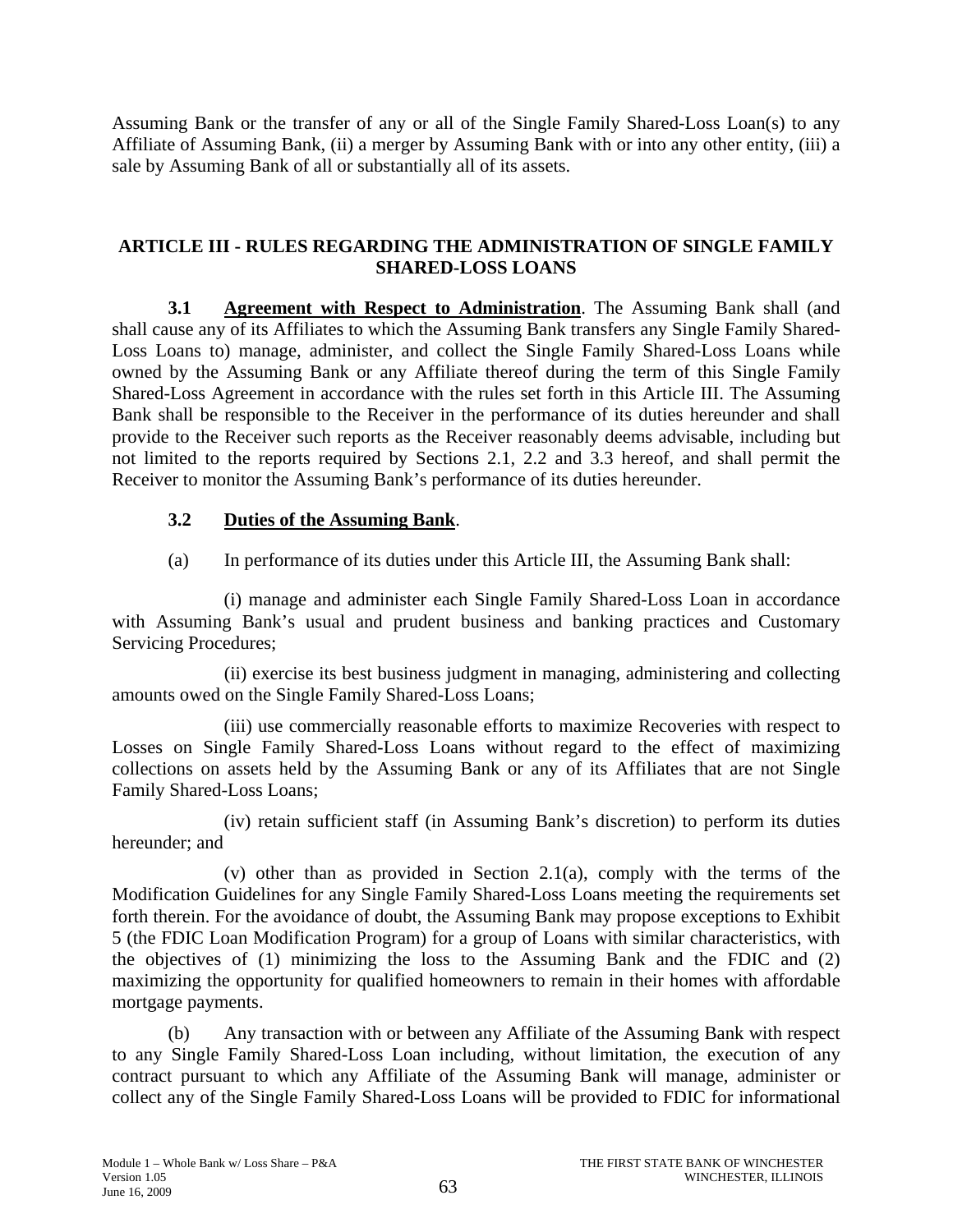purposes and if such transaction is not entered into on an arm's length basis on commercially reasonable terms such transaction shall be subject to the prior written approval of the Receiver.

**3.3 Shared-Loss Asset Records and Reports**. The Assuming Bank shall establish and maintain such records as may be appropriate to account for the Single Family Shared-Loss Loans in such form and detail as the Receiver may reasonably require, and to enable the Assuming Bank to prepare and deliver to the Receiver such reports as the Receiver may from time to time request regarding the Single Family Shared-Loss Loans and the Monthly Certificates required by Section 2.1 of this Single Family Shared-Loss Agreement.

## **3.4 Related Loans**.

(a) Assuming Bank shall use its best efforts to determine which loans are "Related Loans", as hereinafter defined. The Assuming Bank shall not manage, administer or collect any "Related Loan" in any manner that would have the effect of increasing the amount of any collections with respect to the Related Loan to the detriment of the Single Family Shared-Loss Loan to which such loan is related. A "Related Loan" means any loan or extension of credit held by the Assuming Bank at any time on or prior to the end of the Final Shared-Loss Month that is made to an Obligor of a Single Family Shared-Loss Loan.

(b) The Assuming Bank shall prepare and deliver to the Receiver with the Monthly Certificates for the calendar months ending June 30 and December 31, a schedule of all Related Loans on the Accounting Records of the Assuming Bank as of the end of each such semi-annual period.

**3.5 Legal Action; Utilization of Special Receivership Powers**. The Assuming Bank shall notify the Receiver in writing (such notice to be given in accordance with Article V below and to include all relevant details) prior to utilizing in any legal action any special legal power or right which the Assuming Bank derives as a result of having acquired an asset from the Receiver, and the Assuming Bank shall not utilize any such power unless the Receiver shall have consented in writing to the proposed usage. The Receiver shall have the right to direct such proposed usage by the Assuming Bank and the Assuming Bank shall comply in all respects with such direction. Upon request of the Receiver, the Assuming Bank will advise the Receiver as to the status of any such legal action. The Assuming Bank shall immediately notify the Receiver of any judgment in litigation involving any of the aforesaid special powers or rights.

**3.6** Third Party Servicer. The Assuming Bank may perform any of its obligations and/or exercise any of its rights under this Single Family Shared-Loss Agreement through or by one or more Third Party Servicers, who may take actions and make expenditures as if any such Third Party Servicer was the Assuming Bank hereunder (and, for the avoidance of doubt, such expenses incurred by any such Third Party Servicer on behalf of the Assuming Bank shall be included in calculating Losses to the extent such expenses would be included in such calculation if the expenses were incurred by Assuming Bank); provided, however, that the use thereof by the Assuming Bank shall not release the Assuming Bank of any obligation or liability hereunder.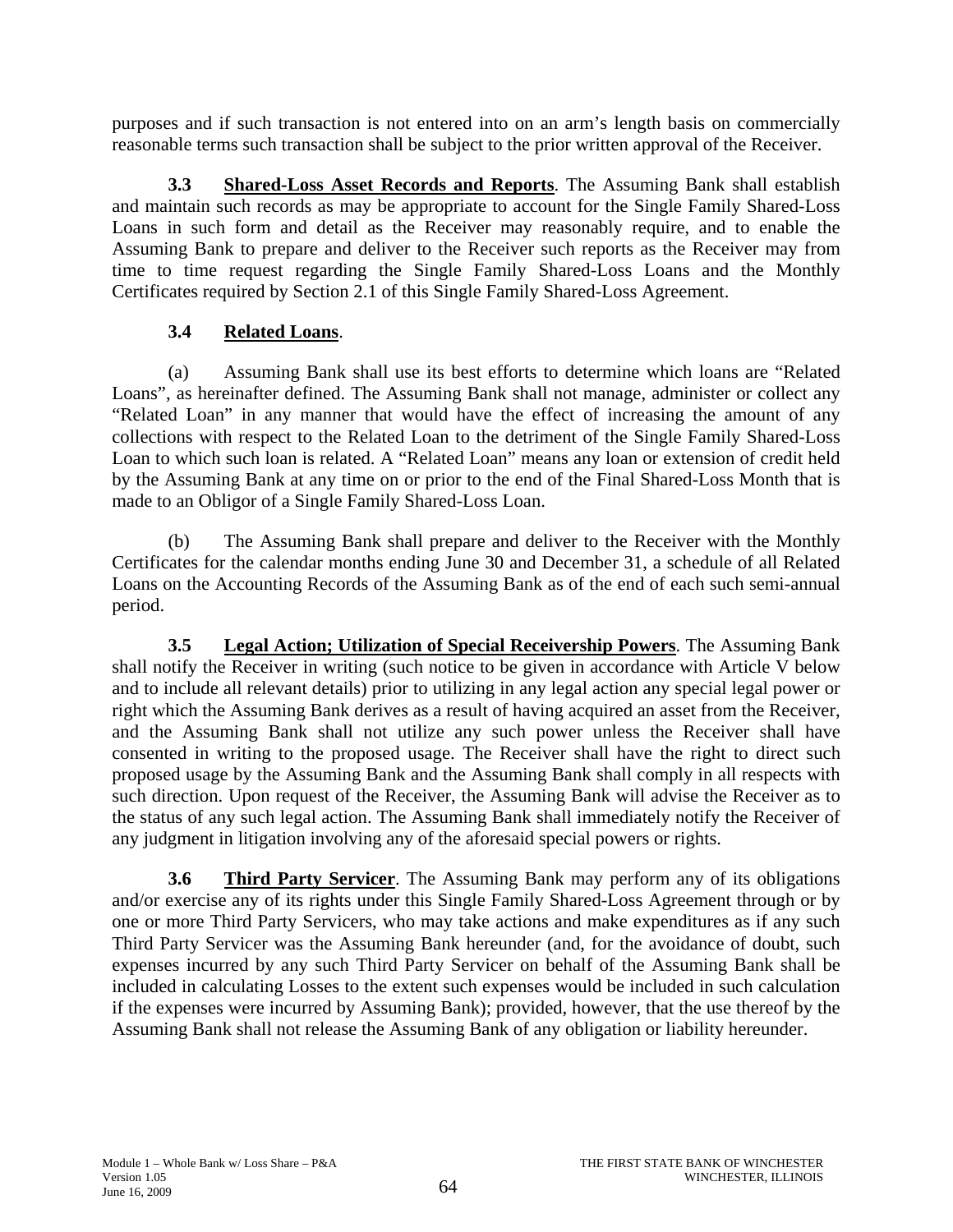### **ARTICLE IV – PORTFOLIO SALE**

**4.1 Assuming Bank Portfolio Sales of Remaining Single Family Shared-Loss Loans**. The Assuming Bank shall have the right with the concurrence of the Receiver to liquidate for cash consideration, from time to time in one or more transactions, all or a portion of Single Family Shared-Loss Loans held by the Assuming Bank at any time prior to the Termination Date ("Portfolio Sales"). If the Assuming Bank exercises its option under this Section 4.1, it must give thirty (30) days notice in writing to the Receiver setting forth the details and schedule for the Portfolio Sale which shall be conducted by means of sealed bid sales to third parties, not including any of the Assuming Bank's affiliates, contractors, or any affiliates of the Assuming Bank's contractors. Sales of Restructured Loans shall be sold in a separate pool from Single Family Shared-Loss Loans not restructured. The Receiver's review of the Assuming Bank's proposed Portfolio Sale will be considered in a timely fashion and approval will not be unreasonably withheld, delayed or conditioned.

**4.2 Assuming Bank's Liquidation of Remaining Single Family Shared-Loss Loans**. In the event that the Assuming Bank does not conduct a Portfolio Sale pursuant to Section 4.1, the Receiver shall have the right, exercisable in its sole and absolute discretion, to require the Assuming Bank to liquidate for cash consideration, any Single Family Shared-Loss Loans held by the Assuming Bank at any time after the date that is six (6) months prior to the Termination Date. If the Receiver exercises its option under this Section 4.2, it must give notice in writing to the Assuming Bank, setting forth the time period within which the Assuming Bank shall be required to liquidate the Single Family Shared-Loss Loans. The Assuming Bank will comply with the Receiver's notice and must liquidate the Single Family Shared-Loss Loans as soon as reasonably practicable by means of sealed bid sales to third parties, not including any of the Assuming Bank's affiliates, contractors, or any affiliates of the Assuming Bank's contractors. The selection of any financial advisor or other third party broker or sales agent retained for the liquidation of the remaining Single Family Shared-Loss Loans pursuant to this Section shall be subject to the prior approval of the Receiver, such approval not to be unreasonably withheld, delayed or conditioned.

**4.3 Calculation of Sale Gain or Loss**. For Single Family Shared-Loss Loans that are not Restructured Loans gain or loss on the sales under Section 4.1 or Section 4.2 will be calculated as the sale price received by the Assuming Bank less the unpaid principal balance of the remaining Single Family Shared-Loss Loans. For any Restructured Loan included in the sale gain or loss on sale will be calculated as (a) the sale price received by the Assuming Bank less (b) the net present value of estimated cash flows on the Restructured Loan that was used in the calculation of the related Restructuring Loss plus (c) Loan principal payments collected by the Assuming Bank from the date the Loan was restructured to the date of sale. (See Exhibit 2d for example calculation).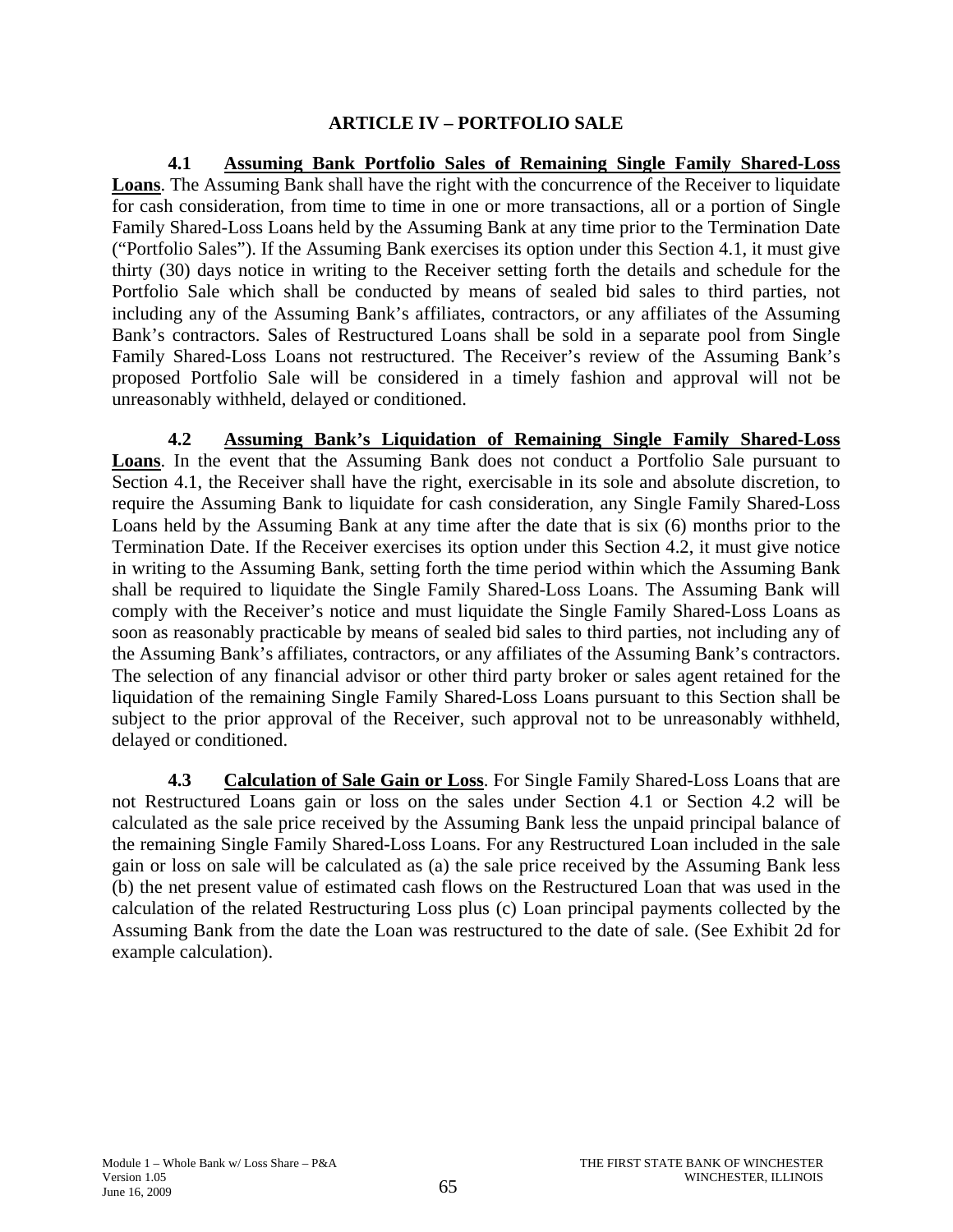### **ARTICLE V -- LOSS-SHARING NOTICES GIVEN TO RECEIVER AND PURCHASER**

All notices, demands and other communications hereunder shall be in writing and shall be delivered by hand, or overnight courier, receipt requested, addressed to the parties as follows:

| If to Receiver, to: | Federal Deposit Insurance Corporation as Receiver<br>for The First State Bank of Winchester<br>Division of Resolutions and Receiverships<br>550 17th Street, N.W.<br>Washington, D.C. 20429<br>Attention: Ralph Malami, Manager, Capital Markets |
|---------------------|--------------------------------------------------------------------------------------------------------------------------------------------------------------------------------------------------------------------------------------------------|
| with a copy to:     | <b>Federal Deposit Insurance Corporation</b><br>as Receiver for The First State Bank of Winchester<br>Room E7056<br>3501 Fairfax Drive, Arlington, VA 2226<br>Attn: Special Issues Unit                                                          |

With respect to a notice under Section 3.5 of this Single Family Shared-Loss Agreement, copies of such notice shall be sent to:

|                          | <b>Federal Deposit Insurance Corporation</b><br>Legal Division 1601 Bryan St. |
|--------------------------|-------------------------------------------------------------------------------|
|                          | Dallas, Texas 75201                                                           |
|                          | <b>Attention: Regional Counsel</b>                                            |
| If to Assuming Bank, to: | The First National Bank of Beardstown<br>300 Washington Street                |
|                          | Beardstown, IL 62618                                                          |
|                          | Scott A. Musch, President<br>Attn:                                            |
|                          | $(217)$ 323-4105<br>Office:                                                   |
|                          | $(217)$ 323-4109<br>Facsimile:                                                |

Such Persons and addresses may be changed from time to time by notice given pursuant to the provisions of this Article V. Any notice, demand or other communication delivered pursuant to the provisions of this Article IV shall be deemed to have been given on the date actually received.

### **ARTICLE VI -- MISCELLANEOUS**

**6.1. Expenses**. Except as otherwise expressly provided herein, all costs and expenses incurred by or on behalf of a party hereto in connection with this Single Family Shared-Loss Agreement shall be borne by such party whether or not the transactions contemplated herein shall be consummated.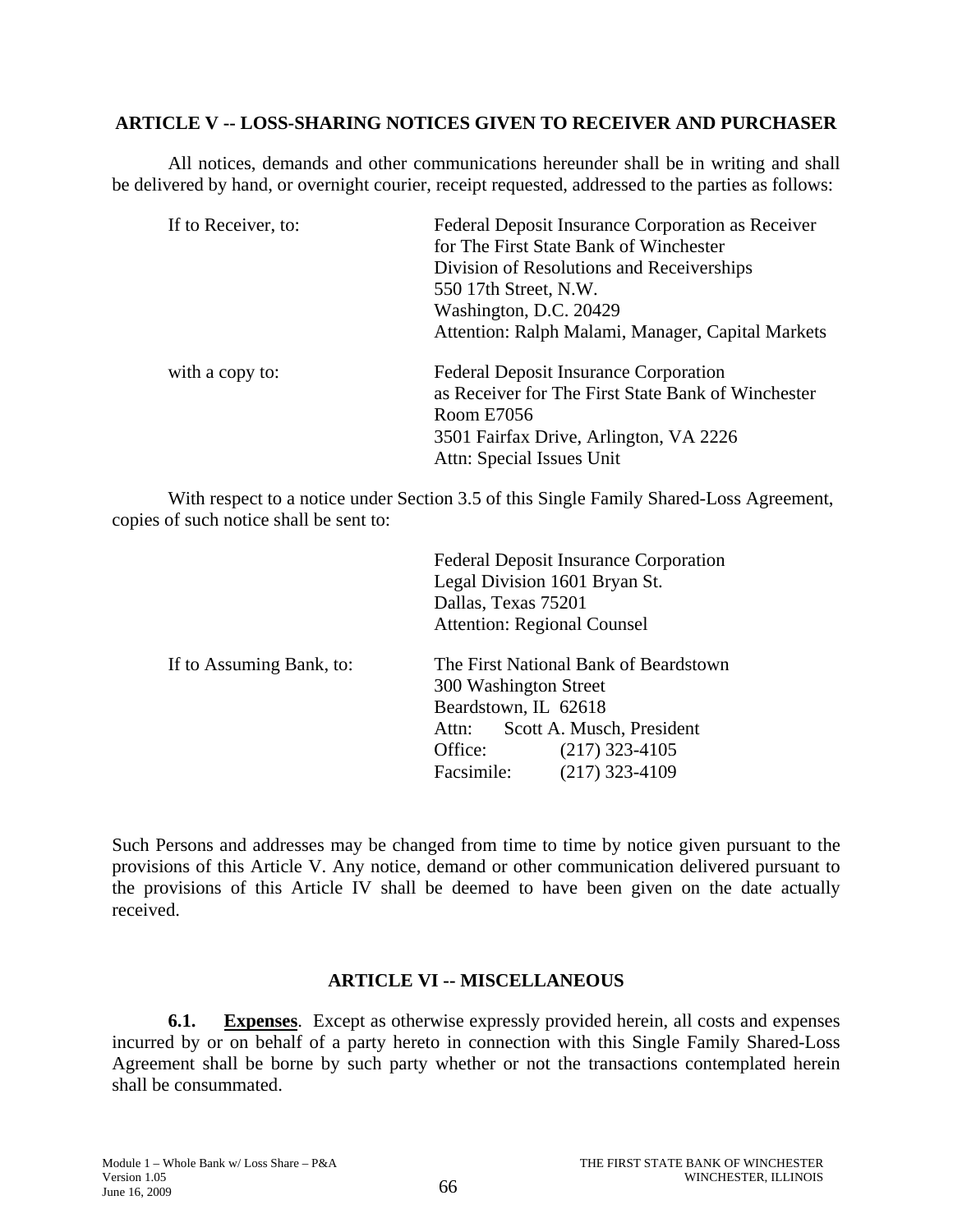**6.2 Successors and Assigns; Specific Performance.** All terms and provisions of this Single Family Shared-Loss Agreement shall be binding upon and shall inure to the benefit of the parties hereto only; provided, however, that, Receiver may assign or otherwise transfer this Single Family Shared-Loss Agreement (in whole or in part) to the Federal Deposit Insurance Corporation in its corporate capacity without the consent of Assuming Bank. Notwithstanding anything to the contrary contained in this Single Family Shared-Loss Agreement, except as is expressly permitted in this Section 6.2, Assuming Bank may not assign or otherwise transfer this Single Family Shared-Loss Agreement (in whole or in part) without the prior written consent of the Receiver, which consent may be granted or withheld by the Receiver in its sole discretion, and any attempted assignment or transfer in violation of this provision shall be void *ab initio.*  For the avoidance of doubt, a merger or consolidation of the Assuming Bank with and into another financial institution, the sale of all or substantially all of the assets of the Assuming Bank to another financial institution constitutes the transfer of this Single Family Shared-Loss Agreement which requires the consent of the Receiver. No Loss shall be recognized as a result of any accounting adjustments that are made due to any such merger, consolidation or sale consented to by the FDIC.

**6.3** Governing Law. This Single Family Shared-Loss Agreement shall be construed in accordance with federal law, or, if there is no applicable federal law, the laws of the State of New York, without regard to any rule of conflict of law that would result in the application of the substantive law of any jurisdiction other than the State of New York.

**6.4 WAIVER OF JURY TRIAL**. EACH PARTY HERETO HEREBY IRREVOCABLY AND UNCONDITIONALLY WAIVES ALL RIGHT TO TRIAL BY JURY IN OR TO HAVE A JURY PARTICIPATE IN RESOLVING ANY DISPUTE, ACTION, PROCEEDING OR COUNTERCLAIM, WHETHER SOUNDING IN CONTRACT, TORT OR OTHERWISE, ARISING OUT OF OR RELATING TO OR IN CONNECTION WITH THIS SINGLE FAMILY SHARED-LOSS AGREEMENT OR ANY OF THE TRANSACTIONS CONTEMPLATED HEREBY.

**6.5 Captions**. All captions and headings contained in this Single Family Shared-Loss Agreement are for convenience of reference only and do not form a part of, and shall not affect the meaning or interpretation of, this Single Family Shared-Loss Agreement.

**6.6 Entire Agreement; Amendments**. This Single Family Shared-Loss Agreement, along with the Commercial Shared-Loss Agreement and the Purchase and Assumption Agreement, including the Exhibits and any other documents delivered pursuant hereto or thereto, embody the entire agreement of the parties with respect to the subject matter hereof, and supersede all prior representations, warranties, offers, acceptances, agreements and understandings, written or oral, relating to the subject matter herein. This Single Family Shared-Loss Agreement may be amended or modified or any provision thereof waived only by a written instrument signed by both parties or their respective duly authorized agents.

**6.7 Severability**. Whenever possible, each provision of this Single Family Shared-Loss Agreement shall be interpreted in such manner as to be effective and valid under applicable law, but if any provision of this Single Family Shared-Loss Agreement is held to be prohibited by or invalid, illegal or unenforceable under applicable law, such provision shall be construed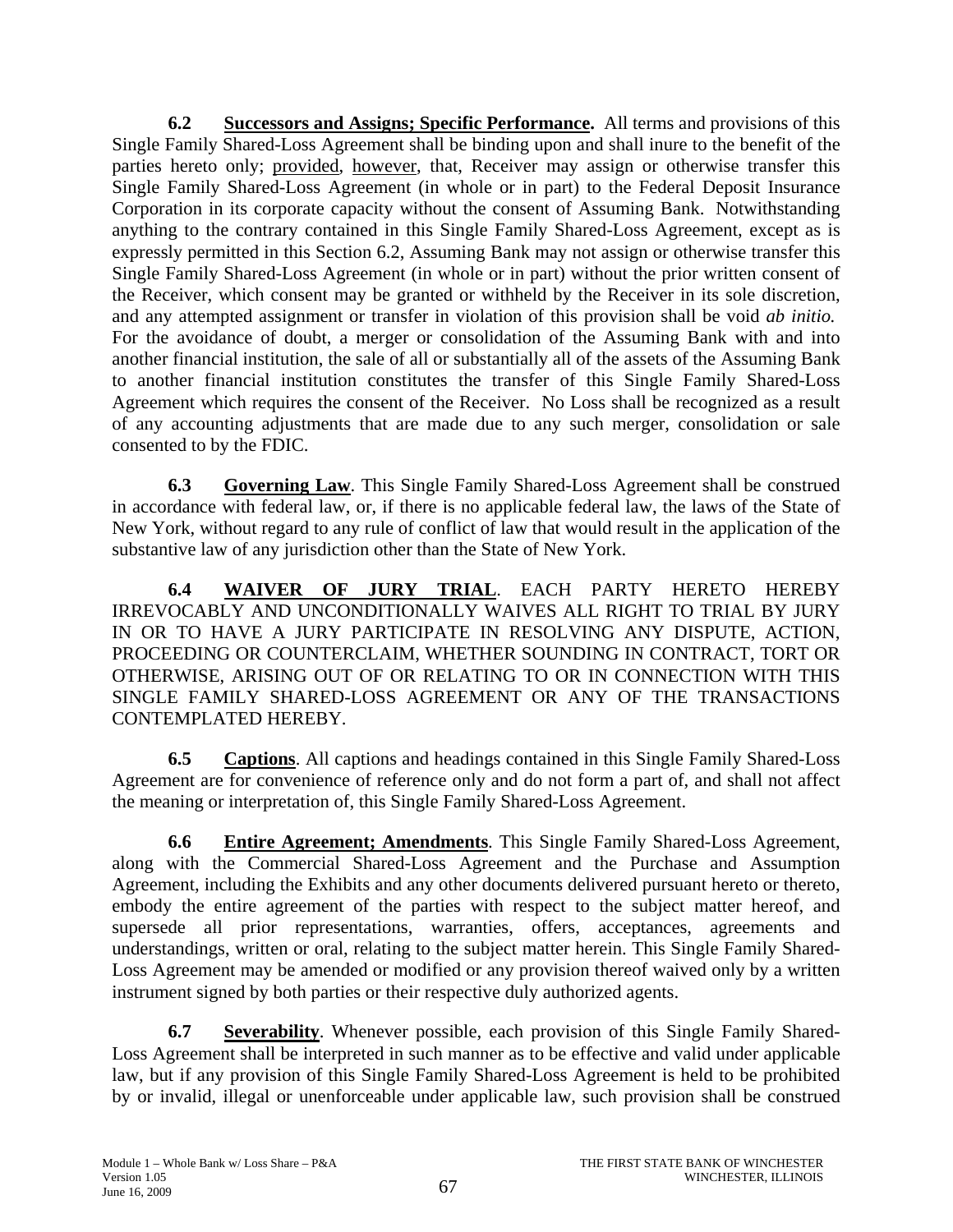and enforced as if it had been more narrowly drawn so as not to be prohibited, invalid, illegal or unenforceable, and the validity, legality and enforceability of the remainder of such provision and the remaining provisions of this Single Family Shared-Loss Agreement shall not in any way be affected or impaired thereby.

**6.8 No Third Party Beneficiary**. This Single Family Shared-Loss Agreement and the Exhibits hereto are for the sole and exclusive benefit of the parties hereto and their respective permitted successors and permitted assigns and there shall be no other third party beneficiaries, and nothing in this Single Family Shared-Loss Agreement or the Exhibits shall be construed to grant to any other Person any right, remedy or Claim under or in respect of this Single Family Shared-Loss Agreement or any provision hereof.

**6.9 Counterparts**. This Single Family Shared-Loss Agreement may be executed separately by Receiver and Assuming Bank in any number of counterparts, each of which when executed and delivered shall be an original, but such counterparts shall together constitute one and the same instrument.

**6.10 Consent**. Except as otherwise provided herein, when the consent of a party is required herein, such consent shall not be unreasonably withheld or delayed.

**6.11 Rights Cumulative**. Except as otherwise expressly provided herein, the rights of each of the parties under this Single Family Shared-Loss Agreement are cumulative, may be exercised as often as any party considers appropriate and are in addition to each such party's rights under the Purchase and Sale Agreement and any of the related agreements or under law. Except as otherwise expressly provided herein, any failure to exercise or any delay in exercising any of such rights, or any partial or defective exercise of such rights, shall not operate as a waiver or variation of that or any other such right.

### **ARTICLE VII DISPUTE RESOLUTION**

# **Section 7.1 Dispute Resolution Procedures.**

(a) In the event a dispute arises about the interpretation, application, calculation of Loss, or calculation of payments or otherwise with respect to this Single Family Shared-Loss Agreement ("SF Shared-Loss Dispute Item"), then the Receiver and the Assuming Bank shall make every attempt in good faith to resolve such items within sixty (60) days following the receipt of a written description of the SF Shared-Loss Dispute Item, with notification of the possibility of taking the matter to arbitration (the date on which such 60-day period expires, or any extension of such period as the parties hereto may mutually agree to in writing, herein called the "Resolution Deadline Date"). If the Receiver and the Assuming Bank resolve all such items to their mutual satisfaction by the Resolution Deadline Date, then within thirty (30) days following such resolution, any payment arising out such resolution shall be made arising from the settlement of the SF Shared-Loss Dispute.

(b) If the Receiver and the Assuming Bank fail to resolve any outstanding SF Shared-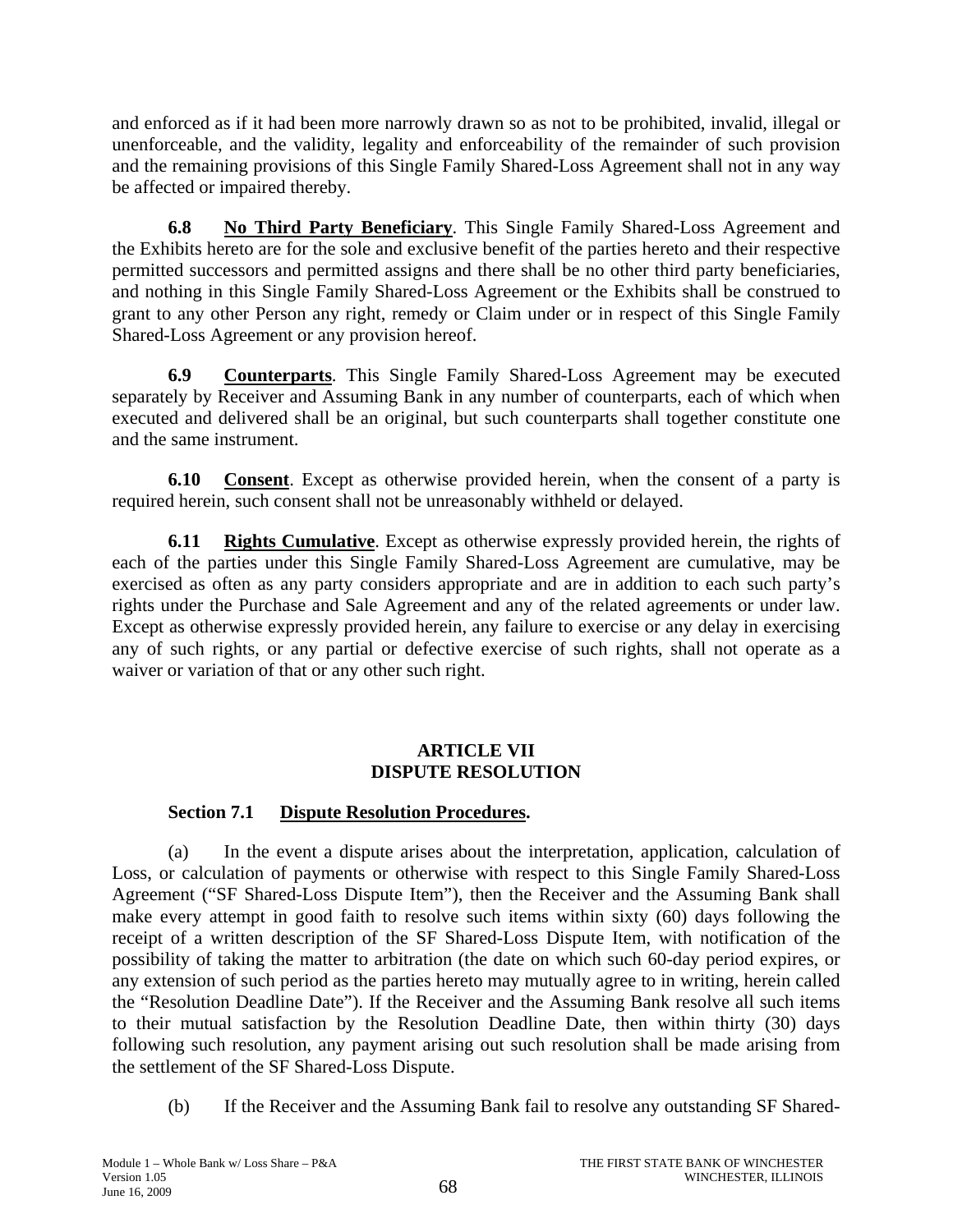Loss Dispute Items by the Resolution Deadline Date, then either party may notify the other of its intent to submit the SF Shared-Loss Dispute Item to arbitration pursuant to the provisions of this Article VII. Failure of either party to notify the other of its intent to submit any unresolved SF Shared-Loss Dispute Item to arbitration within thirty (30) days following the Resolution Deadline Date (the date on which such 30-day period expires is herein called the "Arbitration Deadline Date") shall be deemed an acceptance of such SF Shared-Loss Dispute not submitted to arbitration, as well as a waiver of the submitting party's right to dispute such non-submitted SF Shared-Loss Dispute Item but not a waiver of any similar claim which may arise in the future.

(c) If a SF Shared-Loss Dispute Item is submitted to arbitration, it shall be governed by the rules of the American Arbitration Association (the "AAA"), except as otherwise provided herein. Either party may submit a matter for arbitration by delivering a notice, prior to the Arbitration Deadline Date, to the other party in writing setting forth:

> (i) A brief description of each SF Shared-Loss Dispute Item submitted for arbitration;

> (ii) A statement of the moving party's position with respect to each SF Shared-Loss Dispute Item submitted for arbitration;

> (iii) The value sought by the moving party, or other relief requested regarding each SF Shared-Loss Dispute Item submitted for arbitration, to the extent reasonably calculable; and

> (iv) The name and address of the arbiter selected by the moving party (the "Moving Arbiter"), who shall be a neutral, as determined by the AAA.

Failure to adequately include any information above shall not be deemed to be a waiver of the parties right to arbitrate so long as after notification of such failure the moving party cures such failure as promptly as reasonably practicable.

(d) The non-moving party shall, within thirty (30) days following receipt of a notice of arbitration pursuant to this Section 6.1, deliver a notice to the moving party setting forth:

> (i) The name and address of the arbiter selected by the non-moving party (the "Respondent Arbiter"), who shall be a neutral, as determined by the AAA;

> (ii) A statement of the position of the respondent with respect to each Dispute Item; and

> (iii) The ultimate resolution sought by the respondent or other relief, if any, the respondent deems is due the moving party with respect to each SF Shared-Loss Dispute Item.

Failure to adequately include any information above shall not be deemed to be a waiver of the non-moving party's right to defend such arbitration so long as after notification of such failure the non-moving party cures such failure as promptly as reasonably practicable

(e) The Moving Arbiter and Respondent Arbiter shall select a third arbiter from a list furnished by the AAA. In accordance with the rules of the AAA, the three (3) arbiters shall constitute the arbitration panel for resolution of each SF Loss-Share Dispute Item. The concurrence of any two (2) arbiters shall be deemed to be the decision of the arbiters for all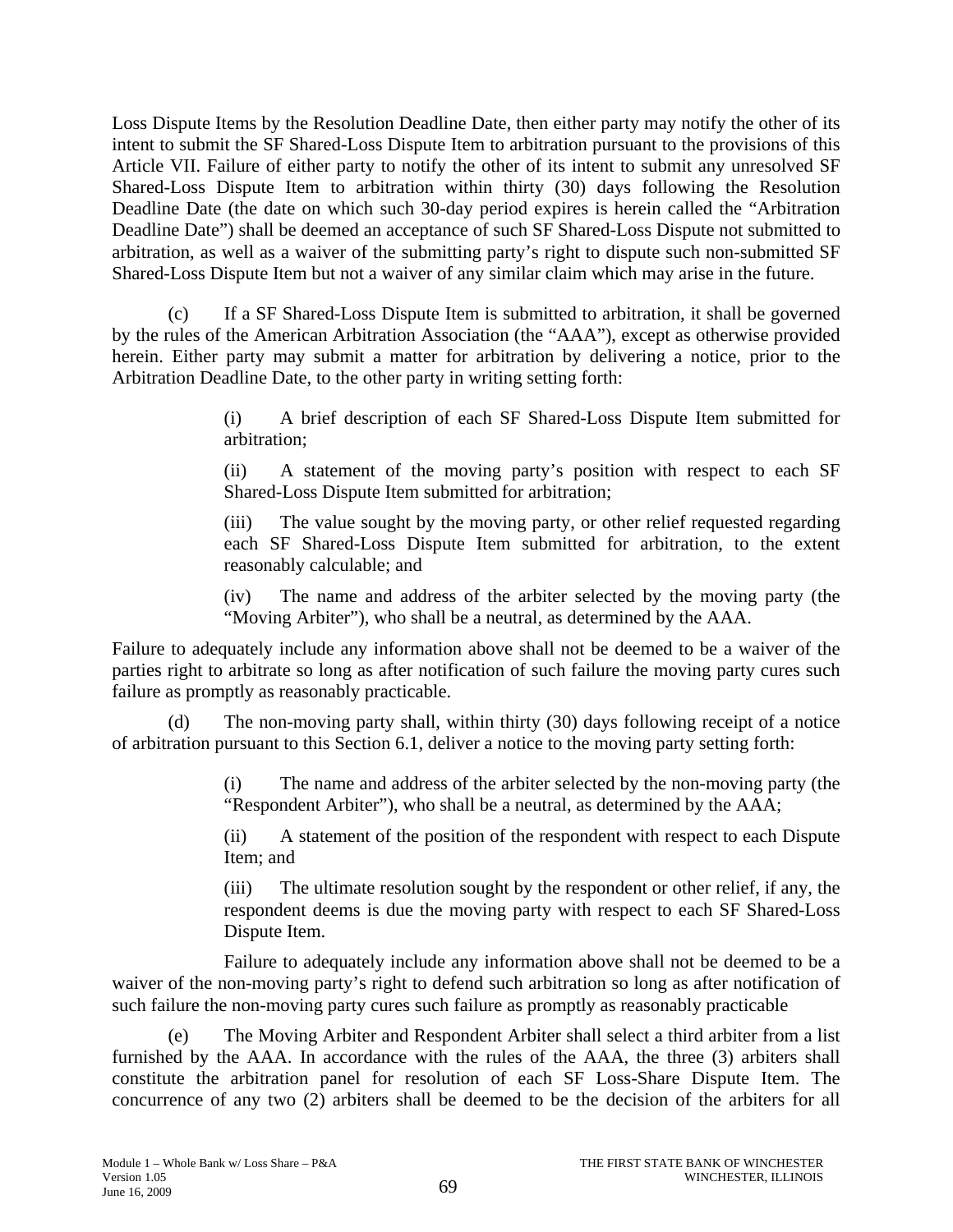purposes hereunder. The arbitration shall proceed on such time schedule and in accordance with the Rules of Commercial Arbitration of the AAA then in effect, as modified by this Section 7.1. The arbitration proceedings shall take place at such location as the parties thereto may mutually agree, but if they cannot agree, then they will take place at the offices of the Corporation in Washington, DC, or Arlington, Virginia.

(f) The Receiver and Assuming Bank shall facilitate the resolution of each outstanding SF Shared-Loss Dispute Item by making available in a prompt and timely manner to one another and to the arbiters for examination and copying, as appropriate, all documents, books, and records under their respective control and that would be discoverable under the Federal Rules of Civil Procedure.

(g) The arbiters designated pursuant to subsections (c), (d) and (e) hereof shall select, with respect to each Dispute Item submitted to arbitration pursuant to this Section 7.1, either (i) the position and relief submitted by the Assuming Bank with respect to each SF Shared-Loss Dispute Item, or (ii) the position and relief submitted by the Receiver with respect to each SF Shared-Loss Dispute Item, in either case as set forth in its respective notice of arbitration. The arbiters shall have no authority to select a value for each Dispute Item other than the determination set forth in Section 7.1(c) and Section 7.1(d). The arbitration shall be final, binding and conclusive on the parties.

(h) Any amounts ultimately determined to be payable pursuant to such award shall bear interest at the Settlement Interest Rate from and including the date specified for the arbiters decisions specified in this Section 7.1, without regard to any extension of the finality of such award, to but not including the date paid. All payments required to be made under this Section 7.1 shall be made by wire transfer.

(i) For the avoidance of doubt, to the extent any notice of a SF Shared-Loss Dispute Item(s) is provided prior to the Termination Date, the terms of this Single Family Shared-Loss Agreement shall remain in effect with respect to the Single Family Shared-Loss Loans that are the subject of such SF Shared-Loss Dispute Item(s) until such time as any such dispute is finally resolved.

**Section 7.2** Fees and Expenses of Arbiters. The aggregate fees and expenses of the arbiters shall be shall be borne equally by the parties. The parties shall the aggregate fees and expenses within thirty (30) days after receipt of the written decision of the arbiters (unless the arbiters agree in writing on some other payment schedule).

# **Exhibit 1**

# **Monthly Certificate**

# **SEE FOLLOWING PAGE**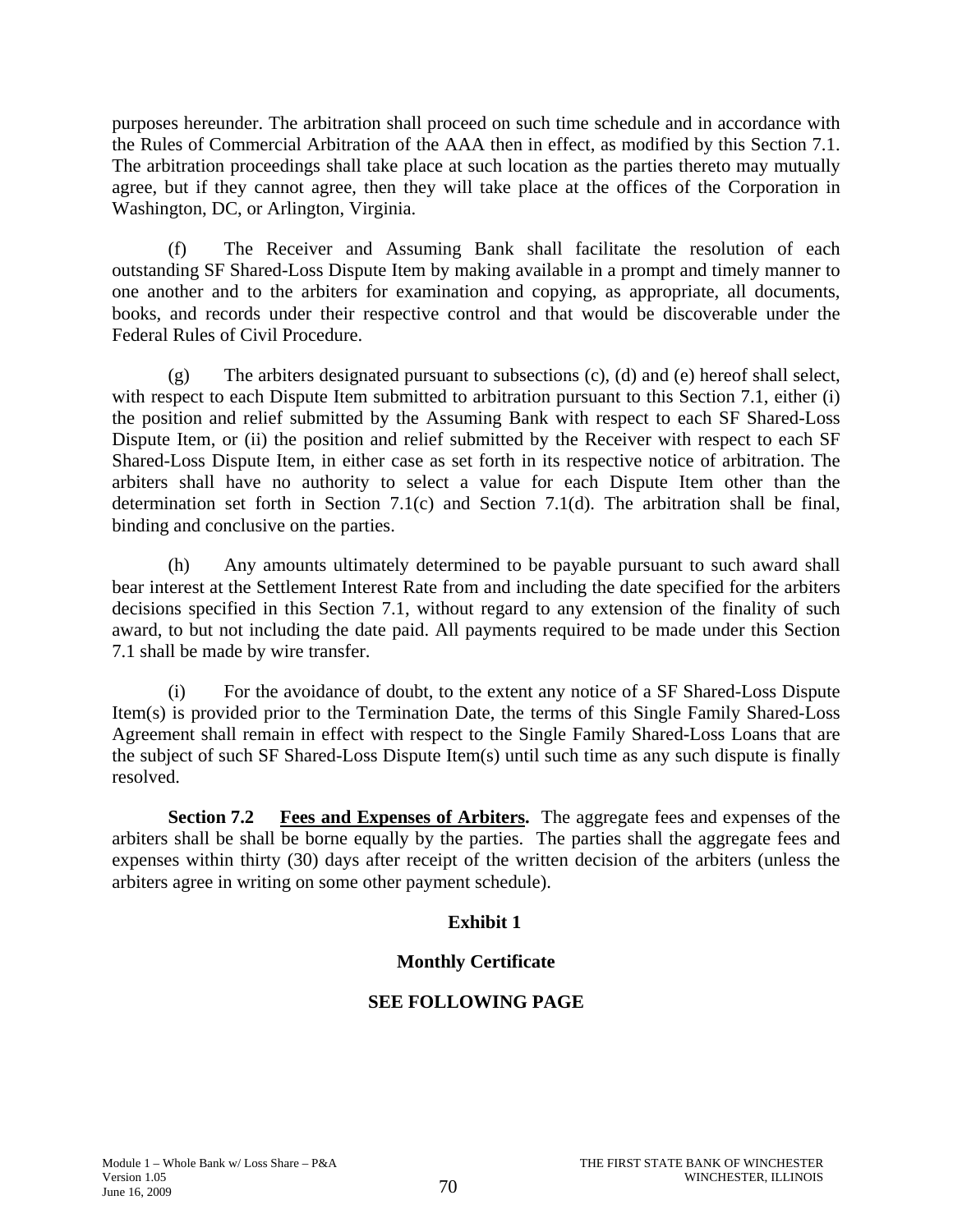| <b>PART 1 - CURRENT MONTH NET LOSS</b> |                      |            |                                   |                             |                             |
|----------------------------------------|----------------------|------------|-----------------------------------|-----------------------------|-----------------------------|
|                                        |                      |            |                                   |                             |                             |
|                                        |                      |            | <b>Specify loss type</b>          |                             |                             |
| <b>MONTH ENDED:</b>                    | [input report month] |            | as Foreclosure,<br>or Short-Sale. |                             |                             |
| <b>Losses</b>                          |                      |            |                                   |                             |                             |
|                                        |                      | Loss       |                                   |                             |                             |
| Loan No.                               | Loss Type            | Amount     |                                   |                             |                             |
|                                        |                      |            |                                   |                             |                             |
|                                        |                      |            |                                   |                             |                             |
|                                        |                      |            |                                   |                             |                             |
|                                        |                      |            |                                   | <b>Loss Amount</b>          | Loss Month is               |
|                                        |                      |            |                                   | is the amount               | the reporting               |
| <b>TOTAL</b>                           |                      | XX         | $\overline{A}$                    | of Loss                     | month in                    |
|                                        |                      |            |                                   | incurred and<br>reported on | which the<br>Loss was       |
|                                        |                      |            |                                   | the loan in a               | reported.                   |
| <b>Recoveries</b>                      |                      |            |                                   |                             |                             |
|                                        |                      | Recovery   | $Loss^{\mathbf{Z}}$               | Ŧ<br>Loss                   |                             |
| Loan No.                               |                      | Amount     | Amount                            | Month                       |                             |
|                                        |                      |            |                                   |                             |                             |
|                                        |                      |            |                                   |                             |                             |
|                                        |                      |            |                                   |                             |                             |
|                                        |                      |            |                                   |                             |                             |
|                                        |                      |            |                                   |                             |                             |
|                                        |                      |            |                                   |                             |                             |
|                                        |                      |            |                                   |                             |                             |
| <b>TOTAL</b>                           |                      | XX         | B                                 |                             |                             |
|                                        |                      |            |                                   |                             |                             |
| <b>Net Losses</b>                      |                      | XX         | $C = A - B$                       |                             |                             |
| (Recoveries)                           |                      |            |                                   |                             |                             |
|                                        |                      |            |                                   |                             |                             |
|                                        |                      |            |                                   |                             | If Col. D minus Col. E is   |
| <b>PART 2 - FIRST LOSS TEST</b>        |                      |            |                                   |                             | less than zero, enter zero. |
|                                        |                      |            |                                   | Col. D - Col.               |                             |
|                                        |                      | Col. D     | Col. E                            | E                           |                             |
|                                        |                      | Cumulative |                                   | Cumulative                  |                             |
|                                        |                      | Loss       | First Loss                        | Shared-Loss                 |                             |
|                                        |                      | Amount     | Tranche                           | Amount                      |                             |
|                                        |                      |            |                                   |                             |                             |
| Balance, beginning of month            |                      | XX         | XX                                | XX                          | $\mathsf F$                 |
| Current month Net Losses (from Part 1) |                      | XX         |                                   |                             |                             |
|                                        |                      |            |                                   |                             |                             |
| Balance, end of month                  |                      | XX         | XX                                | XX                          | G                           |
|                                        |                      |            |                                   |                             |                             |
|                                        |                      |            |                                   |                             |                             |
| <b>Shared Loss Amount</b>              |                      |            |                                   | XX                          | $G - F$                     |
| Times Loss Share percentage            |                      |            |                                   | 80%                         |                             |
|                                        |                      |            |                                   |                             |                             |
| Amount due from (to) FDIC as Receiver  |                      |            |                                   | XX                          |                             |
|                                        |                      |            |                                   |                             |                             |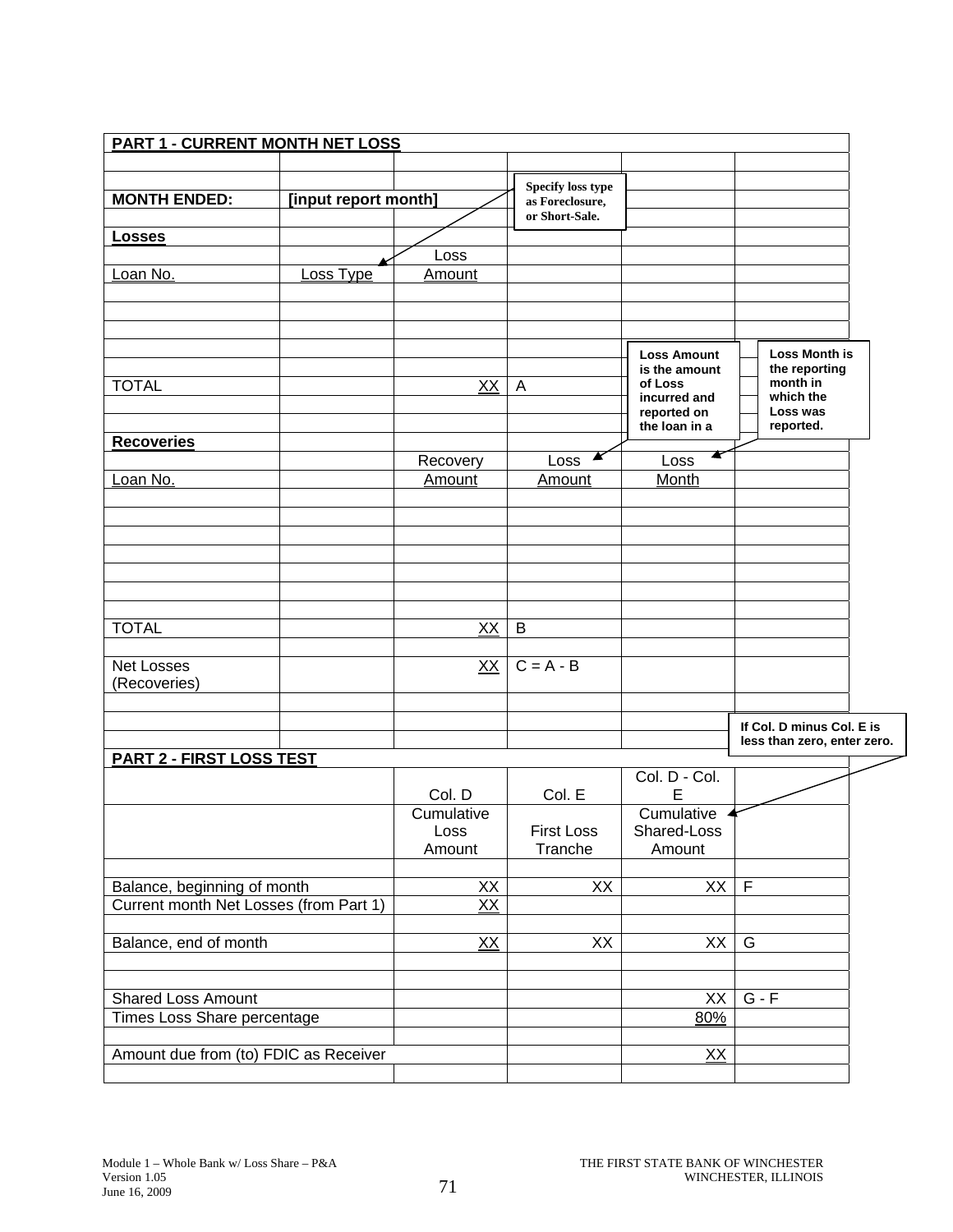| Pursuant to Section 2.1 of the Single Family Shared-Loss Agreement, the undersigned hereby certifies |  |  |
|------------------------------------------------------------------------------------------------------|--|--|
| the information on this Certificate is true, complete and correct.                                   |  |  |
| <b>OFFICER SIGNATURE</b>                                                                             |  |  |
| <b>TITLE</b><br><b>OFFICER NAME:</b>                                                                 |  |  |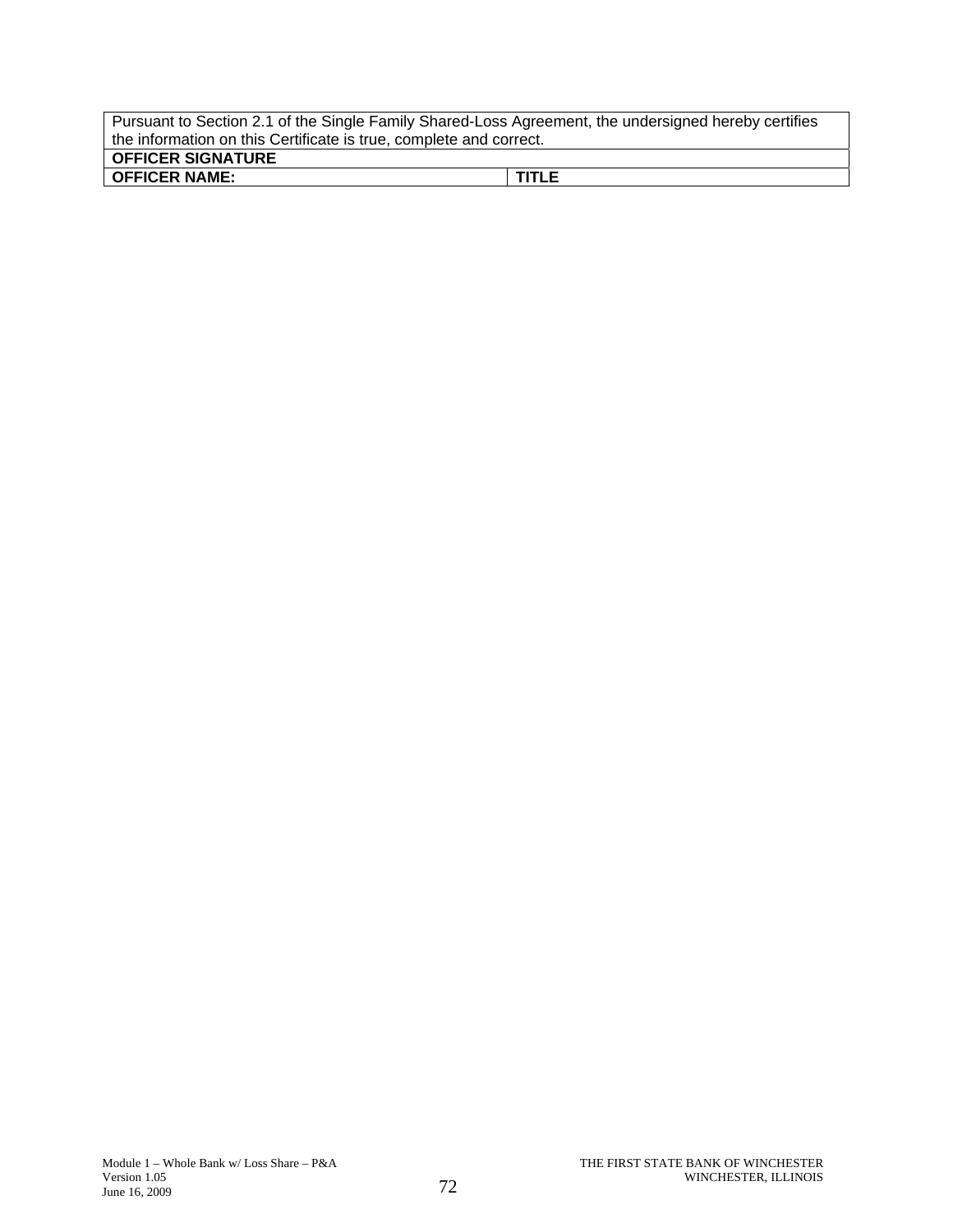### **Exhibit 2a**

This exhibit contains three versions of the loss share calculation for foreclosure, plus explanatory notes.

#### **Foreclosure Occurred Prior to Loss Share Agreement Exhibit 2a(1) CALCULATION OF FORECLOSURE LOSS**

| 1 Shared-Loss Month<br>2 Loan no:<br>3 REO #              | May-09<br>364574<br>621 |
|-----------------------------------------------------------|-------------------------|
| 4 Foreclosure date                                        | 12/18/08                |
| 5 Liquidation date                                        | 4/12/09                 |
| 6 Note Interest rate                                      | 8.100%                  |
| 7 Most recent BPO                                         | 228,000                 |
| 8 Most recent BPO date                                    | 1/21/09                 |
| <b>Foreclosure Loss calculation</b>                       |                         |
| 9 Book value at date of Loss Share agreement              | 244,900                 |
| Accrued interest, limited to 90 days or days from failure |                         |
| 10 to sale, whichever is less                             | 3,306                   |
| 11 Costs incurred after Loss Share agreement in place:    |                         |
| 12<br>Attorney's fees                                     | 0                       |
| Foreclosure costs, including title search, filing fees,   |                         |
| 13 advertising, etc.                                      | 0                       |
| 14<br>Property protection costs, maint. and repairs       | 6,500                   |
| Tax and insurance advances<br>15                          | 0                       |
| <b>Other Advances</b>                                     |                         |
| 16<br>Appraisal/Broker's Price Opinion fees               | 0                       |
| 17<br>Inspections                                         | 0                       |
| Other<br>18                                               | 0                       |
| 19 Gross balance recoverable by Purchaser                 | 254,706                 |
| <b>Cash Recoveries:</b>                                   |                         |
| 20 Net liquidation proceeds (from HUD-1 settl stmt)       | 219,400                 |
| 21 Hazard Insurance proceeds                              | 0                       |
| 22 Mortgage Insurance proceeds                            | 0                       |
| 23 T & I escrow account balances, if positive             | 0                       |
| 24 Other credits, if any (itemize)                        | 0                       |
| 25<br><b>Total Cash Recovery</b>                          | 219,400                 |
| 26 Loss Amount                                            | 35,306                  |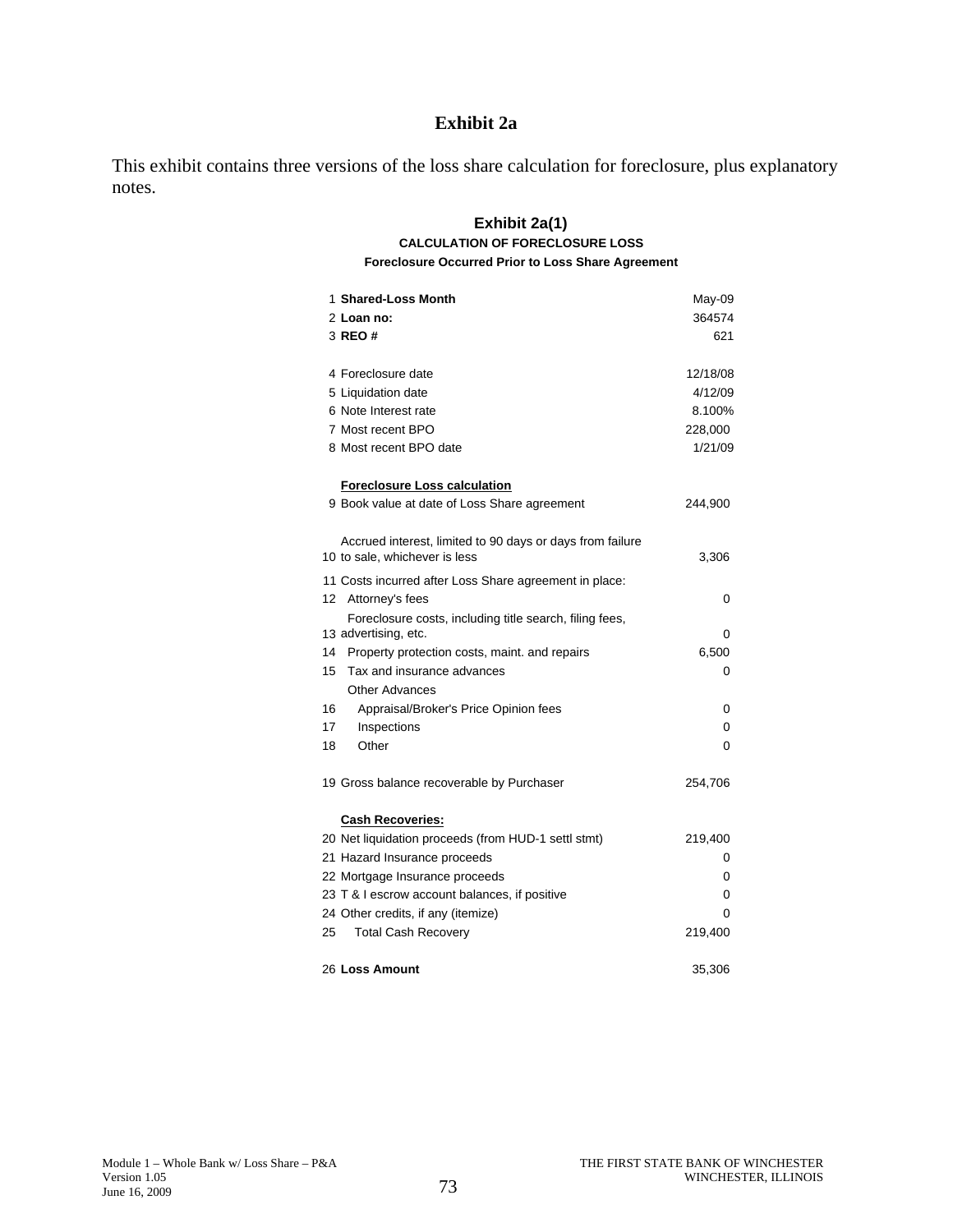#### **Exhibit 2a(2)**

#### **CALCULATION OF FORECLOSURE LOSS**

#### **No Preceeding Loan Mod under Loss Share**

| 1 Shared-Loss Month                                     | May-09  |
|---------------------------------------------------------|---------|
| 2 Loan no:                                              | 292334  |
| 3 REO #                                                 | 477     |
| 4 Interest paid-to-date                                 | 4/30/08 |
| 5 Foreclosure date                                      | 1/15/09 |
| 6 Liquidation date                                      | 4/12/09 |
| 7 Note Interest rate                                    | 8.000%  |
| 8 Owner occupied?                                       | Yes     |
| 9 If owner-occupied:                                    |         |
| 10<br>Borrower current gross annual income              | 42,000  |
| Estimated NPV of loan mod<br>11                         | 195,000 |
| 12 Most recent BPO                                      | 235,000 |
| 13 Most recent BPO date                                 | 1/21/09 |
| <b>Foreclosure Loss calculation</b>                     |         |
| 16 Loan Principal balance after last paid installment   | 300,000 |
| 17 Accrued interest, limited to 90 days                 | 6,000   |
| 18 Attorney's fees                                      | 0       |
| Foreclosure costs, including title search, filing fees, |         |
| 19 advertising, etc.                                    | 4,000   |
| 20 Property protection costs, maint. and repairs        | 5,500   |
| 21 Tax and insurance advances                           | 1,500   |
| <b>Other Advances</b>                                   |         |
| 22<br>Appraisal/Broker's Price Opinion fees             | 0       |
| 23<br>Inspections<br>24<br>Other                        | 50<br>0 |
|                                                         |         |
| 25 Gross balance recoverable by Purchaser               | 317,050 |
| <b>Cash Recoveries:</b>                                 |         |
| 26 Net liquidation proceeds (from HUD-1 settl stmt)     | 205,000 |
| 27 Hazard Insurance proceeds                            | 0       |
| 28 Mortgage Insurance proceeds                          | 0       |
| 29 T & I escrow account balances, if positive           | 0       |
| 30 Other credits, if any (itemize)                      | 0       |
| 31<br><b>Total Cash Recovery</b>                        | 205,000 |
| 32 Loss Amount                                          | 112,050 |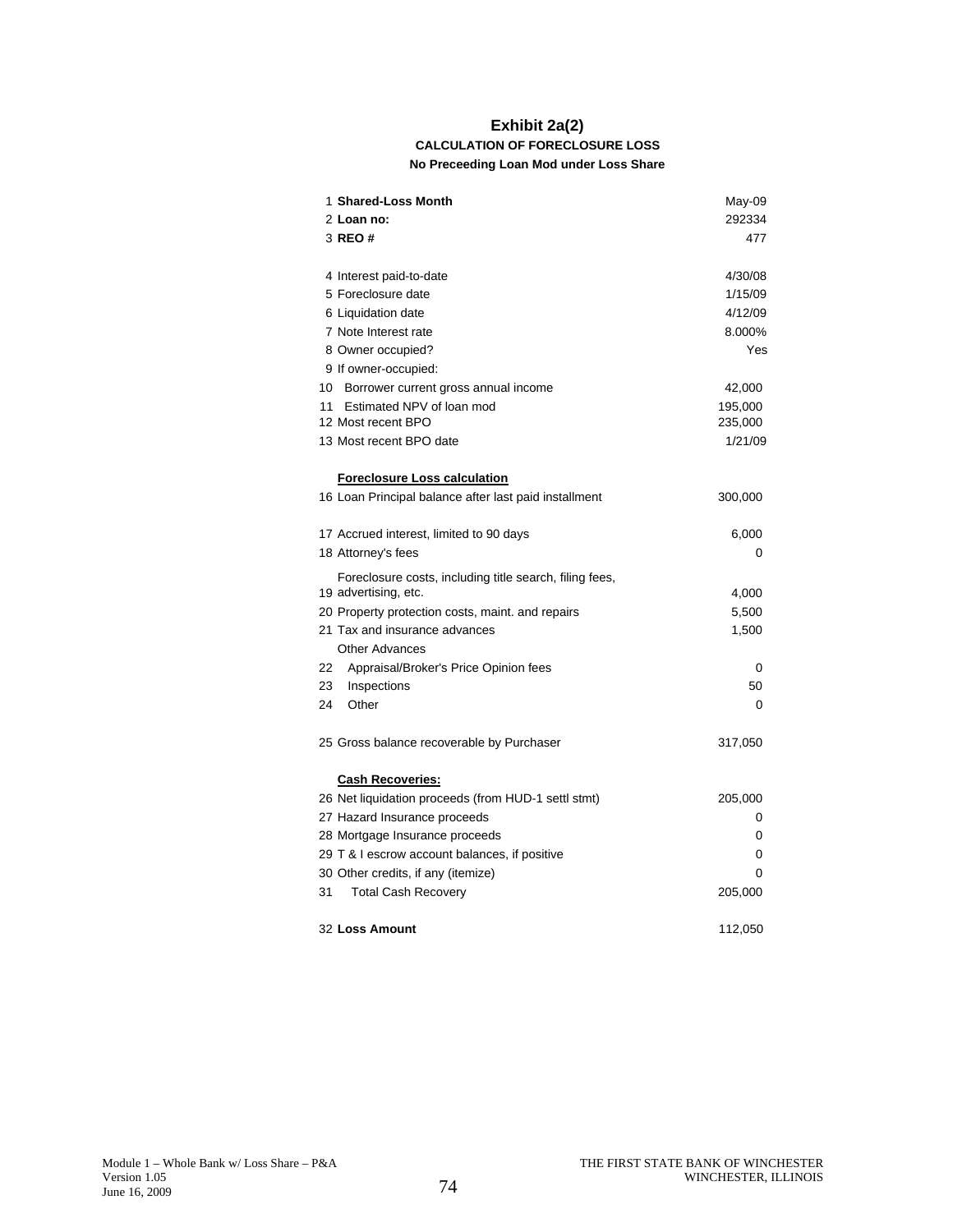## **Exhibit 2a(3)**

#### **CALCULATION OF FORECLOSURE LOSS Foreclosure after a Covered Loan Mod**

| 1 Shared-Loss Month                                                  | May-09  |
|----------------------------------------------------------------------|---------|
| 2 Loan no:                                                           | 138554  |
| 3 REO #                                                              | 843     |
|                                                                      |         |
| 4 Loan mod date                                                      | 1/17/08 |
| 5 Interest paid-to-date                                              | 4/30/08 |
| 6 Foreclosure date                                                   | 1/15/09 |
| 7 Liquidation date                                                   | 4/12/09 |
| 8 Note Interest rate                                                 | 4.000%  |
| 9 Most recent BPO                                                    | 210,000 |
| 10 Most recent BPO date                                              | 1/20/09 |
|                                                                      |         |
| <b>Foreclosure Loss calculation</b>                                  |         |
| 11 NPV of projected cash flows at loan mod                           | 285,000 |
| 12 Less: Principal payments between loan mod and deliquency          | 2,500   |
| 13 Plus:                                                             |         |
| 14<br>Attorney's fees                                                | 0       |
| Foreclosure costs, including title search, filing fees, advertising, |         |
| 15 etc.                                                              | 4,000   |
| 16<br>Property protection costs, maint. and repairs                  | 7,000   |
| 17<br>Tax and insurance advances                                     | 2,000   |
| 18<br><b>Other Advances</b>                                          |         |
| 19<br>Appraisal/Broker's Price Opinion fees                          | 0       |
| 20<br>Inspections                                                    | 0       |
| 21<br>Other                                                          | 0       |
|                                                                      |         |
| 22 Gross balance recoverable by Purchaser                            | 295,500 |
|                                                                      |         |
| <b>Cash Recoveries:</b>                                              |         |
| 23 Net liquidation proceeds (from HUD-1 settl stmt)                  | 201,000 |
| 24 Hazard Insurance proceeds                                         | 0       |
| 25 Mortgage Insurance proceeds                                       | 0       |
| 26 T & I escrow account balances, if positive                        | 0       |
| 27 Other credits, if any (itemize)                                   | 0       |
| 28<br><b>Total Cash Recovery</b>                                     | 201,000 |
|                                                                      |         |
| 29 Loss Amount                                                       | 94,500  |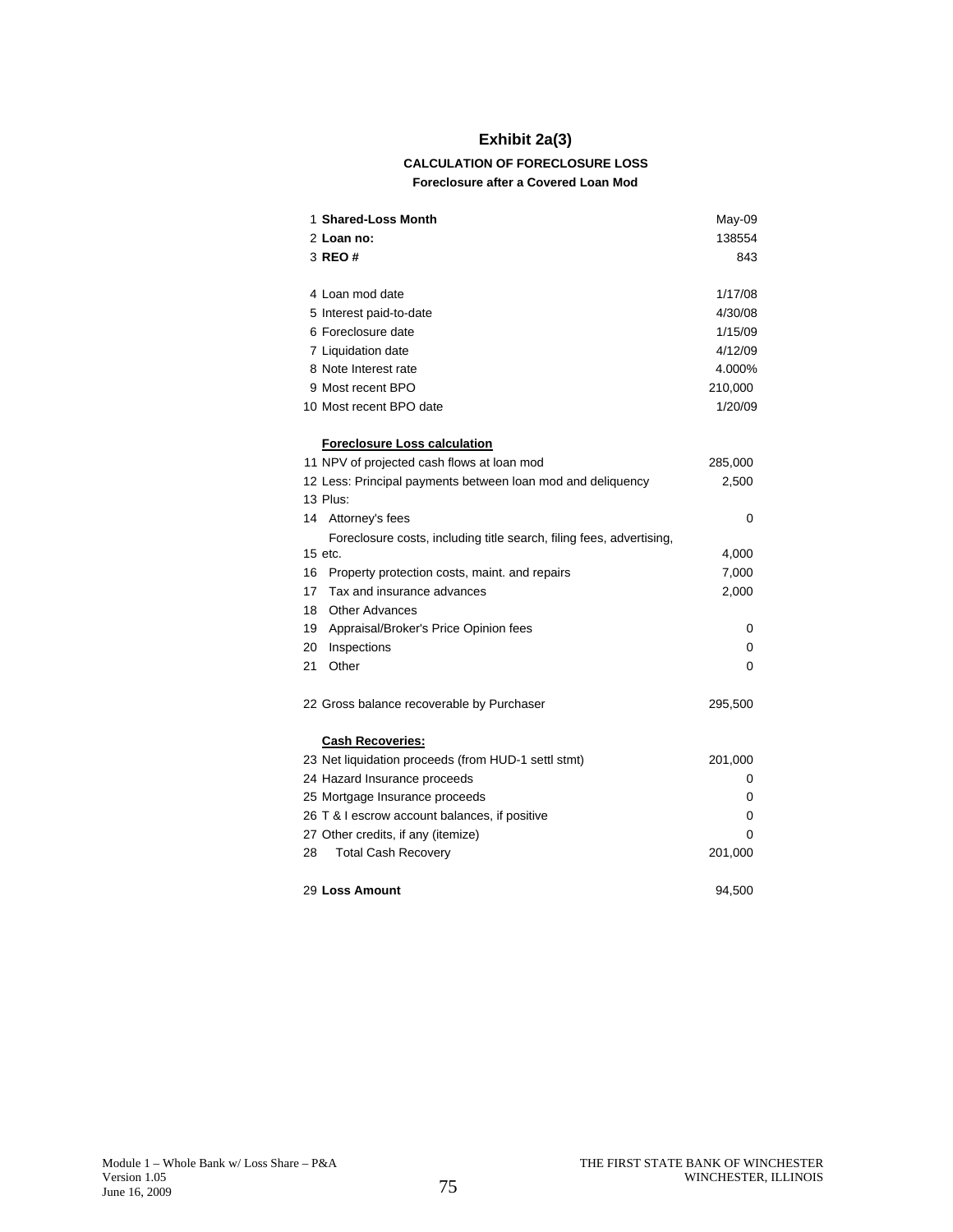### **Notes to Exhibit 2a (foreclosure)**

- 1. The data shown are for illustrative purpose. The figures will vary for actual restructurings.
- 2. The covered loss is the difference between the gross balance recoverable by Purchaser and the total cash recovery. There are three methods of calculation for covered losses from foreclosures, depending upon the circumstances. They are shown below:
	- a. If foreclosure occurred prior to the beginning of the Loss Share agreement, use Exhibit  $2a(1)$ . This version uses the book value of the REO as the starting point for the covered loss.
	- b. If foreclosure occurred after the Loss Share agreement was in place, and if the loan was not restructured when the Loss Share agreement was in place, use Exhibit 2a(2). This version uses the unpaid balance of the loan as of the last payment as the starting point for the covered loss.
	- c. If the loan was restructured when the Loss Share agreement was in place, and then foreclosure occurred, use Exhibit 2a(3). This version uses the Net Present Value (NPV) of the modified loan as the starting point for the covered loss.
- 3. For Exhibit 2a(1), the gross balance recoverable by the purchaser is calculated as the sum of lines  $9 - 18$ ; it is shown in line 19. For Exhibit 2a(2), the gross balance recoverable by the purchaser is calculated as the sum of lines  $16 - 24$ ; it is shown in line 25. For Exhibit 2a(3), the gross balance recoverable by the purchaser is calculated as line 11 minus line 12 plus lines  $13 - 21$ ; it is shown in line 22.
- 4. For Exhibit 2a(1), the total cash recovery is calculated as the sum of lines  $20 24$ ; it is shown in line 25. For Exhibit 2a(2), the total cash recovery is calculated as the sum of lines  $26 - 30$ ; it is shown in line 31. For Exhibit 2a(3), the total cash recovery is calculated as the sum of lines  $23 - 27$ ; it is shown in line 28.
- 5. Reasonable and customary third party attorney's fees and expenses incurred by or on behalf of Assuming Bank in connection with any enforcement procedures, or otherwise with respect to such loan, are reported under Attorney's fees.
- 6. Assuming Bank's (or Third Party Servicer's) reasonable and customary out-of-pocket costs paid to either a third party or an affiliate (if affiliate is pre-approved by the FDIC) for foreclosure, property protection and maintenance costs, repairs, assessments, taxes, insurance and similar items are treated as part of the gross recoverable balance, to the extent they are not paid from funds in the borrower's escrow account. Allowable costs are limited to amounts per Freddie Mac and Fannie Mae guidelines (as in effect from time to time), where applicable, provided that this limitation shall not apply to costs or expenses relating to environmental conditions.
- 7. Do not include late fees, prepayment penalties, or any similar lender fees or charges by the Failed Bank or Assuming Bank to the loan account, any allocation of Assuming Bank's servicing costs, or any allocations of Assuming Bank's general and administrative (G&A) or other operating costs.
- 8. If Exhibit 2a(3) is used, then no accrued interest may be included as a covered loss. Otherwise, the amount of accrued interest that may be included as a covered loss is limited to the minimum of:
	- a. 90 days
	- b. The number of days that the loan is delinquent when the property was sold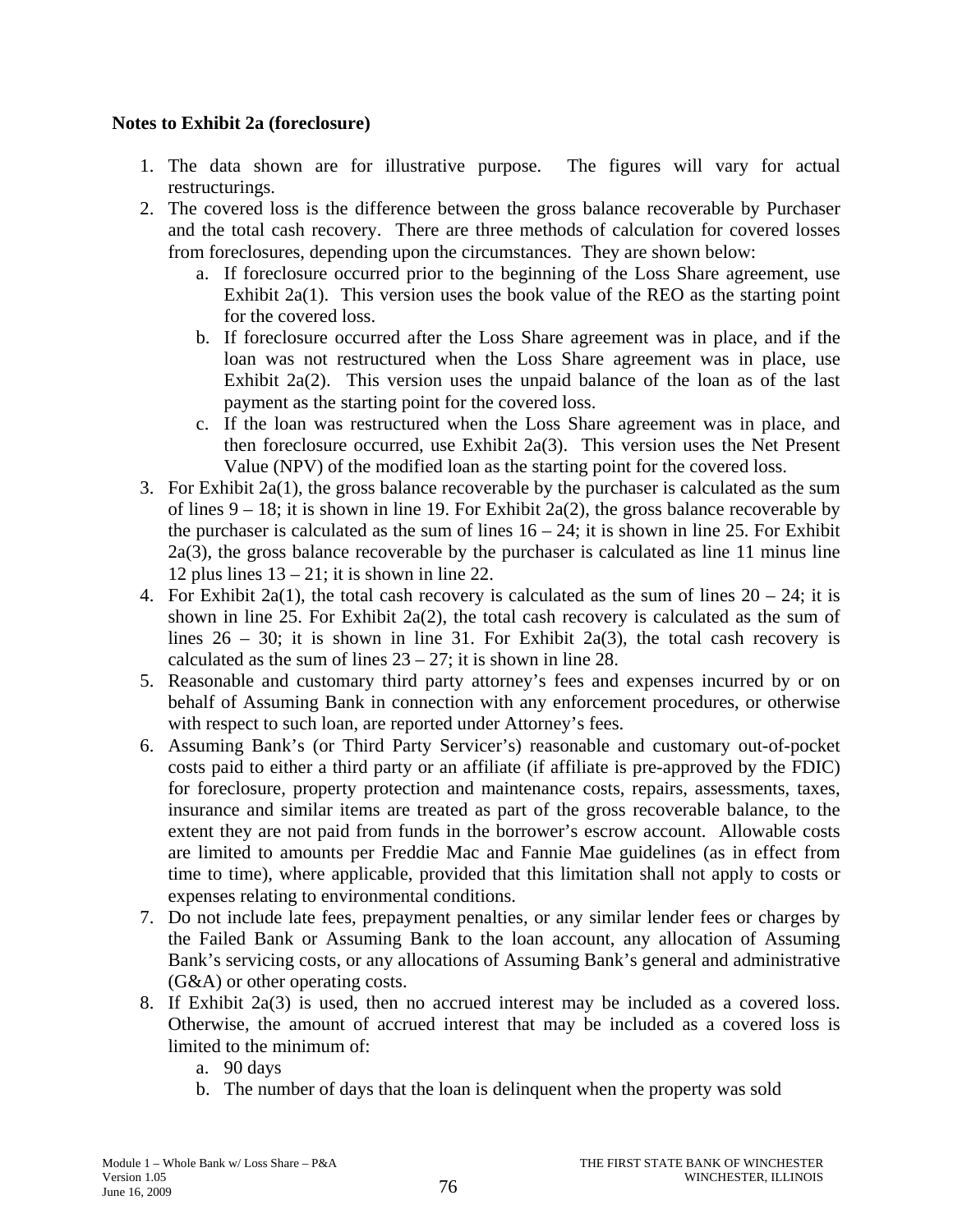c. The number of days between the resolution date and the date when the property was sold

To calculate accrued interest, apply the note interest rate that would have been in effect if the loan were performing to the principal balance after application of the last payment made by the borrower.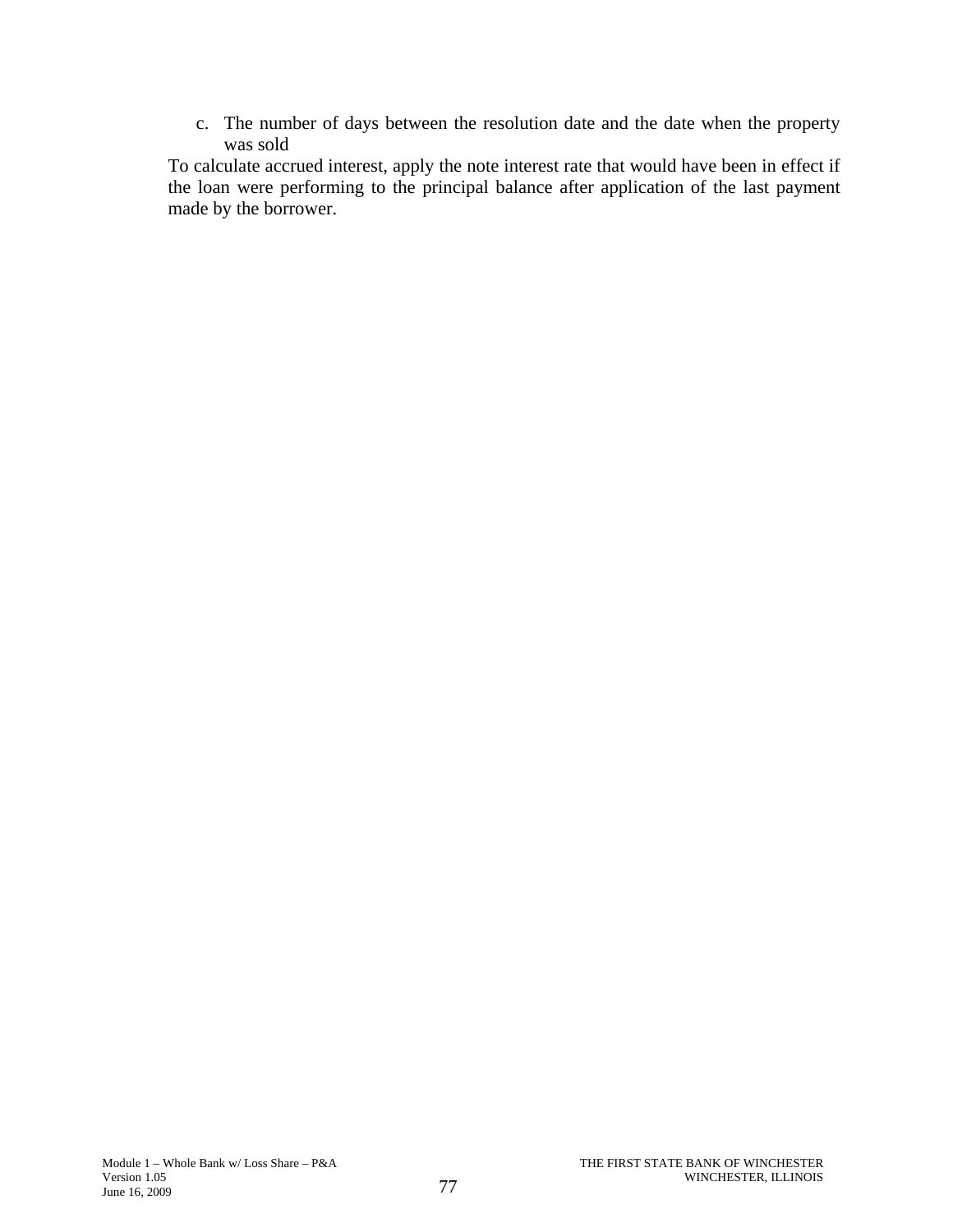# **Exhibit 2b**

This exhibit contains the loss share calculation for restructuring (loan mod), plus explanatory notes.

### **Exhibit 2b CALCULATION OF RESTRUCTURING LOS S**

|       | 1 Shared-Loss Month                                        | May-09                                   |
|-------|------------------------------------------------------------|------------------------------------------|
|       | 2 Loan no:                                                 | 123456                                   |
|       | <b>Loan before Restructuring</b>                           |                                          |
|       | 3 Original loan amount                                     | 500,000                                  |
|       | 4 Current unpaid principal balance                         | 450,000                                  |
|       | 5 Remaining term                                           | 298                                      |
|       | 6 Interest rate                                            | 7.500%                                   |
|       | 7 Interest Paid-To-Date                                    | 2/29/08                                  |
|       | 8 Monthly payment - P&I                                    | 3,333                                    |
|       | 9 Monthly payment - T&I                                    | 1,000                                    |
| 10    | Total monthly payment                                      | 4,333                                    |
|       | 11 Loan type (fixed-rate, ARM, I/O, Option ARM, etc.)      | <b>Option ARM</b>                        |
|       | 12 Borrower current annual income                          | 82,000                                   |
|       | <b>Terms of Modified/Restructured Loan</b>                 |                                          |
|       | 13 Closing date on modified/restructured loan              | 4/19/09                                  |
|       | 14 New Principal balance                                   | 461,438                                  |
|       | 15 Remaining term                                          | 313                                      |
|       | 16 Interest rate                                           | 3.500%                                   |
|       | 17 Monthly payment - P&I                                   | 1,346                                    |
|       | 18 Monthly payment - T&I                                   | 800                                      |
| 19    | Total monthly payment                                      | 2,146                                    |
|       | 20 Loan type (fixed-rate, ARM, I/O, Option ARM, etc.)      | IO Hybrid                                |
|       | 21 Lien type (1st, 2nd)                                    | 1st                                      |
|       | If adjustable:                                             |                                          |
| 22    | Initial interest rate                                      | 3.500%                                   |
| 23    | Term - initial interest rate                               | 60 Months                                |
|       | 24 Initial payment amount                                  | 2,146                                    |
|       | 25 Term-initial payment amount                             | 60 Months                                |
|       | 26 Negative amortization?                                  | No                                       |
|       | 27 Rate reset frequency after first adjustment             | 6 Months                                 |
|       | 28 Next reset date                                         | 5/1/14                                   |
|       | 29 Index                                                   | LIBOR                                    |
|       | 30 Margin                                                  | 2.750%                                   |
|       | 31 Cap per adjustment                                      | 2.000%                                   |
|       | 32 Lifetime Cap                                            | 9.500%                                   |
|       | 33 Floor                                                   | 2.750%                                   |
|       | 34 Front end DTI                                           | 31%                                      |
|       | 35 Back end DTI                                            | 45%                                      |
|       | <b>Restructuring Loss Calculation</b>                      |                                          |
|       | 36 Loan Principal balance before restructuring             | 450,000                                  |
|       | 37 Accrued interest, limited to 90 days                    | 8,438                                    |
|       | 38 Tax and insurance advances                              | 3,000                                    |
|       | 39 3rd party fees due                                      |                                          |
|       | 40 Total loan balance due before restructuring             | 461,438                                  |
|       | <b>Assumptions for NPV Calculation, Restructured Loan:</b> |                                          |
|       | 41 Discount rate for projected cash flows                  | 5.530%                                   |
|       | 42 Loan prepayment in full                                 | 120 Months                               |
|       | 43 NPV of projected cash flows                             | 403,000                                  |
| - P&A | 44 Loss Amount                                             | 58,438<br>THE FIRST STATE BANK OF WINCHE |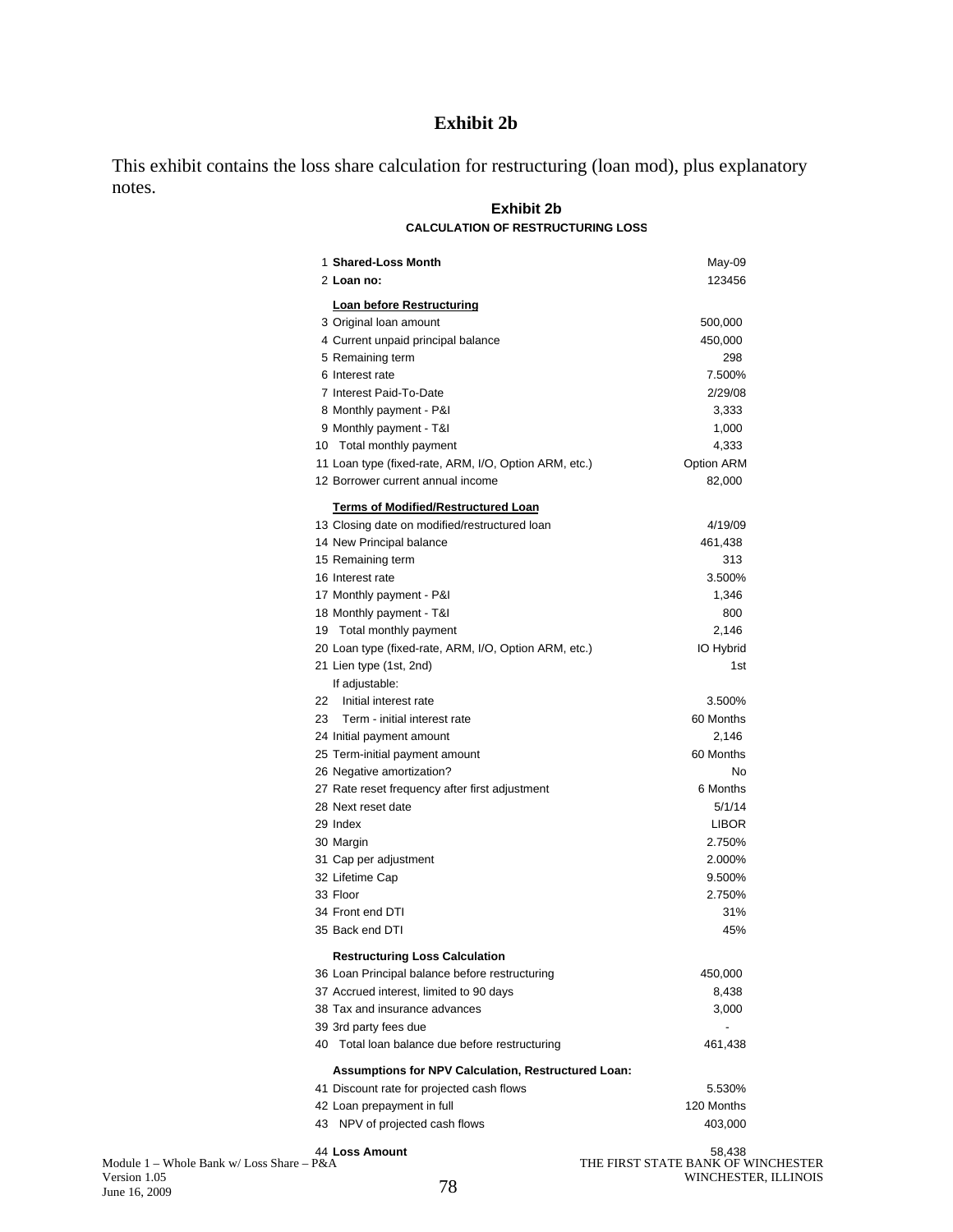### **Notes to Exhibit 2b (restructuring)**

- 1. The data shown are for illustrative purpose. The figures will vary for actual restructurings.
- 2. For purposes of loss sharing, losses on restructured loans are calculated as the difference between:
	- a. The principal, accrued interest, advances due on the loan, and allowable  $3<sup>rd</sup>$  party fees prior to restructuring (lines 36-39), and
	- b. The Net Present Value (NPV) of the estimated cash flows (line 43). The cash flows should assume no default or prepayment for 10 years, followed by prepayment in full at the end of 10 years (120 months).
- 3. For owner-occupied residential loans, the NPV is calculated using the most recently published Freddie Mac survey rate on 30-year fixed rate loans as of the restructure date.
- 4. For investor owned or non-owner occupied residential loans, the NPV is calculated using commercially reasonable rate on 30-year fixed rate loans as of the restructure date.
- 5. If the new loan is an adjustable-rate loan, interest rate resets and related cash flows should be projected based on the index rate in effect at the date of the loan restructuring. If the restructured loan otherwise provides for specific charges in monthly P&I payments over the term of the loan, those changes should be reflected in the projected cash flows. Assuming Bank must retain supporting schedule of projected cash flows as required by Section 2.1 of the Single Family Shared-Loss Agreement and provide it to the FDIC if requested for a sample audit.
- 6. Do not include late fees, prepayment penalties, or any similar lender fees or charges by the Failed Bank or Assuming Bank to the loan account, any allocation of Assuming Bank's servicing costs, or any allocations of Assuming Bank's general and administrative (G&A) or other operating costs.
- 7. The amount of accrued interest that may be added to the balance of the loan is limited to the minimum of:
	- a. 90 days
	- b. The number of days that the loan is delinquent at the time of restructuring
	- c. The number of days between the resolution date and the restructuring

To calculate accrued interest, apply the note interest rate that would have been in effect if the loan were performing to the principal balance after application of the last payment made by the borrower.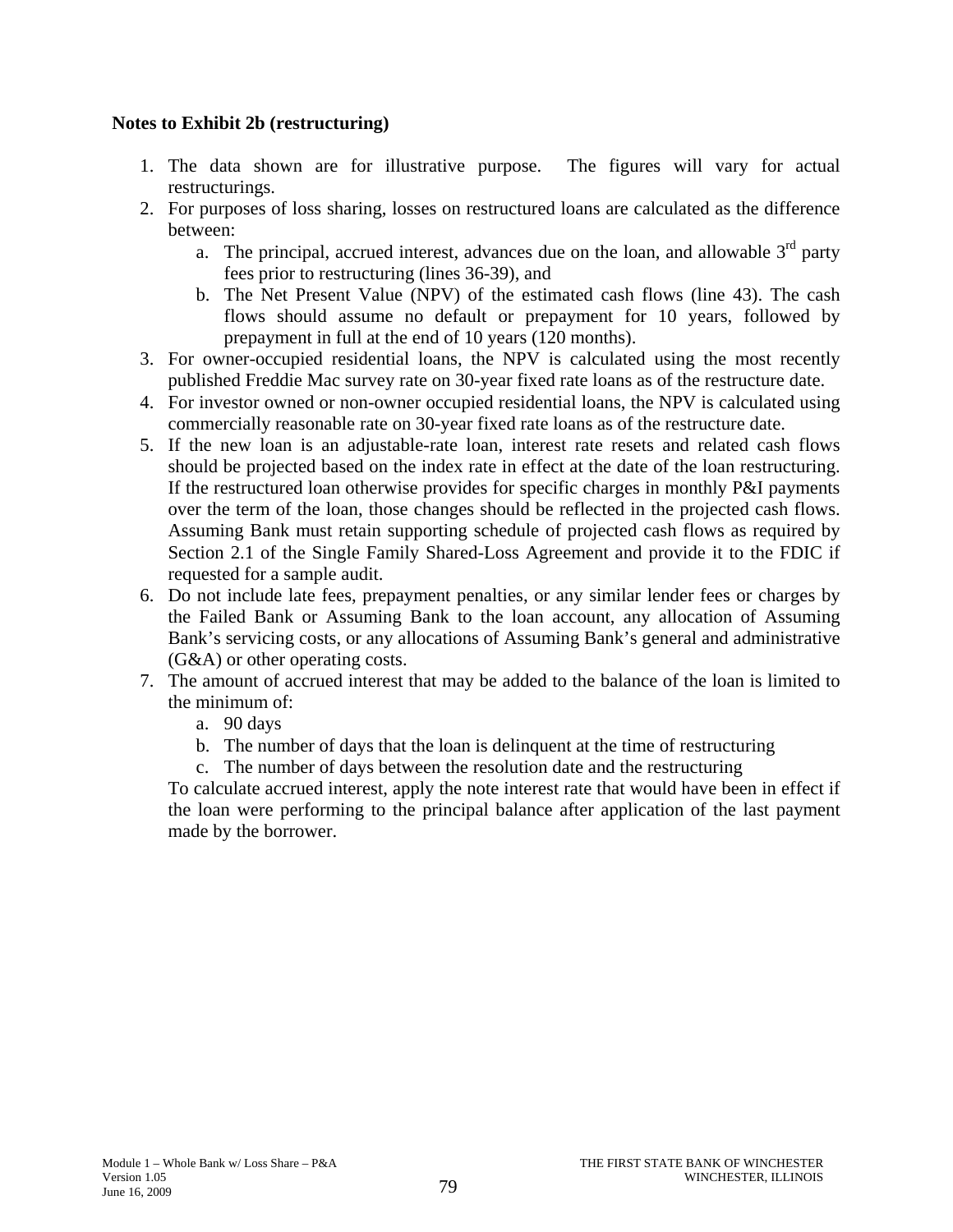### **Exhibit 2c**

This exhibit contains two versions of the loss share calculation for short sales, plus explanatory notes.

#### **Exhibit 2c(1) CALCULATION OF LOSS FOR SHORT SALE LOANS No Preceeding Loan Mod under Loss Share**

| 1 Shared-Loss Month:                      | May-09  |
|-------------------------------------------|---------|
| 2 Loan $#$                                | 58776   |
| 3 RO #                                    | 542     |
|                                           |         |
| 4 Interest paid-to-date                   | 7/31/08 |
| 5 Short Payoff Date                       | 4/17/09 |
| 6 Note Interest rate                      | 7.750%  |
| 7 Owner occupied?                         | Yes     |
| If so:                                    |         |
| Borrower current gross annual income<br>8 | 38,500  |
| Estimated NPV of loan mod<br>9            | 200,000 |
| 10 Most recent BPO                        | 380,000 |
| 11 Most recent BPO date                   | 1/31/06 |
|                                           |         |
| <b>Short-Sale Loss calculation</b>        |         |
| 12 Loan Principal balance                 | 375,000 |
|                                           |         |
| 13 Accrued interest, limited to 90 days   | 7,266   |
| 14 Attorney's fees                        | 0       |
| 15 Tax and insurance advances             | 0       |
| 16 3rd party fees due                     | 2,800   |
| 17 Incentive to borrower                  | 2,000   |
| 18 Gross balance recoverable by Purchaser | 387,066 |
|                                           |         |
| 19 Amount accepted in Short-Sale          | 255,000 |
| 20 Hazard Insurance                       | 0       |
| 21 Mortgage Insurance                     | 0       |
| 22 Total Cash Recovery                    | 255,000 |
|                                           |         |
| 23 Loss Amount                            | 132,066 |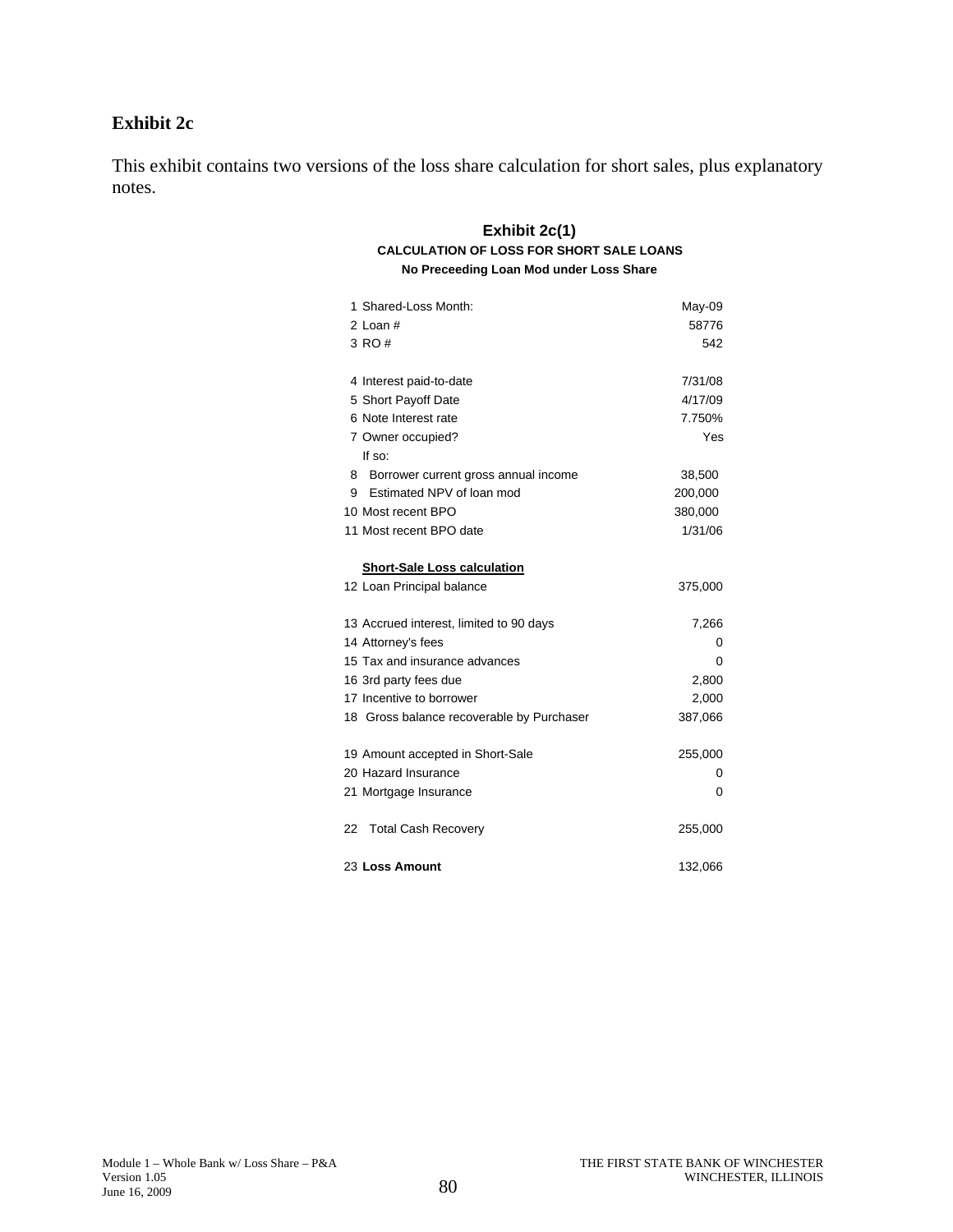#### **Short Sale after a Covered Loan Mod Exhibit 2c(2) CALCULATION OF LOSS FOR SHORT SALE LOANS**

| 1 Shared-Loss Month:                                        | May-09  |
|-------------------------------------------------------------|---------|
| 2 Loan $#$                                                  | 20076   |
| 3 REO #                                                     | 345     |
|                                                             |         |
| 4 Loan mod date                                             | 5/12/08 |
| 5 Interest paid-to-date                                     | 9/30/08 |
| 6 Short Payoff Date                                         | 4/2/09  |
| 7 Note Interest rate                                        | 7.500%  |
| 8 Most recent BPO                                           | 230,000 |
| 9 Most recent BPO date                                      | 1/21/09 |
|                                                             |         |
| <b>Short-Sale Loss calculation</b>                          |         |
| 11 NPV of projected cash flows at loan mod                  | 311,000 |
| 12 Less: Principal payments between loan mod and deliquency | 1,000   |
| Plus:                                                       |         |
| Attorney's fees<br>13                                       | 0       |
| Tax and insurance advances<br>14                            | 1,500   |
| 3rd party fees due<br>15                                    | 2,600   |
| Incentive to borrower<br>16                                 | 3,500   |
| 17 Gross balance recoverable by Purchaser                   | 317,600 |
|                                                             |         |
| 18 Amount accepted in Short-Sale                            | 234,000 |
| 19 Hazard Insurance                                         | 0       |
| 20 Mortgage Insurance                                       | 0       |
|                                                             |         |
| <b>Total Cash Recovery</b><br>21                            | 234,000 |
|                                                             |         |
| 22 Loss Amount                                              | 83,600  |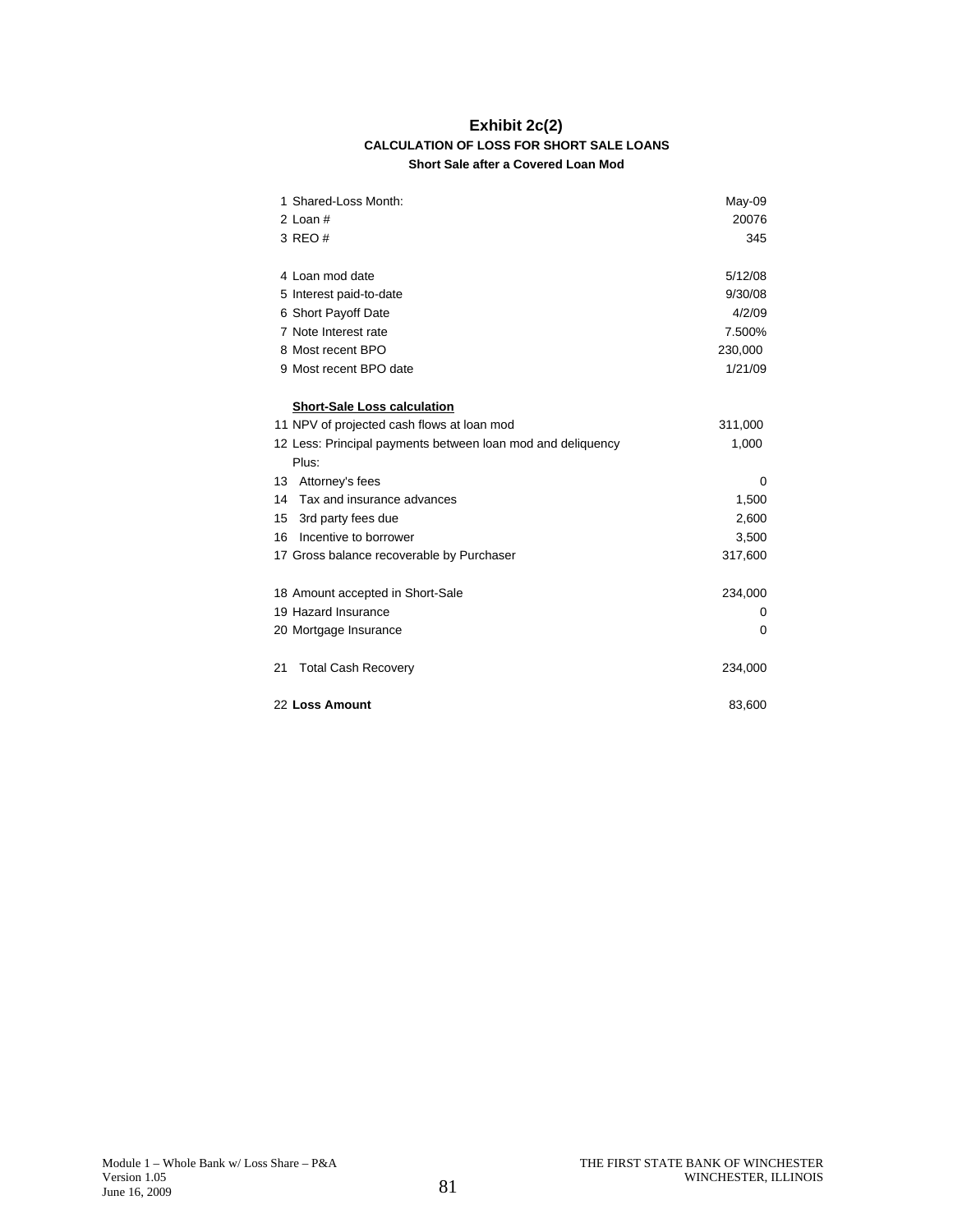### **Notes to Exhibit 2c (short sale)**

- 1. The data shown are for illustrative purpose. The figures will vary for actual short sales.
- 2. The covered loss is the difference between the gross balance recoverable by Purchaser and the total cash recovery. There are two methods of calculation for covered losses from short sales, depending upon the circumstances. They are shown below:
	- a. If the loan was restructured when the Loss Share agreement was in place, and then the short sale occurred, use Exhibit  $2c(2)$ . This version uses the Net Present Value (NPV) of the modified loan as the starting point for the covered loss.
	- b. Otherwise, use Exhibit  $2c(1)$ . This version uses the unpaid balance of the loan as of the last payment as the starting point for the covered loss.
- 3. For Exhibit  $2c(1)$ , the gross balance recoverable by the purchaser is calculated as the sum of lines  $12 - 17$ ; it is shown in line 18. For Exhibit 2a(2), the gross balance recoverable by the purchaser is calculated as line 11 minus line 12 plus lines 13 – 16; it is shown in line 17.
- 4. For Exhibit 2c(1), the total cash recovery is calculated as the sum of lines  $19 21$ ; it is shown in line 22. For Exhibit  $2c(2)$ , the total cash recovery is calculated as the sum of lines  $18 - 20$ ; it is shown in line 21.
- 5. Reasonable and customary third party attorney's fees and expenses incurred by or on behalf of Assuming Bank in connection with any enforcement procedures, or otherwise with respect to such loan, are reported under Attorney's fees.
- 6. Do not include late fees, prepayment penalties, or any similar lender fees or charges by the Failed Bank or Assuming Bank to the loan account, any allocation of Assuming Bank's servicing costs, or any allocations of Assuming Bank's general and administrative (G&A) or other operating costs.
- 7. If Exhibit 2c(2) is used, then no accrued interest may be included as a covered loss. Otherwise, the amount of accrued interest that may be included as a covered loss is limited to the minimum of:
	- d. 90 days
	- e. The number of days that the loan is delinquent when the property was sold
	- f. The number of days between the resolution date and the date when the property was sold

To calculate accrued interest, apply the note interest rate that would have been in effect if the loan were performing to the principal balance after application of the last payment made by the borrower.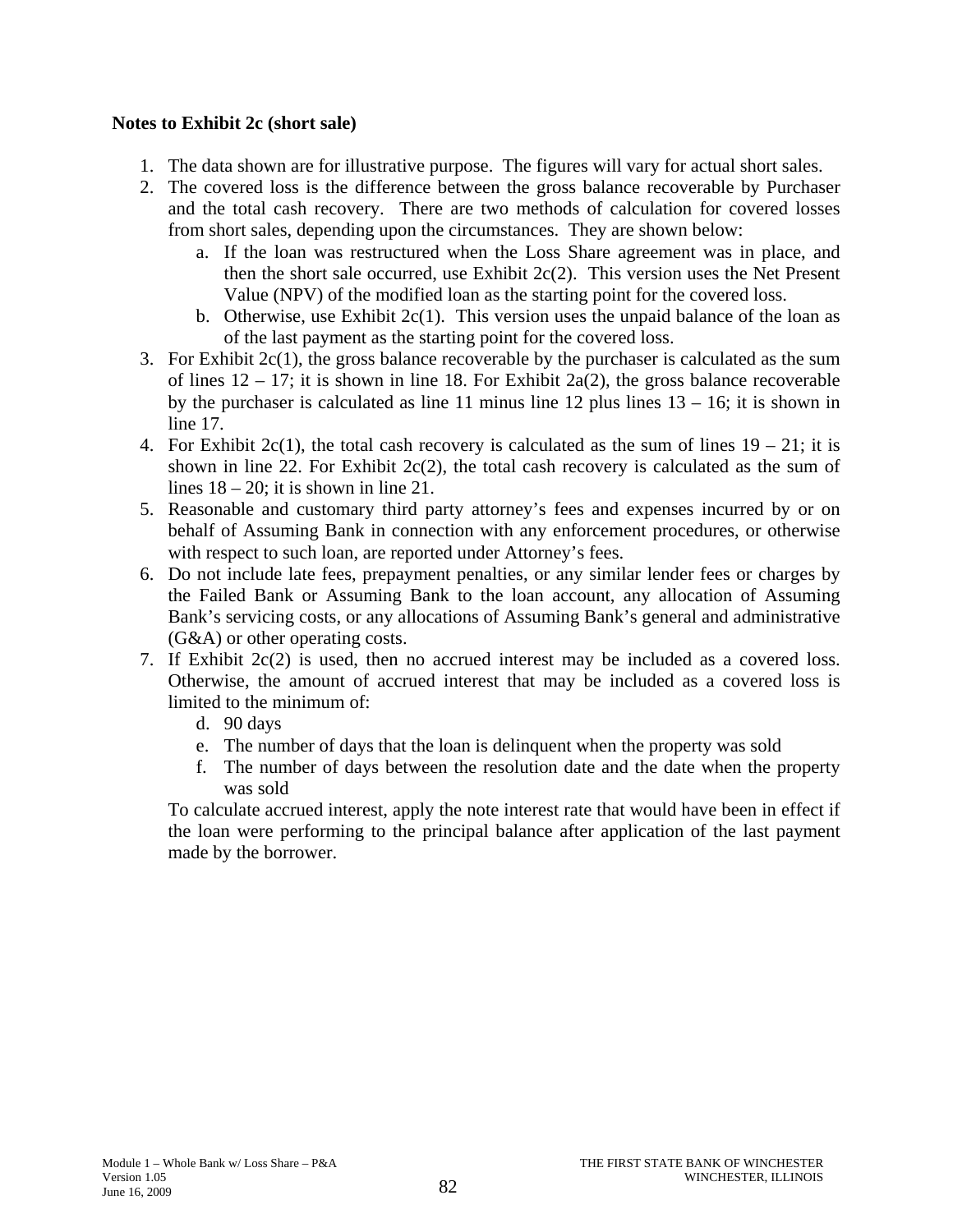# **Exhibit 2d**

| <b>Shared-Loss Month:</b>                                                                                                                                 |     |                  |         |  |
|-----------------------------------------------------------------------------------------------------------------------------------------------------------|-----|------------------|---------|--|
| Loan no.:                                                                                                                                                 |     | [input loan no.) |         |  |
|                                                                                                                                                           |     |                  |         |  |
|                                                                                                                                                           |     |                  |         |  |
| <b>NOTE</b>                                                                                                                                               |     |                  |         |  |
| The calculation of recovery on a loan for which a Restructuring Loss has been paid will only apply if the                                                 |     |                  |         |  |
| loan is sold.                                                                                                                                             |     |                  |         |  |
|                                                                                                                                                           |     |                  |         |  |
| <b>EXAMPLE CALCULATION</b>                                                                                                                                |     |                  |         |  |
|                                                                                                                                                           |     |                  |         |  |
| <b>Restructuring Loss Information</b>                                                                                                                     |     |                  |         |  |
| Loan principal balance before restructuring                                                                                                               |     | \$200,000        | A       |  |
| NPV, restructured loan                                                                                                                                    |     | 165,000          | B       |  |
| Loss on restructured loan                                                                                                                                 |     | \$35,000         | $A - B$ |  |
| Times FDIC applicable loss share % (80% or 95%)                                                                                                           |     | 80%              |         |  |
| Loss share payment to purchaser                                                                                                                           |     | \$28,000         | C       |  |
|                                                                                                                                                           |     |                  |         |  |
| Calculation - Recovery amount due to Receiver                                                                                                             |     |                  |         |  |
| Loan sales price                                                                                                                                          |     | \$190,000        |         |  |
| NPV of restructured loan at mod date                                                                                                                      |     | 165,000          |         |  |
| Gain - step 1                                                                                                                                             |     | 25,000           | D       |  |
| <b>PLUS</b>                                                                                                                                               |     |                  |         |  |
| Loan UPB after restructuring                                                                                                                              | (1) | 200,000          |         |  |
| Loan UPB at liquidation date                                                                                                                              |     | 192,000          | Е       |  |
| Gain - step 2 (principal collections after restructuring)<br>Recovery amount                                                                              |     | 8,000<br>33,000  | $D + E$ |  |
| Times FDIC loss share %                                                                                                                                   |     | 80%              |         |  |
| <b>Recovery due to FDIC</b>                                                                                                                               |     | \$26,400         | F       |  |
|                                                                                                                                                           |     |                  |         |  |
| Net loss share paid to purchaser $(C - F)$                                                                                                                |     | \$<br>1,600      |         |  |
|                                                                                                                                                           |     |                  |         |  |
| <b>Proof Calculation</b>                                                                                                                                  | (2) |                  |         |  |
| Loan principal balance                                                                                                                                    |     | \$200,000        | G       |  |
|                                                                                                                                                           |     |                  |         |  |
| Principal collections on loan                                                                                                                             |     | 8,000            |         |  |
| Sales price for loan                                                                                                                                      |     | 190,000          |         |  |
| Total collections on loan                                                                                                                                 |     | 198,000          | H       |  |
| Net loss on loan                                                                                                                                          |     | \$<br>2,000      | G – H   |  |
| Times FDIC applicable loss share % (80% or 95%)                                                                                                           |     | 80%              |         |  |
| Loss share payment to purchaser                                                                                                                           |     | 1,600<br>\$      |         |  |
|                                                                                                                                                           |     |                  |         |  |
|                                                                                                                                                           |     |                  |         |  |
| (1) This example assumes that the FDIC loan modification program as shown in Exhibit 5 is applied and                                                     |     |                  |         |  |
| the loan restructuring does not result in a reduction in the loan principal balance due from the                                                          |     |                  |         |  |
| borrower.                                                                                                                                                 |     |                  |         |  |
| (2) This proof calculation is provided to illustrate the concept and the Assuming Bank is not required to<br>provide this with its Recovery calculations. |     |                  |         |  |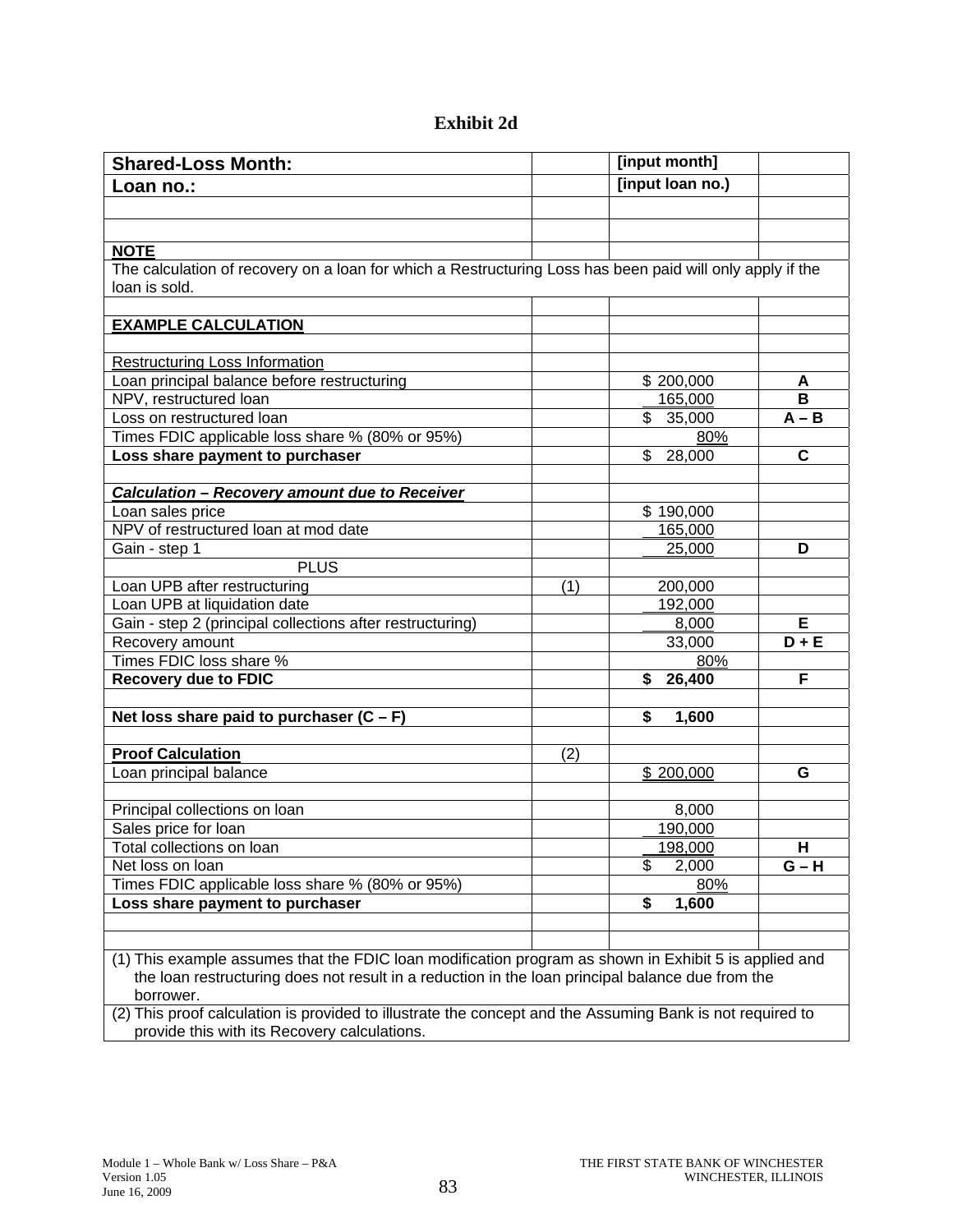| <b>SHARED-LOSS LOANS</b><br>PORTFOLIO PERFORMANCE AND SUMMARY SCHEDULE |                      |               |                  |
|------------------------------------------------------------------------|----------------------|---------------|------------------|
| <b>MONTH ENDED:</b>                                                    | [input report month] |               |                  |
|                                                                        |                      |               |                  |
|                                                                        |                      |               |                  |
| <b>POOL SUMMARY</b>                                                    |                      |               |                  |
|                                                                        | #                    | $\frac{6}{5}$ |                  |
| Loans at Sale Date                                                     | XX                   | XX            |                  |
|                                                                        |                      |               |                  |
| Loans as of this month-end                                             | ХX                   | XX            |                  |
|                                                                        |                      |               |                  |
| <b>STATED THRESHOLD TRACKING</b>                                       | $\#$                 | $\frac{6}{5}$ |                  |
| <b>Stated Threshold amount</b>                                         |                      |               | Α                |
|                                                                        |                      |               |                  |
| Cumulative loss payments, prior month                                  |                      |               |                  |
| Loss payment for current month                                         |                      |               |                  |
| Cumulative loss payment, this month                                    |                      |               |                  |
| Cumulative Commercial & Other Loans Net Charge-Offs                    |                      |               |                  |
|                                                                        |                      |               | В                |
| Remaining to Stated Threshold                                          |                      |               | $A - B$          |
|                                                                        |                      |               |                  |
|                                                                        |                      |               | Percent of Total |
| PORTFOLIO PERFORMANCE STATUS                                           | #                    | \$            | #                |
| Current                                                                |                      |               |                  |
| $30 - 59$ days past due                                                |                      |               |                  |
| $60 - 89$ days past due                                                |                      |               |                  |
| $90 - 119$ days past due                                               |                      |               |                  |
| 120 and over days past due                                             |                      |               |                  |
| In foreclosure                                                         |                      |               |                  |
| <b>ORE</b>                                                             |                      |               |                  |
| Total                                                                  |                      |               |                  |
|                                                                        |                      |               |                  |
| Memo Item:                                                             |                      |               |                  |
| Loans in process of restructuring - total                              |                      |               |                  |
| Loans in bankruptcy                                                    |                      |               |                  |
|                                                                        |                      |               |                  |
| Loans in process of restructuring by delinquency status                |                      |               |                  |
| Current                                                                |                      |               |                  |
| 30 - 59 days past due                                                  |                      |               |                  |
| 60 - 89 days past due                                                  |                      |               |                  |
| 90 - 119 days past due                                                 |                      |               |                  |
| 120 and over days past due In foreclosure                              |                      |               |                  |
| Total                                                                  |                      |               |                  |
|                                                                        |                      |               |                  |

**Exhibit 3 Portfolio Performance and Summary Schedule**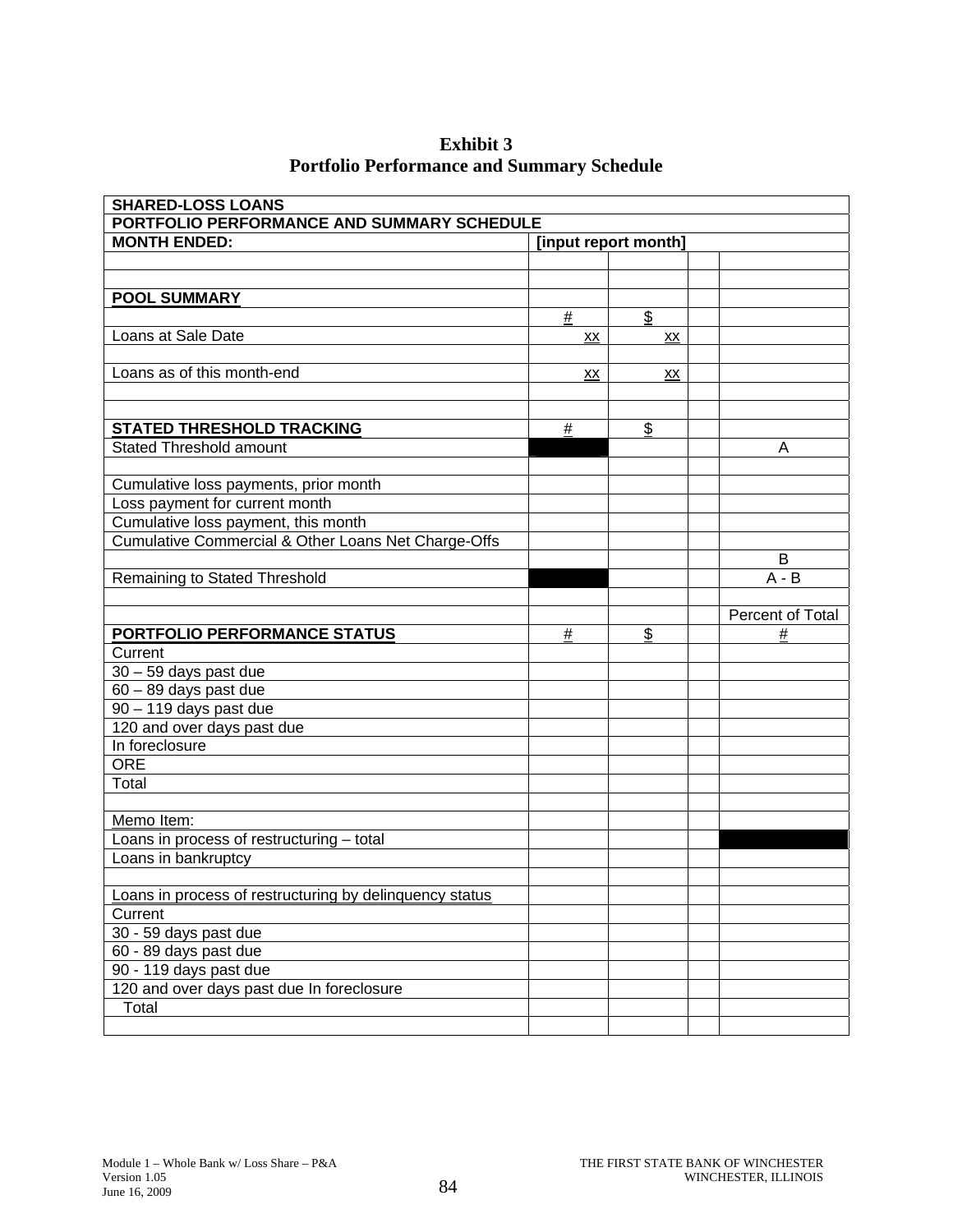| List of Loans Paid Off During Month    |                      |  |  |
|----------------------------------------|----------------------|--|--|
|                                        | Principal            |  |  |
| <u>Loan #</u>                          | Balance              |  |  |
|                                        |                      |  |  |
| <b>List of Loans Sold During Month</b> |                      |  |  |
|                                        |                      |  |  |
|                                        | Principal<br>Balance |  |  |
| Loan #                                 |                      |  |  |
|                                        |                      |  |  |
|                                        |                      |  |  |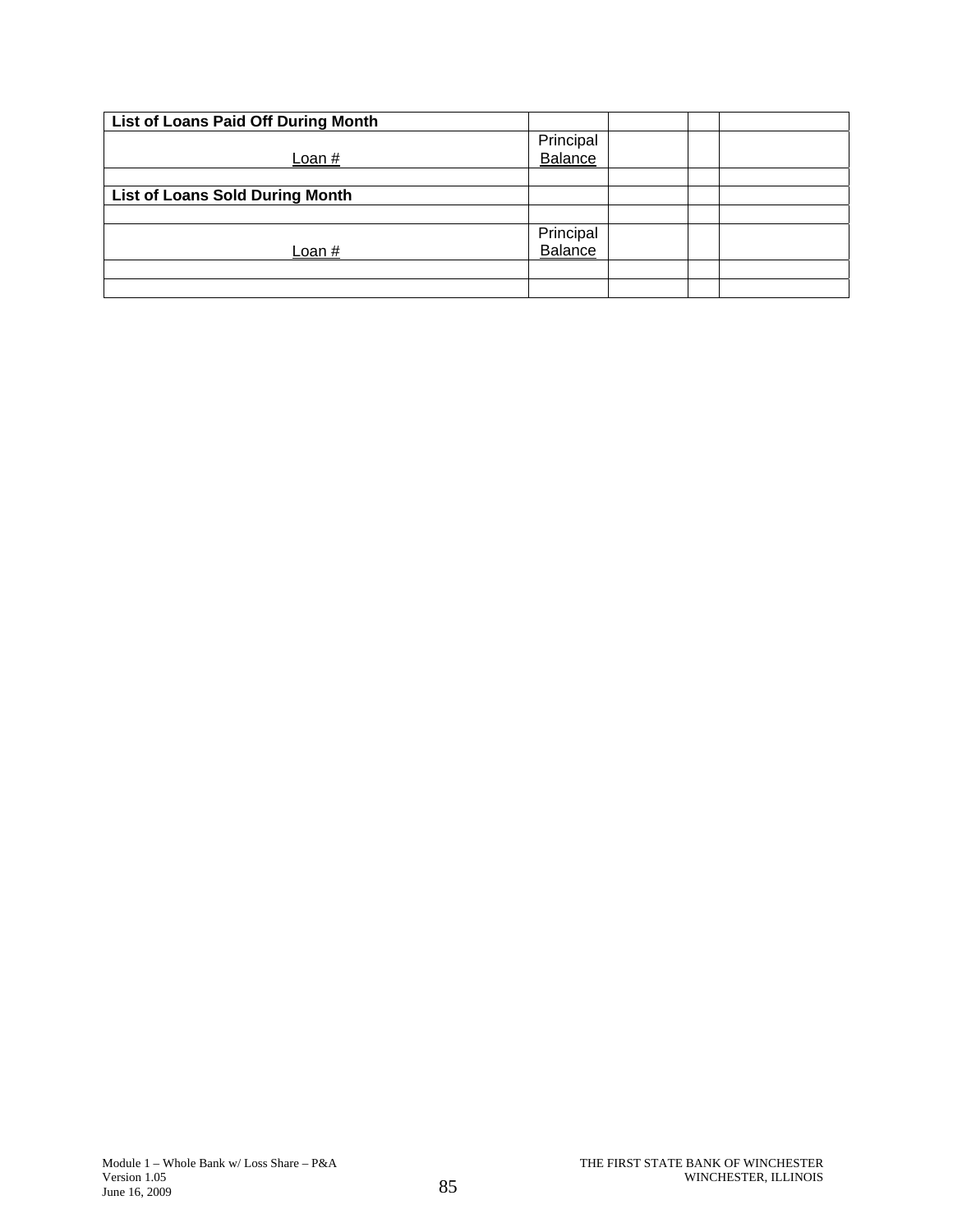## **Exhibit 4 Wire Transfer Instructions**

# **PURCHASER WIRING INSTRUCTIONS**

| <b>BANK RECEIVING WIRE</b>               |  |
|------------------------------------------|--|
|                                          |  |
| <b>9 DIGIT ABA ROUTING NUMBER</b>        |  |
|                                          |  |
| <b>ACCOUNT NUMBER</b>                    |  |
|                                          |  |
| <b>NAME OF ACCOUNT</b>                   |  |
|                                          |  |
| <b>ATTENTION TO WHOM</b>                 |  |
| <b>PURPOSE OF WIRE</b>                   |  |
|                                          |  |
| <b>FDIC RECEIVER WIRING INSTRUCTIONS</b> |  |
|                                          |  |
| <b>BANK RECEIVING WIRE</b>               |  |
|                                          |  |
| <b>SHORT NAME</b>                        |  |
|                                          |  |
| <b>ADDRESS OF BANK RECEIVING WIRE</b>    |  |
|                                          |  |
| <b>9 DIGIT ABA ROUTING NUMBER</b>        |  |
|                                          |  |
| <b>ACCOUNT NUMBER</b>                    |  |
|                                          |  |
| <b>NAME OF ACCOUNT</b>                   |  |
|                                          |  |
| <b>ATTENTION TO WHOM</b>                 |  |
| <b>PURPOSE OF WIRE</b>                   |  |
|                                          |  |
|                                          |  |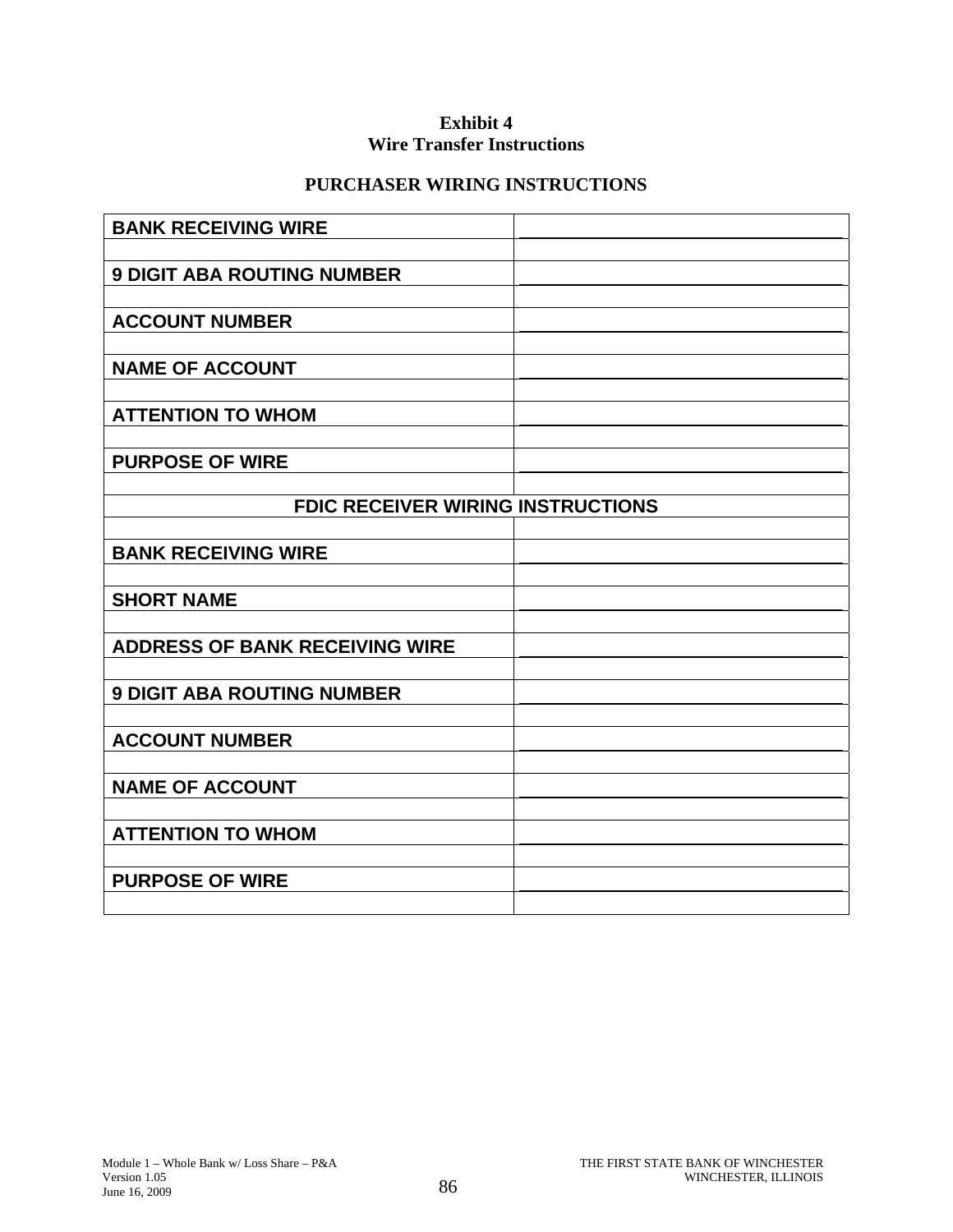# **EXHIBIT 5**

# **FDIC MORTGAGE LOAN MODIFICATION PROGRAM**

## **Objective**

The objective of this FDIC Mortgage Loan Modification Program ("Program") is to modify the terms of certain residential mortgage loans so as to improve affordability, increase the probability of performance, allow borrowers to remain in their homes and increase the value of the loans to the FDIC and assignees. The Program provides for the modification of Qualifying Loans (as defined below) by reducing the borrower's monthly housing debt to income ratio ("DTI Ratio") to no more than 31% at the time of the modification and eliminating adjustable interest rate and negative amortization features.

## Qualifying Mortgage Loans

In order for a mortgage loan to be a Qualifying Loan it must meet all of the following criteria, which must be confirmed by the lender:

- The collateral securing the mortgage loan is owner-occupied and the owner's primary residence; and
- The mortgagor has a first priority lien on the collateral; and
- Either the borrower is at least 60 days delinquent or a default is reasonably foreseeable.

### Modification Process

The lender shall undertake a review of its mortgage loan portfolio to identify Qualifying Loans. For each Qualifying Loan, the lender shall determine the net present value of the modified loan and, if it will exceed the net present value of the foreclosed collateral upon disposition, then the Qualifying Loan shall be modified so as to reduce the borrower's monthly DTI Ratio to no more than 31% at the time of the modification. To achieve this, the lender shall use a combination of interest rate reduction, term extension and principal forbearance, as necessary.

The borrower's monthly DTI Ratio shall be a percentage calculated by dividing the borrower's monthly income by the borrower's monthly housing payment (including principal, interest, taxes and insurance). For these purposes, (1) the borrower's monthly income shall be the amount of the borrower's (along with any co-borrowers') documented and verified gross monthly income, and (2) the borrower's monthly housing payment shall be the amount required to pay monthly principal and interest plus one-twelfth of the then current annual amount required to pay real property taxes and homeowner's insurance with respect to the collateral.

In order to calculate the monthly principal payment, the lender shall capitalize to the outstanding principal balance of the Qualifying Loan the amount of all delinquent interest, delinquent taxes, past due insurance premiums, third party fees and (without duplication) escrow advances (such amount, the "Capitalized Balance").

version 1.05<br>June 16, 2009 87 Module 1 – Whole Bank w/ Loss Share – P&A THE FIRST STATE BANK OF WINCHESTER<br>Version 1.05 WINCHESTER, ILLINOIS **87** WINCHESTER, ILLINOIS In order to achieve the goal of reducing the DTI Ratio to 31%, the lender shall take the following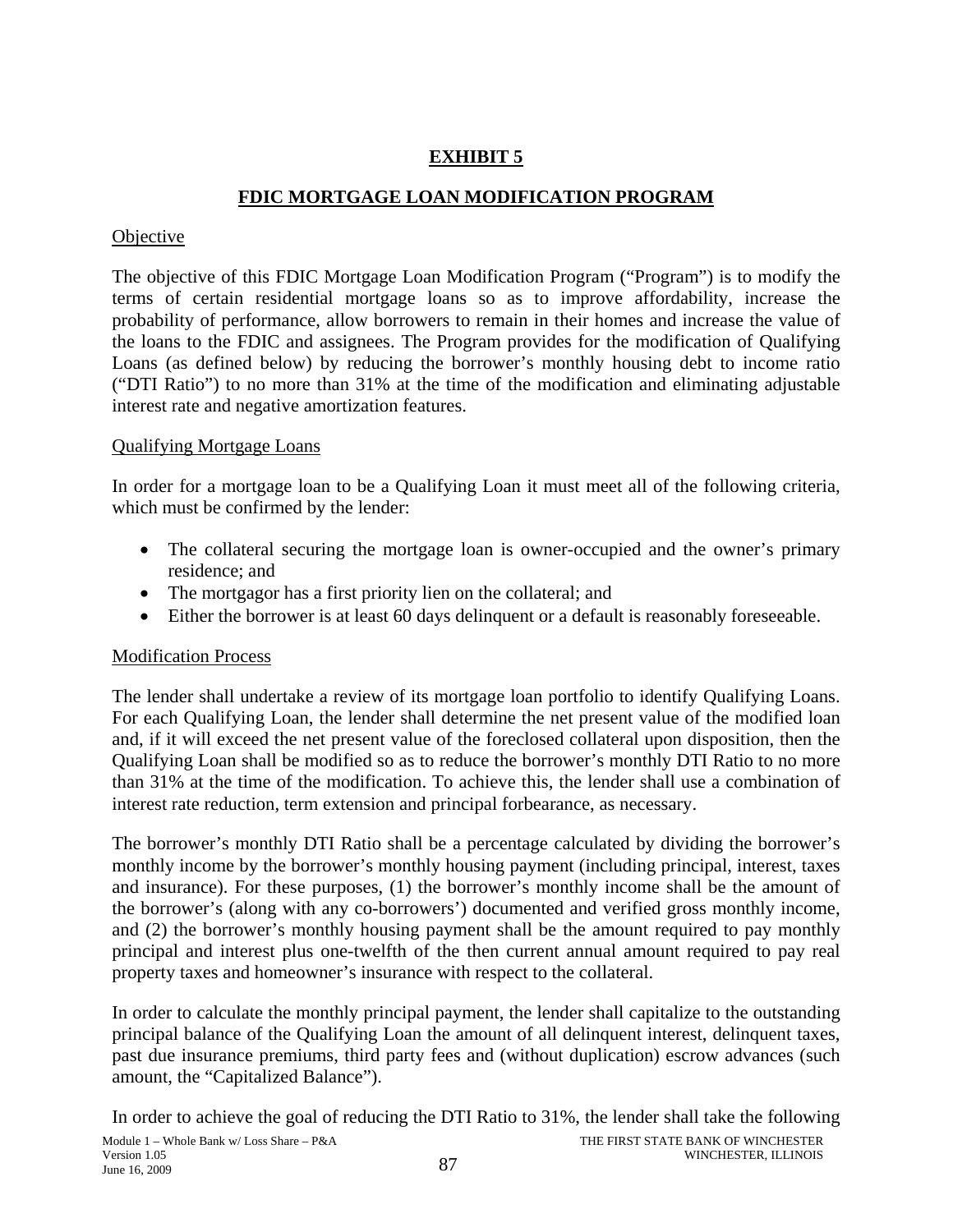steps in the following order of priority with respect to each Qualifying Loan:

- 1. Reduce the interest rate to the then current Freddie Mac Survey Rate for 30-year fixed rate mortgage loans, and adjust the term to 30 years.
- 2. If the DTI Ratio is still in excess of 31%, reduce the interest rate further, but no lower than 3%, until the DTI ratio of 31% is achieved.
- 3. If the DTI Ratio is still in excess of 31% after adjusting the interest rate to 3%, extend the remaining term of the loan by 10 years.
- 4. If the DTI Ratio is still in excess of 31%, calculate a new monthly payment (the "Adjusted Payment Amount") that will result in the borrower's monthly DTI Ratio not exceeding 31%. After calculating the Adjusted Payment Amount, the lender shall bifurcate the Capitalized Balance into two portions – the amortizing portion and the non-amortizing portion. The amortizing portion of the Capitalized Balance shall be the mortgage amount that will fully amortize over a 40-year term at an annual interest rate of 3% and monthly payments equal to the Adjusted Payment Amount. The nonamortizing portion of the Capitalized Balance shall be the difference between the Capitalized Balance and the amortizing portion of the Capitalized Balance. If the amortizing portion of the Capitalized Balance is less than 75% of the current estimated value of the collateral, then the lender may choose not to restructure the loan. If the lender chooses to restructure the loan, then the lender shall forbear on collecting the non-amortizing portion of the Capitalized Balance, and such amount shall be due and payable only upon the earlier of (i) maturity of the modified loan, (ii) a sale of the property or (iii) a pay-off or refinancing of the loan. No interest shall be charged on the non-amortizing portion of the Capitalized Balance, but repayment shall be secured by a first lien on the collateral.

# Special Note:

The net present value calculation used to determine whether a loan should be modified based on the modification process above is distinct and different from the net present value calculation used to determine the covered loss if the loan is modified. Please refer only to the net present value calculation described in this exhibit for the modification process, with its separate assumptions, when determining whether to provide a modification to a borrower. Separate assumptions may include, without limitation, Assuming Bank's determination of a probability of default without modification, a probability of default with modification, home price forecasts, prepayment speeds, and event timing. These assumptions are applied to different projected cash flows over the term of the loan, such as the projected cash flow of the loan performing or defaulting without modification and the projected cash flow of the loan performing or defaulting with modification.

By contrast, the net present value for determining the covered loss is based on a 10 year period. While the assumptions in the net present value calculation used in the modification process may change, the net present value calculation for determining the covered loss remains constant.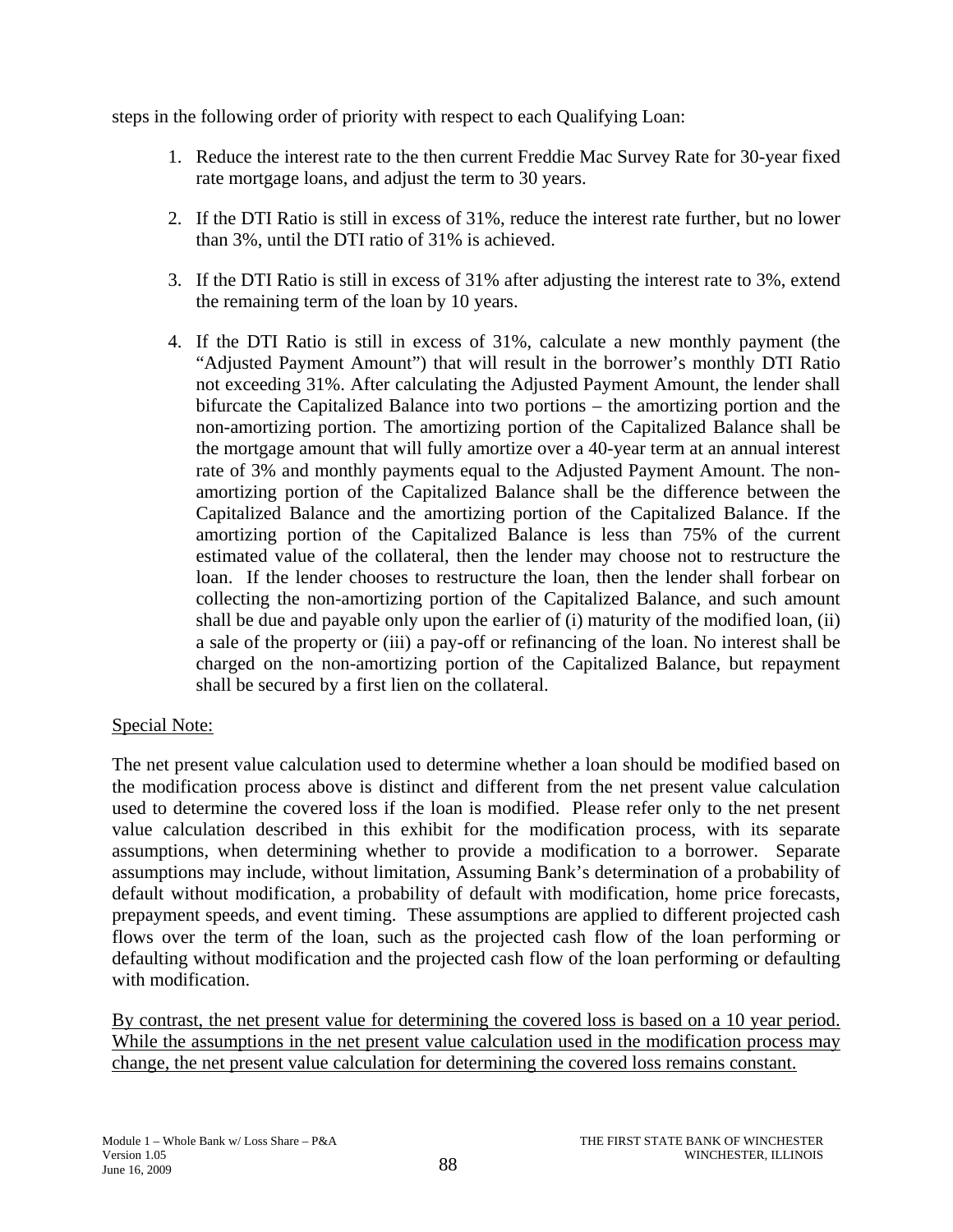#### **EXHIBIT 4.15B**

#### **COMMERCIAL AND OTHER ASSETS SHARED-LOSS AGREEMENT**

This agreement for reimbursement of loss sharing expenses on certain loans and other assets (the "Commercial Shared-Loss Agreement") shall apply when the Assuming Bank purchases Shared-Loss Assets as that term is defined herein. The terms hereof shall modify and supplement, as necessary, the terms of the Purchase and Assumption Agreement to which this Commercial Shared-Loss Agreement is attached as Exhibit 4.15B and incorporated therein. To the extent any inconsistencies may arise between the terms of the Purchase and Assumption Agreement and this Commercial Shared-Loss Agreement with respect to the subject matter of this Commercial Shared-Loss Agreement, the terms of this Commercial Shared-Loss Agreement shall control. References in this Commercial Shared-Loss Agreement to a particular Section shall be deemed to refer to a Section in this Commercial Shared-Loss Agreement unless the context indicates that a Section of the Purchase and Assumption Agreement is intended.

### **ARTICLE I -- DEFINITIONS**

Capitalized terms used in this Commercial Shared-Loss Agreement that are not defined in this Commercial Shared-Loss Agreement are defined in the Purchase and Assumption Agreement In addition to the terms defined above, defined below are certain additional terms relating to loss-sharing, as used in this Commercial Shared-Loss Agreement.

**"AAA"** means the American Arbitration Association as provided in Section 2.1(f)(iii) of this Commercial Shared-Loss Agreement.

**"Accrued Interest"** means, with respect to any Shared-Loss Loan, Permitted Advance or Shared-Loss Loan Commitment Advance at any time, the amount of earned and unpaid interest, taxes, credit life and/or disability insurance premiums (if any) payable by the Obligor accrued on or with respect to such Shared-Loss Loan, Permitted Advance or Shared-Loss Loan Commitment Advance, all as reflected on the Accounting Records of the Failed Bank or the Assuming Bank (as applicable); provided, that Accrued Interest shall not include any amount that accrues on or with respect to any Shared-Loss Loan, Permitted Advance or Shared-Loss Loan Commitment Advance after that Asset has been placed on non-accrual or nonperforming status by either the Failed Bank or the Assuming Bank (as applicable).

**"Additional ORE"** means Shared-Loss Loans that become Other Real Estate after Bank Closing Date.

**"Affiliate"** shall have the meaning set forth in the Purchase and Assumption Agreement; provided, that, for purposes of this Commercial Shared-Loss Agreement, no Third Party Servicer shall be deemed to be an Affiliate of the Assuming Bank.

**"Applicable Anniversary of the Commencement Date"** means the fifth (5th) anniversary of the Commencement Date.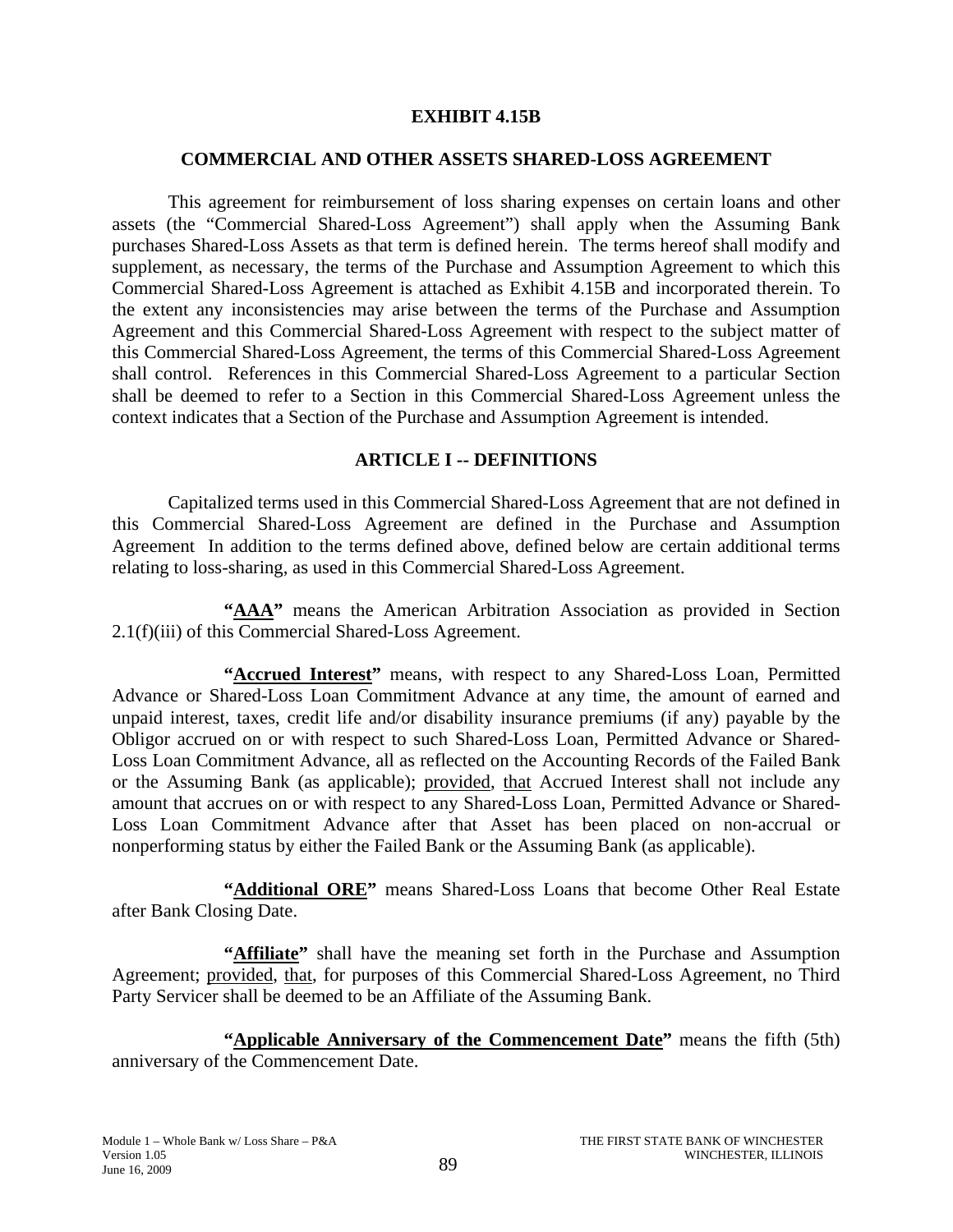**"Calendar Quarter"** means a quarterly period (a) for the first such period, beginning on the Commencement Date and ending on the last calendar day of either March, June, September or December, whichever is the first to occur after the Commencement Date, and (b) for quarterly periods thereafter, beginning on the first calendar day of the calendar month immediately after the month that ended the prior period and ending on the last calendar day of each successive three-calendar-month period thereafter (i.e., each March, June, September and December, starting in the applicable order depending on the ending date of first such period) of any year.

**"Capitalized Expenditures"** means those expenditures that (i) would be capitalized under generally accepted accounting principles, and (ii) are incurred with respect to Shared-Loss Loans, Other Real Estate, Additional ORE or Subsidiary ORE. Capitalized Expenditures shall not include expenses related to environmental conditions including, but not limited to, remediation, storage or disposal of any hazardous or toxic substances or any pollutant or contaminant.

**"Charge-Offs"** means, with respect to any Shared-Loss Assets for any period, an amount equal to the aggregate amount of loans or portions of loans classified as "Loss" under the Examination Criteria, including (a) charge-offs of (i) the principal amount of such assets net of unearned interest (including write-downs associated with Other Real Estate, Additional ORE, Subsidiary ORE or loan modification(s)) (ii) Accrued Interest, and (iii) Capitalized Expenditures plus (b) Pre-Charge-Off Expenses incurred on the respective Shared-Loss Loans, all as effected by the Assuming Bank during such period and reflected on the Accounting Records of the Assuming Bank; provided, that: (i) the aggregate amount of Accrued Interest (including any reversals thereof) for the period after Bank Closing that shall be included in determining the amount of Charge-Offs for any Shared-Loss Loan shall not exceed ninety (90) days' Accrued Interest; (ii) no Charge-Off shall be taken with respect to any anticipated expenditure by the Assuming Bank until such expenditure is actually incurred; (iii) any financial statement adjustments made in connection with the purchase of any Assets pursuant to this Purchase and Assumption Agreement or any future purchase, merger, consolidation or other acquisition of the Assuming Bank shall not constitute "Charge-Offs"; and (iv) except for Portfolio Sales or any other sales or dispositions consented to by the Receiver, losses incurred on the sale or other disposition of Shared-Loss Assets to any Person (other than the sale or other disposition of Other Real Estate, Additional ORE or Subsidiary ORE to a Person other than an Affiliate of the Assuming Bank which is conducted in a commercially reasonable and prudent manner) shall not constitute Charge-Offs.

**"Commencement Date"** means the first calendar day following Bank Closing.

**"Consumer Loans"** means Loans to individuals for household, family and other personal expenditures (including United States and/or State-guaranteed student loans and extensions of credit pursuant to a credit card plan or debit card plan).

 **"Environmental Assessment"** means an assessment of the presence, storage or release of any hazardous or toxic substance, pollutant or contaminant with respect to the collateral securing a Shared-Loss Loan that has been fully or partially charged off.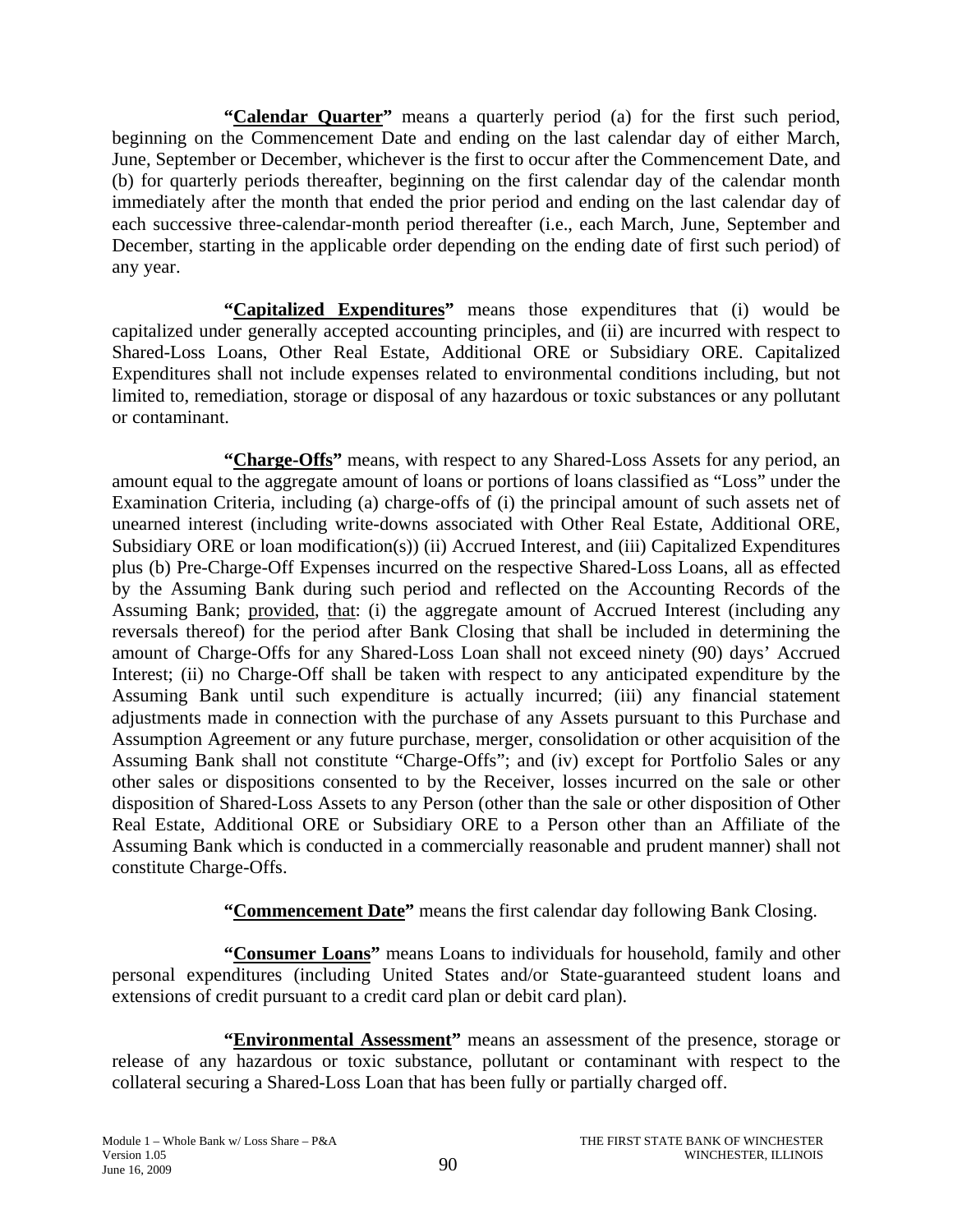**"Examination Criteria"** means the loan classification criteria employed by, or any applicable regulations of, the Assuming Bank's Chartering Authority at the time such action is taken, as such criteria may be amended from time to time.

**"Failed Bank Charge-Offs/Write-Downs"** means, with respect to any Shared-Loss Asset, an amount equal to the aggregate amount of reversals or charge-offs of Accrued Interest and charge-offs and write-downs of principal effected by the Failed Bank with respect to that Shared-Loss Asset as reflected on the Accounting Records of the Failed Bank.

**"Fair Value"** means the fair value of a Shared Loss MTM Asset as determined in accordance with FAS 157 as in effect on Bank Closing.

**"FDIC Party"** has the meaning provided in Section 2.1(f)(ii) of this Commercial Shared-Loss Agreement.

**"Net Charge-Offs"** means, with respect to any period, an amount equal to the aggregate amount of Charge-Offs for such period less the amount of Recoveries for such period.

**"Neutral Member"** has the meaning provided in Section 2.1(f)(ii) of this Commercial Shared-Loss Agreement.

"New Shared-Loss Loans" means loans that would otherwise be subject to loss sharing under this Commercial Shared-Loss Agreement that were originated after the Information Package Date and before Bank Closing.

**"Notice of Dispute"** has the meaning provided in Section 2.1(f)(iii) of this Commercial Shared-Loss Agreement.

**"ORE Subsidiary"** means any Subsidiary of the Assuming Bank that engages solely in holding, servicing, managing or liquidating interests of a type described in clause (A) of the definition of "Other Real Estate," which interests have arisen from the collection or settlement of a Shared-Loss Loan.

**"Other Real Estate"** means all of the following (including any of the following fully or partially charged off the books and records of the Failed Bank or the Assuming Bank) that (i) are owned by the Failed Bank as of Bank Closing and are purchased pursuant to the Purchase and Assumption Agreement or (ii) have arisen subsequent to Bank Closing from the collection or settlement by the Assuming Bank of a Shared-Loss Loan:

(A) all interests in real estate (other than Bank Premises and Fixtures), including but not limited to mineral rights, leasehold rights, condominium and cooperative interests, air rights and development rights; and

(B) all other assets (whether real or personal property) acquired by foreclosure or in full or partial satisfaction of judgments or indebtedness.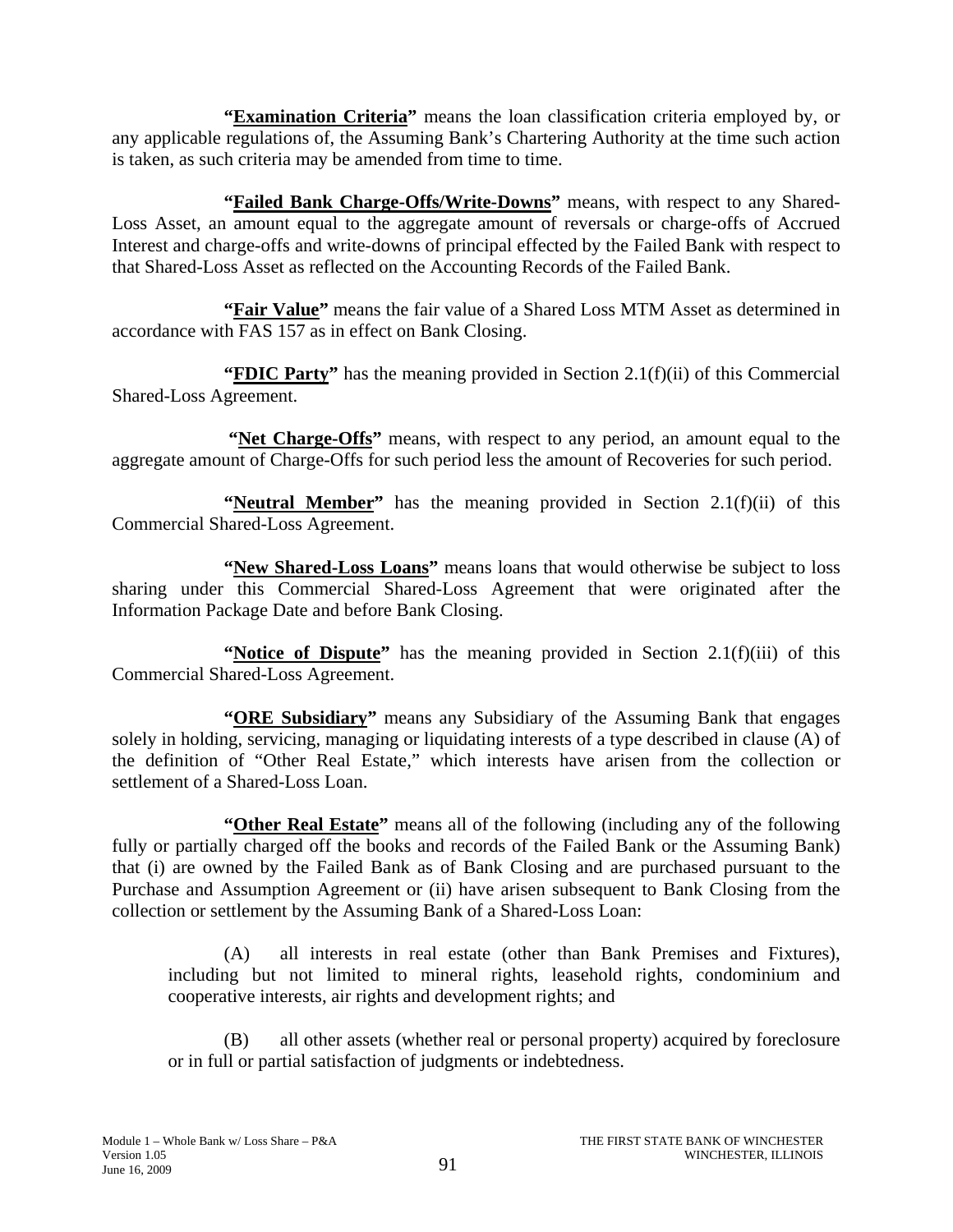**"Permitted Advance"** means an advance of funds by the Assuming Bank with respect to a Shared-Loss Loan, or the making of a legally binding commitment by the Assuming Bank to advance funds with respect to a Shared-Loss Loan, that (i) in the case of such an advance, is actually made, and, in the case of such a commitment, is made and all of the proceeds thereof actually advanced, within one (1) year after the Commencement Date, (ii) does not cause the sum of (A) the book value of such Shared-Loss Loan as reflected on the Accounting Records of the Assuming Bank after any such advance has been made by the Assuming Bank plus (B) the unfunded amount of any such commitment made by the Assuming Bank related thereto, to exceed 110% of the Book Value of such Shared-Loss Loan, (iii) is not made with respect to a Shared-Loss Loan with respect to which (A) there exists a related Shared-Loss Loan Commitment or (B) the Assuming Bank has taken a Charge-Off and (iv) is made in good faith, is supported at the time it is made by documentation in the Credit Files and conforms to and is in accordance with the applicable requirements set forth in Article III of this Commercial Shared-Loss Agreement and with the then effective written internal credit policy guidelines of the Assuming Bank; provided, that the limitations in subparagraphs (i), (ii) and (iii) of this definition shall not apply to any such action (other than to an advance or commitment related to the remediation, storage or final disposal of any hazardous or toxic substance, pollutant or contaminant) that is taken by Assuming Bank in its reasonable discretion to preserve or secure the value of the collateral for such Shared-Loss Loan.

**"Permitted Amendment"** means, with respect to any Shared-Loss Loan Commitment or Shared-Loss Loan, any amendment, modification, renewal or extension thereof, or any waiver of any term, right, or remedy thereunder, made by the Assuming Bank in good faith and otherwise in accordance with the applicable requirements set forth in Article III of this Commercial Shared-Loss Agreement and the then effective written internal credit policy guidelines of the Assuming Bank; provided, that:

(i) with respect to a Shared-Loss Loan Commitment or a Shared-Loss Loan that is not a revolving line of credit, no such amendment, modification, renewal, extension, or waiver, except as allowed under the definition of Permitted Advance, shall operate to increase the amount of principal (A) then remaining available to be advanced by the Assuming Bank under the Shared-Loss Loan Commitment or (B) then outstanding under the Shared-Loss Loan;

(ii) with respect to a Shared-Loss Loan Commitment or a Shared-Loss Loan that is a revolving line of credit, no such amendment, modification, renewal, extension, or waiver, except as allowed under the definition of Permitted Advance, shall operate to increase the maximum amount of principal authorized as of Bank Closing to be outstanding at any one time under the underlying revolving line of credit relationship with the debtor (regardless of the extent to which such revolving line of credit may have been funded as of Bank Closing or may subsequently have been funded and/or repaid); and

(iii) no such amendment, modification, renewal, extension or waiver shall extend the term of such Shared-Loss Loan Commitment or Shared-Loss Loan beyond the end of the final Shared-Loss Quarter unless the term of such Shared-Loss Loan Commitment or Shared-Loss Loan as existed on Bank Closing was beyond the end of the final Shared-Loss Quarter, in which event no such amendment, modification, renewal, extension or waiver shall extend such term beyond the term as existed as of Bank Closing.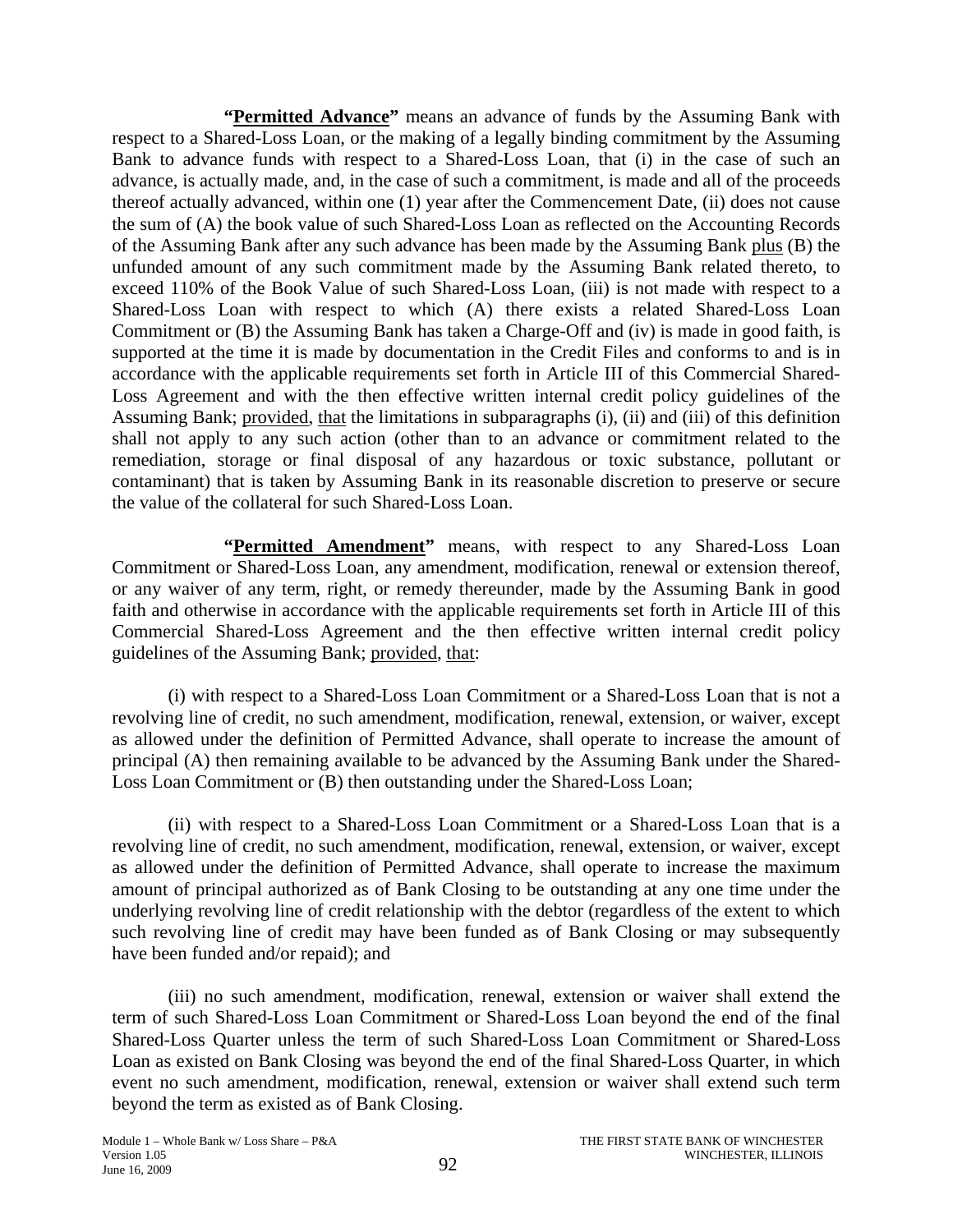"**Pre-Charge-Off Expenses**" means those expenses incurred in the usual and prudent management of a Shared-Loss Loan that would qualify as a Reimbursable Expense or Recovery Expense if incurred after a Charge-Off of the related Shared-Loss Asset had occurred.

**"Quarterly Certificate"** has the meaning provided in Section 2.1(a)(i) of this Commercial Shared-Loss Agreement.

## **"Recoveries"**

 (I)(A) In addition to any sums to be applied as Recoveries pursuant to subparagraph (II) below, "Recoveries" means, with respect to any period, the sum of (without duplication):

(i) the amount of collections during such period by the Assuming Bank on Charge-Offs of Shared-Loss Assets effected by the Assuming Bank prior to the end of the final Shared-Loss Quarter; plus

(ii) the amount of collections during such period by the Assuming Bank on Failed Bank Charge-Offs/Write-Downs; plus

(iii) the amount of gain on any sale or other disposition during such period by the Assuming Bank of Shared Loss Loans, Other Real Estate, Additional ORE or Subsidiary ORE (provided, that the amount of any such gain included in Recoveries shall not exceed the aggregate amount of the related Failed Bank Charge-Offs/Write-Downs and Charge-Offs taken and any related Reimbursable Expenses and Recovery Expenses); plus

(iv) the amount of collections during such period by the Assuming Bank of any Reimbursable Expenses or Recovery Expenses; plus

(v) the amount of any fee or other consideration received by the Assuming Bank during or prior to such period in connection with any amendment, modification, renewal, extension, refinance, restructure, commitment or other similar action taken by the Assuming Bank with respect to a Shared-Loss Asset with respect to which there exists a Failed Bank Charge-Off/Write-Down or a Shared-Loss Loan as to which a Charge-Off has been effected by the Assuming Bank during or prior to such period (provided, that the amount of any such fee or other consideration included in Recoveries shall not exceed the aggregate amount of the related Failed Bank Charge-Offs/Write-Downs and Charge-Offs taken and any related Reimbursable Expenses and Recovery Expenses).

(I)(B) For the purpose of determining the amounts to be applied as Recoveries pursuant to subparagraph (I)(A) above, the Assuming Bank shall apply amounts received on the Assets that are not otherwise applied to reduce the book value of principal of a Shared-Loss Loan (or, in the case of Other Real Estate, Additional ORE, Subsidiary ORE and Capitalized Expenditures, that are not otherwise applied to reduce the book value thereof) in the following order: first to Charge-Offs and Failed Bank Charge-Offs/Write Downs; then to Reimbursable Expenses and Recovery Expenses; then to interest income; and then to other expenses incurred by the Assuming Bank.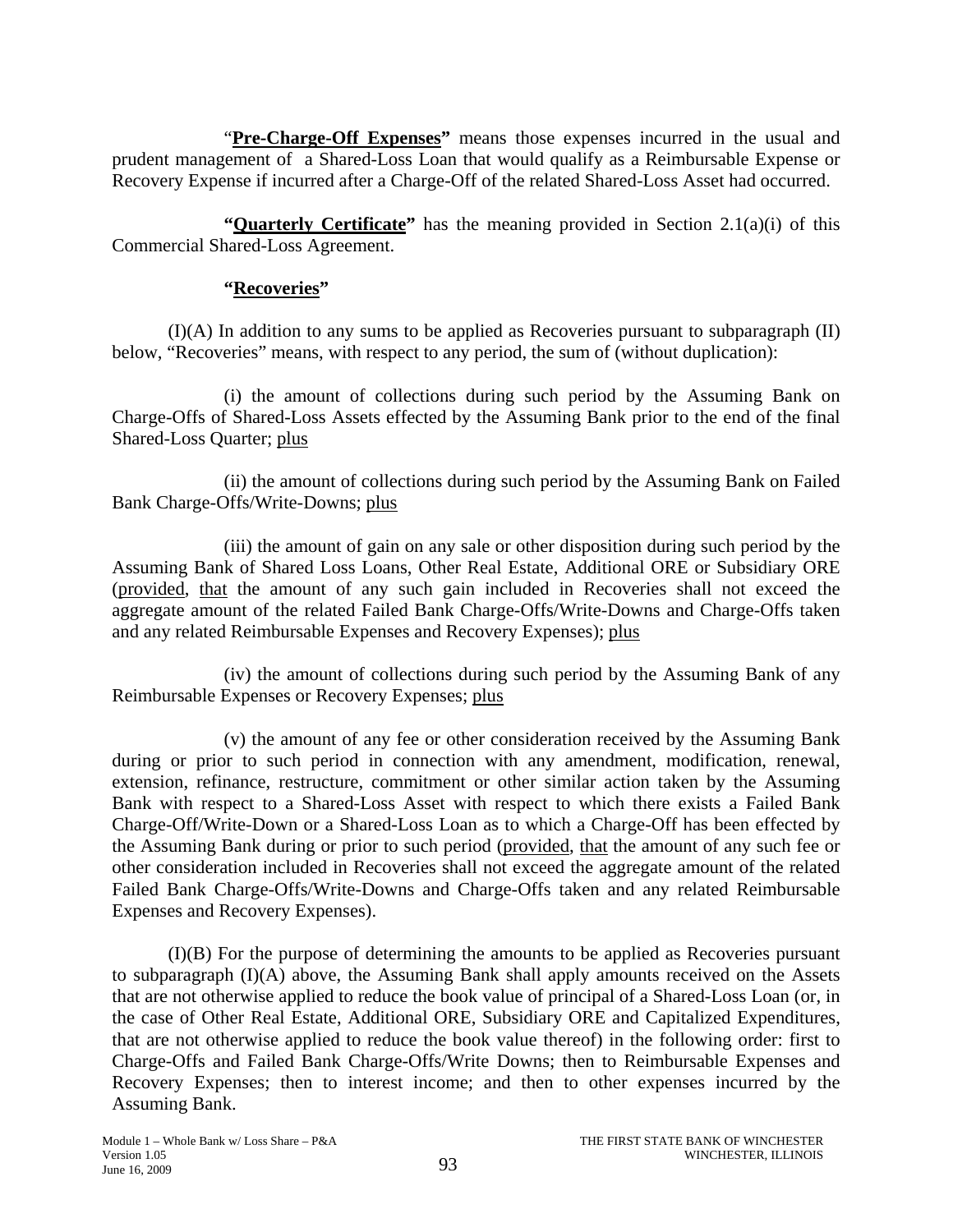(II) If there occurs an amendment, modification, renewal, extension, refinance, restructure, commitment, sale or other similar action with respect to a Shared-Loss Loan as to which there exists a Failed Bank Charge-Off/Write Down or as to which a Charge-Off has been effected by the Assuming Bank during or prior to such period, and if, as a result of such occurrence, the Assuming Bank recognizes any interest income for financial accounting purposes on that Shared-Loss Loan, then "Recoveries" shall also include the portion of the total amount of any such interest income recognized by the Assuming Bank which is derived by multiplying:

(A) the total amount of any such interest income recognized by the Assuming Bank during such period with respect to that Shared-Loss Loan as described above, by

(B) a fraction, the numerator of which is the aggregate principal amount (excluding reversals or charge-offs of Accrued Interest) of all such Failed Bank Charge-Offs/Write-Downs and Charge-Offs effected by the Assuming Bank with respect to that Shared-Loss Loan plus the principal amount of that Shared-Loss Loan that has not yet been chargedoff but has been placed on nonaccrual status, all of which occurred at any time prior to or during the period in which the interest income referred to in subparagraph (II)(A) immediately above was recognized, and the denominator of which is the total amount of principal indebtedness (including all such prior Failed Bank Charge-Offs/Write-Downs and Charge-Offs as described above) due from the Obligor on that Shared-Loss Loan as of the end of such period;

provided, however, that the amount of any interest income included as Recoveries for a particular Shared-Loss Loan shall not exceed the aggregate amount of (a) Failed Bank Charge-Offs/Write-Downs, (b) Charge-Offs effected by the Assuming Bank during or prior to the period in which the amount of Recoveries is being determined, plus (c) any Reimbursable Expenses and Recovery Expenses paid to the Assuming Bank pursuant to this Commercial Shared-Loss Agreement during or prior to the period in which the amount of Recoveries is being determined, all with respect to that particular Shared-Loss Loan; and, provided, further, that any collections on any such Shared-Loss Loan that are not applied to reduce book value of principal or recognized as interest income shall be applied pursuant to subparagraph (I) above.

(III) Notwithstanding subparagraphs (I) and (II) above, the term "Recoveries" shall not include: (a) any amounts paid to the Assuming Bank by the Receiver pursuant to Section 2.1 of this Commercial Shared-Loss Agreement, (b) amounts received with respect to Charge-Offs effected by the Assuming Bank after the final Shared-Loss Quarter, (c) after the final Shared-Loss Quarter, income received by the Assuming Bank from the operation of, and any gains recognized by the Assuming Bank on the disposition of, Other Real Estate, Additional ORE or Subsidiary ORE (such income and gains being hereinafter together referred to as "ORE Income"), except to the extent that aggregate ORE Income exceeds the aggregate expenses paid to third parties by or on behalf of the Assuming Bank after the final Shared-Loss Quarter to manage, operate and maintain Other Real Estate, Additional ORE or Subsidiary ORE (such expenses being hereinafter referred to as "ORE Expenses"). In determining the extent aggregate ORE Income exceeds aggregate ORE Expenses for any Recovery Quarter as set forth immediately above in subparagraph (c), the Assuming Bank will subtract (i) ORE Expenses paid to third parties during such Recovery Quarter (provided, that, in the case of the final Recovery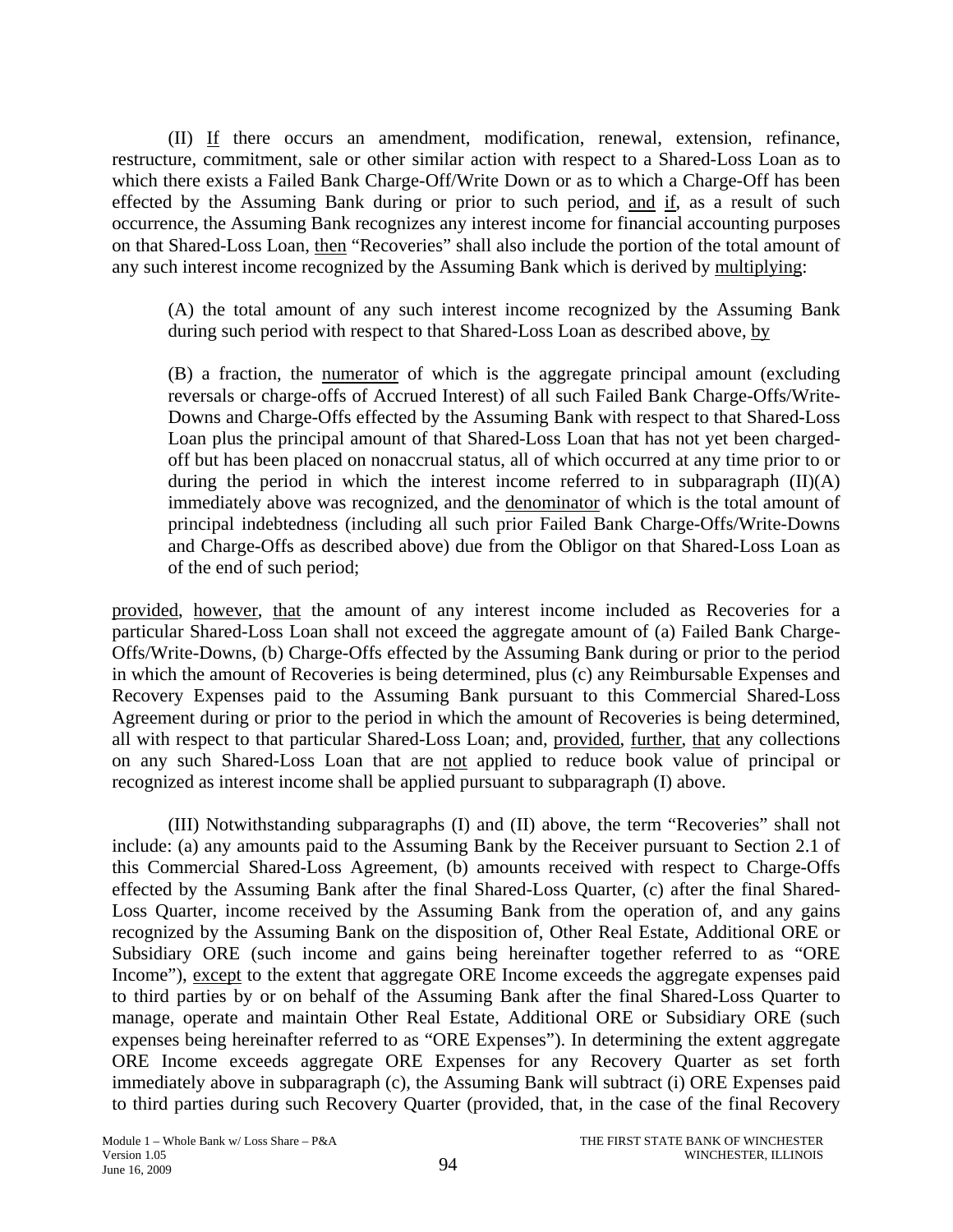Quarter only, the Assuming Bank will subtract ORE Expenses paid to third parties from the beginning of the final Recovery Quarter up to the date the Assuming Bank is required to deliver the final Quarterly Certificate pursuant to this Commercial Shared-Loss Agreement) from (ii) ORE Income received during such Recovery Quarter, to calculate net ORE income ("Net ORE Income") for that Recovery Quarter. If the amount of Net ORE Income so calculated for a Recovery Quarter is positive, such amount shall be reported as Recoveries on the Quarterly Certificate for such Recovery Quarter. If the amount of Net ORE Income so calculated for a Recovery Quarter is negative ("Net ORE Loss Carryforward"), such amount shall be added to any ORE Expenses paid to third parties in the next succeeding Recovery Quarter, which sum shall then be subtracted from ORE Income for that next succeeding Recovery Quarter, for the purpose of determining the amount of Net ORE Income (or, if applicable, Net ORE Loss Carryforward) for that next succeeding Recovery Quarter. If, as of the end of the final Recovery Quarter, a Net ORE Loss Carryforward exists, then the amount of the Net ORE Loss Carryforward that does not exceed the aggregate amount of Net ORE Income reported as Recoveries on Quarterly Certificates for all Recovery Quarters may be included as a Recovery Expense on the Quarterly Certificate for the final Recovery Quarter.

**"Recovery Amount"** has the meaning provided in Section 2.1(b)(ii) of this Commercial Shared-Loss Agreement.

**"Recovery Expenses"** means, for any Recovery Quarter, the amount of actual, reasonable and necessary out-of-pocket expenses (other than Capitalized Expenditures) paid to third parties (other than Affiliates of the Assuming Bank) by or on behalf of the Assuming Bank, as limited by Sections 3.2(c) and (d) of Article III to this Commercial Shared-Loss Agreement, to recover amounts owed with respect to (i) any Shared-Loss Asset as to which a Charge-Off was effected prior to the end of the final Shared-Loss Quarter (provided that such amounts were incurred no earlier than the date the first Charge-Off on such Shared-Loss Asset could have been reflected on the Accounting Records of the Assuming Bank), and (ii) Failed Bank Charge-Offs/Write-Downs (including, in each case, all costs and expenses related to an Environmental Assessment and any other costs or expenses related to any environmental conditions with respect to the Shared-Loss Assets (it being understood that any remediation expenses for any such pollutant or contaminant are not recoverable if in excess of two hundred thousand dollars (\$200,000) per Shared-Loss Asset, without the Assuming Bank having obtained the prior consent of the Receiver for such expenses); provided, that, so long as income with respect to a Shared-Loss Loan is being prorated pursuant to the arithmetical formula in subsection (II) of the definition of "Recoveries", the term "Recovery Expenses" shall not include that portion of any such expenses paid during such Recovery Quarter to recover any amounts owed on that Shared-Loss Loan that is derived by:

subtracting (1) the product derived by multiplying:

(A) the total amount of any such expenses paid by or on behalf of the Assuming Bank during such Recovery Quarter with respect to that Shared-Loss Loan, by

(B) a fraction, the numerator of which is the aggregate principal amount (excluding reversals or charge-offs of Accrued Interest) of all such Failed Bank Charge-Offs/Write-Downs and Charge-Offs effected by the Assuming Bank with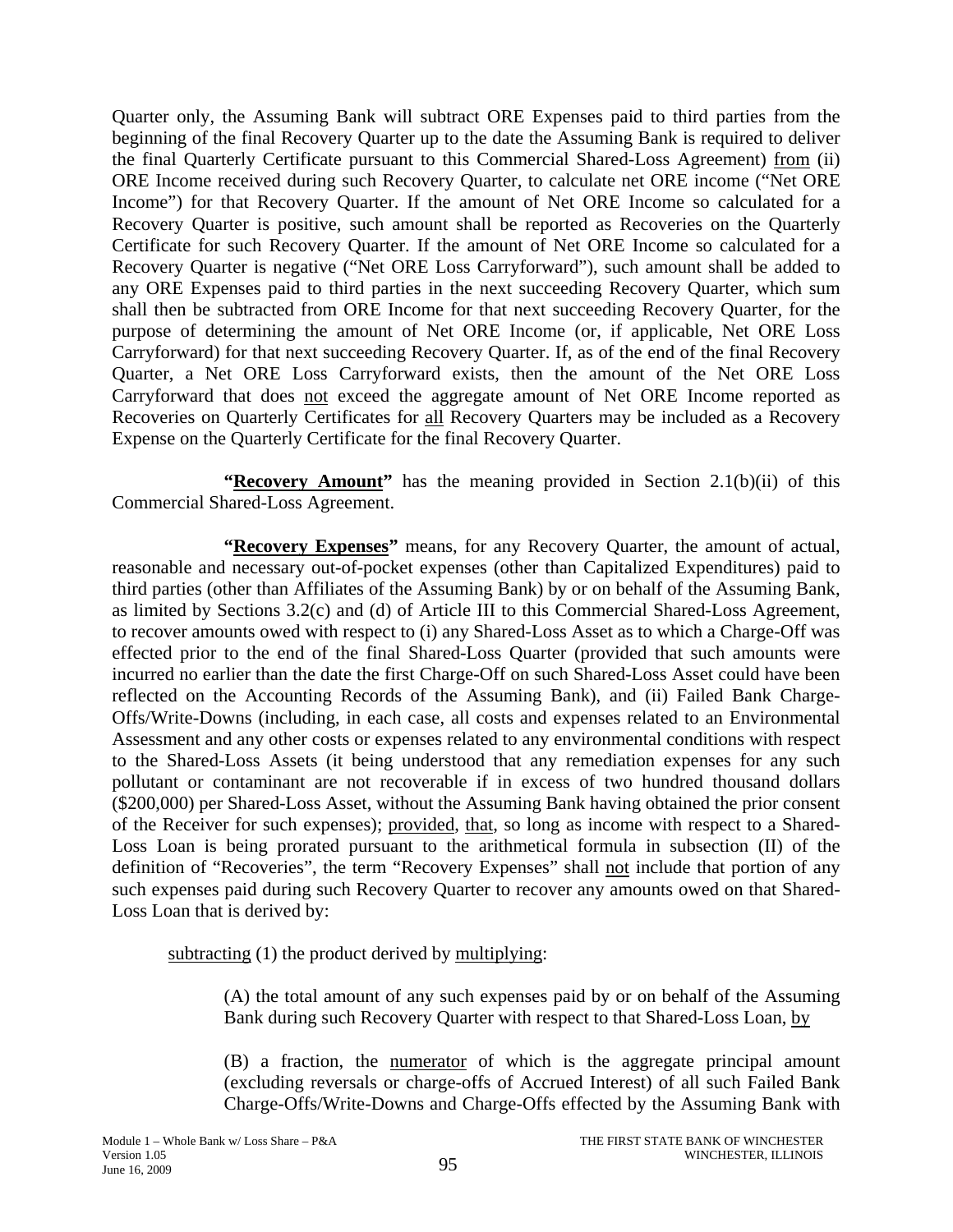respect to that Shared-Loss Loan plus the principal amount of that Shared-Loss Loan that has not yet been charged-off but has been placed on nonaccrual status, all of which occurred at any time prior to or during the period in which the interest income referred to in subparagraph (II)(A) of the definition of "Recoveries" was recognized, and the denominator of which is the total amount of principal indebtedness (including all such prior Failed Bank Charge-Offs/Write-Downs and Charge-Offs as described above) due from the Obligor on that Shared-Loss Loan as of the end of such period;

from (2) the total amount of any such expenses paid during that Recovery Quarter with respect to that Shared-Loss Loan.

**"Recovery Quarter"** has the meaning provided in Section 2.1(a)(ii) of this Commercial Shared-Loss Agreement.

**"Reimbursable Expenses"** means, for any Shared-Loss Quarter, the amount of actual, reasonable and necessary out-of-pocket expenses (other than Capitalized Expenditures), paid to third parties (other than Affiliates of the Assuming Bank) by or on behalf of the Assuming Bank, as limited by Sections 3.2(c) and (d) of Article III of this Commercial Shared-Loss Agreement, to:

(i) recover amounts owed with respect to any Shared-Loss Asset as to which a Charge-Off has been effected prior to the end of the final Shared-Loss Quarter (provided that such amounts were incurred no earlier than the date the first Charge-Off on such Shared-Loss Asset could have been reflected on the Accounting Records of the Assuming Bank) and recover amounts owed with respect to Failed Bank Charge-Offs/Write-Downs (including, in each case, all costs and expenses related to an Environmental Assessment and any other costs or expenses related to any environmental conditions with respect to the Shared-Loss Assets (it being understood that any such remediation expenses for any such pollutant or contaminant are not recoverable if in excess of two hundred thousand dollars (\$200,000) per Shared-Loss Asset, without the Assuming Bank having obtained the prior consent of the Receiver for such expenses); provided, that, so long as income with respect to a Shared-Loss Loan is being prorated pursuant to the arithmetical formula in subsection (II) of the definition of "Recoveries", the term "Reimbursable Expenses" shall not include that portion of any such expenses paid during such Shared-Loss Quarter to recover any amounts owed on that Shared-Loss Loan that is derived by:

subtracting (1) the product derived by multiplying:

(A) the total amount of any such expenses paid by or on behalf of the Assuming Bank during such Shared-Loss Quarter with respect to that Shared-Loss Loan, by

(B) a fraction, the numerator of which is the aggregate principal amount (excluding reversals or charge-offs of Accrued Interest) of all such Failed Bank Charge-Offs/Write-Downs and Charge-Offs effected by the Assuming Bank with respect to that Shared-Loss Loan plus the principal amount of that Shared-Loss Loan that has not yet been charged-off but has been placed on nonaccrual status,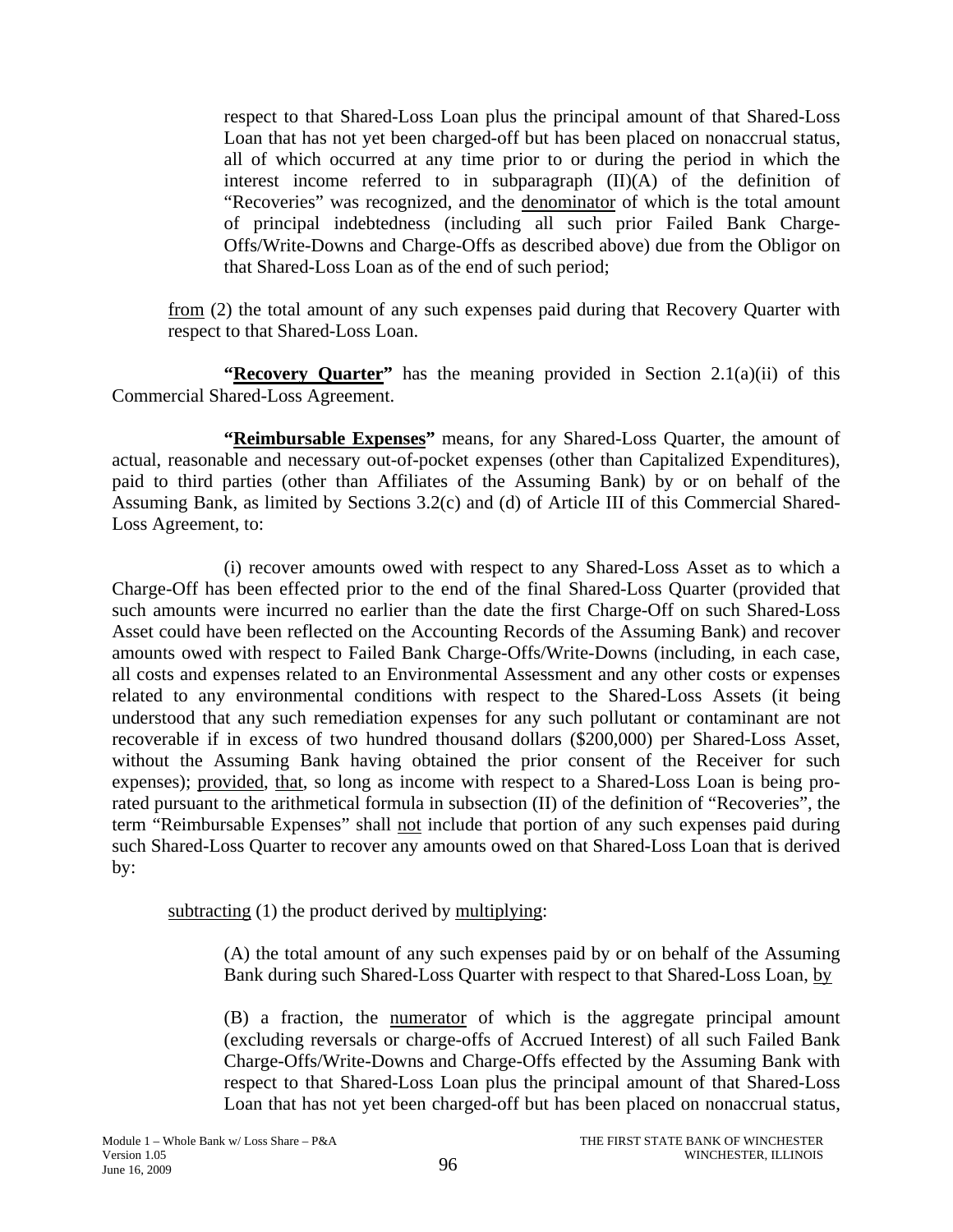all of which occurred at any time prior to or during the period in which the interest income referred to in subparagraph (II)(A) of the definition of "Recoveries" was recognized, and the denominator of which is the total amount of principal indebtedness (including all such prior Failed Bank Charge-Offs/Write-Downs and Charge-Offs as described above) due from the Obligor on that Shared-Loss Loan as of the end of such period;

from (2) the total amount of any such expenses paid during that Shared-Loss Quarter with respect to that Shared-Loss Loan; and

 (ii) manage, operate or maintain Other Real Estate, Additional ORE or Subsidiary ORE less the amount of any income received by the Assuming Bank during such Shared-Loss Quarter with respect to such Other Real Estate, Additional ORE or Subsidiary ORE (which resulting amount under this clause (ii) may be negative).

**"Review Board"** has the meaning provided in Section 2.1(f)(i) of this Commercial Shared-Loss Agreement.

**"Shared-Loss Amount"** has the meaning provided in Section 2.1(b)(i) of this Commercial Shared-Loss Agreement.

**"Shared-Loss Asset Repurchase Price"** means, with respect to any Shared-Loss Asset, the principal amount thereof plus any other fees or penalties due from an Obligor (including, subject to the limitations discussed below, the amount of any Accrued Interest) stated on the Accounting Records of the Assuming Bank, as of the date as of which the Shared-Loss Asset Repurchase Price is being determined (regardless, in the case of a Shared-Loss Loan, of the Legal Balance thereof) plus all Reimbursable Expenses and Recovery Expenses incurred up to and through the date of consummation of purchase of such Shared-Loss Asset; provided, that (i) in the case of a Shared-Loss Loan there shall be excluded from such amount the amount of any Accrued Interest accrued on or with respect to such Shared-Loss Loan prior to the ninety (90)-day period ending on the day prior to the purchase date determined pursuant to Sections  $2.1(e)(i)$  or  $2.1(e)(iii)$  of this Commercial Shared-Loss Agreement, except to the extent such Accrued Interest was included in the Book Value of such Shared-Loss Loan, and (ii) any collections on a Shared-Loss Loan received by the Assuming Bank after the purchase date applicable to such Shared-Loss Loan shall be applied (without duplication) to reduce the Shared-Loss Asset Repurchase Price of such Shared-Loss Loan on a dollar-for-dollar basis. For purposes of determining the amount of unpaid interest which accrued during a given period with respect to a variable-rate Shared-Loss Loan, all collections of interest shall be deemed to be applied to unpaid interest in the chronological order in which such interest accrued.

**"Shared-Loss Assets"** means Shared-Loss Loans, Other Real Estate purchased by the Assuming Bank, Additional ORE, Subsidiary ORE and Capitalized Expenditures, but does not include Shared Loss MTM Assets.

### **"Shared-Loss Loan Commitment"** means:

(i) any Commitment to make a further extension of credit or to make a further advance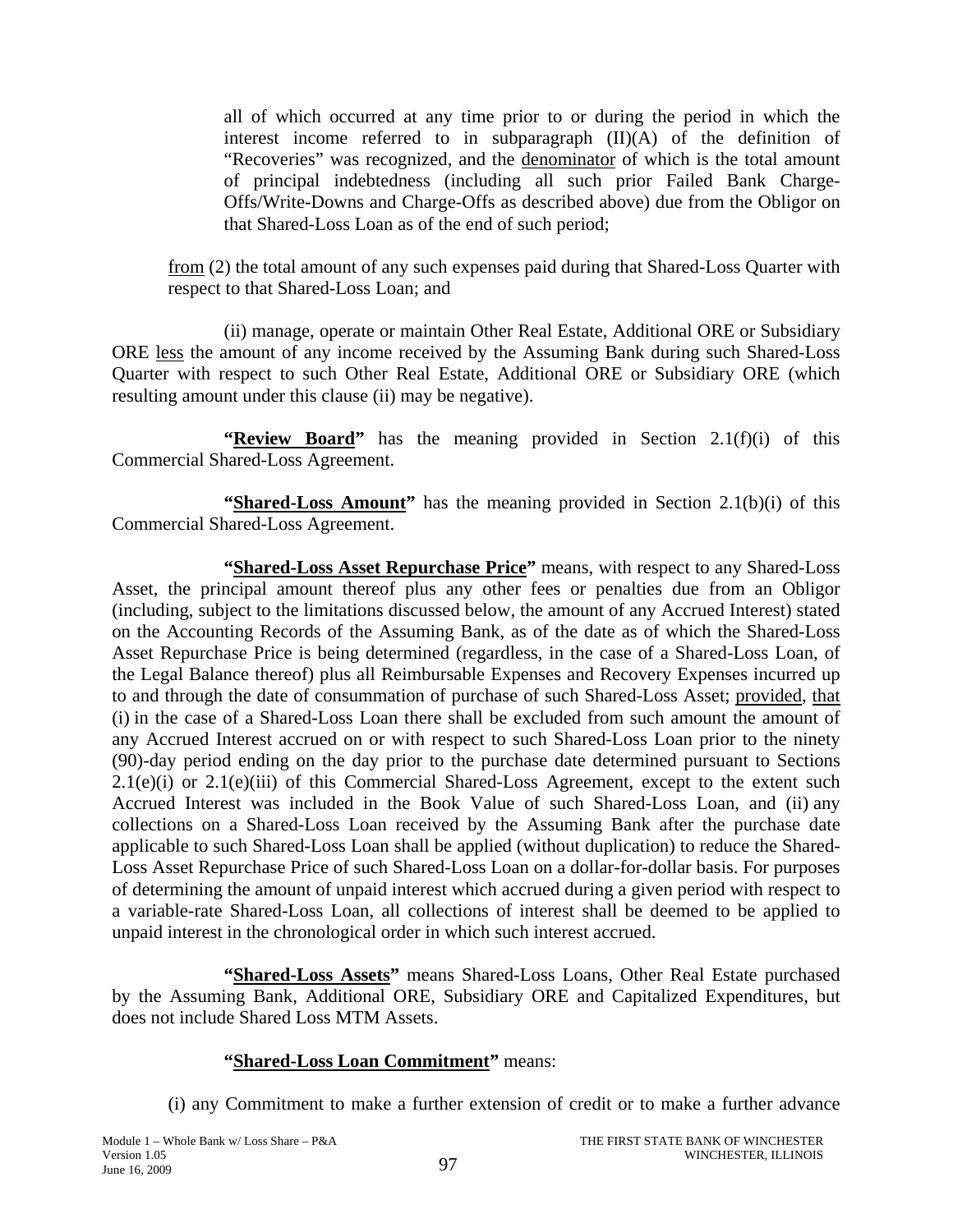with respect to an existing Shared-Loss Loan; and

(ii) any Shared-Loss Loan Commitment (described in subparagraph (i) immediately preceding) with respect to which the Assuming Bank has made a Permitted Amendment.

**"Shared-Loss Loan Commitment Advance"** means an advance pursuant to a Shared-Loss Loan Commitment with respect to which the Assuming Bank has not made a Permitted Advance.

### **"Shared-Loss Loans"** means:

 (i)(A) Loans purchased by the Assuming Bank pursuant to the Purchase and Assumption Agreement set forth on Exhibit 4.15(b) to the Purchase and Assumption Agreement, (B) New Shared-Loss Loans purchased by the Assuming Bank pursuant to the Purchase and Assumption Agreement, (C) Permitted Advances and (D) Shared-Loss Loan Commitment Advances, if any; provided, that Shared-Loss Loans shall not include Loans, New Shared-Loss Loans, Permitted Advances and Shared-Loss Loan Commitment Advances with respect to which an Acquired Subsidiary, or a constituent Subsidiary thereof, is an Obligor; (E) Loans owned by any Subsidiary which are not Shared-Loss Loans under the Single Family Shared-Loss Agreement; and (F) Consumer Loans; and

(ii) any Shared-Loss Loans (described in subparagraph (i) immediately preceding) with respect to which the Assuming Bank has made a Permitted Amendment.

"**Shared-Loss MTM Assets"** means those securities and other assets listed on Exhibit  $4.15(C)$ .

**"Shared-Loss Payment Trigger"** means when the sum of the Cumulative Loss Amount under the Single Family Shared-Loss Agreement and the cumulative Net Charge-Offs under this Commercial Shared-Loss Agreement, exceeds the First Loss Tranche. If the First Loss Tranche is zero or a negative number, the Shared-Loss Payment Trigger shall be deemed to have been reached upon Bank Closing.

**"Shared-Loss Quarter"** has the meaning provided in Section 2.1(a)(i) of this Commercial Shared-Loss Agreement.

 **"Stated Threshold"** means total losses under the shared loss agreements in the amount of \$5,200,000.00.

"Subsidiary ORE" means all assets owned by ORE Subsidiaries that would constitute Additional ORE if such assets were on the books of the Assuming Bank.

**"Termination Date"** means the eighth (8th) anniversary of the Commencement

Date.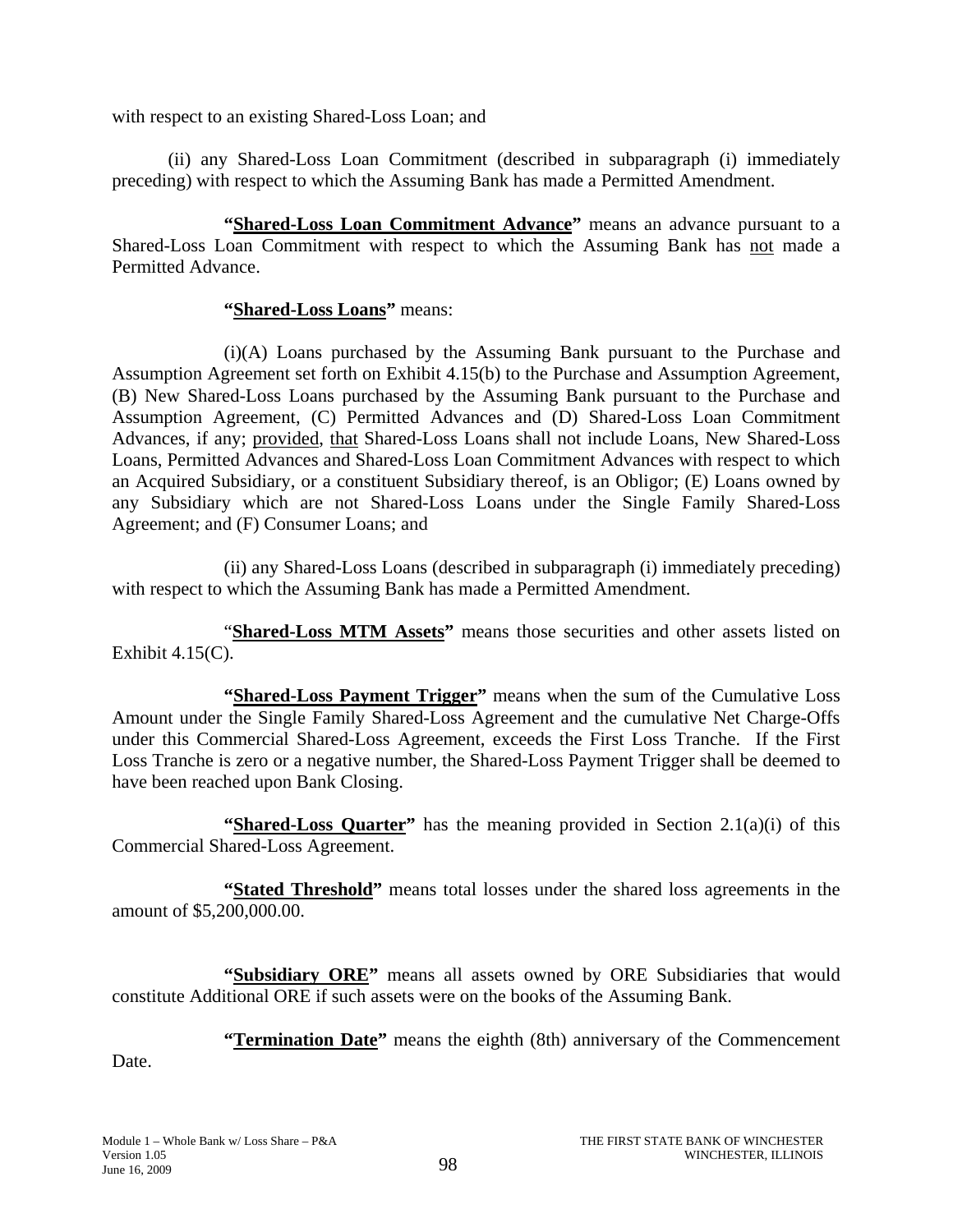**"Third Party Servicer"** means any servicer appointed from time to time by the Assuming Bank or any Affiliate of the Assuming Bank to service the Shared-Loss Assets on behalf of the Assuming bank, the identity of which shall be given to the Receiver prior to or concurrent with the appointment thereof.

## **ARTICLE II** -- **SHARED-LOSS ARRANGEMENT**

## **2.1 Shared-Loss Arrangement.**

### **(a) Quarterly Certificates.**

 (i) Not later than thirty (30) days after the end of each Calendar Quarter from and including the initial Calendar Quarter to and including the Calendar Quarter in which the Applicable Anniversary of the Commencement Date falls (each of such Calendar Quarters being referred to herein as a "Shared-Loss Quarter"), the Assuming Bank shall deliver to the Receiver a certificate, signed by the Assuming Bank's chief executive officer and its chief financial officer, setting forth in such form and detail as the Receiver may specify (a "Quarterly Certificate"):

 (A) the amount of Charge-Offs, the amount of Recoveries and the amount of Net Charge-Offs (which amount may be negative) during such Shared-Loss Quarter with respect to the Shared-Loss Assets (and for Recoveries, with respect to the Assets for which a charge-off was effected by the Failed Bank prior to Bank Closing); and

 (B) the aggregate amount of Reimbursable Expenses (which amount may be negative) during such Shared-Loss Quarter; and

(C) net realized loss on the Shared Loss MTM Assets determined pursuant to FAS 115, expressed as a positive number (MTM Net Realized Loss), or net realized gain on the Shared Loss MTM assets, expressed as a negative number (MTM Net Realized Gain); and

(D) any other than temporary impairment of the Shared Loss MTM Assets, determined pursuant to FAS 115, expressed as a positive number ("OTTI Loss") or reversals of OTTI Loss, expressed as a negative number (for the avoidance of doubt, normal and customary unrealized mark-to-market changes by reason of the application of fair value accounting do not qualify for loss sharing payments).

(ii) Not later than thirty (30) days after the end of each Calendar Quarter from and including the first Calendar Quarter following the final Shared-Loss Quarter to and including the Calendar Quarter in which the Termination Date falls (each of such Calendar Quarters being referred to herein as a "Recovery Quarter"), the Assuming Bank shall deliver to the Receiver a Quarterly Certificate setting forth, in such form and detail as the Receiver may specify

(A) the amount of Recoveries and Recovery Expenses during such Recovery Quarter. On the Quarterly Certificate for the first Recovery Quarter only, the Assuming Bank may report as a separate item, in such form and detail as the Receiver may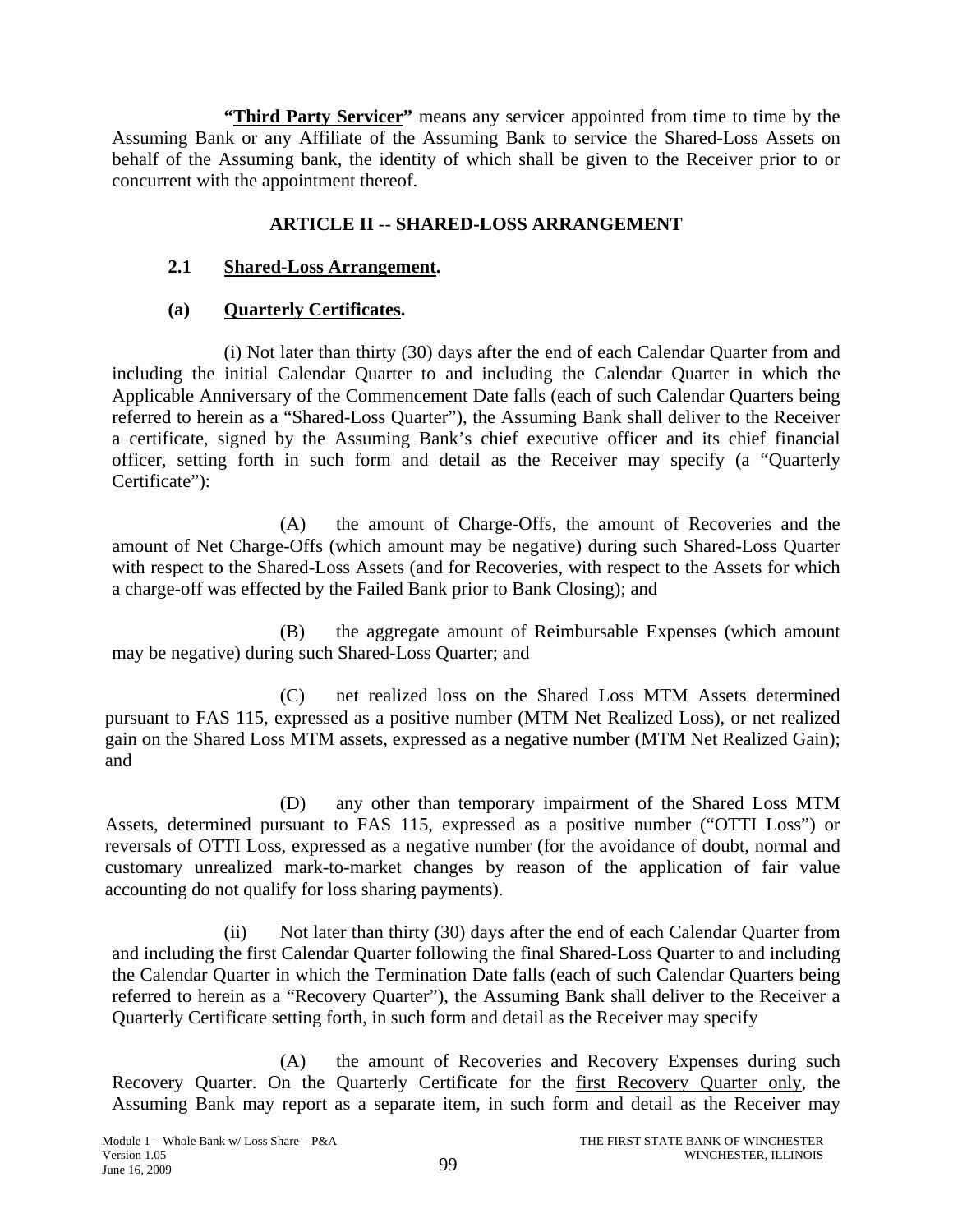specify, the aggregate amount of any Reimbursable Expenses that: (a) were incurred prior to or during the final Shared-Loss Quarter, and (b) had not been included in any Quarterly Certificate for any Shared-Loss Quarter because they had not been actually paid by or on behalf of the Assuming Bank (in accordance with the terms of this Commercial Shared-Loss Agreement) during any Shared-Loss Quarter and (c) were actually paid by or on behalf of the Assuming Bank (in accordance with the terms of this Commercial Shared-Loss Agreement) during the first Recovery Quarter; and

(B) net realized gain on the Shared Loss MTM Assets.

## **(b) Payments With Respect to Shared-Loss Assets.**

 (i) For purposes of this Section 2.1(b), the Assuming Bank shall initially record the Shared-Loss Assets on its Accounting Records at Book Value, and initially record the Shared Loss MTM Assets on its Accounting Records at Fair Value, and adjust such amounts as such values may change after the Bank Closing. If the amount of all Net Charge-Offs during any Shared-Loss Quarter plus Reimbursable Expenses, plus MTM Net Realized Gain or MTM Net Realized Loss, plus OTTI Loss during such Shared-Loss Quarter (the "Shared-Loss Amount") is positive, then, except as provided in Sections 2.1(c) and (e) below, and subject to the provisions of Section 2.1(b)(vi) below, not later than fifteen (15) days after the date on which the Receiver receives the Quarterly Certificate with respect to such Shared-Loss Quarter, the Receiver shall pay to the Assuming Bank an amount equal to eighty percent (80%) of the Shared-Loss Amount for such Shared-Loss Quarter. If the Shared-Loss Amount during any Shared-Loss Quarter is negative, the Assuming Bank shall pay to the Receiver an amount equal to eighty percent (80%) of the Shared-Loss Amount for such Shared-Loss Quarter, which payment shall be delivered to the Receiver together with the Quarterly Certificate for such Shared-Loss Quarter. When the cumulative Shared-Loss Amounts for all Shared-Loss Quarters plus the Cumulative Loss Amount under the Single Family Shared-Loss Agreement equals or exceeds the Stated Threshold, the Receiver shall pay to the Assuming Bank an amount equal to ninety-five percent ((95%) of the Shared-Loss Amount for each Shared-Loss Quarter, until such time as the cumulative Shared-Loss Amount for all Shared-Loss Quarters is less than the Stated Threshold, when the percentage shall revert back to eighty percent (80%).

(ii) If the amount of gross Recoveries during any Recovery Quarter less Recovery Expenses during such Recovery Quarter plus net realized gains or reversals of OTTI Loss on Shared Loss MTM Assets (the "Recovery Amount") is positive, then, simultaneously with its delivery of the Quarterly Certificate with respect to such Recovery Quarter, the Assuming Bank shall pay to the Receiver an amount equal to eighty percent (80%) of the Recovery Amount for such Recovery Quarter. If the Recovery Amount is negative, then such negative amount shall be subtracted from the amount of gross Recoveries during the next succeeding Recovery Quarter in determining the Recovery Amount in such next succeeding Recovery Quarter; provided, that this Section 2.1(b)(ii) shall operate successively in the event that the Recovery Amount (after giving effect to this Section 2.1(b)(ii)) in such next succeeding Recovery Quarter is negative. The Assuming Bank shall specify, in the Quarterly Certificate for the final Recovery Quarter, the aggregate amount for all Recovery Quarters only, as of the end of, and including, the final Recovery Quarter of (A) Recoveries plus net realized gains or reversals of OTTI Loss on Shared Loss MTM Assets ("Aggregate Recovery Period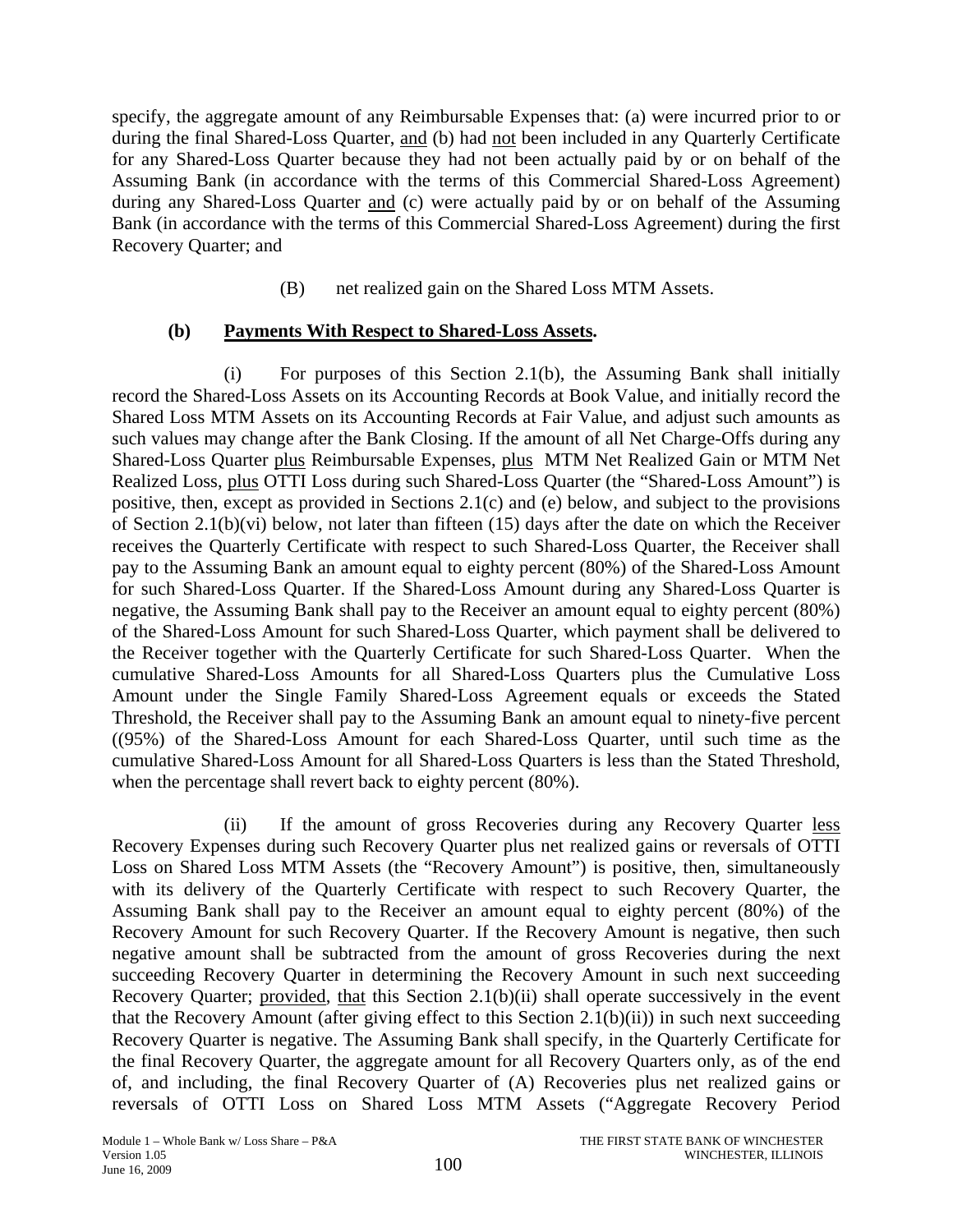Recoveries"), (B) Recovery Expenses ("Aggregate Recovery Expenses"), and (C) only those Recovery Expenses that have been actually "offset" against Aggregate Recovery Period Recoveries (including those so "offset" in that final Recovery Quarter) ("Aggregate Offset Recovery Expenses"); as used in this sentence, the term "offset" means the amount that has been applied to reduce gross Recoveries in any Recovery Quarter pursuant to the methodology set forth in this Section 2.1(b)(ii). If, at the end of the final Recovery Quarter the amount of Aggregate Recovery Expenses exceeds the amount of Aggregate Recovery Period Recoveries, the Receiver shall have no obligation to pay to the Assuming Bank all or any portion of such excess. Subsequent to the Assuming Bank's calculation of the Recovery Amount (if any) for the final Recovery Quarter, the Assuming Bank shall also show on the Quarterly Certificate for the final Recovery Quarter the results of the following three mathematical calculations: (i) Aggregate Recovery Period Recoveries minus Aggregate Offset Recovery Expenses; (ii) Aggregate Recovery Expenses minus Aggregate Offset Recovery Expenses; and (iii) the lesser of the two amounts calculated in (i) and (ii) immediately above ("Additional Recovery Expenses") multiplied by 80% (the amount so calculated in (iii) being defined as the "Additional Recovery Expense Amount"). If the Additional Recovery Expense Amount is greater than zero, then the Assuming Bank may request in the Quarterly Certificate for the final Recovery Quarter that the Receiver reimburse the Assuming Bank the amount of the Additional Recovery Expense Amount and the Receiver shall pay to the Assuming Bank the Additional Recovery Expense Amount within fifteen (15) days after the date on which the Receiver receives that Quarterly Certificate. On the Quarterly Certificate for the final Recovery Quarter only, the Assuming Bank may include, in addition to any Recovery Expenses for that Recovery Quarter that were paid by or on behalf of the Assuming Bank in that Recovery Quarter, those Recovery Expenses that: (a) were incurred prior to or during the final Recovery Quarter, and (b) had not been included in any Quarterly Certificate for any Recovery Quarter because they had not been actually paid by or on behalf of the Assuming Bank (in accordance with the terms of this Commercial Shared-Loss Agreement) during any Recovery Quarter, and (c) were actually paid by or on behalf of the Assuming Bank (in accordance with the terms of this Commercial Shared-Loss Agreement) prior to the date the Assuming Bank is required to deliver that final Quarterly Certificate to the Receiver under the terms of Section 2.1(a)(ii).

(iii) With respect to each Shared-Loss Quarter and Recovery Quarter, collections by or on behalf of the Assuming Bank on any charge-off effected by the Failed Bank prior to Bank Closing on an Asset other than a Shared-Loss Asset or Shared-Loss MTM Assets shall be reported as Recoveries under this Section 2.1 only to the extent such collections exceed the Book Value of such Asset, if any. For any Shared-Loss Quarter or Recovery Quarter in which collections by or on behalf of the Assuming Bank on such Asset are applied to both Book Value and to a charge-off effected by the Failed Bank prior to Bank Closing, the amount of expenditures incurred by or on behalf of the Assuming Bank attributable to the collection of any such Asset, that shall be considered a Reimbursable Expense or a Recovery Expense under this Section 2.1 will be limited to a proportion of such expenditures which is equal to the proportion derived by dividing (A) the amount of collections on such Asset applied to a charge-off effected by the Failed Bank prior to Bank Closing, by (B) the total collections on such Assets.

(iv) If the Assuming Bank has duly specified an amount of Reimbursable Expenses on the Quarterly Certificate for the first Recovery Quarter as described above in the last sentence of Section 2.1(a)(ii), then, not later than fifteen (15) days after the date on which the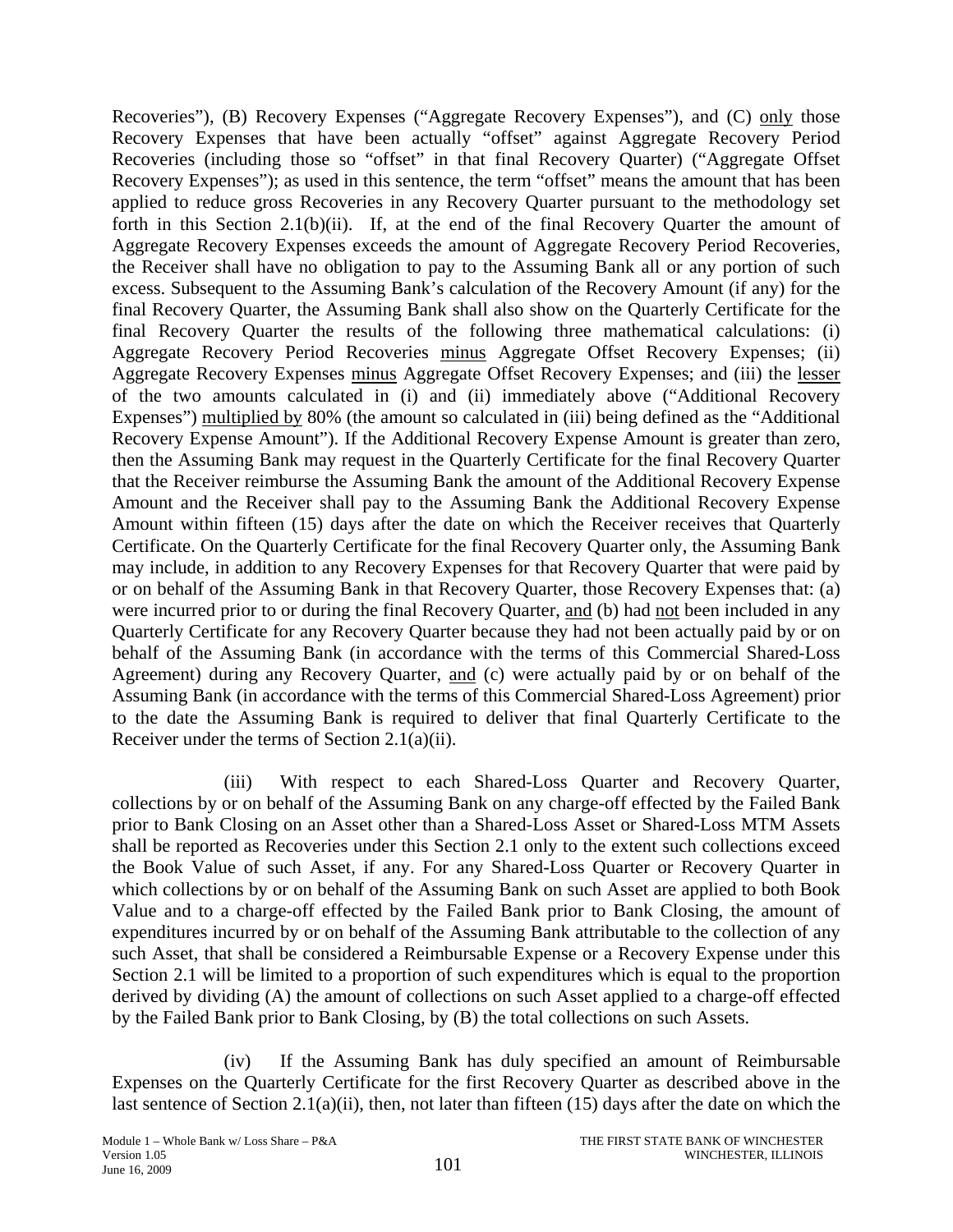Receiver receives that Quarterly Certificate, the Receiver shall pay to the Assuming Bank an amount equal to eighty percent (80%) (or, if the Cumulative Loss Amount under the Single Family Shared-Loss Agreement plus the cumulative Shared-Loss Amount for all Shared-Loss Quarters equals or exceeds the Stated Threshold, ninety-five percent (95%)) of the amount of such Reimbursable Expenses.

(v) If the First Loss Tranche as determined under the Purchase and Assumption Agreement is a positive number, Receiver has no obligation to make payment for any Shared Loss Quarters until the Shared-Loss Payment Trigger is satisfied.

 **(c) Limitation on Shared-Loss Payment.** The Receiver shall not be required to make any payments pursuant to this Section 2.1 with respect to any Charge-Off of a Shared-Loss Asset that the Receiver or the Corporation determines, based upon the Examination Criteria, should not have been effected by the Assuming Bank; provided, (x) the Receiver must provide notice to the Assuming Bank detailing the grounds for not making such payment, (y) the Receiver must provide the Assuming Bank with a reasonable opportunity to cure any such deficiency and (z) (1) to the extent curable, if cured, the Receiver shall make payment with respect to any properly effected Charge-Off and (2) to the extent not curable, the Receiver shall make a payment as to all Charge-Offs (or portion of Charge-Offs) that were effected which would have been payable as a Charge-Off if the Assuming Bank had properly effected such Charge-Off. In the event that the Receiver does not make any payments with respect to any Charge-Off of a Shared-Loss Asset pursuant to this Section 2.1 or determines that a payment was improperly made, the Assuming Bank and the Receiver shall, upon final resolution, make such accounting adjustments and payments as may be necessary to give retroactive effect to such corrections.

 **(d) Sale of, or Additional Advances or Amendments with Respect to, Shared-Loss Loans and Administration of Related Loans.** No Shared-Loss Loan shall be treated as a Shared-Loss Asset pursuant to this Section 2.1 (i) if the Assuming Bank sells or otherwise transfers such Shared-Loss Loan or any interest therein (whether with or without recourse) to any Person, (ii) after the Assuming Bank makes any additional advance, commitment or increase in the amount of a commitment with respect to such Shared-Loss Loan that does not constitute a Permitted Advance or a Shared-Loss Loan Commitment Advance, (iii) after the Assuming Bank makes any amendment, modification, renewal or extension to such Shared-Loss Loan that does not constitute a Permitted Amendment, or (iv) after the Assuming Bank has managed, administered or collected any "Related Loan" (as such term is defined in Section 3.4 of Article III of this Commercial Shared-Loss Agreement) in any manner which would have the effect of increasing the amount of any collections with respect to the Related Loan to the detriment of such Shared-Loss Asset to which such loan is related; provided, that any such Shared-Loss Loan that has been the subject of Charge-Offs prior to the taking of any action described in clause (i), (ii), or (iii) or (iv) of this Section 2.1(d) by the Assuming Bank shall be treated as a Shared-Loss Asset pursuant to this Section 2.1 solely for the purpose of treatment of Recoveries on such Charge-Offs until such time as the amount of Recoveries with respect to such Shared-Loss Asset equals such Charge-Offs.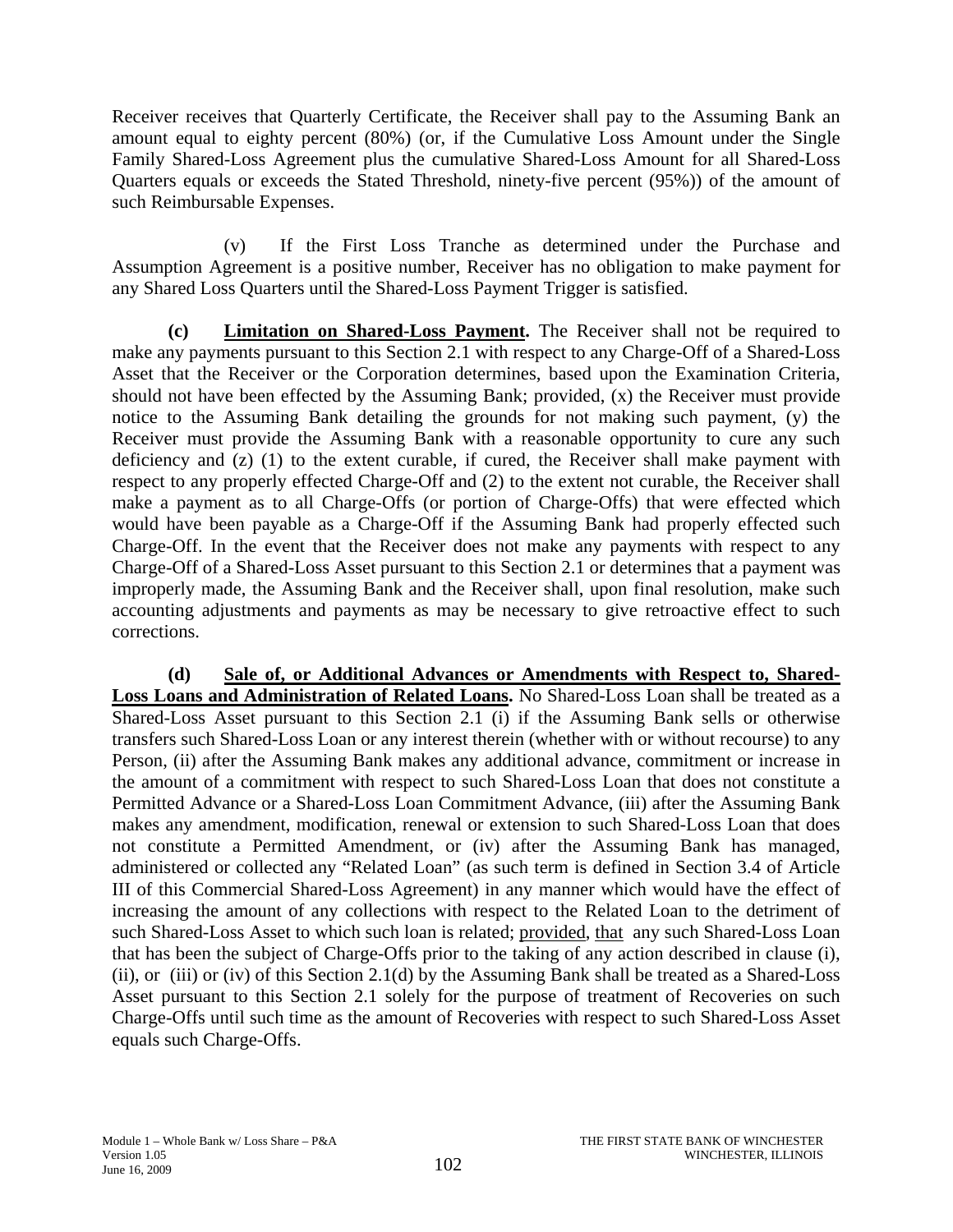### **(e) Option to Purchase.**

 (i) In the event that the Assuming Bank determines that there is a substantial likelihood that continued efforts to collect a Shared-Loss Asset or an Asset for which a chargeoff was effected by the Failed Bank with, in either case, a Legal Balance of five hundred thousand dollars (\$500,000) or more on the Accounting Records of the Assuming Bank will result in an expenditure, after Bank Closing, of funds by on behalf of the Assuming Bank to a third party for a specified purpose (the expenditure of which, in its best judgment, will maximize collections), which do not constitute Reimbursable Expenses or Recovery Expenses, and such expenses will exceed ten percent (10%) of the then book value thereof as reflected on the Accounting Records of the Assuming Bank, the Assuming Bank shall (i) promptly so notify the Receiver and (ii) request that such expenditure be treated as a Reimbursable Expense or Recovery Expense for purposes of this Section 2.1. (Where the Assuming Bank determines that there is a substantial likelihood that the previously mentioned situation exists with respect to continued efforts to collect a Shared-Loss Asset or an Asset for which a charge-off was effected by the Failed Bank with, in either case, a Legal Balance of less than one million dollars (\$1,000,000) on the Accounting Records of the Assuming Bank, the Assuming Bank may so notify the Receiver and request that such expenditure be treated as a Reimbursable Expense or Recovery Expense.) Within thirty (30) days after its receipt of such a notice, the Receiver will advise the Assuming Bank of its consent or denial, that such expenditures shall be treated as a Reimbursable Expense or Recovery Expense, as the case may be. Notwithstanding the failure of the Receiver to give its consent with respect to such expenditures, the Assuming Bank shall continue to administer such Shared-Loss Asset in accordance with Section 2.2, except that the Assuming Bank shall not be required to make such expenditures. At any time after its receipt of such a notice and on or prior to the Termination Date the Receiver shall have the right to purchase such Shared-Loss Asset or Asset as provided in Section 2.1(e)(iii), notwithstanding any consent by the Receiver with respect to such expenditure.

(ii) During the period prior to the Termination Date, the Assuming Bank shall notify the Receiver within fifteen (15) days after any of the following becomes fully or partially charged-off:

(A) a Shared-Loss Loan having a Legal Balance (or, in the case of more than one (1) Shared-Loss Loan made to the same Obligor, a combined Legal Balance) of five hundred thousand dollars (\$500,000) or more in circumstances in which the legal claim against the relevant Obligor survives; or

(B) a Shared-Loss Loan to a director, an "executive officer" as defined in 12 C.F.R. 215.2(d), a "principal shareholder" as defined in 12 C.F.R. 215.2(l), or an Affiliate of the Assuming Bank.

(iii) If the Receiver determines in its discretion that the Assuming Bank is not diligently pursuing collection efforts with respect to any Shared-Loss Asset which has been fully or partially charged-off or written-down (including any Shared-Loss Asset which is identified or required to be identified in a notice pursuant to Section  $2.1(e)(ii)$  or any Asset for which there exists a Failed Bank Charge-Off/Write-Down, the Receiver may at its option, exercisable at any time on or prior to the Termination Date, require the Assuming Bank to assign, transfer and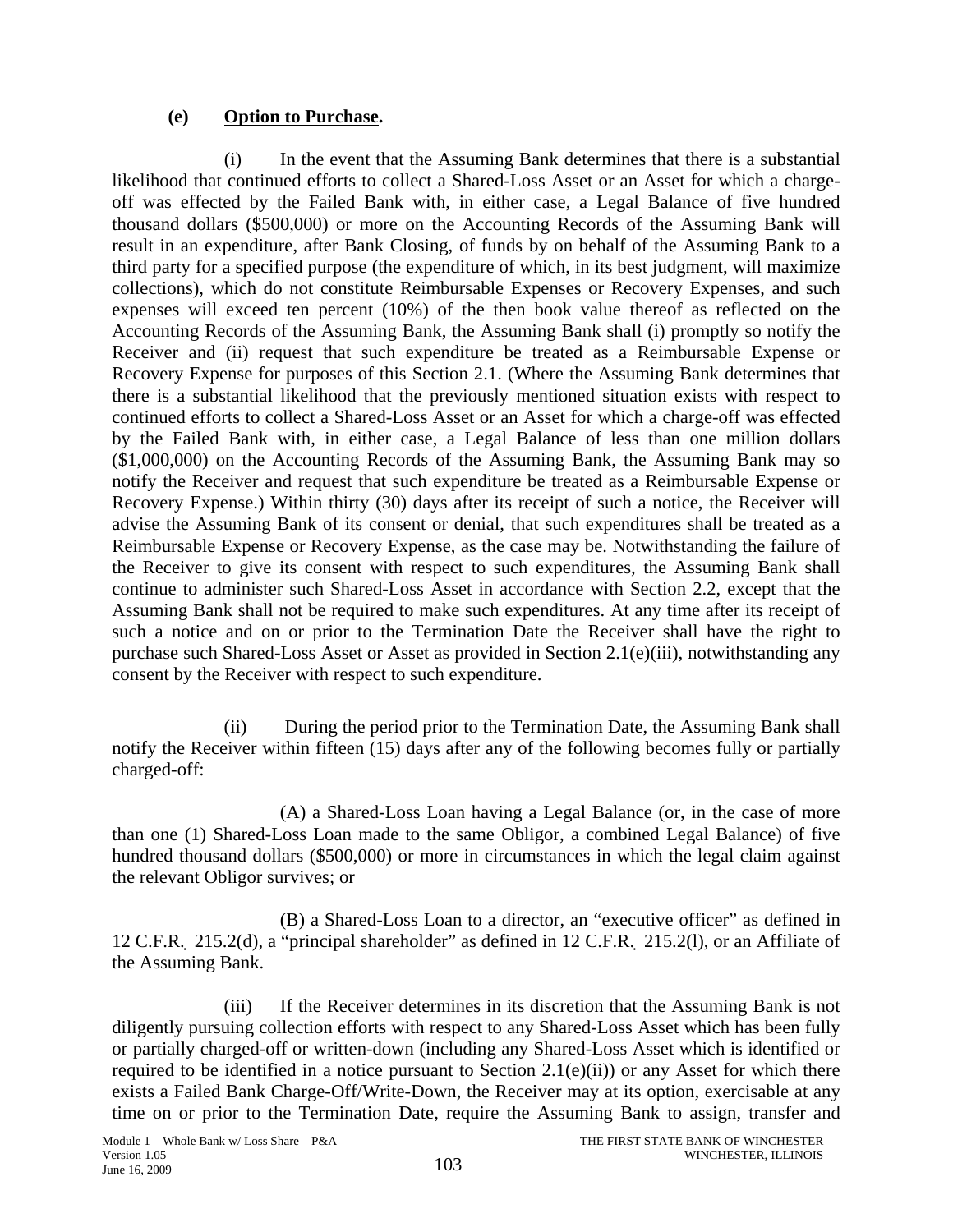convey such Shared-Loss Asset or Asset to and for the sole benefit of the Receiver for a price equal to the Shared-Loss Asset Repurchase Price thereof less the Related Liability Amount with respect to any Related Liabilities related to such Shared-Loss Asset or Asset.

(iv) Not later than ten (10) days after the date upon which the Assuming Bank receives notice of the Receiver's intention to purchase or require the assignment of any Shared-Loss Asset or Asset pursuant to Section 2.1(e)(i) or (iii), the Assuming Bank shall transfer to the Receiver such Shared-Loss Asset or Asset and any Credit Files relating thereto and shall take all such other actions as may be necessary and appropriate to adequately effect the transfer of such Shared-Loss Asset or Asset from the Assuming Bank to the Receiver. Not later than fifteen (15) days after the date upon which the Receiver receives such Shared-Loss Asset or Asset and any Credit Files relating thereto, the Receiver shall pay to the Assuming Bank an amount equal to the Shared-Loss Asset Repurchase Price of such Shared-Loss Asset or Asset less the Related Liability Amount.

(v) The Receiver shall assume all Related Liabilities with respect to any Shared-Loss Asset or Asset set forth in the notice described in Section 2.1(e)(iv).

# **(f) Dispute Resolution.**

(i) (A) Any dispute as to whether a Charge-Off of a Shared-Loss Asset was made in accordance with Examination Criteria shall be resolved by the Assuming Bank's Chartering Authority. (B) With respect to any other dispute arising under the terms of this Commercial Shared-Loss Agreement which the parties hereto cannot resolve after having negotiated such matter, in good faith, for a thirty (30) day period, other than a dispute the Corporation is not permitted to submit to arbitration under the Administrative Dispute Resolution Act of 1996 ("ADRA"), as amended, such other dispute shall be resolved by determination of a review board (a "Review Board") established pursuant to Section 2.1(f). Any Review Board under this Section 2.1(f) shall follow the provisions of the Federal Arbitration Act and shall follow the provisions of the ADRA. (C) Any determination by the Assuming Bank's Chartering Authority or by a Review Board shall be conclusive and binding on the parties hereto and not subject to further dispute, and judgment may be entered on said determination in accordance with applicable arbitration law in any court having jurisdiction thereof.

(ii) A Review Board shall consist of three (3) members, each of whom shall have such expertise as the Corporation and the Assuming Bank agree is relevant. As appropriate, the Receiver or the Corporation (the "FDIC Party") will select one member, one member will be selected by the Assuming Bank and the third member (the "Neutral Member") will be selected by the other two members. The member of the Review Board selected by a party may be removed at any time by such party upon two (2) days' written notice to the other party of the selection of a replacement member. The Neutral Member may be removed by unanimous action of the members appointed by the FDIC Party and the Assuming Bank after two (2) days' prior written notice to the FDIC Party and the Assuming Bank of the selection of a replacement Neutral Member. In addition, if a Neutral Member fails for any reason to serve or continue to serve on the Review Board, the other remaining members shall so notify the parties to the dispute and the Neutral Member in writing that such Neutral Member will be replaced, and the Neutral Member shall thereafter be replaced by the unanimous action of the other remaining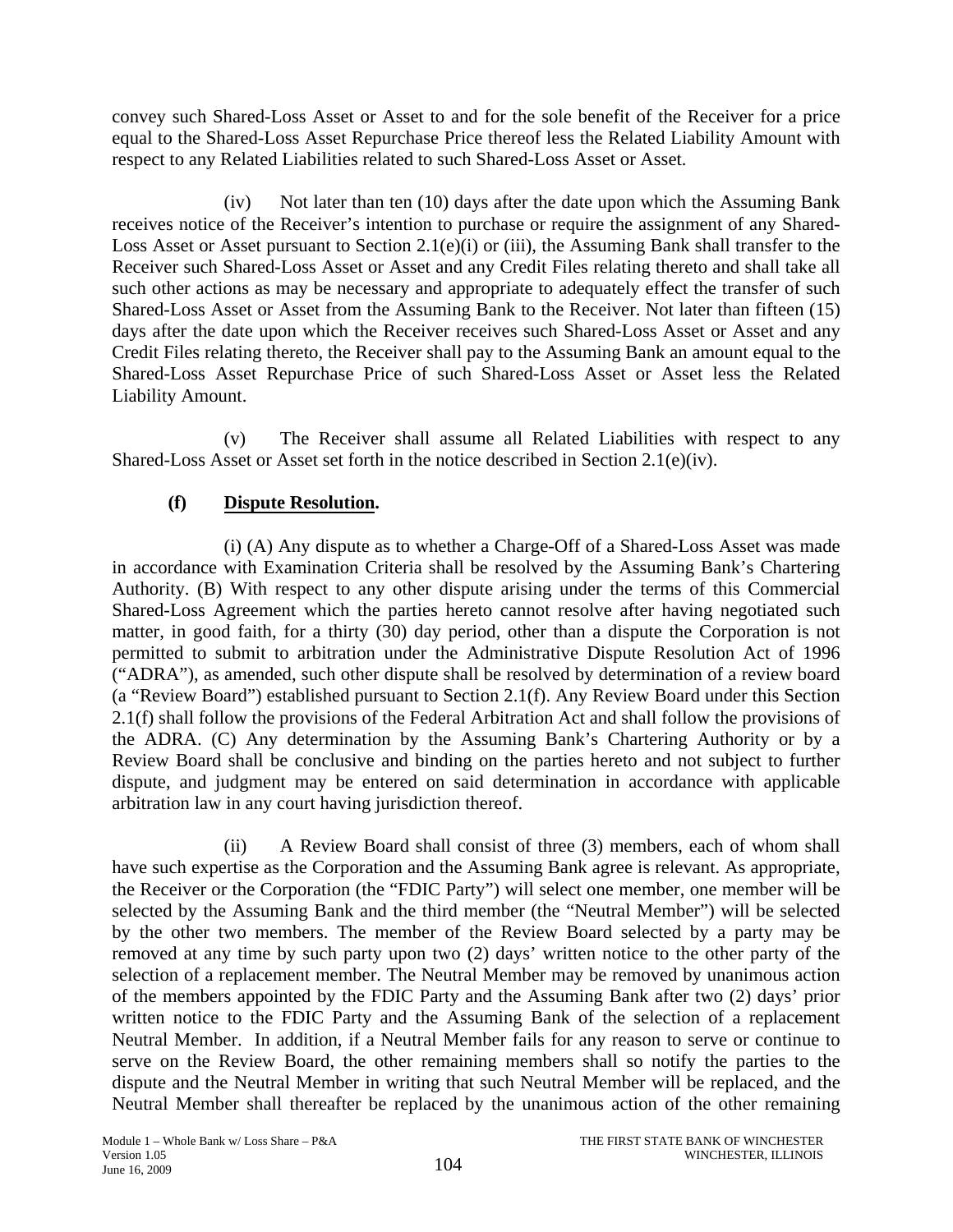members within twenty (20) business days of that notification.

(iii) No dispute may be submitted to a Review Board by any of the parties to this Commercial Shared-Loss Agreement unless such party has provided to the other party a written notice of dispute ("Notice of Dispute"). During the forty-five (45)-day period following the providing of a Notice of Dispute, the parties to the dispute will make every effort in good faith to resolve the dispute by mutual agreement. As part of these good faith efforts, the parties should consider the use of less formal dispute resolution techniques, as judged appropriate by each party in its sole discretion. Such techniques may include, but are not limited to, mediation, settlement conference, and early neutral evaluation. If the parties have not agreed to a resolution of the dispute by the end of such forty-five (45)-day period, then, subject to the discretion of the Corporation and the written consent of the Assuming Bank as set forth in Section 2.1(f)(i)(B) above, on the first day following the end of such period, the FDIC Party and the Assuming Bank shall notify each other of its selection of its member of the Review Board and such members shall be instructed to promptly select the Neutral Member of the Review Board. If the members appointed by the FDIC Party and the Assuming Bank are unable to promptly agree upon the initial selection of the Neutral Member, or a timely replacement Neutral Member as set forth in Section 2.1(f)(ii) above, the two appointed members shall apply to the American Arbitration Association ("AAA"), and such Neutral Member shall be appointed in accordance with the Commercial Arbitration Rules of the AAA.

 (iv) The resolution of a dispute pursuant to this Section 2.1(f) shall be governed by the Commercial Arbitration Rules of the AAA to the extent that such rules are not inconsistent with this Section 2.1(f). The Review Board may modify the procedures set forth in such rules from time to time with the prior approval of the FDIC Party and the Assuming Bank.

(v) Within fifteen (15) days after the last to occur of the final written submissions of both parties, the presentation of witnesses, if any, and oral presentations, if any, the Review Board shall adopt the position of one of the parties and shall present to the parties a written award regarding the dispute. The determination of any two (2) members of a Review Board will constitute the determination of such Review Board.

(vi) The FDIC Party and the Assuming Bank will each pay the fees and expenses of the member of the Review Board selected by it. The FDIC Party and Assuming Bank will share equally the fees and expenses of the Neutral Member. No such fees or expenses incurred by or on behalf of the Assuming Bank shall be subject to reimbursement by the FDIC Party under this Commercial Shared-Loss Agreement or otherwise.

(vii) Each party will bear all costs and expenses incurred by it in connection with the submission of any dispute to a Review Board. No such costs or expenses incurred by or on behalf of the Assuming Bank shall be subject to reimbursement by the FDIC Party under this Commercial Shared-Loss Agreement or otherwise. The Review Board shall have no authority to award costs or expenses incurred by either party to these proceedings.

 (viii) Any dispute resolution proceeding held pursuant to this Section 2.1(f) shall not be public. In addition, each party and each member of any Review Board shall strictly maintain the confidentiality of all issues, disputes, arguments, positions and interpretations of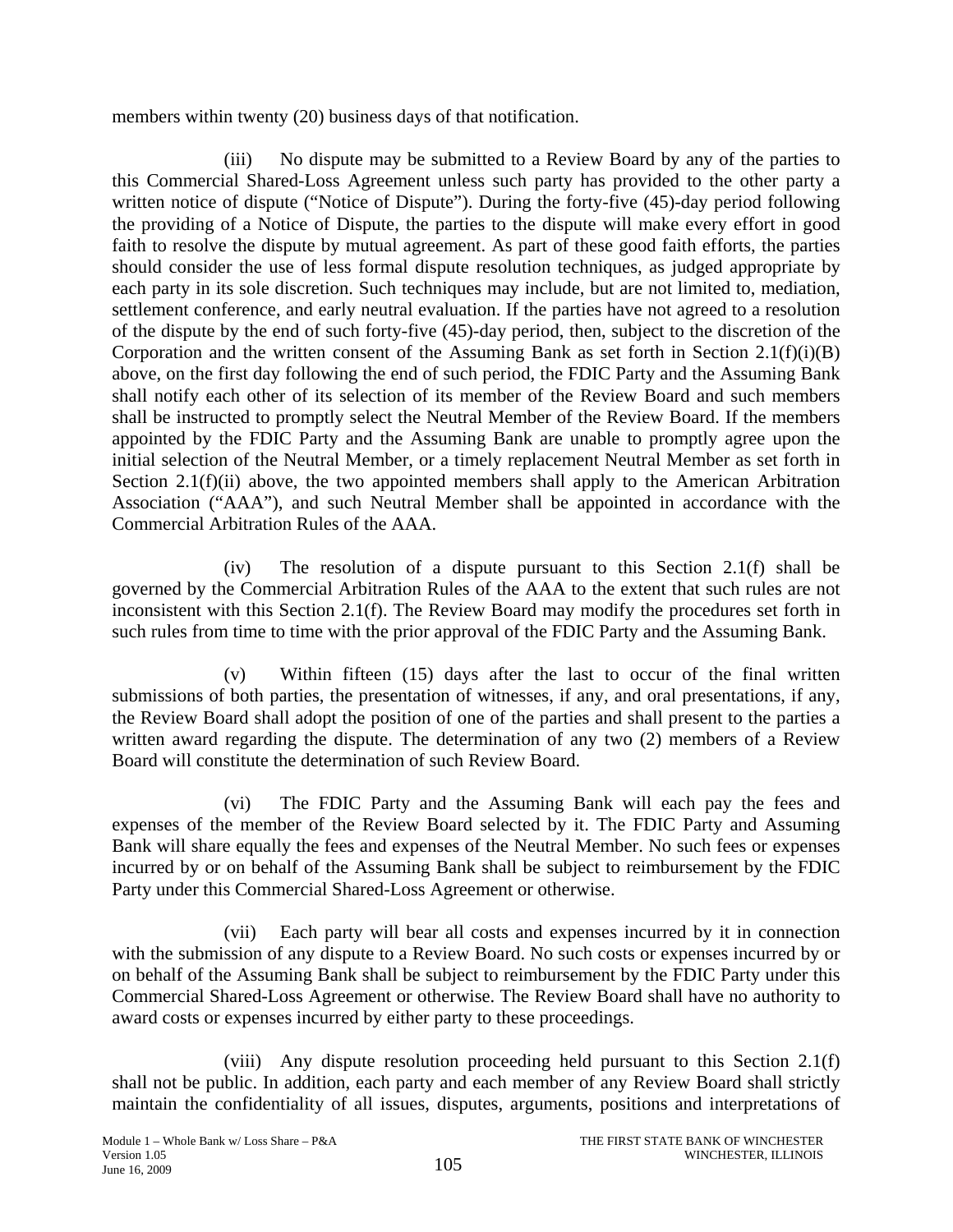any such proceeding, as well as all information, attachments, enclosures, exhibits, summaries, compilations, studies, analyses, notes, documents, statements, schedules and other similar items associated therewith, except as the parties agree in writing or such disclosure is required pursuant to law, rule or regulation. Pursuant to ADRA, dispute resolution communications may not be disclosed either by the parties or by any member of the Review board unless:

- (1) all parties to the dispute resolution proceeding agree in writing;
- (2) the communication has already been made public;
- (3) the communication is required by statute, rule or regulation to be made public;

or

(4) a court determines that such testimony or disclosure is necessary to prevent a manifest injustice, help establish a violation of the law or prevent harm to the public health or safety, or of sufficient magnitude in the particular case to outweigh the integrity of dispute resolution proceedings in general by reducing the confidence of parties in future cases that their communications will remain confidential.

(ix) Any dispute resolution proceeding pursuant to this Section 2.1(f) (whether as a matter of good faith negotiations, by resort to a Review Board, or otherwise) is a compromise negotiation for purposes of the Federal Rules of Evidence and state rules of evidence. The parties agree that all proceedings, including any statement made or document prepared by any party, attorney or other participants are privileged and shall not be disclosed in any subsequent proceeding or document or construed for any purpose as an admission against interest. Any document submitted and any statements made during any dispute resolution proceeding are for settlement purposes only. The parties further agree not to subpoena any of the members of the Review Board or any documents submitted to the Review Board. In no event will the Neutral Member voluntarily testify on behalf of any party.

(x) No decision, interpretation, determination, analysis, statement, award or other pronouncement of any Review Board shall constitute precedent as regards any subsequent proceeding (whether or not such proceeding involves dispute resolution under this Commercial Shared-Loss Agreement) nor shall any Review Board be bound to follow any decision, interpretation, determination, analysis, statement, award or other pronouncement rendered by any previous Review Board or any other previous dispute resolution panel which may have convened in connection with a transaction involving other failed financial institutions or Federal assistance transactions.

(xi) The parties may extend any period of time in this Section 2.1(f) by mutual agreement. Notwithstanding anything above to the contrary, no dispute shall be submitted to a Review Board until each member of the Review Board, and any substitute member, if applicable, agrees to be bound by the provisions of this Section 2.1(f) as applicable to members of a Review Board. Prior to the commencement of the Review Board proceedings, or, in the case of a substitute Neutral Member, prior to the re-commencement of such proceedings subsequent to that substitution, the Neutral Member shall provide a written oath of impartiality.

(xii) For the avoidance of doubt, and notwithstanding anything herein to the contrary, in the event any notice of dispute is provided to a party under this Section 2.1(g) prior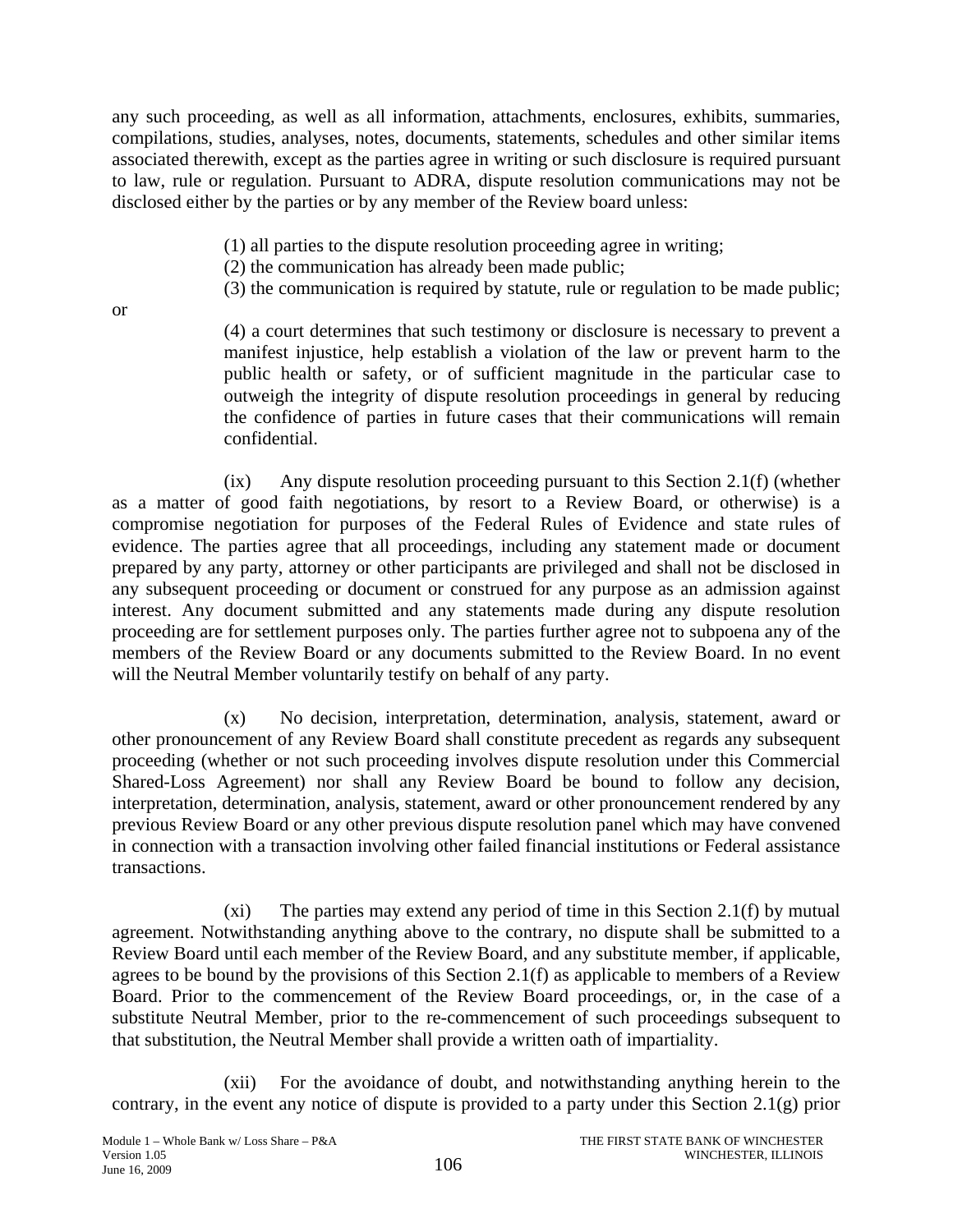to the Termination Date, the terms of this Commercial Shared-Loss Agreement shall remain in effect with respect to any such items set forth in such notice until such time as any such dispute with respect to such item is finally resolved.

**2.2 Administration of Shared-Loss Assets.** The Assuming Bank shall at all times prior to the Termination Date comply with the Rules Regarding the Administration of Shared-Loss Assets as set forth in Article III of this Commercial Shared-Loss Agreement.

# **2.3 Auditor Report; Right to Audit.**

(a) Within ninety (90) days after the end of each fiscal year from and including the fiscal year during which Bank Closing falls to and including the calendar year during which the Termination Date falls, the Assuming Bank shall deliver to the Corporation and to the Receiver a report signed by its independent public accountants stating that they have reviewed the terms of this Commercial Shared-Loss Agreement and that, in the course of their annual audit of the Assuming Bank's books and records, nothing has come to their attention suggesting that any computations required to be made by the Assuming Bank during such calendar year by this Article II were not made by the Assuming Bank in accordance herewith. In the event that the Assuming Bank cannot comply with the preceding sentence, it shall promptly submit to the Receiver corrected computations together with a report signed by its independent public accountants stating that, after giving effect to such corrected computations, nothing has come to their attention suggesting that any computations required to be made by the Assuming Bank during such year by this Article II were not made by the Assuming Bank in accordance herewith. In such event, the Assuming Bank and the Receiver shall make all such accounting adjustments and payments as may be necessary to give effect to each correction reflected in such corrected computations, retroactive to the date on which the corresponding incorrect computation was made.

 (b) The Assuming Bank shall perform on an annual basis an internal audit of its compliance with the provisions of this Article II and shall provide the Receiver and the Corporation with copies of the internal audit reports and access to internal audit workpapers related to such internal audit.

 (c) The Receiver or the Corporation may perform an audit to determine the Assuming Bank's compliance with the provisions of this Commercial Shared-Loss Agreement, including this Article II, at any time by providing not less than ten (10) Business Days prior written notice. The scope and duration of any such audit shall be within the discretion of the Receiver or the Corporation, as the case may be, but shall in no event be administered in a manner that unreasonably interferes with the operation of the Assuming Bank's business. The Receiver or the Corporation, as the case may be, shall bear the expense of any such audit. In the event that any corrections are necessary as a result of such an audit, the Assuming Bank and the Receiver shall make such accounting adjustments and payments as may be necessary to give retroactive effect to such corrections.

**2.4 Withholdings.** Notwithstanding any other provision in this Article II, the Receiver, upon the direction of the Director (or designee) of the Corporation's Division of Resolutions and Receiverships, may withhold payment for any amounts included in a Quarterly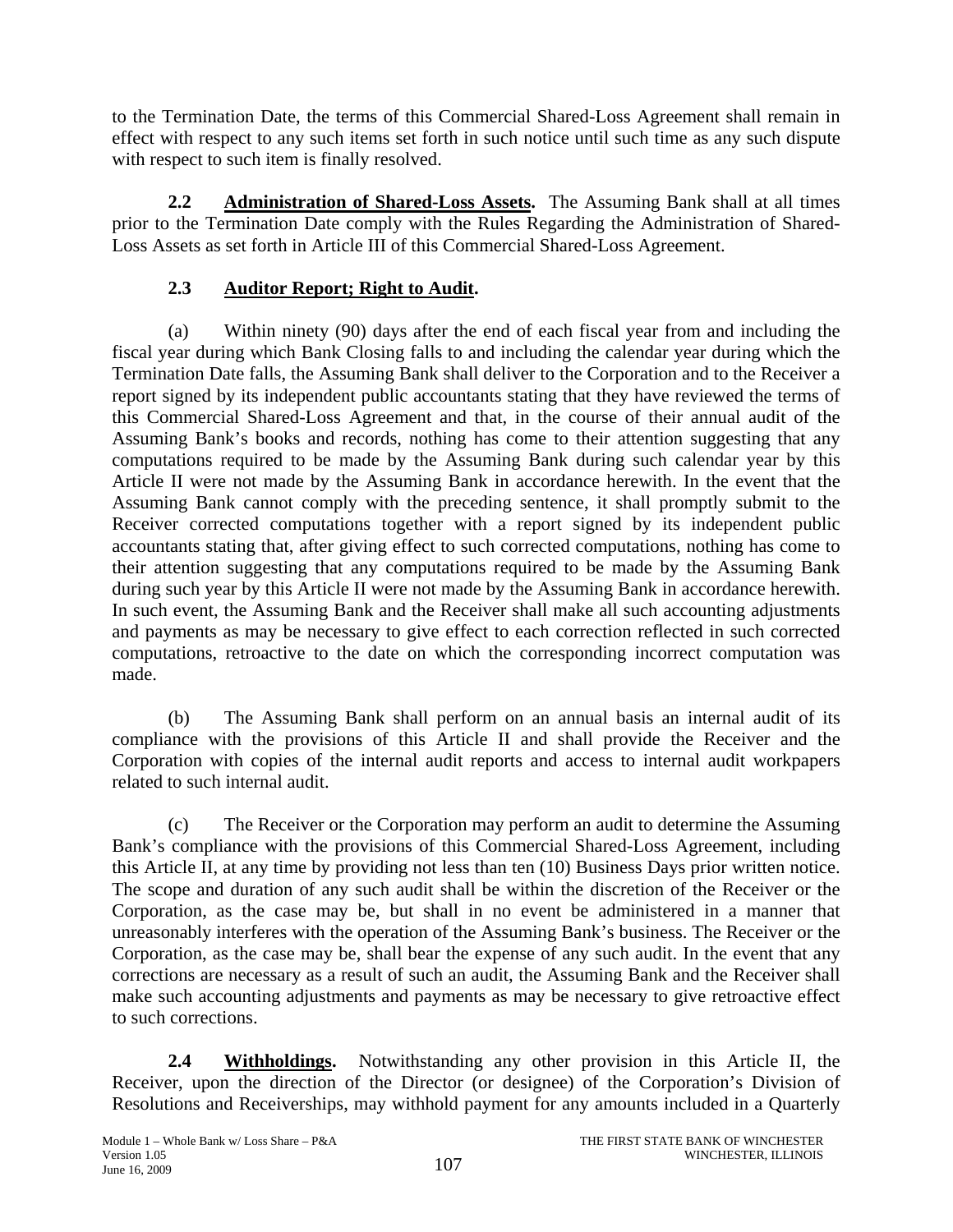Certificate delivered pursuant to Section 2.1, if, in its judgment, there is a reasonable basis under the terms of this Commercial Shared-Loss Agreement for denying the eligibility of an item for which reimbursement or payment is sought under such Section. In such event, the Receiver shall provide a written notice to the Assuming Bank detailing the grounds for withholding such payment. At such time as the Assuming Bank demonstrates to the satisfaction of the Receiver that the grounds for such withholding of payment, or portion of payment, no longer exist or have been cured, then the Receiver shall pay the Assuming Bank the amount withheld which the Receiver determines is eligible for payment, within fifteen (15) Business Days. In the event the Receiver or the Assuming Bank elects to submit the issue of the eligibility of the item for reimbursement or payment for determination under the dispute resolution procedures of Section 2.1(f), then (i) if the dispute is settled by the mutual agreement of the parties in accordance with Section 2.1(f)(iii), the Receiver shall pay the amount withheld (to the extent so agreed) within fifteen (15) Business Days from the date upon which the dispute is determined by the parties to be resolved by mutual agreement, and (ii) if the dispute is resolved by the determination of a Review Board, the Receiver shall pay the amount withheld (to the extent so determined) within fifteen (15) Business Days from the date upon which the Receiver is notified of the determination by the Review Board of its obligation to make such payment. Any payment by the Receiver pursuant to this Section 2.4 shall be made together with interest on the amount thereof from the date the payment was agreed or determined otherwise to be due, at the interest rate per annum determined by the Receiver to be equal to the coupon equivalent of the three (3)-month U.S. Treasury Bill Rate in effect as of the first Business Day of each Calendar Quarter during which such interest accrues as reported in the Federal Reserve Board's Statistical Release for Selected Interest Rates H.15 opposite the caption "Auction Average - 3-Month" or, if not so reported for such day, for the next preceding Business Day for which such rate was so reported.

**2.5 Books and Records**. The Assuming Bank shall at all times during the term of this Commercial Shared-Loss Agreement keep books and records which fairly present all dealings and transactions carried out in connection with its business and affairs. Except as otherwise provided for in the Purchase and Assumption Agreement or this Commercial Shared-Loss Agreement, all financial books and records shall be kept in accordance with generally accepted accounting principles, consistently applied for the periods involved and in a manner such that information necessary to determine compliance with any requirement of the Purchase and Assumption Agreement or this Commercial Shared-Loss Agreement will be readily obtainable, and in a manner such that the purposes of the Purchase and Assumption Agreement or this Commercial Shared-Loss Agreement may be effectively accomplished. Without the prior written approval of the Corporation, the Assuming Bank shall not make any change in its accounting principles adversely affecting the value of the Shared-Loss Assets except as required by a change in generally accepted accounting principles. The Assuming Bank shall notify the Corporation of any change in its accounting principles affecting the Shared-Loss Assets which it believes are required by a change in generally accepted accounting principles.

**2.6 Information**. The Assuming Bank shall promptly provide to the Corporation such other information, including financial statements and computations, relating to the performance of the provisions of the Purchase and Assumption Agreement or otherwise relating to its business and affairs or this Commercial Shared-Loss Agreement, as the Corporation or the Receiver may request from time to time.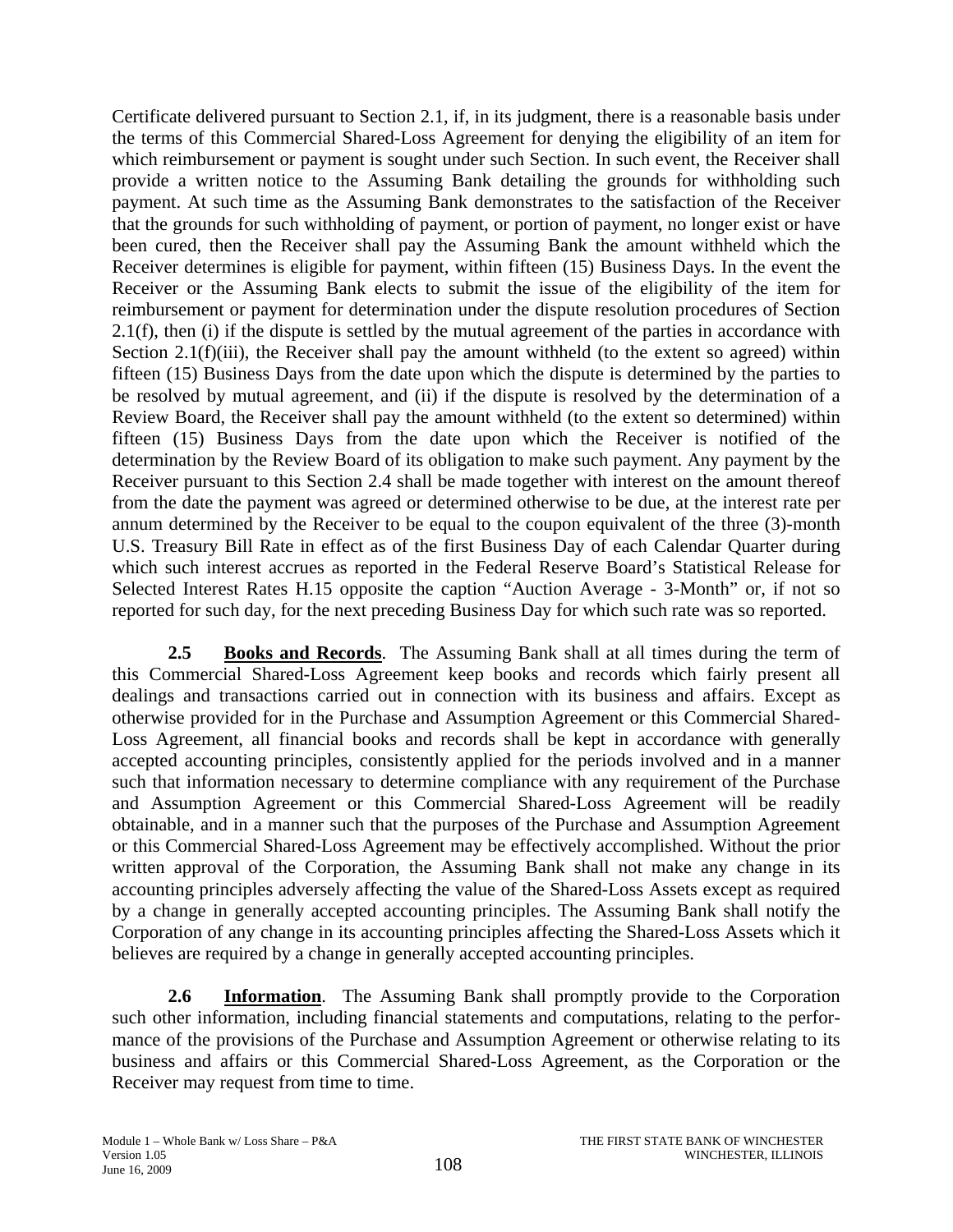**2.7 Tax Ruling.** The Assuming Bank shall not at any time, without the Corporation's prior written consent, seek a private letter ruling or other determination from the Internal Revenue Service or otherwise seek to qualify for any special tax treatment or benefits associated with any payments made by the Corporation pursuant to the Purchase and Assumption Agreement or this Commercial Shared-Loss Agreement.

### **ARTICLE III - RULES REGARDING THE ADMINISTRATION OF SHARED-LOSS ASSETS AND SHARED-LOSS MTM ASSETS**

**3.1 Agreement with Respect to Administration.** The Assuming Bank shall (and shall cause any of its Affiliates to which the Assuming Bank transfers any Shared-Loss Assets or Shared-Loss MTM Assets) to, or a Third Party Servicer to, manage, administer, and collect the Shared-Loss Assets and Shared-Loss MTM Assets while owned by the Assuming Bank or any Affiliate thereof during the term of this Commercial Shared-Loss Agreement in accordance with the rules set forth in this Article III ("Rules"). The Assuming Bank shall be responsible to the Receiver and the Corporation in the performance of its duties hereunder and shall provide to the Receiver and the Corporation such reports as the Receiver or the Corporation reasonably deems advisable, including but not limited to the reports required by Section 3.3 hereof, and shall permit the Receiver and the Corporation at all times to monitor the Assuming Bank's performance of its duties hereunder.

## **3.2 Duties of the Assuming Bank with Respect to Shared-Loss Assets.**

(a) In performance of its duties under these Rules, the Assuming Bank shall:

 (i) manage, administer, collect and effect Charge-Offs and Recoveries with respect to each Shared-Loss Asset in a manner consistent with (A) usual and prudent business and banking practices; (B) the Assuming Bank's (or, in the case a Third Party Servicer is engaged, the Third Party Servicer's) practices and procedures including, without limitation, the then-effective written internal credit policy guidelines of the Assuming Bank, with respect to the management, administration and collection of and taking of charge-offs and write-downs with respect to loans, other real estate and repossessed collateral that do not constitute Shared Loss Assets;

(ii) exercise its best business judgment in managing, administering, collecting and effecting Charge-Offs with respect to Shared-Loss Assets;

(iii) use its best efforts to maximize collections with respect to Shared-Loss Assets and, if applicable for a particular Shared-Loss Asset, without regard to the effect of maximizing collections on assets held by the Assuming Bank or any of its Affiliates that are not Shared-Loss Assets;

(iv) adopt and implement accounting, reporting, record-keeping and similar systems with respect to the Shared-Loss Assets, as provided in Section 3.4 hereof;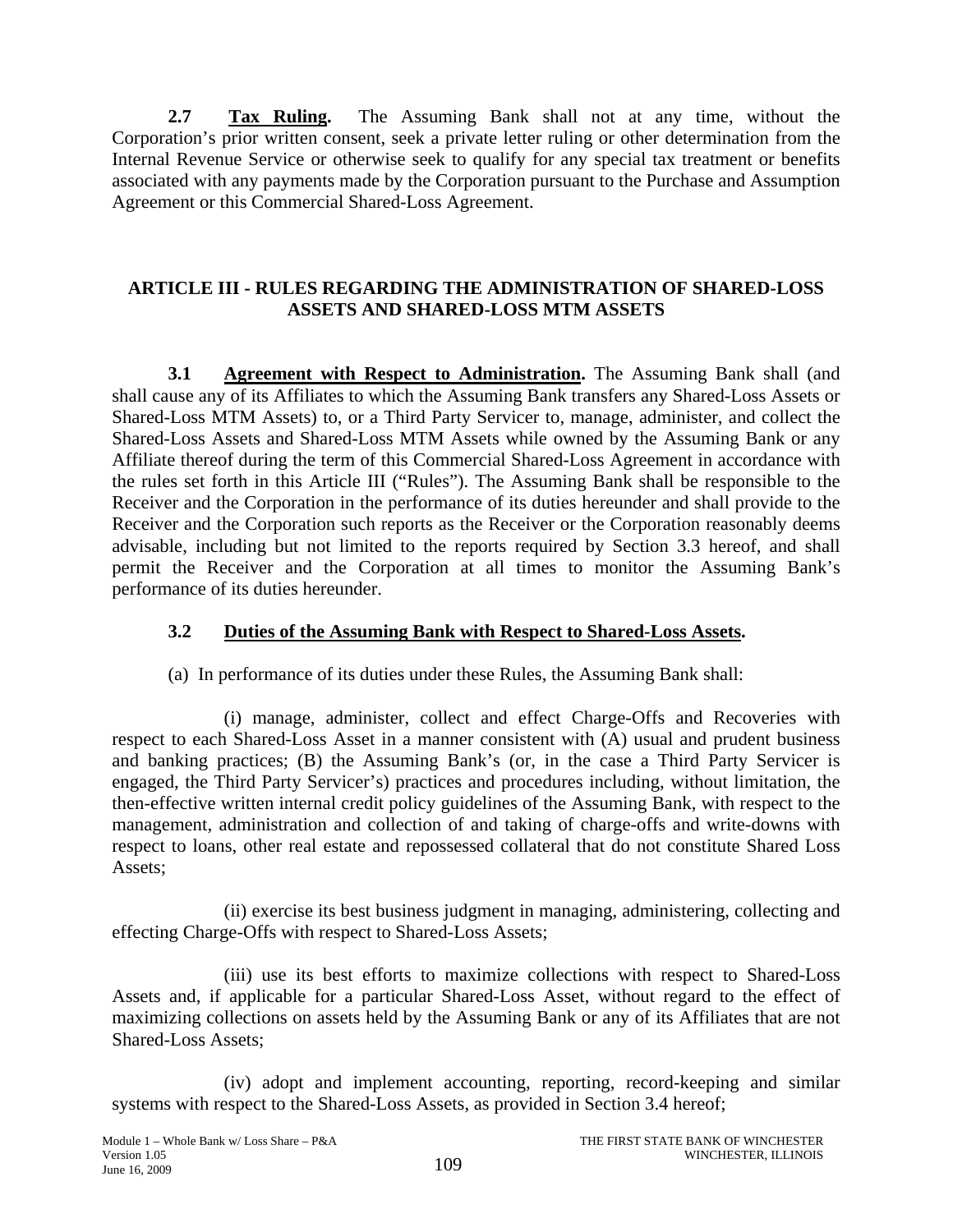(v) retain sufficient staff to perform its duties hereunder;

(vi) provide written notification in accordance with Article IV of this Commercial Shared-Loss Agreement immediately after the execution of any contract pursuant to which any third party (other than an Affiliate of the Assuming Bank) will manage, administer or collect any of the Shared-Loss Assets, together with a copy of that contract.

(b) Any transaction with or between any Affiliate of the Assuming Bank with respect to any Shared-Loss Asset including, without limitation, the execution of any contract pursuant to which any Affiliate of the Assuming Bank will manage, administer or collect any of the Shared-Loss Assets, or any other action involving self-dealing, shall be subject to the prior written approval of the Receiver or the Corporation.

(c) The following categories of expenses shall not be deemed to be Reimbursable Expenses or Recovery Expenses:

(i) Federal, State, or local income taxes and expenses related thereto;

(ii) salaries or other compensation and related benefits of Assuming Bank employees and the employees of its Affiliates including, without limitation, any bonus, commission or severance arrangements, training, payroll taxes, dues, or travel- or relocationrelated expenses,;

(iii) the cost of space occupied by the Assuming Bank, any Affiliate thereof and their staff, the rental of and maintenance of furniture and equipment, and expenses for data processing including the purchase or enhancement of data processing systems;

(iv) except as otherwise provided herein, fees for accounting and other independent professional consultants (other than consultants retained to assess the presence, storage or release of any hazardous or toxic substance, or any pollutant or contaminant with respect to the collateral securing a Shared-Loss Loan that has been fully or partially charged-off); provided, that for purposes of this Section  $3.2(c)(iv)$ , fees of attorneys and appraisers engaged as necessary to assist in collections with respect to Shared-Loss Assets shall not be deemed to be fees of other independent consultants;

(v) allocated portions of any other overhead or general and administrative expense other than any fees relating to specific assets, such as appraisal fees or environmental audit fees, for services of a type the Assuming Bank does not normally perform internally;

(vi) any expense not incurred in good faith and with the same degree of care that the Assuming Bank normally would exercise in the collection of troubled assets in which it alone had an interest; and

(vii) any expense incurred for a product, service or activity that is of an extravagant nature or design.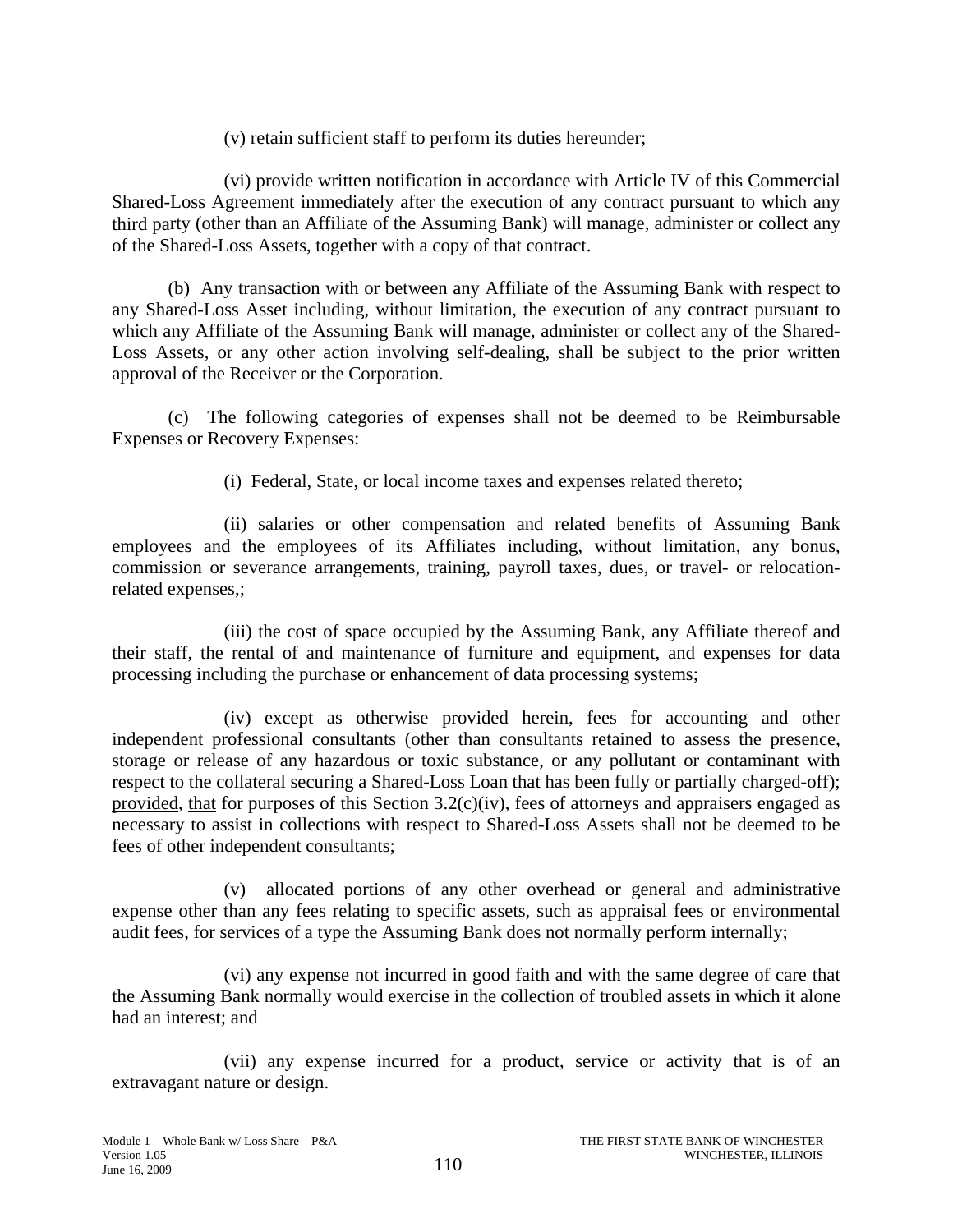(d) Subject to Section 3.7, the Assuming Bank shall not contract with third parties to provide services the cost of which would be a Reimbursable Expense or Recovery Expense if the Assuming Bank would have provided such services itself if the relevant Shared-Loss Assets were not subject to the loss-sharing provisions of Section 2.1 of this Commercial Shared-Loss Agreement.

## **3.3 Duties of the Assuming Bank with Respect to Shared-Loss MTM Assets.**

(a) In performance of its duties under these Rules, the Assuming Bank shall:

(i) manage, administer, collect and each Shared-Loss MTM Asset in a manner consistent with (A) usual and prudent business and banking practices; (B) the Assuming Bank's practices and procedures including, without limitation, the then-effective written internal credit policy guidelines of the Assuming Bank, with respect to the management, administration and collection of similar assets that are not Shared-Loss MTM Assets;

(ii) exercise its best business judgment in managing, administering, collecting and effecting Charge-Offs with respect to Shared-Loss MTM Assets;

(iii) use its best efforts to maximize collections with respect to Shared-Loss MTM Assets and, if applicable for a particular Shared-Loss MTM Asset, without regard to the effect of maximizing collections on assets held by the Assuming Bank or any of its Affiliates that are not Shared-Loss MTM Assets, provided that, any sale of a Shared-Loss MTM Asset shall only be made with the prior approval of the Receiver or the Corporation;

(iv) adopt and implement accounting, reporting, record-keeping and similar systems with respect to the Shared-Loss MTM Assets, as provided in Section 3.4 hereof;

(v) retain sufficient staff to perform its duties hereunder;

(vi) provide written notification in accordance with Article IV of this Commercial Shared-Loss Agreement immediately after the execution of any contract pursuant to which any third party (other than an Affiliate of the Assuming Bank) will manage, administer or collect any of the Shared-Loss MTM Assets, together with a copy of that contract.

 (b) Any transaction with or between any Affiliate of the Assuming Bank with respect to any Shared-Loss MTM Asset including, without limitation, the execution of any contract pursuant to which any Affiliate of the Assuming Bank will manage, administer or collect any of the Shared-Loss Assets, or any other action involving self-dealing, shall be subject to the prior written approval of the Receiver or the Corporation.

 (c) The Assuming Bank shall not contract with third parties to provide services the cost of which would be a Reimbursable Expense or Recovery Expense if the Assuming Bank would have provided such services itself if the relevant Shared-Loss Assets were not subject to the losssharing provisions of Section 2.1 of this Commercial Shared-Loss Agreement.

**3.4 Records and Reports**. The Assuming Bank shall establish and maintain records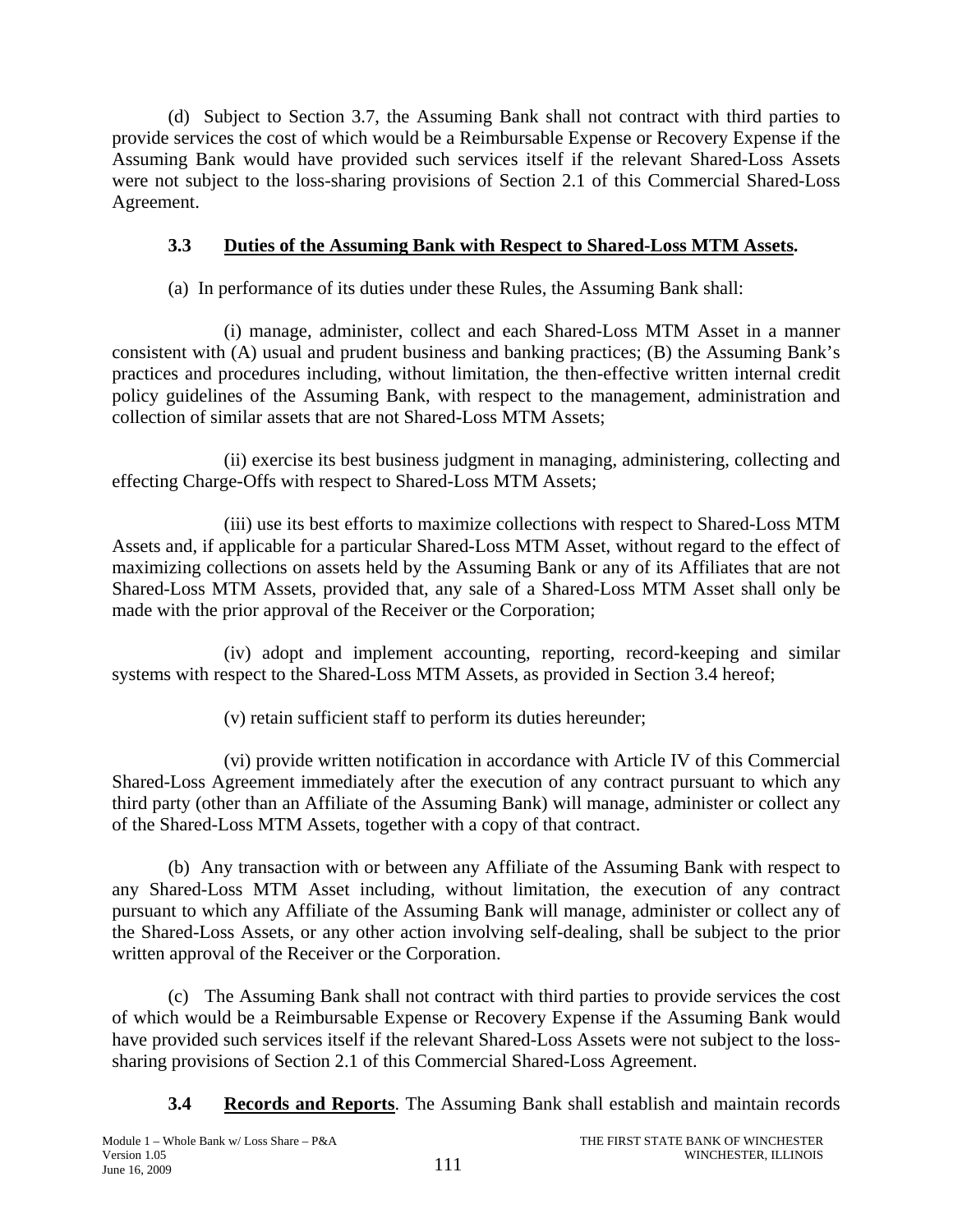on a separate general ledger, and on such subsidiary ledgers as may be appropriate to account for the Shared-Loss Assets and the Shared-Loss MTM Assets, in such form and detail as the Receiver or the Corporation may require, to enable the Assuming Bank to prepare and deliver to the Receiver or the Corporation such reports as the Receiver or the Corporation may from time to time request regarding the Shared-Loss Assets, the Shared-Loss MTM Assets and the Quarterly Certificates required by Section 2.1 of this Commercial Shared-Loss Agreement.

# **3.5 Related Loans**.

 (a) The Assuming Bank shall not manage, administer or collect any "Related Loan" in any manner which would have the effect of increasing the amount of any collections with respect to the Related Loan to the detriment of the Shared-Loss Asset to which such loan is related. A "Related Loan" means any loan or extension of credit held by the Assuming Bank at any time on or prior to the end of the final Recovery Quarter that is: (i) made to the same Obligor with respect to a Loan that is a Shared-Loss Asset or with respect to a Loan from which Other Real Estate, Additional ORE or Subsidiary ORE derived, or (ii) attributable to the same primary Obligor with respect to any Loan described in clause (i) under the rules of the Assuming Bank's Chartering Authority concerning the legal lending limits of financial institutions organized under its jurisdiction as in effect on the Commencement Date, as applied to the Assuming Bank.

 (b) The Assuming Bank shall prepare and deliver to the Receiver with the Quarterly Certificates for the Calendar Quarters ending June 30 and December 31 for all Shared-Loss Quarters and Recovery Quarters, a schedule of all Related Loans which are commercial loans or commercial real estate loans with Legal Balances of five hundred thousand dollars (\$500,000) or more on the Accounting Records of the Assuming Bank as of the end of each such semi-annual period, and all other commercial loans or commercial real estate loans attributable to the same Obligor on such loans of five hundred thousand dollars (\$500,000) or more.

**3.6 Legal Action; Utilization of Special Receivership Powers**. The Assuming Bank shall notify the Receiver in writing (such notice to be given in accordance with Article IV below and to include all relevant details) prior to utilizing in any legal action any special legal power or right which the Assuming Bank derives as a result of having acquired a Shared-Loss Asset from the Receiver, and the Assuming Bank shall not utilize any such power unless the Receiver shall have consented in writing to the proposed usage. The Receiver shall have the right to direct such proposed usage by the Assuming Bank and the Assuming Bank shall comply in all respects with such direction. Upon request of the Receiver, the Assuming Bank will advise the Receiver as to the status of any such legal action. The Assuming Bank shall immediately notify the Receiver of any judgment in litigation involving any of the aforesaid special powers or rights.

**3.7 Third Party Servicer**. The Assuming Bank may perform any of its obligations and/or exercise any of its rights under this Commercial Shared-Loss Agreement through or by one or more Third Party Servicers, who may take actions and make expenditures as if any such Third Party Servicer was the Assuming Bank hereunder (and, for the avoidance of doubt, such expenses incurred by any such Third Party Servicer on behalf of the Assuming Bank shall be Reimbursable Expenses or Recovery Expenses, as the case may be, to the same extent such expenses would so qualify if incurred by the Assuming Bank); provided, however, that the use thereof by the Assuming Bank shall not release the Assuming Bank of any obligation or liability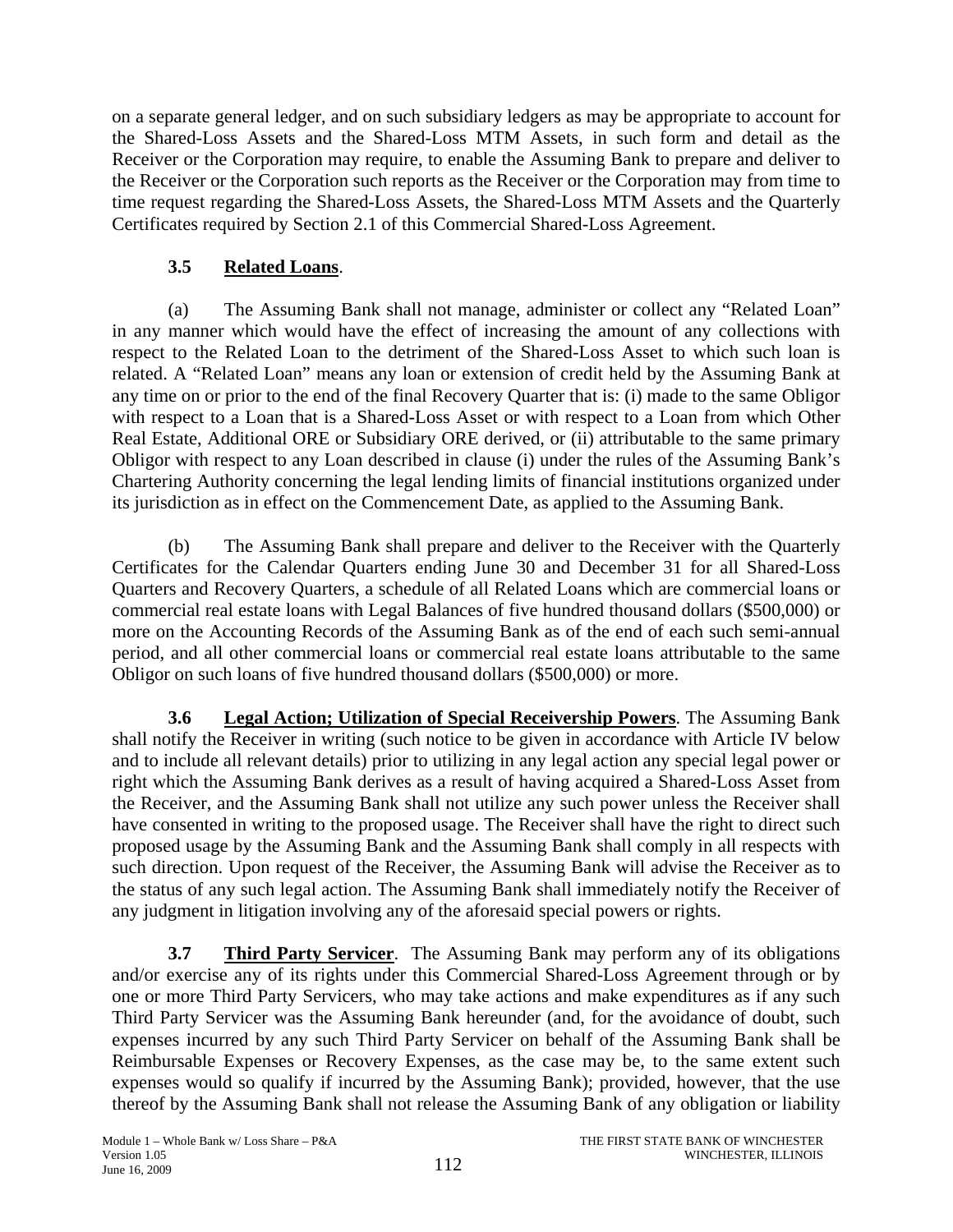hereunder.

## **ARTICLE IV -- PORTFOLIO SALE**

 **4.1 Assuming Bank Portfolio Sales of Remaining Shared-Loss Assets**. The Assuming Bank shall have the right with the concurrence of the Receiver, commencing as of the first day of the third to last Shared-Loss Quarter, to liquidate for cash consideration, in one or more transactions, all or a portion of Shared-Loss Assets held by the Assuming Bank ("Portfolio Sales"). If the Assuming Bank exercises its option under this Section 4.1, it must give thirty (30) days notice in writing to the Receiver setting forth the details and schedule for the Portfolio Sale which shall be conducted by means of sealed bid sales to third parties, not including any of the Assuming Bank's affiliates, contractors, or any affiliates of the Assuming Bank's contractors.

**4.2 Calculation of Sale Gain or Loss**. For Shared-Loss Assets gain or loss on the sales under Section 4.1 will be calculated as the sale price received by the Assuming Bank less the book value of the remaining Shared-Loss Assets.

#### **ARTICLE V -- LOSS-SHARING NOTICES GIVEN TO CORPORATION AND/OR RECEIVER**

As a supplement to the notice provisions contained in Section 13.7 of the Purchase and Assumption Agreement, any notice, request, demand, consent, approval, or other communication (a "Notice") given to the Corporation and/or the Receiver in the loss-sharing context shall be given as follows:

**5.1** With respect to a Notice under Section 2 and Sections 3.1-3.5 of this Commercial Shared-Loss Agreement:

> Federal Deposit Insurance Corporation Division of Resolutions and Receiverships 550 17th Street, N.W. Washington, D.C. 20429

Attention: Assistant Director, Franchise and Asset Marketing

**5.2** With respect to a Notice under Section 3.6 of this Commercial Shared-Loss Agreement:

> Federal Deposit Insurance Corporation Legal Division 1601 Bryan Street Dallas, Texas 75201 Attention: Regional Counsel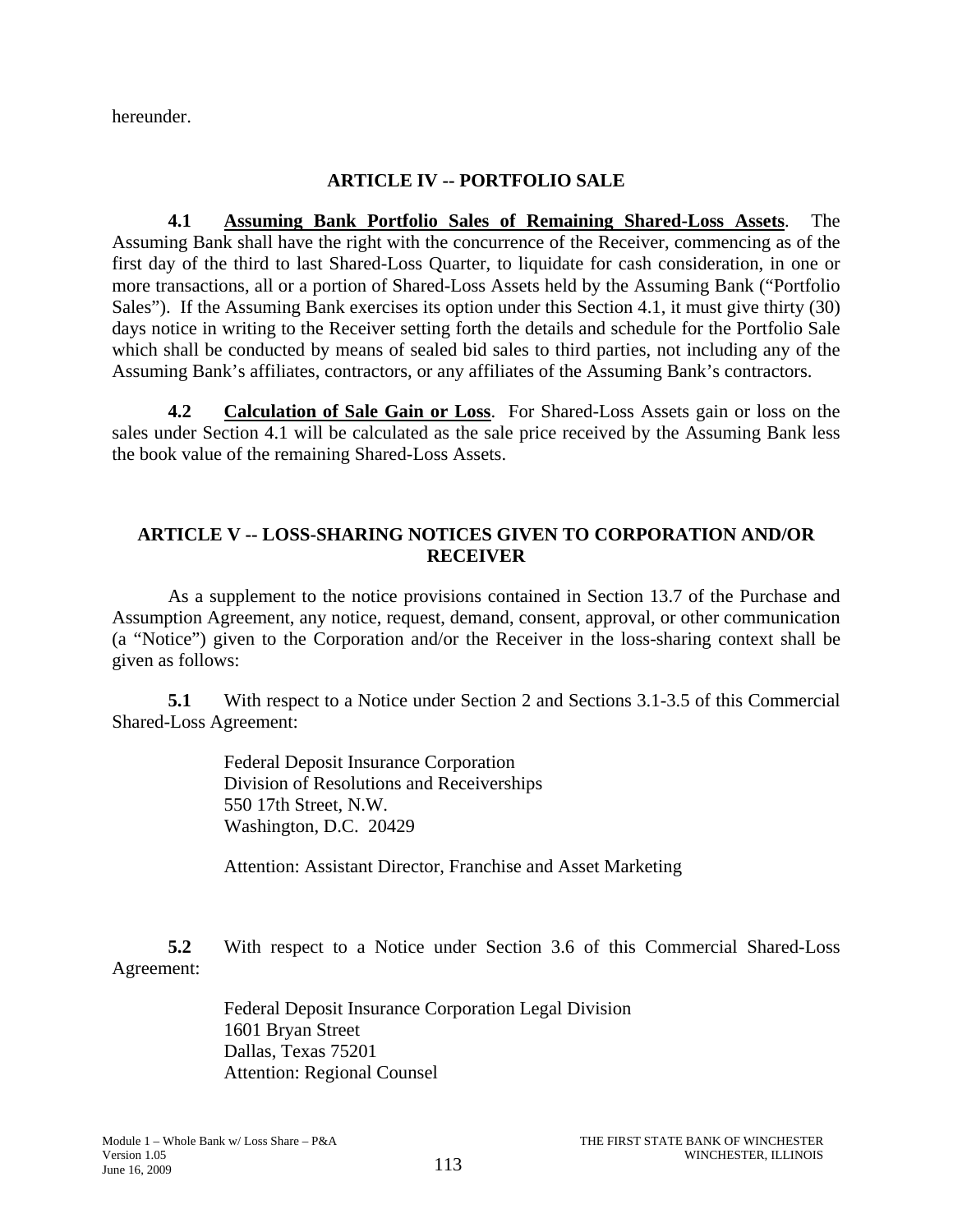with a copy to:

Federal Deposit Insurance Corporation Legal Division 550 17th Street, N.W. Washington, D.C. 20429 Attention: Senior Counsel (Special Issues Group)

### **ARTICLE VI – MISCELLANEOUS**

**6.1 Expenses.** Except as otherwise expressly provided herein, all costs and expenses incurred by a party hereto in connection with this Commercial Shared-Loss Agreement shall be borne by such party whether or not the transactions contemplated herein shall be consummated.

**6.2 Successors and Assigns; Specific Performance.** All terms and provisions of this Commercial Shared-Loss Agreement shall be binding upon and shall inure to the benefit of the parties hereto only; provided, however, that, Receiver may assign or otherwise transfer this Commercial Shared-Loss Agreement (in whole or in part) to the Federal Deposit Insurance Corporation in its corporate capacity without the consent of Assuming Bank. Notwithstanding anything to the contrary contained in this Commercial Shared-Loss Agreement, except as is expressly permitted in this Section 6.2, Assuming Bank may not assign or otherwise transfer this Commercial Shared-Loss Agreement (in whole or in part) without the prior written consent of the Receiver, which consent may be granted or withheld by the Receiver in its sole discretion, and any attempted assignment or transfer in violation of this provision shall be void *ab initio.*  For the avoidance of doubt, a merger or consolidation of the Assuming Bank with and into another financial institution, the sale of all or substantially all of the assets of the Assuming Bank to another financial institution constitutes the transfer of this Commercial Shared-Loss Agreement which requires the consent of the Receiver.

**6.3** Governing Law. This Commercial Shared-Loss Agreement shall be construed in accordance with federal law, or, if there is no applicable federal law, the laws of the State of New York, without regard to any rule of conflict of law that would result in the application of the substantive law of any jurisdiction other than the State of New York.

**6.4 WAIVER OF JURY TRIAL**. EACH PARTY HERETO HEREBY IRREVOCABLY AND UNCONDITIONALLY WAIVES ALL RIGHT TO TRIAL BY JURY IN OR TO HAVE A JURY PARTICIPATE IN RESOLVING ANY DISPUTE, ACTION, PROCEEDING OR COUNTERCLAIM, WHETHER SOUNDING IN CONTRACT, TORT OR OTHERWISE, ARISING OUT OF OR RELATING TO OR IN CONNECTION WITH THIS COMMERCIAL SHARED-LOSS AGREEMENT OR ANY OF THE TRANSACTIONS CONTEMPLATED HEREBY.

**6.5 Captions**. All captions and headings contained in this Commercial Shared-Loss Agreement are for convenience of reference only and do not form a part of, and shall not affect the meaning or interpretation of, this Commercial Shared-Loss Agreement.